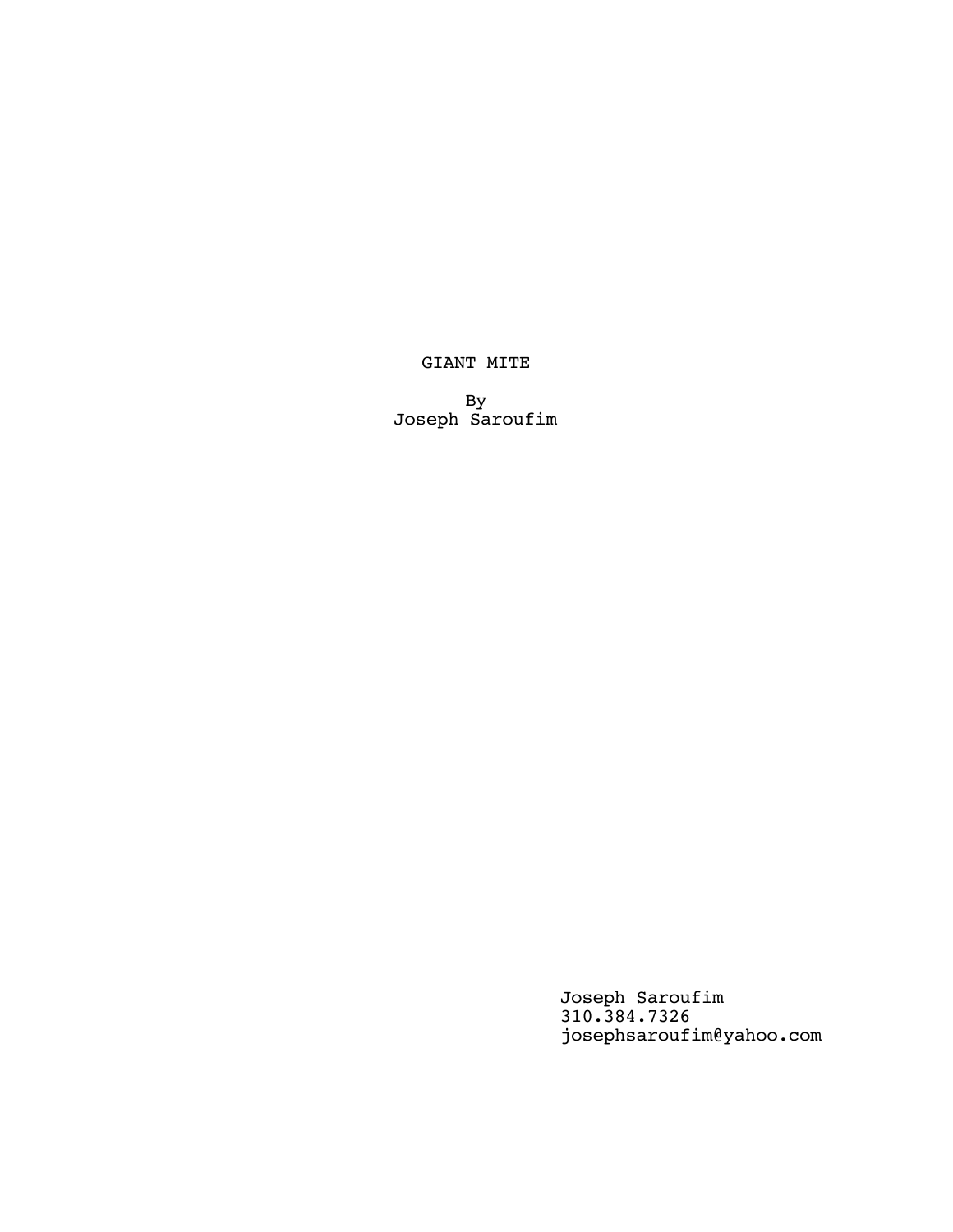FADE IN:

EXT. MITE'S HOUSE -- DAY

A luscious garden surrounds a modest wooden giant home. Above the door, a hand painted banner reads, "Happy Birthday Mite." In the window, two figures work by the sink.

INT. KITCHEN -- DAY

CONNIE (40), a typically overweight giant with rosy cheeks and curly blond hair, places candles into a chocolate cake.

CHET (40), bearded, graying, more handsome than most giants, strikes a match. Connie places the last candles in the cake.

> CONNIE Eleven, twelve, thirteen.

Chet lights the candles.

CONNIE Thirteen, Chet. When is he going to have his spurt?

**CHET** Don't pressure the boy. It'll happen when it happens.

CONNIE Aren't you worried he'll be stuck at eight feet forever? I've heard it can happen.

CHET Nonsense, Connie. Mite won't be a bitty much longer.

Connie picks up the cake. Chet grabs a large knife and gives Connie a loving peck on the cheek.

INT. DINING ROOM -- DAY

The door to the kitchen swings open. Chet and Connie emerge with the cake. Lacking any inkling of musical talent, they do their best to sing "Happy Birthday."

Chet and Connie survey the dining room. Not a soul in sight. Chet looks under the table. Nothing.

THE DOG DOOR

MITE (13), bursts through the dog door and into the dining room. He is about one tenth the size of his parents.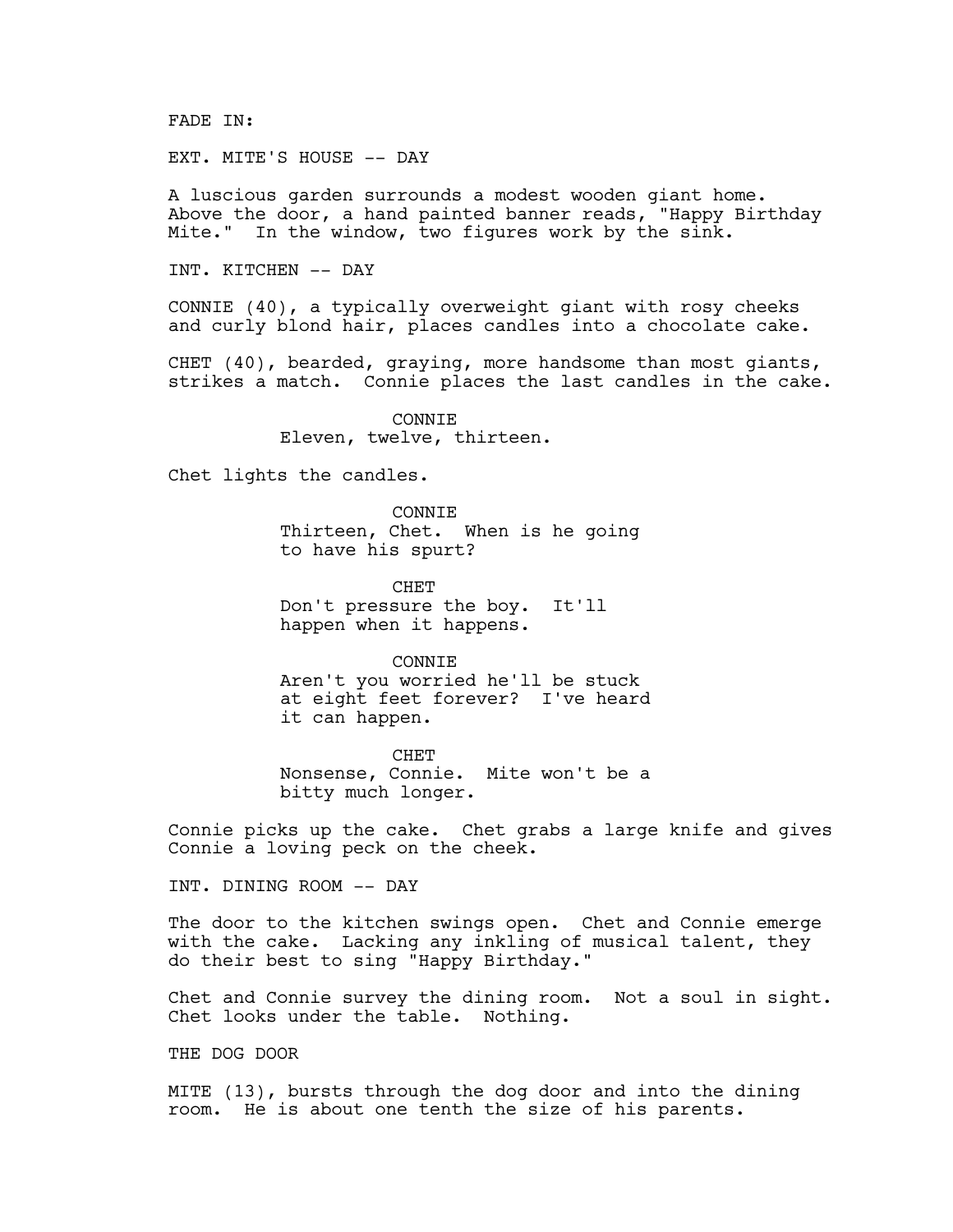Mite is followed by the equally small AMOS (12) and BONNIE (11), both riding in on GINGER, the giant red haired family dog.

# AMOS

# Slow down birthday boy!

Mite acrobatically climbs up the side of a chair and sits down on the edge of the table. He is fit and slender with brown hair that creeps over his ears.

Ginger jumps up onto the table. Amos and Bonnie join in on the end of the "Happy Birthday" song. Ginger barks in tune. Mite runs a lap around the cake while blowing out the candles.

The party guests ogle the cake. Chet presses the knife against the frosting.

### **MTTE**

I can do it.

Chet glances over at Connie then hands the knife to Mite. The knife is about the same height as Mite. Mite holds it with both hands and lowers it into the cake.

# **MTTE** Who wants the first piece?

INT. MITE'S BEDROOM -- DAY

Giant hand drawn pictures line the walls of the oversized bedroom. Giant boxes of opened presents are scattered around the room. Mite and Amos sit on Mite's giant bed. Mite lifts up the sleeve of a giant sweater.

> MITE Why do you think we are the only ones that haven't grown?

AMOS I'm not worried. I'm young for our grade. And my dad had his spurt late.

Mite puts on a giant hat. It covers his entire body.

MTTF. All I asked for was a new bike.

AMOS When did your dad have his spurt?

A knock at the door.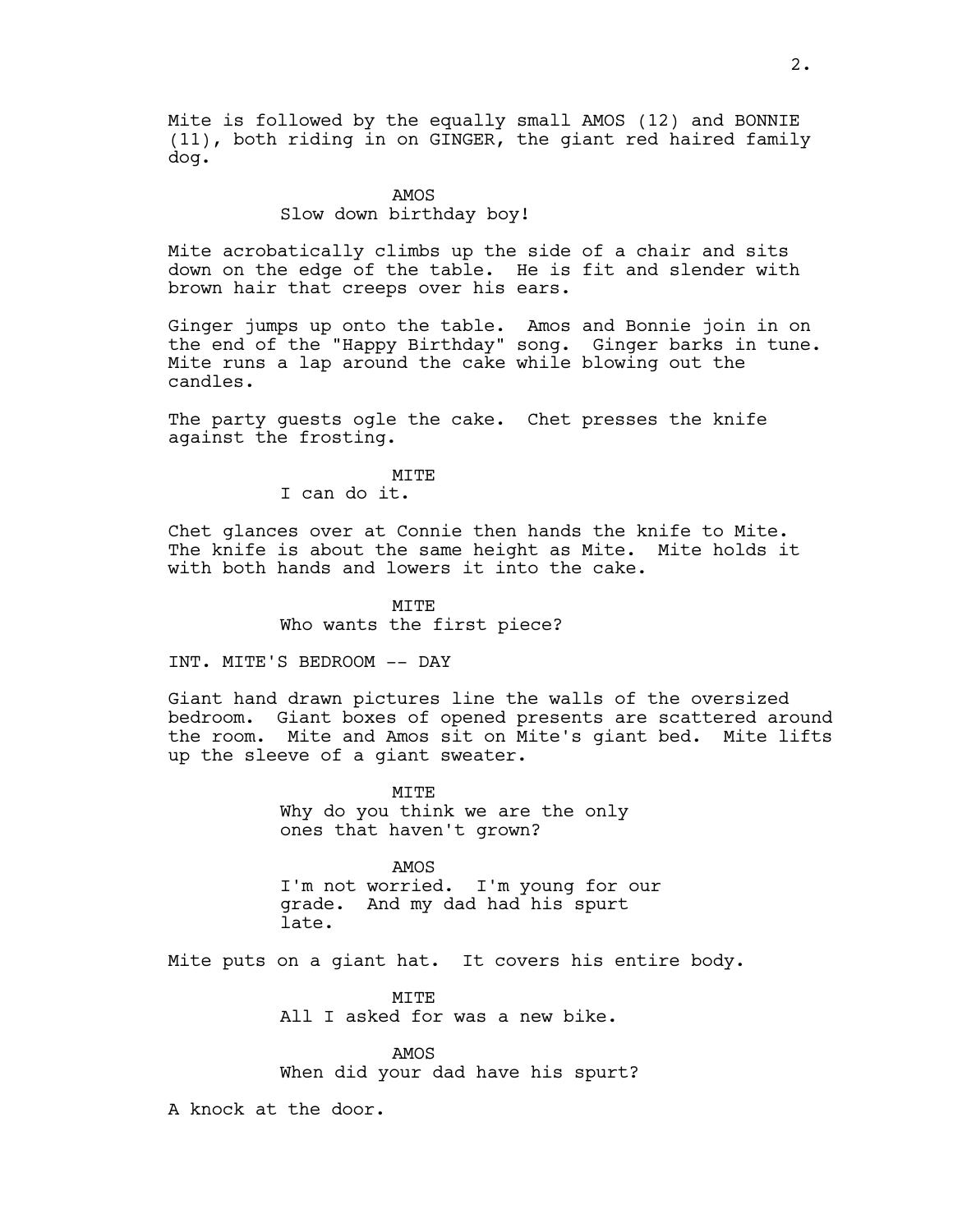### MITE

Come in.

Chet steps inside Mite's room.

CHET Hey son, there seems to be a special delivery for you outside the front door. An extra special delivery.

# MITE

My bike!

Mite jumps up and slides down his bed post. He runs out of his bedroom.

EXT. MITE'S HOUSE

Mite runs out through the dog door. He looks around, excited, then looks up. His smile turns to a frown.

The door opens. Chet and Connie stand in the doorway. Amos runs out by their feet.

A giant sized shiny bicycle towers above Mite.

CHET What do you think son?

CONNIE Isn't it just grand?

MITE (disappointed) Yeah, it's grand.

In the distance, an ugly giant, BRUTUS waves.

BRUTUS Ahoy there! Heck of a bike you got there Mite.

**MTTR** 

Thanks.

AMOS I guess I'll see you tomorrow.

Amos runs off toward Brutus. Chet kneels down beside Mite.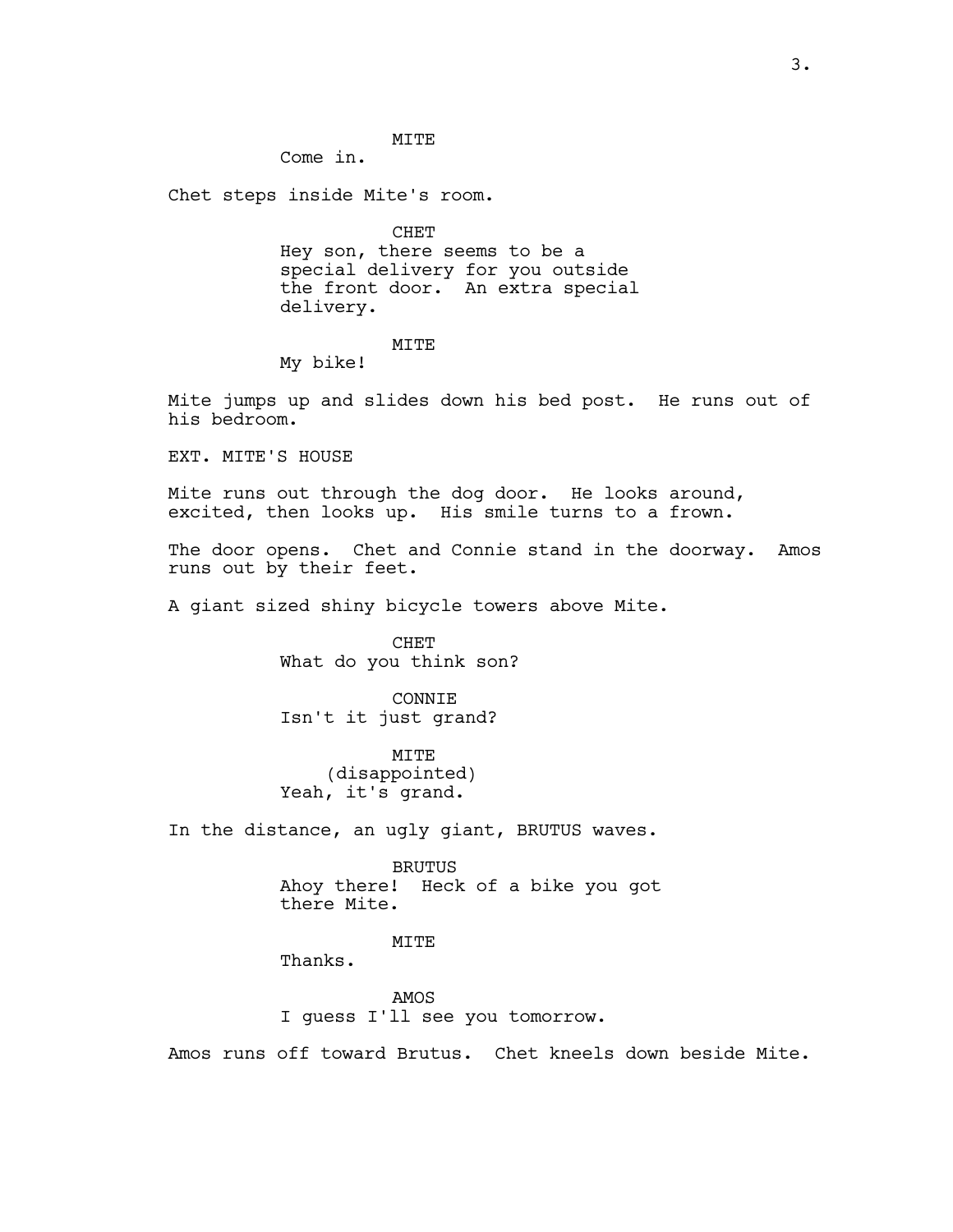CHET As soon as you have your spurt we'll go riding together.

Mite forces a smile. He walks back into the house, passing his old, rusty, bitty sized bicycle.

INT. MITE'S BEDROOM -- NEXT DAY

Mite is asleep, tucked into the sheets of his giant bed. Light comes in through the window and lands on Mite's face, waking him up.

A thunderous KNOCK on Mite's door.

CONNIE Hurry up Mite, you'll be late for your first day.

Mite jumps out of bed and slides down his banister. He wears a pair of underpants labeled "EXPANDABLES."

INT. DINING ROOM -- DAY

Connie uses giant tweezers to pack Mite and Bonnie's lunches. She picks up the bags between her thumb and forefinger and lowers her hand. Mite and Bonnie run over and grab the bags.

**BONNTE** 

Thanks, Mom.

EXT. MITE'S HOUSE -- DAY

Chet and Bonnie exit the house, followed by Mite. Chet hoists Bonnie up and sits her on his shoulder. Mite walks over to his rusty bike.

> CHET We're late Mite, I'll carry you.

Chet grabs Mite by the shirt and lifts him up.

MITE

No!

Mite tries to break free. Chet puts him back down.

MITE I could have my spurt any minute. It'd be dangerous.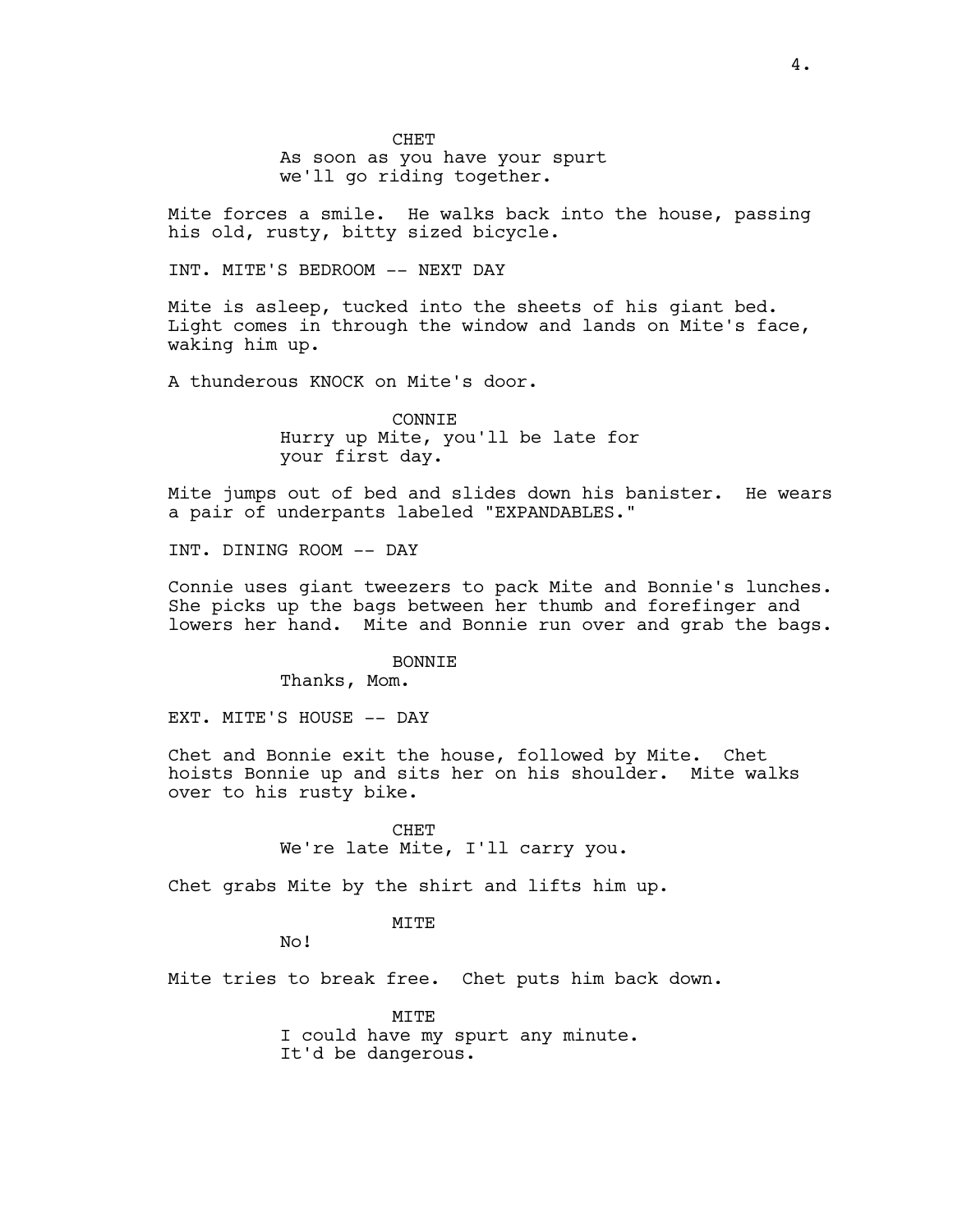CHET You kidding? I have lighting fast reflexes.

Chet attempts to move his hands really fast. Bonnie laughs, Mite doesn't. Chet nudges Mite but Mite ignores him.

Mite gets on his bike. He pedals furiously to keep up with Chet who is walking at a leisurely giant pace.

EXT. GIANT ISLAND -- DAY

The landscape on Giant Island is beautiful. Chet, Bonnie and Mite pass a giant forest along the way and Mite stares into the brush.

> CHET Keep up, Mite.

EXT. GIANT SCHOOL -- DAY

Chet, Bonnie and Mite approach the giant school building. Chet lowers Bonnie to the ground. She runs toward a group of female bitties.

Mite surveys the crowd. All his classmates have had their spurts. They are huge.

> MITE Dad? When did you have your spurt?

> CHET What? My spurt? Oh, I don't know. I forget.

MTTF. Giants don't forget when they had their spurt.

Amos runs over to Mite and Chet.

**CHET** Hey there, Amos.

AMOS (to Mite) I was thinking, maybe we should just come back next year, after our spurts.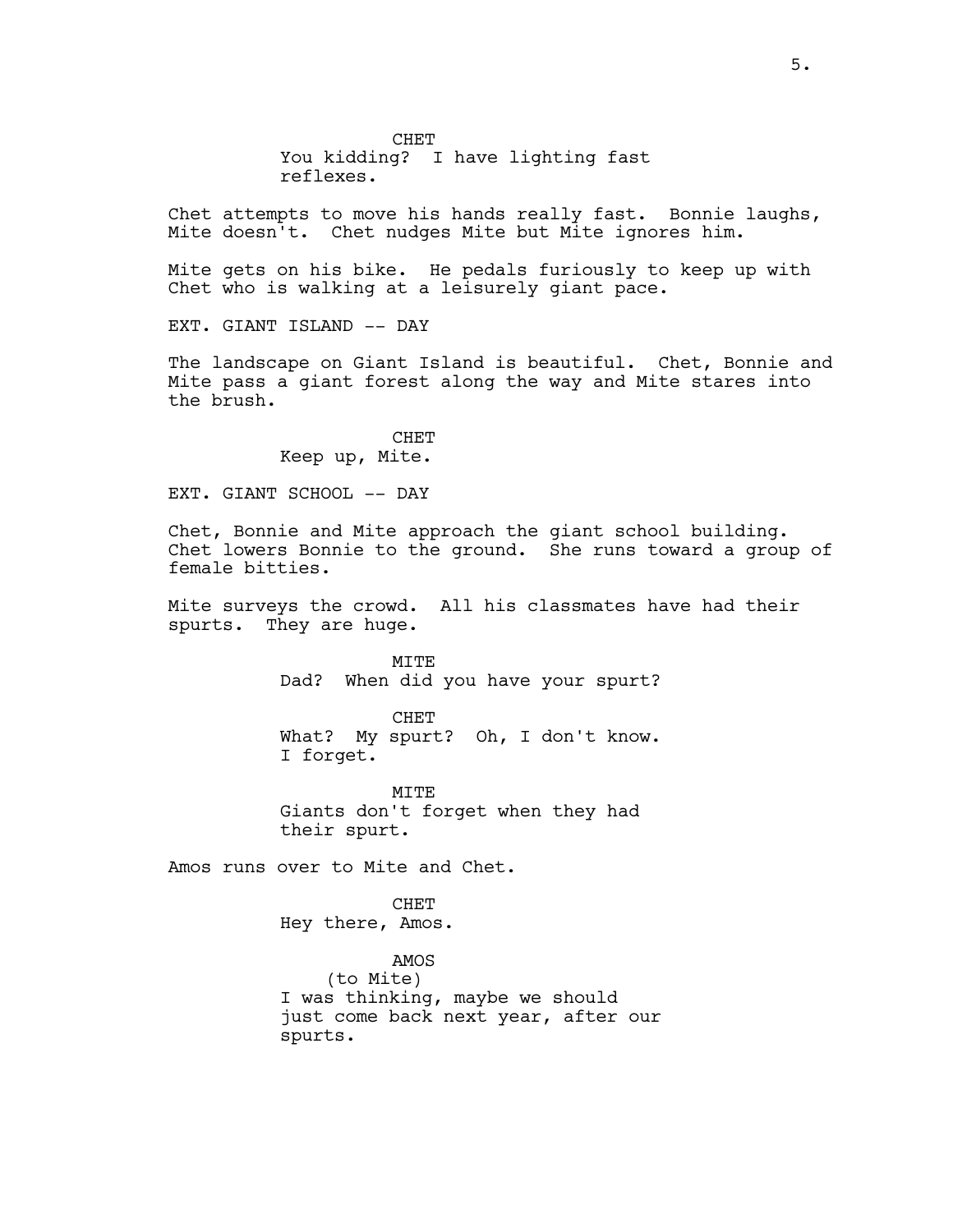CHET Will you two get into school? They're just giants, what's the worst that can happen? Go.

Mite and Amos walk toward the group of seventh grade giants. Chet grunts and walks away.

> AMOS Come on, let's just sneak into class. Better if they don't even see us.

Mite and Amos are about to step into the school when they are snatched up by SAMSON (13), a big nosed, pimple faced, bully of a giant.

> SAMSON Well, well, well. What have we here? Seventh grade bitties.

The other teenage giants laugh.

**MTTE** Put us down!

SAMSON You sure about that?

Mite and Amos look down. It is a long way down.

MS. REGIMEN

Mr. Samson!

MS. REGIMEN (45), an extra large giant woman with a long nose and razor sharp spectacles, stares daggers at Samson.

> MS. REGIMEN Gently, and ever so gently, place those bitties on the ground.

INT. GIANT CLASSROOM -- DAY

Filled with giant tables and chairs. Mite and Amos sit front and center in smaller tables. They have large pieces of paper in front of them and they hold giant pencils. Mite is signing his name in giant letters on the top of the page.

In front of the classroom Samson writes on the chalk board: "I WILL NOT BULLY BITTIES ON SCHOOL GROUNDS." He has been writing it over and over.

The students laugh and giggle as Samson continues to write.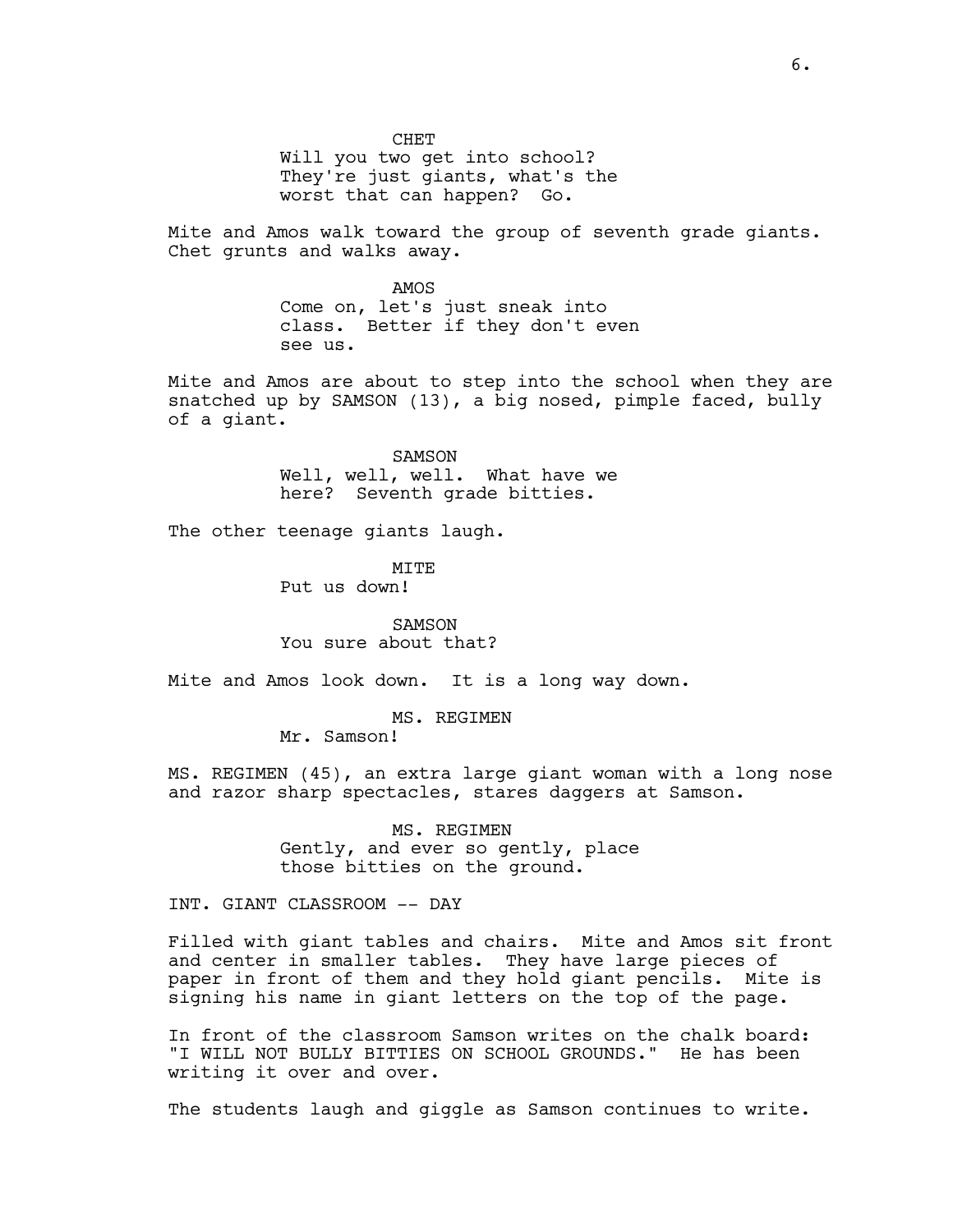Amos leans over to Mite.

AMOS Hey Mite, I don't feel so good.

MITE

No kidding.

Amos is starting to shiver and shake.

AMOS

No, I mean, I feel really funny.

MITE We're gonna get laughed at all year.

Amos is really starting to shake violently. His neck and arms are twitching. He BURPS.

AMOS

Mite!

Mite turns to look at Amos, his face swelling up, his knuckles cracking.

## AMOS

Run!

Mite gets out of his chair and slowly backs away, his eyes glued to Amos.

Amos' toes crack, his bones crack, his ears swell up, his nose swells up.

> MS. REGIMEN Spurt! Spurt! Take cover!

The students all hide beneath their desks. Ms. Regimen hides beneath hers.

> MS. REGIMEN Mite! Get back!

Amos rapidly BURPS. His arms break free of his shirt, his feet break free of his shoes. His buttons fly off like bullets, ricocheting around the room.

Amos is double his normal size, then quadruple his normal size. His desk shatters and sprays wood chips all over the room. He is six times his size. Another large BURP. More bone cracking. Amos is now ten times his size. He catches his breath. It is over.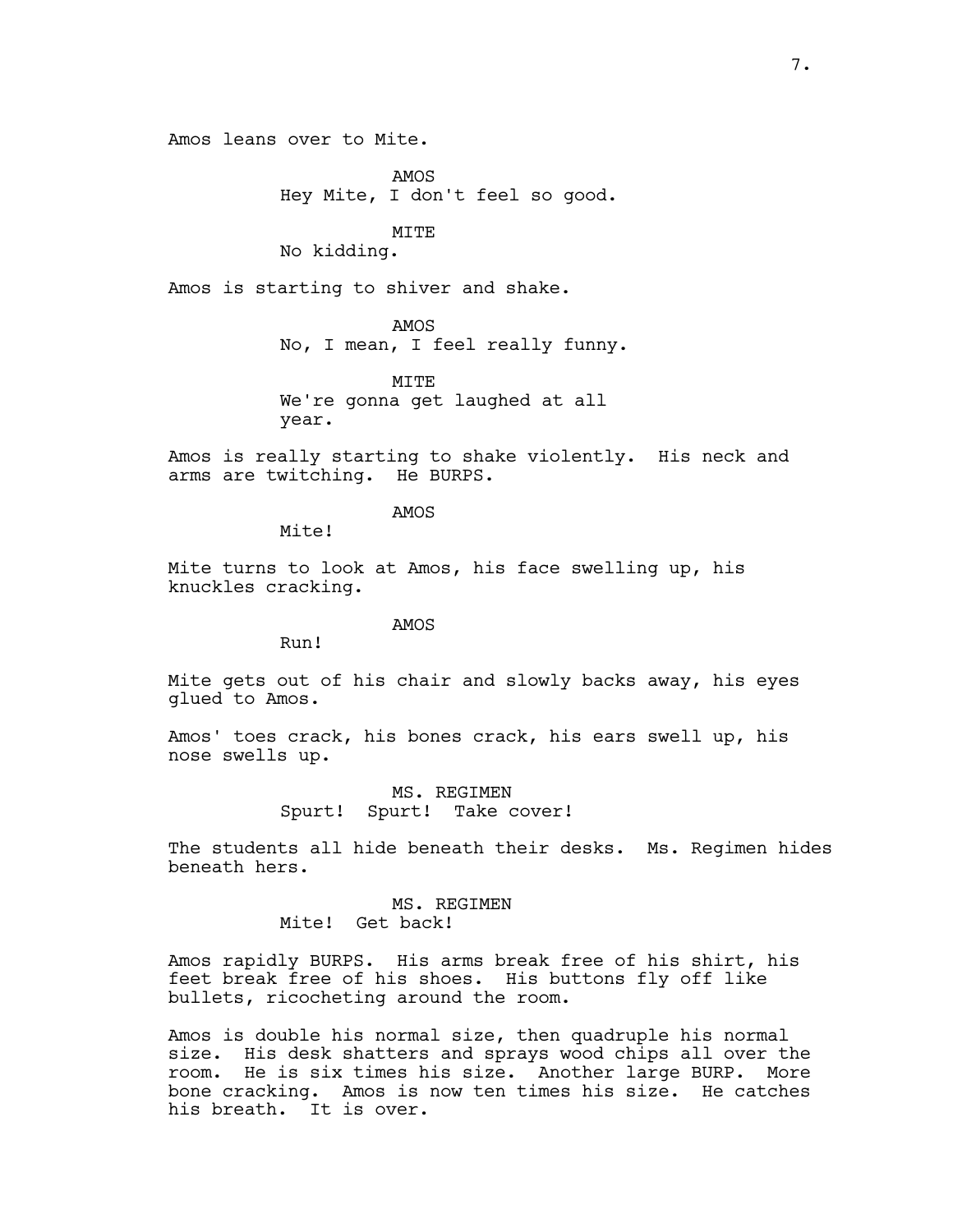The students stand up. They start clapping. Amos is in shock, sitting on the floor in his expandable underpants.

Mite is leaning against the wall, surrounded by fragments of the wooden table that have stuck into the wall. He tries to move but a wooden splinter has pinned his shirt to the wall.

Samson walks over to Amos. Some other giants join him. They hoist Amos, barely recognizable as a giant, over their shoulders as they dance around the room. Even Ms. Regimen joins in the celebration, singing the ritual "Growth Spurt Song." Nobody notices Mite pinned against the wall.

EXT. GIANT SCHOOL -- DAY

The school bell sounds. A stampede of giants exits the school. Amos runs out with Samson and some other giant kids. They pick up giant rocks and throw them back and forth.

Mite walks out of the school alone. He is careful not to get stepped on. A rock lands right next to him. Mite looks up to see that Amos threw the rock, but Amos doesn't even notice Mite.

Mite grabs his bicycle from the bushes. Bonnie approaches.

BONNIE Where's Amos?

#### MITE

Gone.

BONNIE He said he was coming over.

MITE

He's gone.

Mite glances over at the seventh grade giants. Bonnie turns around. She sees Amos playing with Samson.

**BONNTE** 

Oh.

Mite gets on his bike and rides away.

BONNIE You should wait for dad!

MITE I'm not a baby, Bonnie.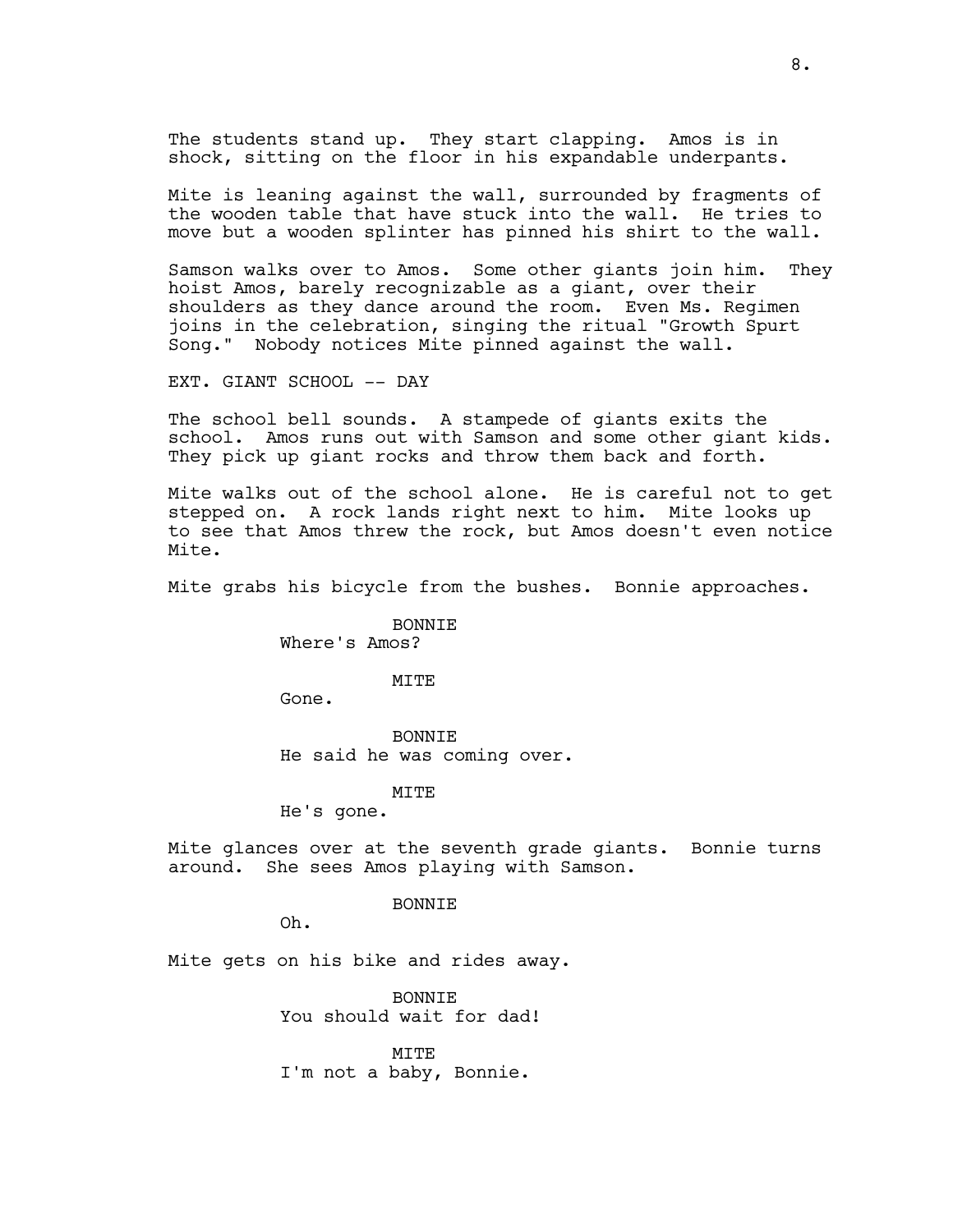### EXT. GIANT ISLAND -- DAY

Mite pedals back down the road past the giant forest. Again, Mite stares into the brush.

Mite's bike tire hits a large rock and Mite is ejected off his bike. He wipes out on the dirt road.

#### MITE

Stupid bike.

Mite hears a rustle in the brush. He drags his bike to the edge of the woods, then steps into the wooded area.

EXT. GIANT FOREST -- DAY

Mite passes through some of the brush. He follows the rustling noises. He is getting closer. He can hear voices.

> VOICE 1 Get back here!

VOICE 2 You're a dead bird.

Mite peaks through a dense bush. He sees a group of bitty pigeons slowly approaching. Mite moves to get a better angle. The pigeons are cornering BOB, a white bitty bird. Bob tries to fly but he cannot, his wing is wounded.

> BOB Fellas, fellas, please. It was a misunderstanding. The blue jay was batting her eyes, you know, sending the signal.

PIGEON 1 You stepped into our nests for the last time, dove.

BOB You know, seriously, that's not cool.

PIGEON 2 Put up your wings.

**BOB** I'm a lover not a fighter.

The three pigeons back up. They assume fighter pilot positions. They begin flapping their wings.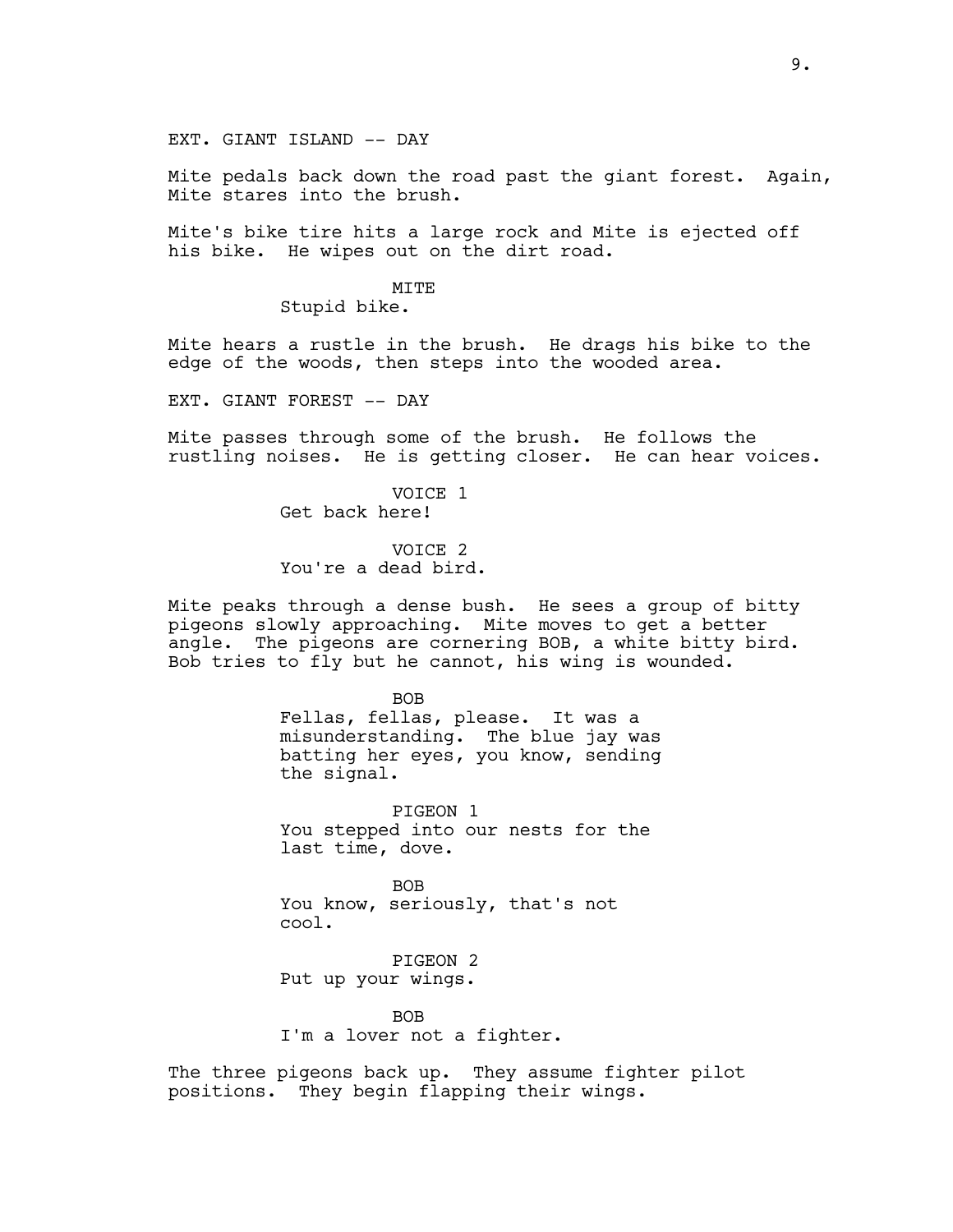BOB You wouldn't hit a bird with glasses, would you? (beat) I got my contacts in right now but I often wear glasses, I swear.

The pigeons flap their wings faster.

BOB Okay, wait. Just kidding. You sure it was me in the nest? Because a lot of birds look like me. I have one of those familiar beaks, you know?

At full speed the three pigeons take off in the direction of Bob, beaks ready to strike. Bob closes his eyes and covers his face.

In the nick of time, Mite jumps out from behind the bushes and steps in front of Bob.

PIGEON 1

Abort!

The pigeons pull up. Pigeons 1 and 3 narrowly miss Mite's face. Pigeon 2 nicks Mite's shoulder, spins out of control.

> PIGEON 2 May day! May day!

Pigeons 1 and 3 come to Pigeon 2's rescue. They swoop down below him and stop him from hitting the ground. Pigeon 2 regains his balance and the three fly away. Bob opens his eyes just as Pigeon 1 stops and turns around.

> PIGEON 1 This war is far from over, dove!

Pigeon 1 flies away.

Mite rubs his shoulder, looks down at Bob.

BOB What? You want me to thank you or something? I can take care of myself, thank you very much.

Bob walks away. Mite follows.

MITE You sure had them ticked off.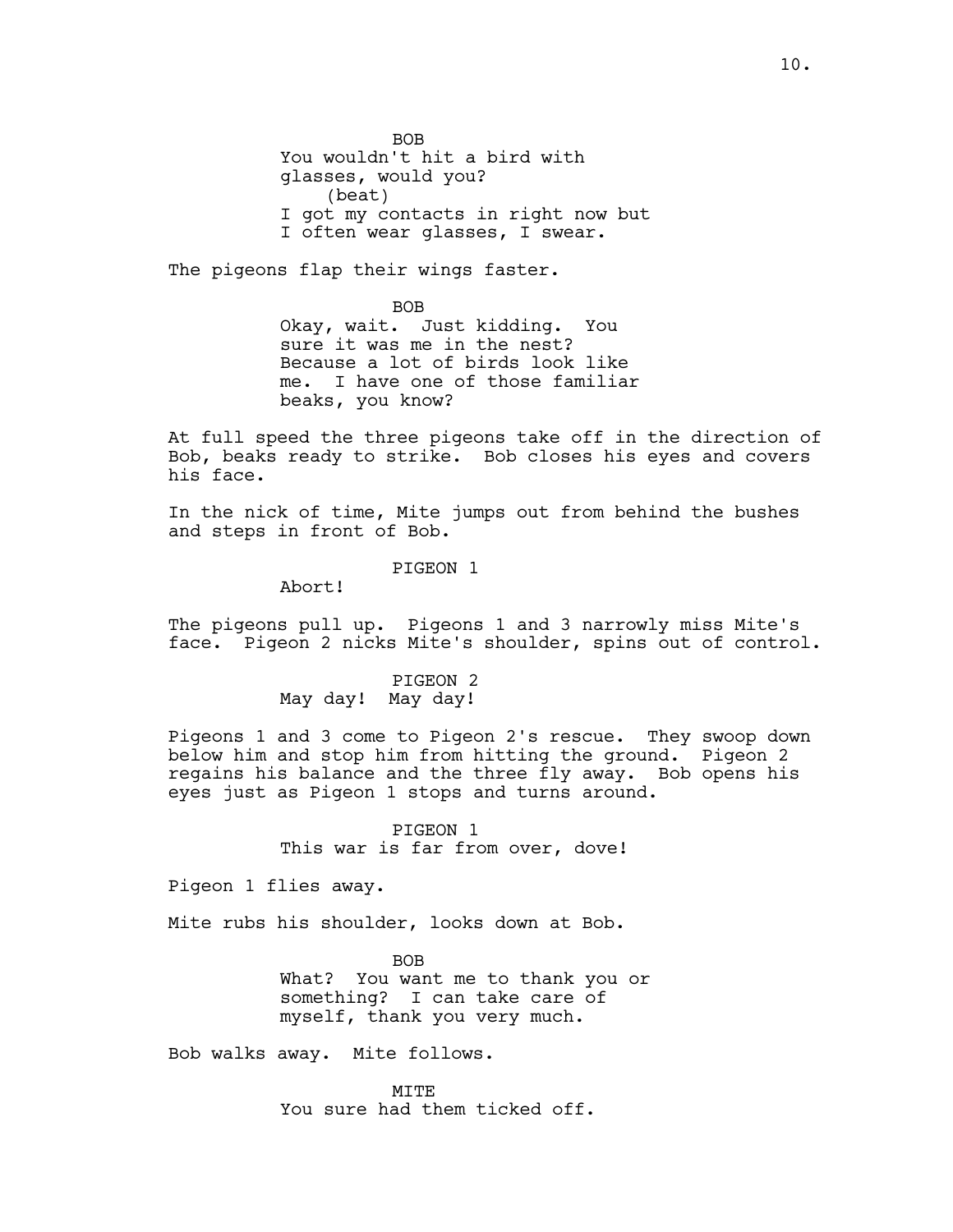BOB They're just jealous.

MITE I've never seen anybody so mad at a dove.

BOB Pigeon! I'm an Albino Pigeon! The last person to call me a dove is missing his beak.

**MTTE** But they just called you a dove.

BOB You know what, kid? I don't need your sass. I was born and raised in the inner forest. It's a tough life growing up in urban suburbia. Wouldn't wish it on anybody.

Bob and Mite pass an attractive cardinal tending to her nest. Bob nods his head at her.

> BOB How you doin'?

The cardinal rolls her eyes and turns away.

BOB She's kinda' cute. Nice wings and thighs. Bet you'd like to sit on her eggs, huh?

MITE

Not really.

BOB Shhh. Get down.

Mite ducks down behind a bush next to Bob. He looks out and sees a boat. He can barely make out what looks like water.

> MITE What's that?

BOB What's what?

MITE That water over there.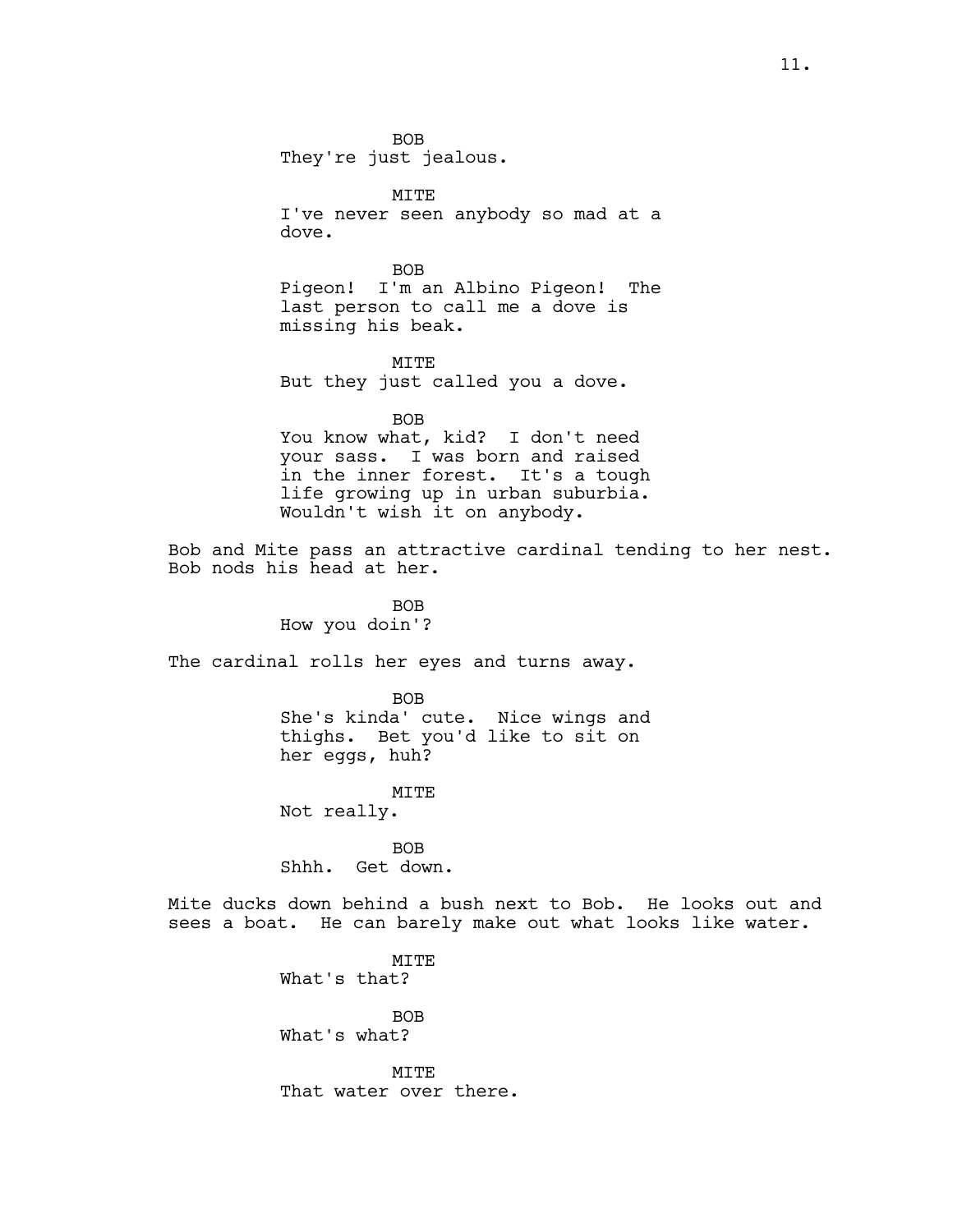BOB That's the ocean, kid. Don't tell me you've never seen the ocean before. (beat) Beach blanket bingo?

MITE I'm not really allowed in the forest.

BOB Shhh, look.

Mite watches as a TINY HOODED FIGURE enters the boat. The hooded figure unties the boat and the boat drifts away.

MITE

Who is that?

BOB I don't know, but she lives in that house right there.

More precise wording than "creepy looking"

Mite moves to get a better look. He sees a creepy looking giant house with boarded windows by the water.

> MITE Oh no, I shouldn't be here. I gotta go.

Mite jumps up.

BOB What about a swim?

MITE Good luck, dove. Stay out of those bird nests.

BOB Pigeon! I'm an Albino Pigeon.

Mite runs off.

BOB (whisper) Thanks kid.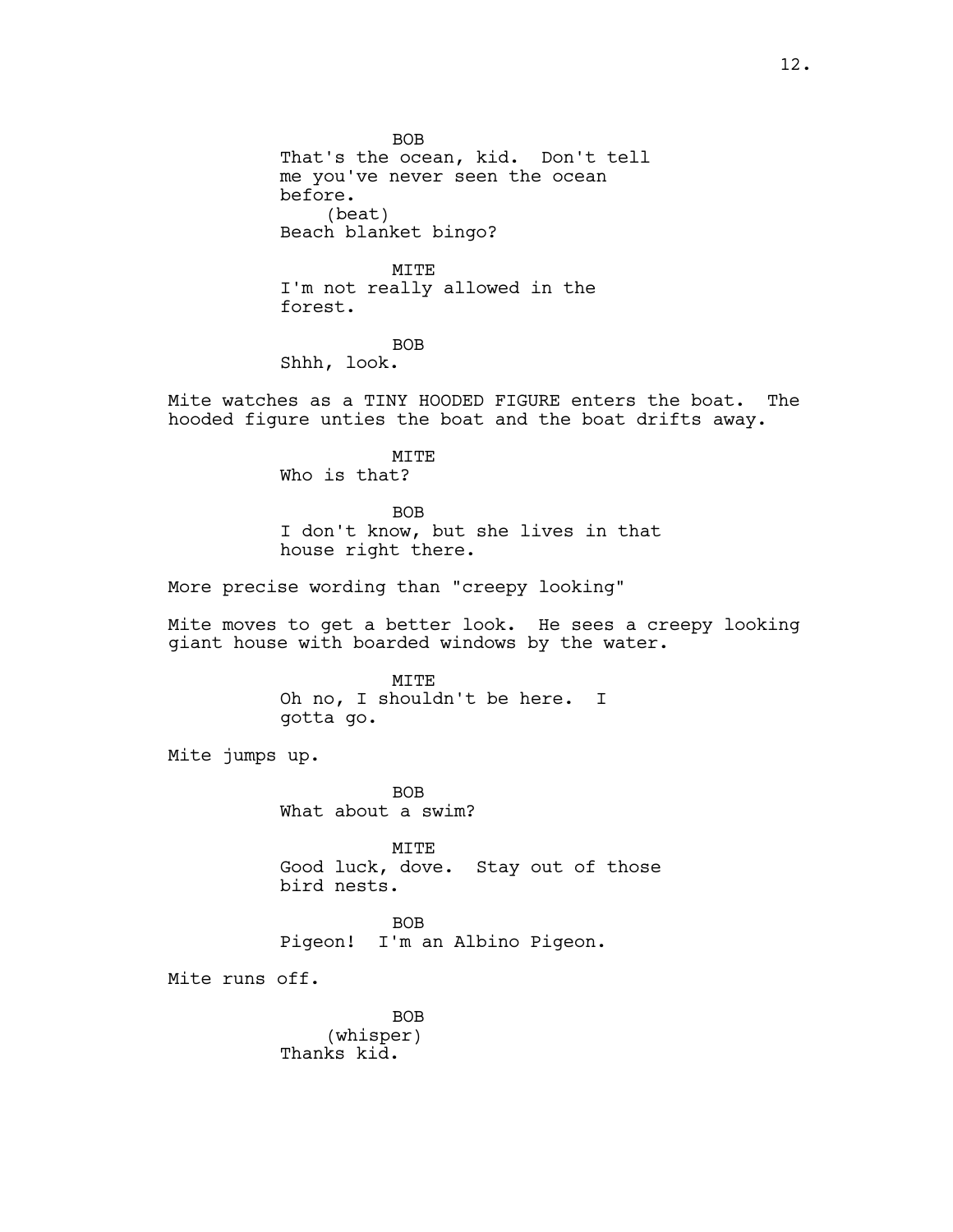Mite enters through the dog door. The ground is shaking. He looks up to see Connie sitting in the dining room chair, nervously shaking her leg. She sees Mite, her foot relaxes.

> CONNIE Where have you been?

> > MITE

No place.

**CONNTE** Your father is worried sick. He's out looking for you. Go to your room.

INT. MITE'S BEDROOM -- NIGHT

Mite lies on his bed. He looks around his room at the many drawings of giant super heroes and giant animals.

Mite pulls a sheet of paper onto his bed. He digs out a giant pencil from beneath his pillow. Mite draws a picture of the creepy house.

A KNOCK on the bedroom door. Mite covers up the drawing with the giant sweater.

MITE

Come in.

Chet enters the bedroom. He sits down on the edge of the bed, causing an indentation that forces Mite to roll down the mattress and crash into Chet's thigh.

CHET

Sorry.

Chet stands up. He hands Mite a drawing. It's a drawing of a giant superhero, very similar to the other drawings.

> CHET What do you think?

MITE It's good. What's his name?

CHET Haven't named him yet. Maybe you can help me.

Chet rests the picture against the wall.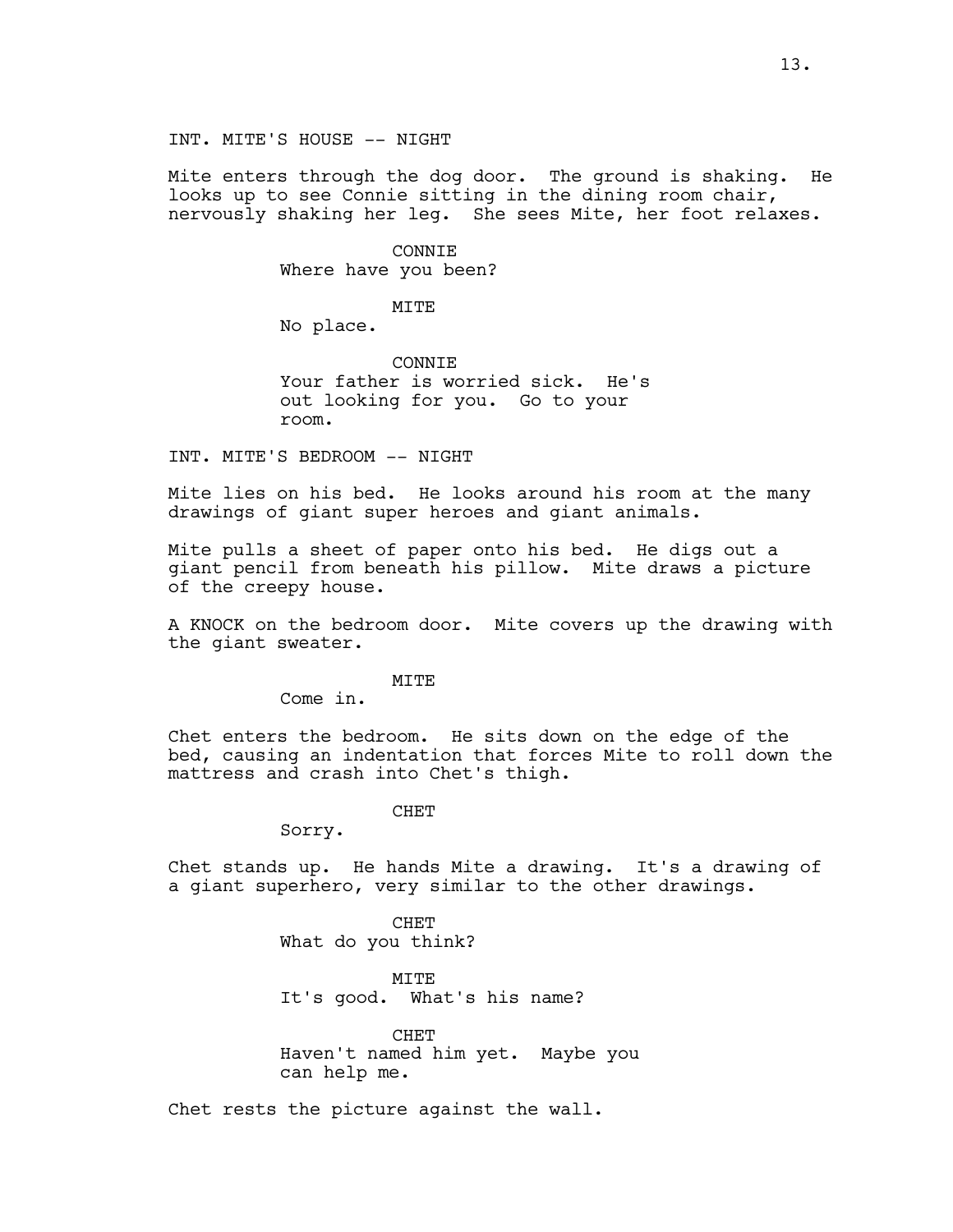MITE Dad? Do you think little people exist?

CHET Little people?! Who put that idea in your head?

MITE Nobody, I don't know.

CHET It's a silly myth, Mite. Sounds like something I'd put in one of my books. Don't you think we'd know if there were little people?

MITE How come we're not allowed in the forest?

CHET You should get some rest, son. We'll talk tomorrow after your field trip.

Chet opens the bedroom door to exit.

**MTTE** 

Dad? Have you seen the creepy house?

CHET Of course not! We're not allowed in the forest because it is dangerous, Mite. Especially the creepy house!

MITE Sorry. It was a stupid question.

CHET There's no such thing as a stupid question, Mite. Good-night.

Chet closes the door. Mite pulls his creepy house drawing out from beneath the sweater.

EXT. MUSEUM OF NATURAL HISTORY -- DAY

An enormous wooden structure. A giant hand carved sign reads, "GIANT ISLAND - MUSEUM OF NATURAL HISTORY."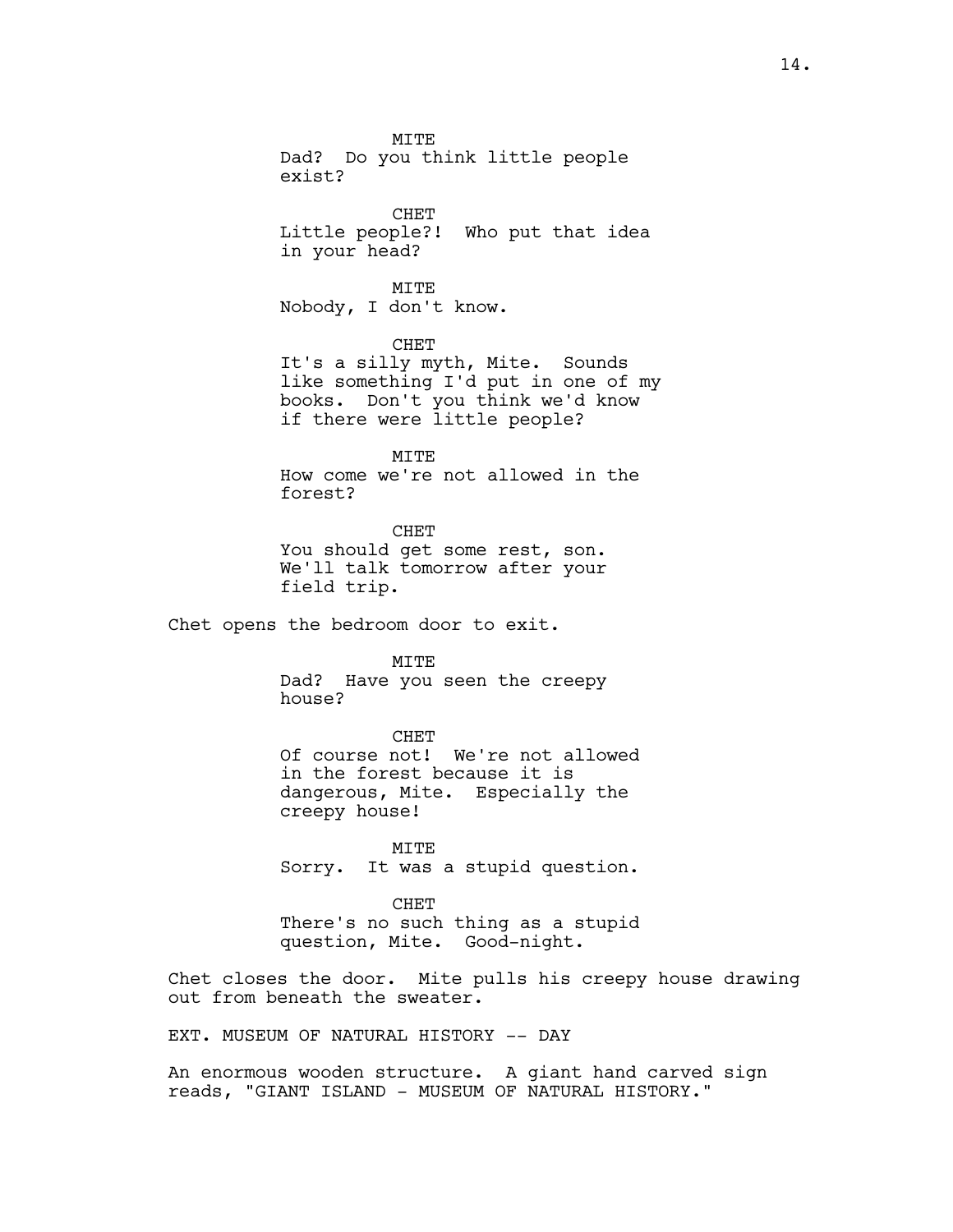Ms. Regimen leads the seventh graders past an exhibit of skeletons. Mite struggles to keep up. They pass giant horse bones, giant bird bones, giant rodent bones, and really giant dinosaur bones.

> MS. REGIMEN Mind the bitties on your left, class.

Bonnie's sixth grade class passes by on Mite's left. They carry their lunch boxes. Bonnie is laughing with her friends. Mite turns to see her sit beneath the giant bird skeleton.

Mite and his class turn a corner and pass in front of a large world map. Mite takes in the map as he passes. Giant Island is in the center, the dense forest making up its border. Ocean fills the rest of the map.

> MITE Ms. Regimen? Ms. Regimen!

MS. REGIMEN Is somebody calling me?

The class stops in front of the map. The giants part to reveal Mite in the back of the group.

> MS. REGIMEN Mite! You're going to have speak up, I can barely hear you.

Mite points at the map.

MITE How do we know there's nothing out there, in the ocean?

MS. REGIMEN What do you suppose would be out there, Mr. Ogias?

MITE Little people?

The class laughs.

MS. REGIMEN There is no such thing.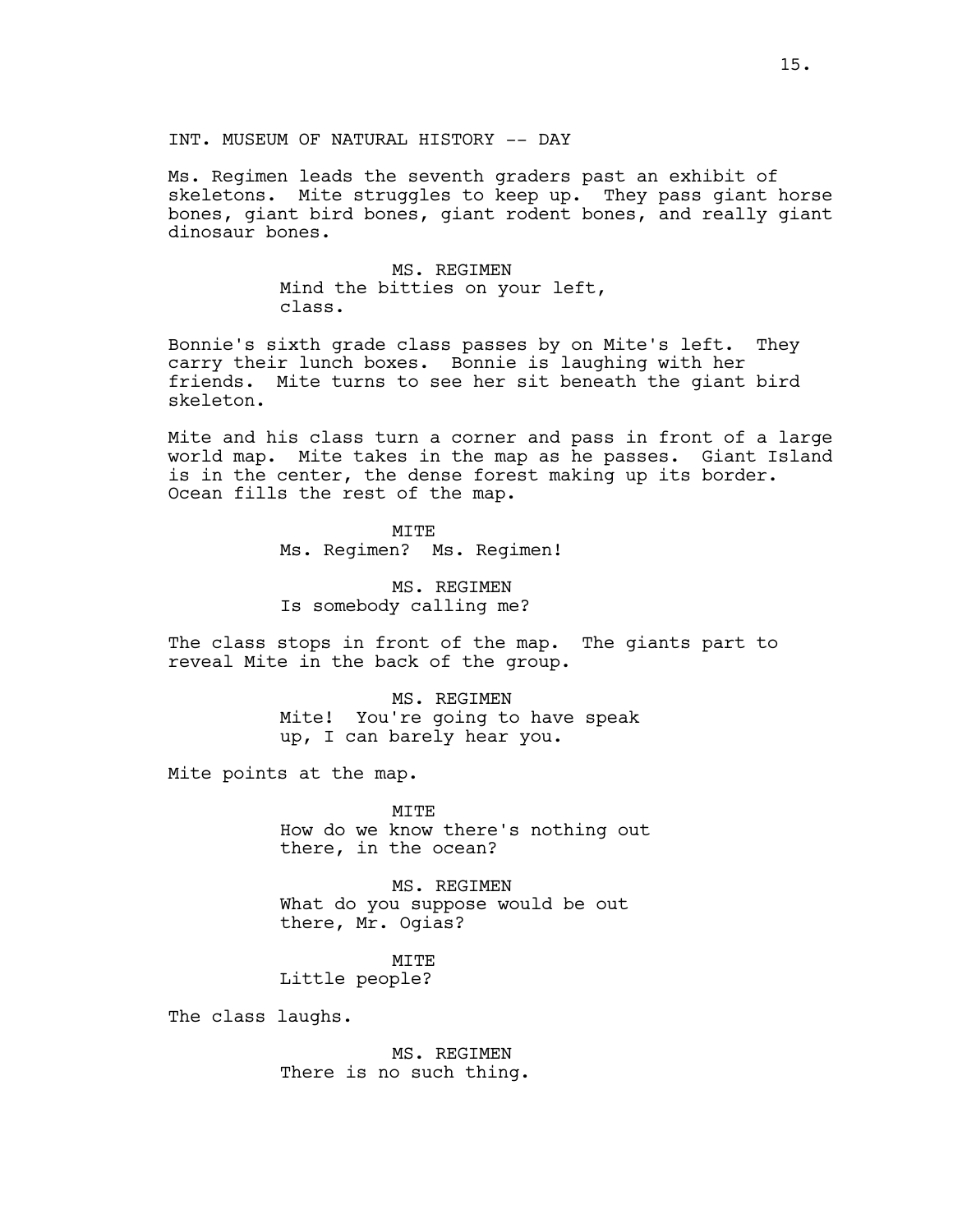MITE Then why is this place called Giant Island?

MS. REGIMEN Because it is a very large island.

**MTTE** Why are we called Giants?

MS. REGIMEN Because we live on Giant Island! (beat) No more stupid questions, please.

A loud SCREAM comes from the other room, followed by snapping and breaking noises and a loud crash. The scream evolves into a deeper scream. Mite runs around the corner to the skeleton exhibit.

The giant bird bones are in a pile on the floor. Bonnie's friends are running towards the exit. Dust begins to clear.

> **MTTE** (to himself) Bonnie?

A seventy foot tall Bonnie emerges from the pile of bones, rubbing her head and wiping dust from her eyes. She stumbles as she gets her footing. All the giants cheer.

EXT. MITE'S HOUSE -- NIGHT

The lights are ablaze. Music and laughing. The house is actually shaking. An especially fantastic hand painted sign over the door reads: "HAPPY SPURT DAY BONNIE."

INT. MITE'S HOUSE -- NIGHT

The giants dance around in a circle. Chet and Connie flank Bonnie. Amos and Brutus are also there, along with a couple other NEIGHBORS. There is a lot of whooping and yelling.

> **CONNTE** Oh sweetie, look at you. You make a beautiful giant.

INT. MITE'S BEDROOM -- NIGHT

Mite sits on his bed. He can hear the laughing from the other room. He picks up a bouncy ball and throws it at his dad's drawing, putting a hole right through the center.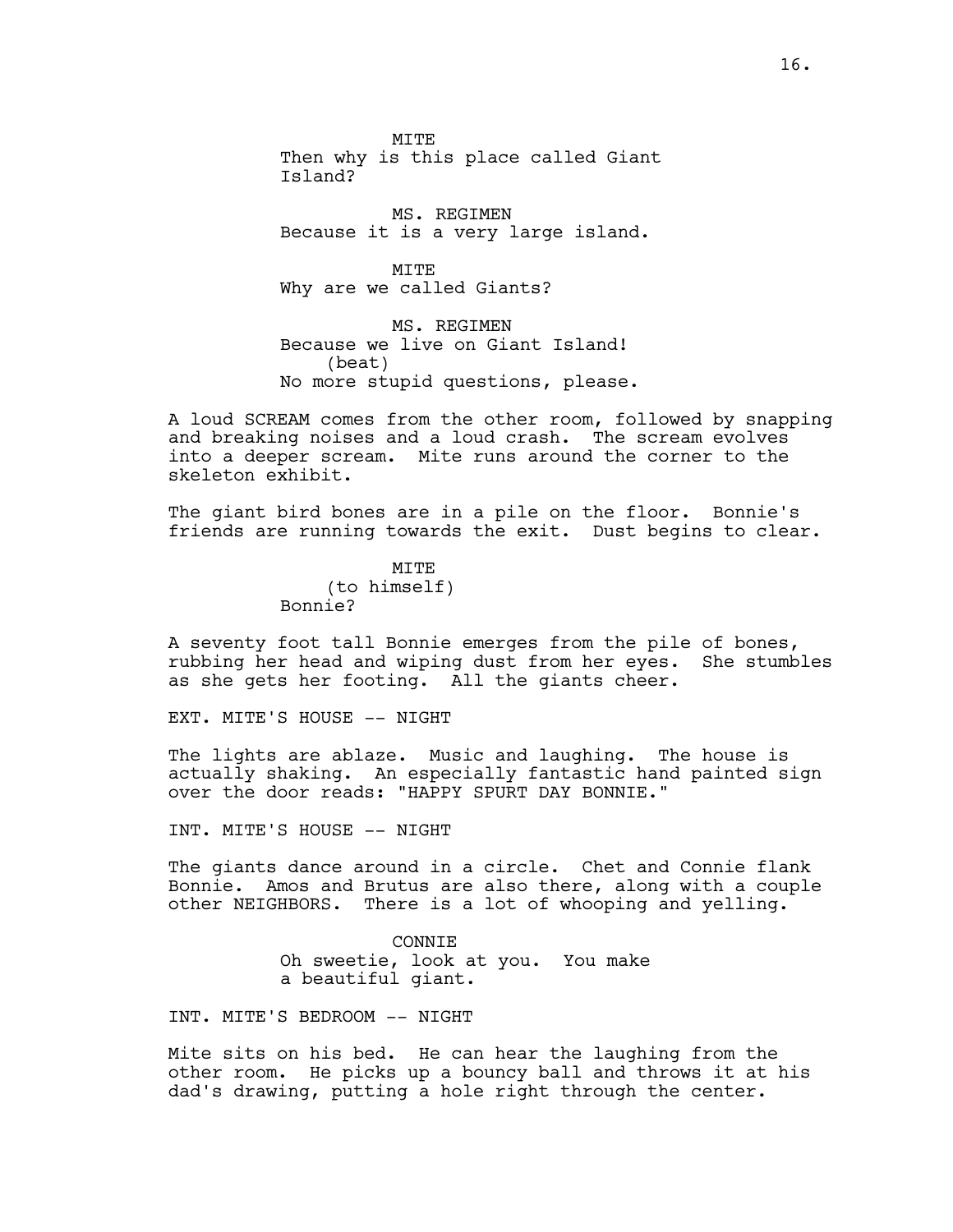Mite grabs his backpack and stuffs it with a couple pairs of expandable underpants and some other clothes.

EXT. MITE'S HOUSE -- NIGHT

Mite exits through the dog door. He picks his rusty bike up out of the dirt. He rides away from the house.

EXT. GIANT FOREST -- NIGHT

Mite abandons his bike at the edge of the forest. He navigates through the brush.

EXT. CREEPY HOUSE -- NIGHT

Mite approaches the creepy house by the water. There's a candle burning in one of the windows but he sees no one.

Mite notices the boat by the dock. A small boat for giants but a large boat for Mite. Mite walks over to the boat, he looks back at the house, then steps into the boat.

INT. BOAT -- NIGHT

The boat looks like decrepit, like it would barely stay afloat. A faint green light glows from the center of the boat. Mite gets closer.

Mite looks down at the glowing green gem, then he looks around the boat.

> **MTTE** There's no wheel.

Mite hears a ruckus coming from the woods.

EXT. GIANT FOREST -- NIGHT

Bob runs as fast as he can through the forest. Every now and then he tries to fly but can't because of his wing. Bob is covered in charcoal that is falling off as he runs.

> BOB Hey kid, start the engine!

INT. BOAT -- NIGHT

Mite looks around. There is no engine.

Bob is being chased by the same three pigeons. They are closing in on him.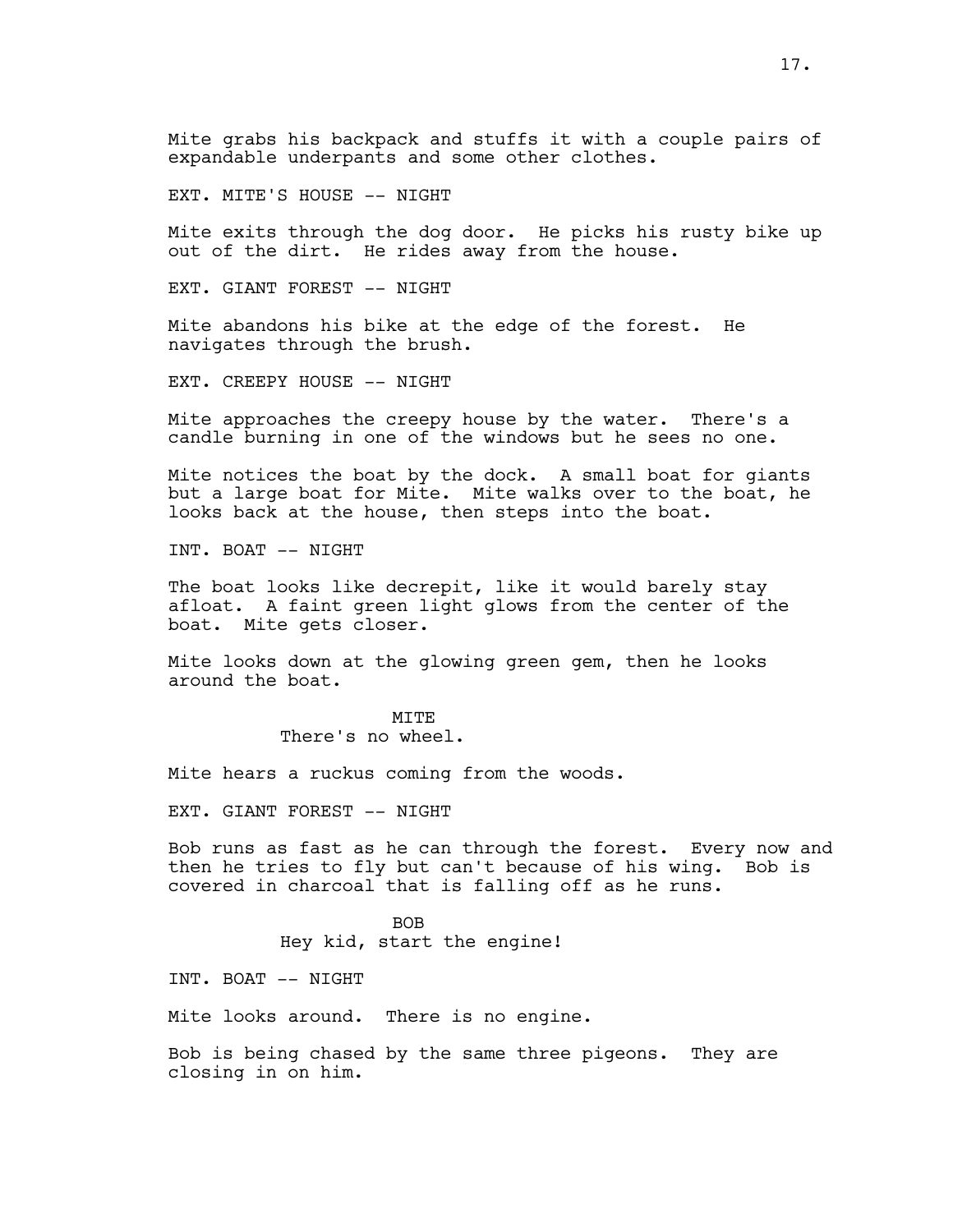Mite runs to the edge of the boat. Bob tries to fly. He gets a couple feet off the ground when Mite grabs him and pulls him onto the boat. The pigeons fly by Mite's face.

Pigeon 3 perches himself on the edge of the boat. Mite shoos him away, then realizes that the pigeon pooped on the boat.

> BOB Now that's just un-called for.

Mite looks at Bob, covered in soot.

**MTTE** What's wrong with you?

BOB Bob the pigeon, master of disguise.

Bob shakes, causing most of the soot to fall off his body. He sneezes.

> **MTTE** Doesn't seem like you had them fooled.

Mite walks back to inspect the green glowing gem.

Bob jumps onto the edge of the boat, puffs his chest, stares back at the pigeons.

> BOB Go home pigeons. You lose again!

The pigeons gnaw at the rope that ties the boat to shore.

BOB

Uh Oh.

The rope snaps. The boat begins to drift away. In the distance, a pretty blue jay waves to Bob.

Bob hangs his head, hops off the ledge and walks over to Mite. Bob sees the green gem.

> BOB What's that? **MTTE** I don't know. BOB Hey kid. Question. Can you swim?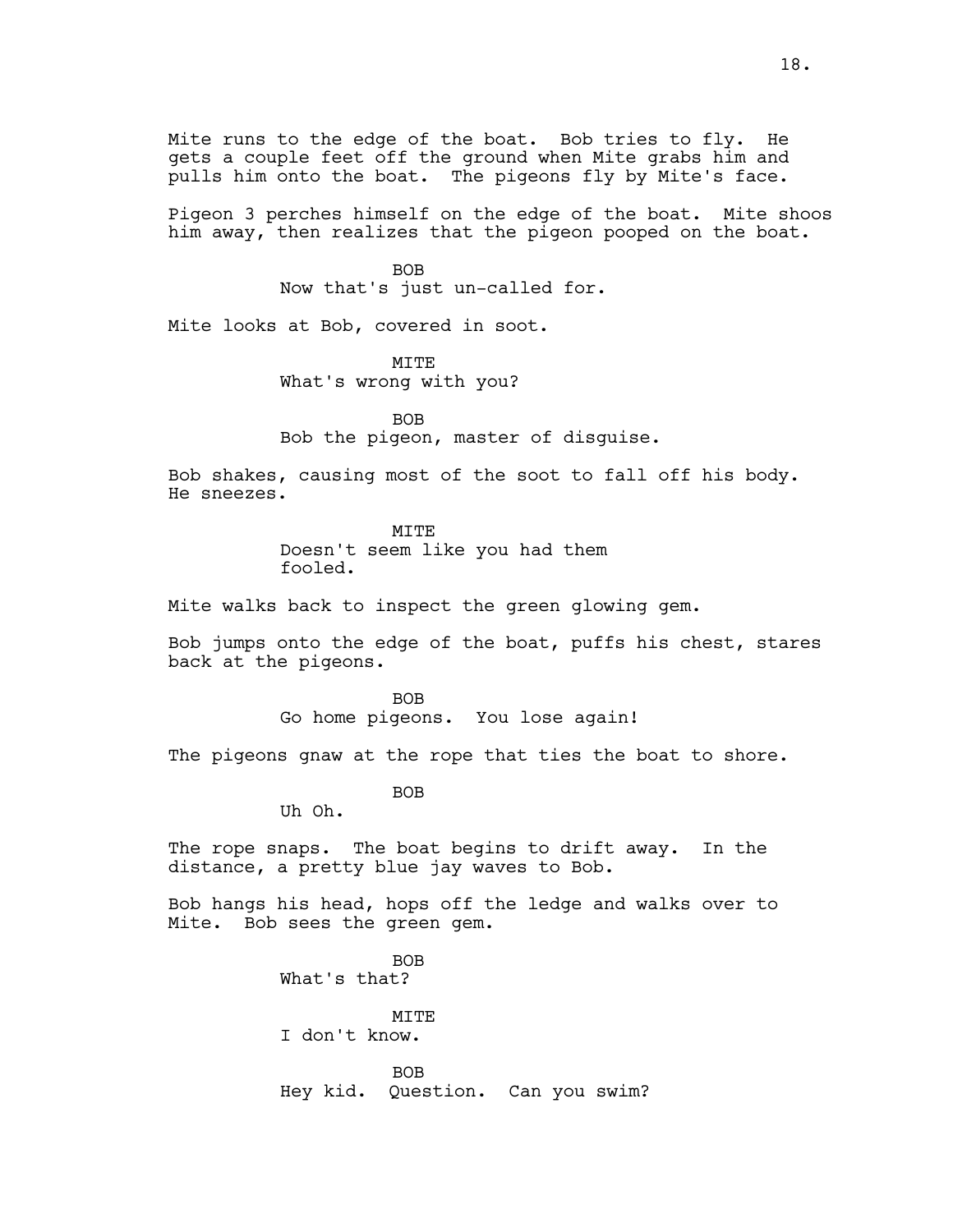MITE Swim? No.

BOB Oh. That might be a problem.

Mite looks up. They enter the fog. He looks off the edge of the boat, they are surrounded by water.

> MITE What did you do?

BOB Me do? Nothing. (re: the pigeons) Bad birds.

Bob looks behind Mite.

BOB

Hey, look.

Mite turns and looks at the green gem. It's glowing even brighter than before. The boat picks up speed. The fog grows thicker and thicker. They can't see anything.

BOOM! Thunder and lightning. It starts to pour.

BOB No, this is fine. I know a lot about sailing. Red sky's at night sailors take flight. Red sky's in the morning, um, ah.

Bob looks up at the sky. CRASH! More lightning.

BOB Yeah, okay, I give up.

The boat speeds out of control, knocking Mite and Bob over. Mite hits his head on the green gem and passes out.

INT. MITE'S HOUSE -- NIGHT

The spurt party continues. Singing and dancing. Bonnie wears a pretty new dress. Ginger passes by the dog door. She sniffs, smells something peculiar.

EXT. MITE'S HOUSE -- NIGHT

Ginger sticks her head out the dog door. It is raining. She sniffs, get's a nose full of water and sneezes.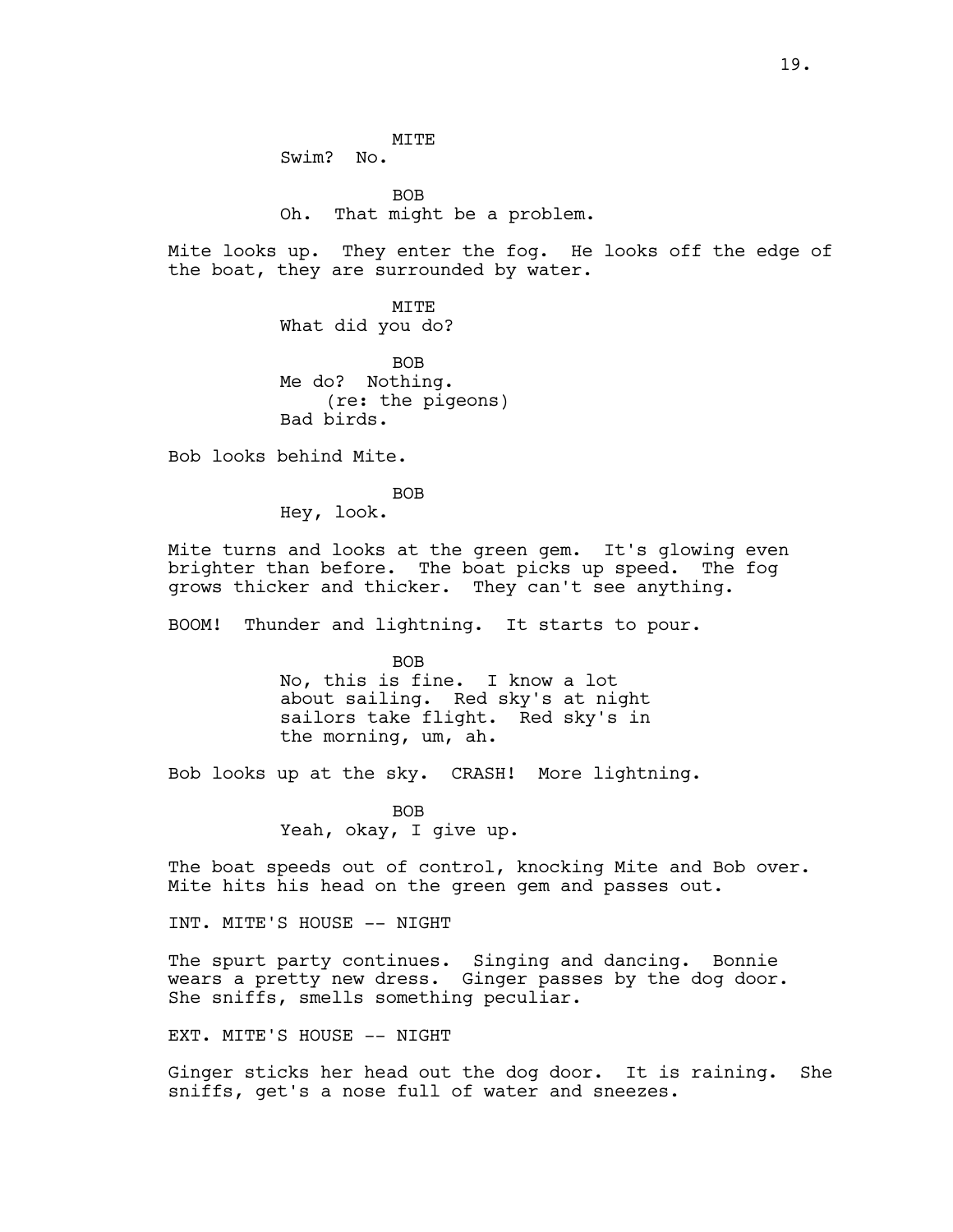INT. MITE'S HOUSE -- NIGHT

DINING ROOM

Bonnie dances with Amos. The adults clap along to the music.

Ginger shakes the water off her head. She walks over to Bonnie and pulls at her dress.

> BONNIE Not now Ginger!

Ginger rolls her eyes and walks off.

MITE'S BEDROOM

Ginger uses her paw to knock on the door. No answer.

Ginger pushes the door open and steps inside. She looks around the room at Mite's new giant presents. She notices the new drawing against the wall, a hole through its center.

EXT. BOAT -- DAY

Just before dawn. It is still dark outside. Mite begins to wake up. Bob hovers above him.

> BOB Hey kid! You awake? You had me worried there. I think we're lost. You better turn this boat around.

Mite looks at Bob, then past him. Through the fog he can see that they are passing below a large object. It is the Golden Gate Bridge. Mite sits up, his jaw drops. Bob shakes his head.

> BOB Yeah, don't ask 'cause I don't know. I say we go home.

The boat rams into the shore. Bob falls over. Mite gets up and steps out of the boat and onto the land.

> BOB Fine, we'll stretch our legs, but then we're outta here.

EXT. SHIPPING PORT -- DAY

Large machines move through the fog. They pick up large crates and pack them together. Mite walks toward them.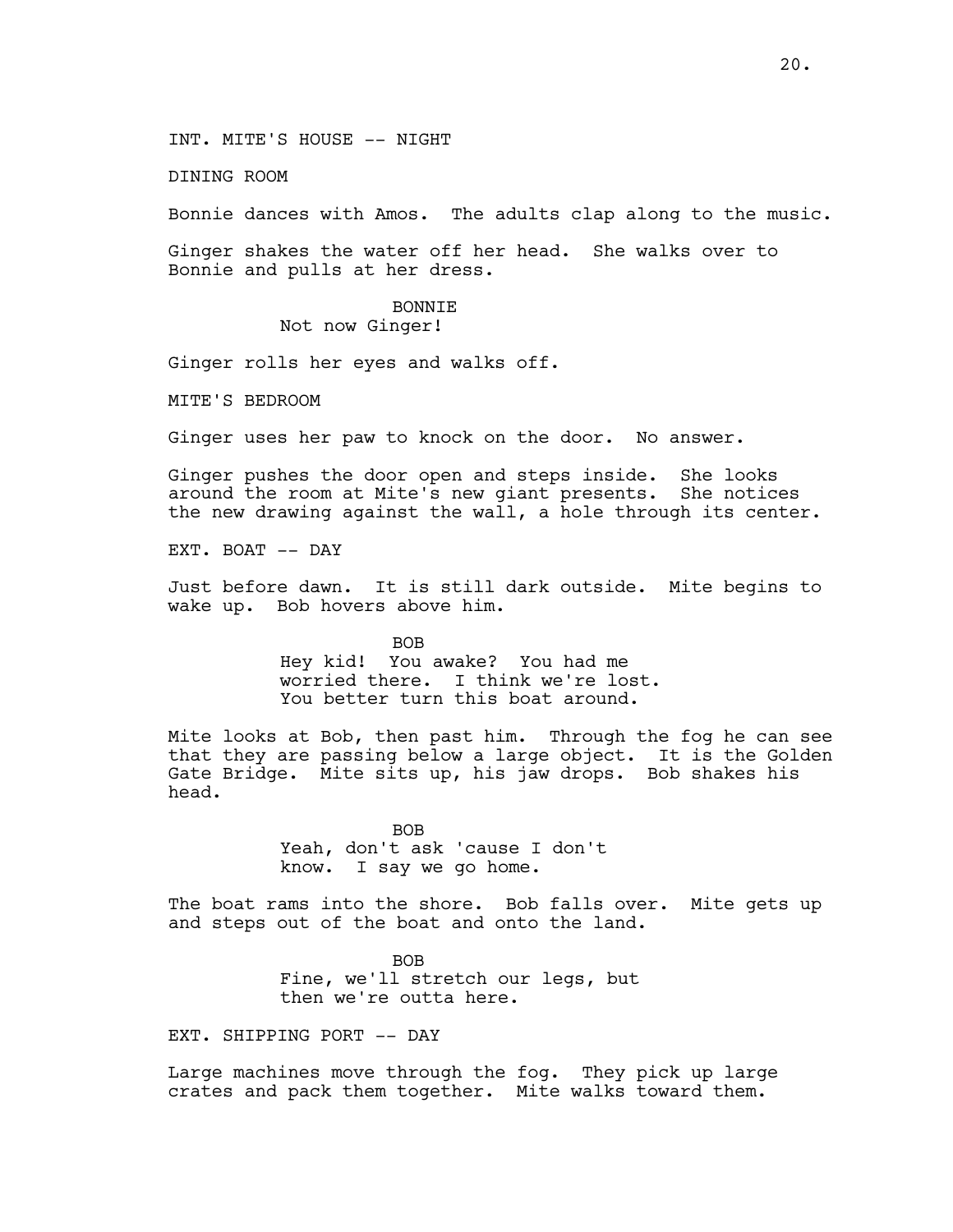In the distance two men in orange worker suits pass by some trucks. Mite stops. He watches them and hears muffled voices. One of the men gets inside a forklift.

Some fog disperses and Mite realizes he is standing next to a large parked machine. Bob is frightened. Mite approaches the machine.

> BOB What are you doing? You don't know if it's friendly.

MITE (to machine) Excuse me? We were wondering, are those little people over there?

No answer. Mite taps on the machine. It makes a loud, hollow sound. Mite steps back, turns around.

An ORANGE SUITED MAN shines a flashlight through the fog. The light lands on Mite's face.

> ORANGE SUITED MAN You! Stop!

BOB That means run, kid!

Mite grabs Bob and they run in the opposite direction. They are now chased by multiple men in orange suits.

Mite runs through the shipping port. He hits his head on a crate, then another crate. A hill is visible in the distance.

> **BOB** Head for the hill!

EXT. THE HILL -- DAY

Mite makes a run for the hill. He slips and falls as he runs. A fence lines the top of the hill. Mite hops the fence with ease.

Sunlight pours out from behind a cloud on the other side of the fence. Mite is blinded. He falls and goes tumbling down the side of the hill.

Mite tumbles through sticks and stones, candy wrappers, empty bags of chips and styrofoam coffee cups. Finally, he bumps into a stone wall.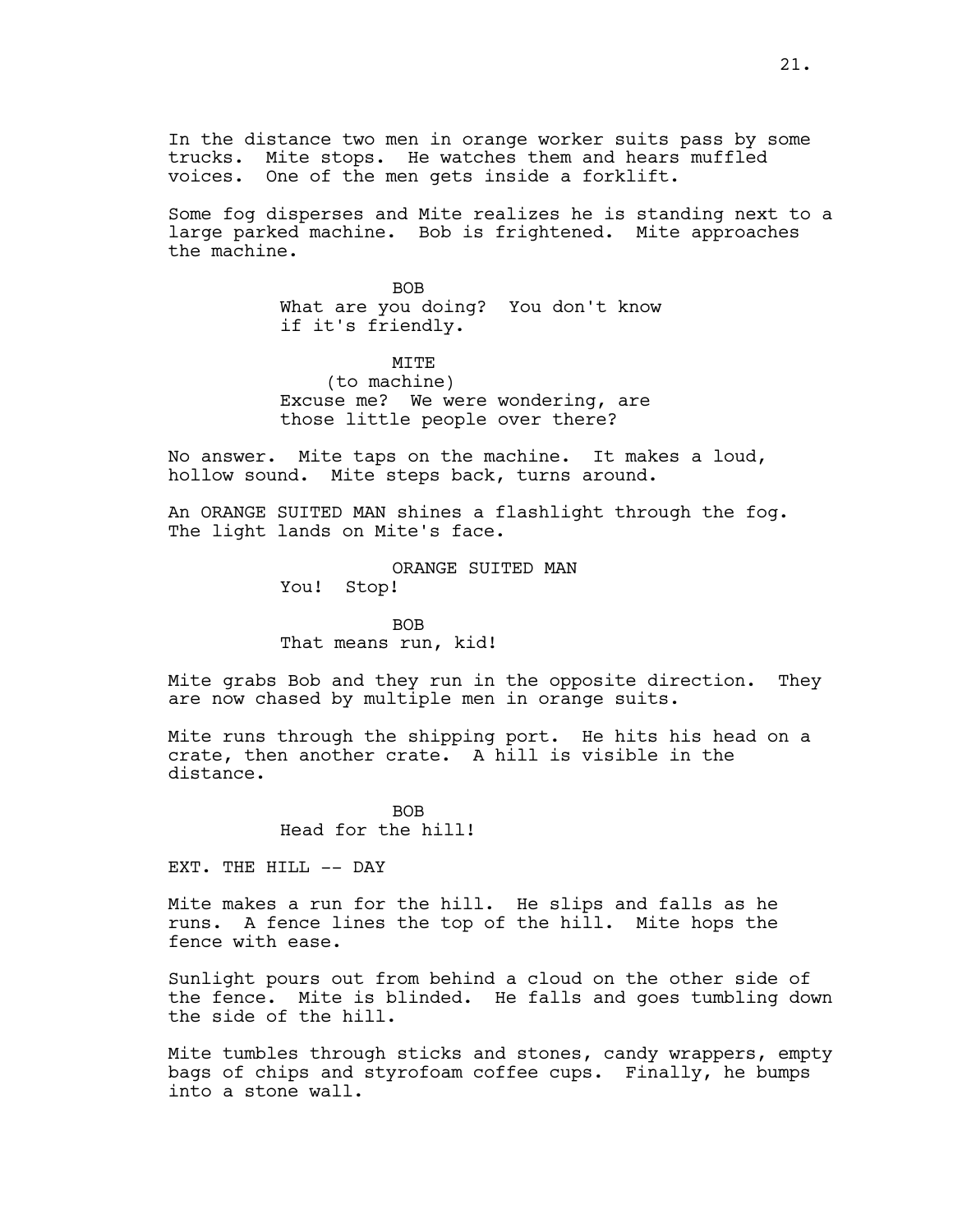EXT. SHIPPING PORT -- DAY

On the opposite side of the hill the Orange Suited Man is met by a port SECURITY OFFICER.

> SECURITY OFFICER Where did he go?

ORANGE SUITED MAN I lost him.

SECURITY OFFICER What did he look like?

ORANGE SUITED MAN Tall. Really, really tall.

EXT. THE HILL -- DAY

Mite and Bob collect themselves by the stone wall.

MITE Did you see him? That was really a little person.

BOB That's crazy kid. There's no such thing. If there's one thing I know, it's that there's no such thing as--

Bob flies up onto the stone wall. Sun shines in his face. He blinks his eyes.

> BOB --little people?

Mite pulls himself up onto the stone wall. His eyes adjust to the light. Mite can't believe his eyes as he takes in modern day San Francisco. Tall buildings, trolley cars, motor vehicles and thousands of little people.

> BOB Of course, I have been wrong before.

EXT. SAN FRANCISCO STREET -- DAY

Mite walks the early morning streets of San Francisco. Bob is perched on Mite's shoulder. People stare. Mite is in splendid spirits.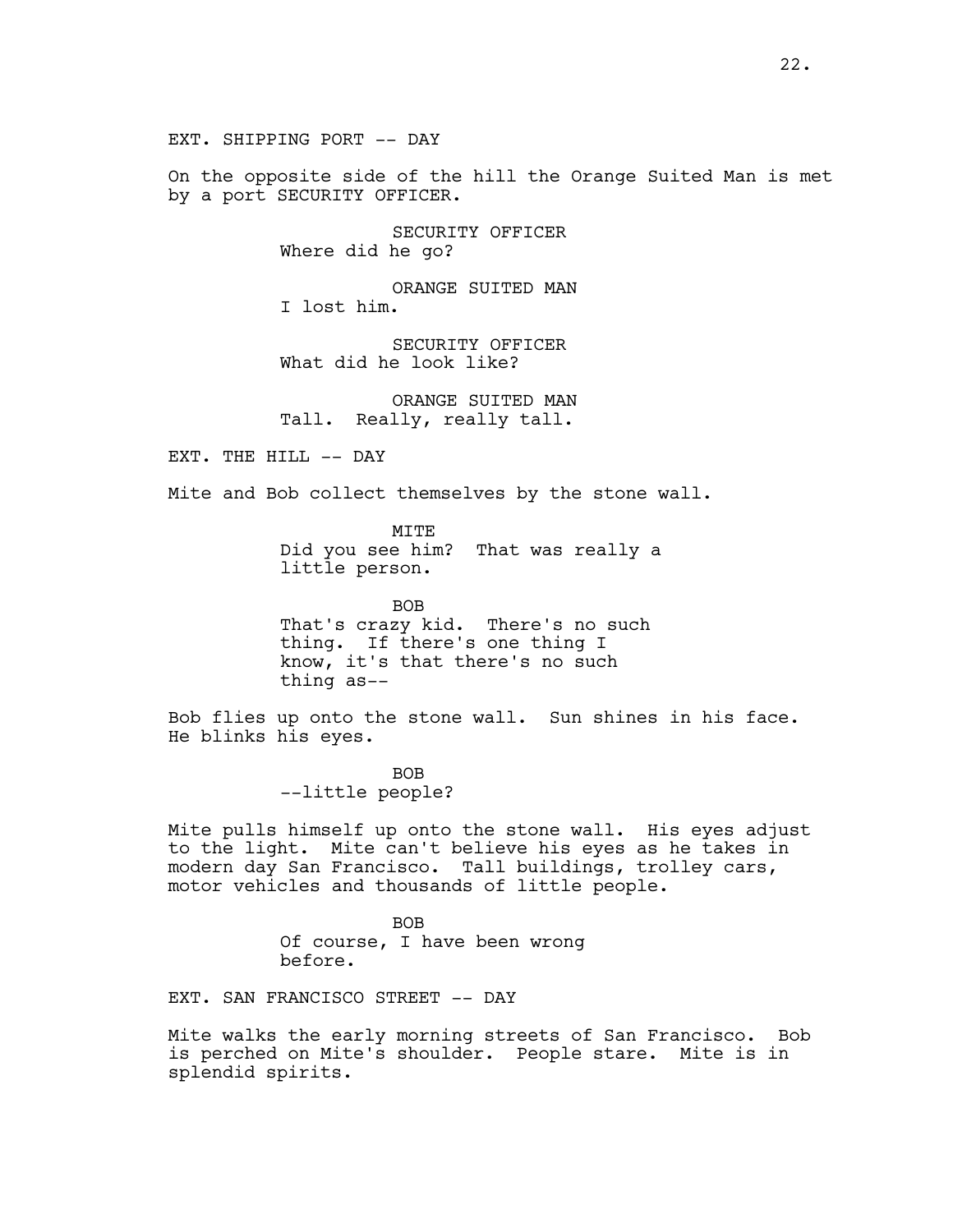The citizens of San Francisco stare as Mite passes by.

BOB I don't think they speak our language.

A trolley car zips by. As it does, a dozen passengers stick their heads out of the window, staring back at Mite. Mite waves. A passenger takes a picture.

> MITE That's much faster than my bike.

Bob spots a group of pigeons fighting over bread by the side of the road. He approaches.

> BOB 'Scuse me friends. We are a bit lost and I was wondering if you could tell us exactly where we are?

The pigeons respond with blank stares. Cars speed by.

BOB

Right.

A pigeon walks over to Bob and begins to peck at him.

BOB What are you doing? I don't know you. Stop that. Hey, kid!

Mite steps into the road. He kneels down and picks up Bob.

MITE You don't seem to have much luck with other birds.

BOB I'm afraid these birds are a little slow on the uptake.

Bob flies out of Mite's hand. A car comes screaming over the hill and comes to a screeching halt in front of Mite and Bob. Bob's feathers stand on end. He is irate.

> BOB Hey, I'm flyin' here, I'm flyin' here!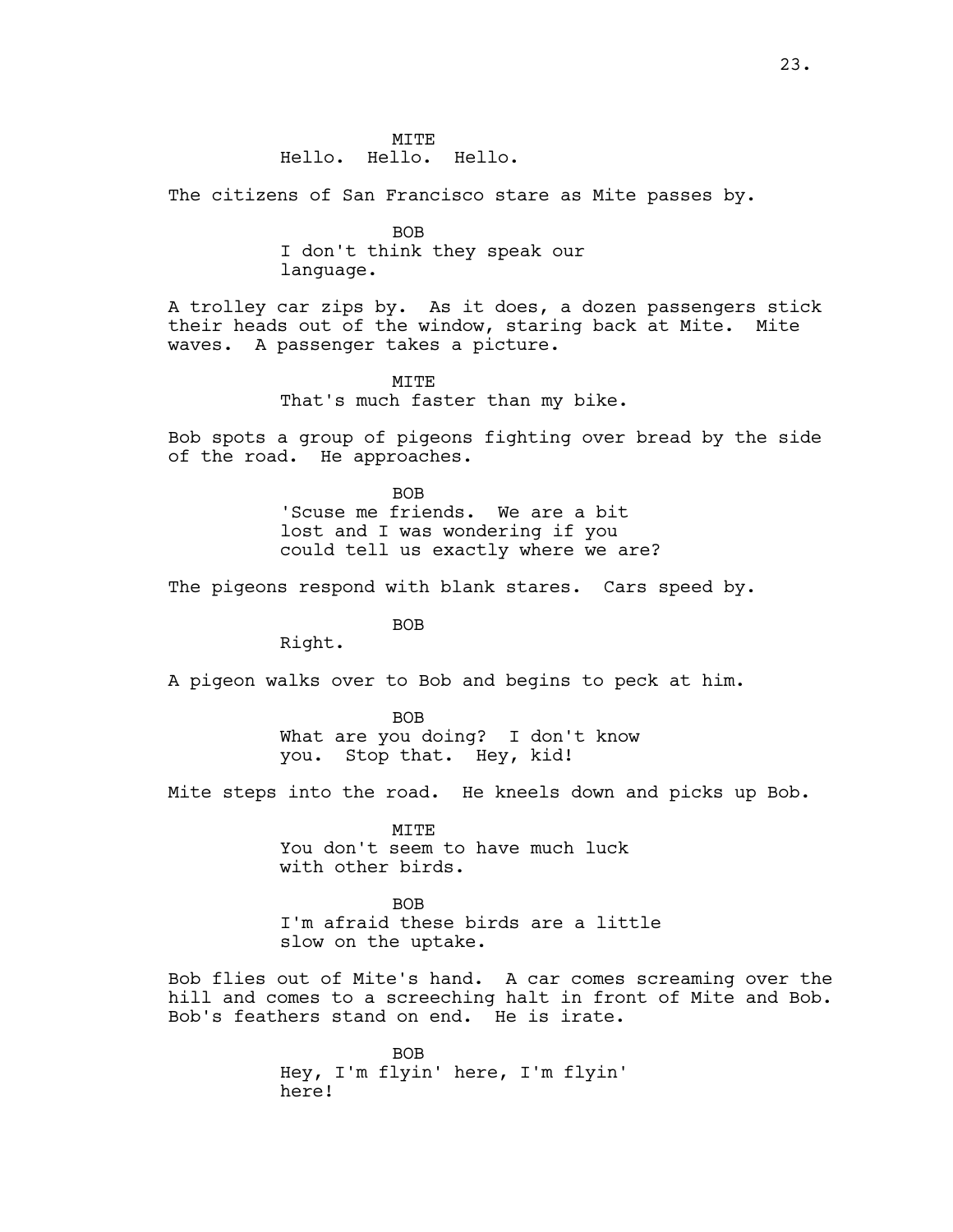The DRIVER steps out of his car, not having heard Bob.

DRIVER Hey! Get out of the road, kid!

Mite stands up, examines the car.

# DRIVER

Whoa, tall.

A YOUNG BOY jumps out of the back seat of the car.

YOUNG BOY Holy Moly Dad! He must be a basketball player.

DRIVER I don't think so, son.

The boy reaches into the car, grabs a basketball and runs over toward Mite.

> YOUNG BOY Can you sign my basketball?

Mite picks up the basketball. The Driver hands him a pen. Mite makes a "gigantic" signature on the ball.

YOUNG BOY

Cool.

Bob flies up to Mite's shoulder. He looks down at the Driver and the Young Boy.

> BOB (to Driver) Aren't children priceless?

The Young Boy and the Driver SCREAM at hearing a bird talk. Bob instinctively SCREAMS back. The Young Boy and Driver run into their car and drive away.

Mite glances back at the pigeons. They continue to peck at each other and the bread. He looks back at Bob.

> **MTTE** I guess birds don't talk here.

> > BOB

This is gonna be different.

A Hummer whizzes by, inches away from crushing Mite and Bob.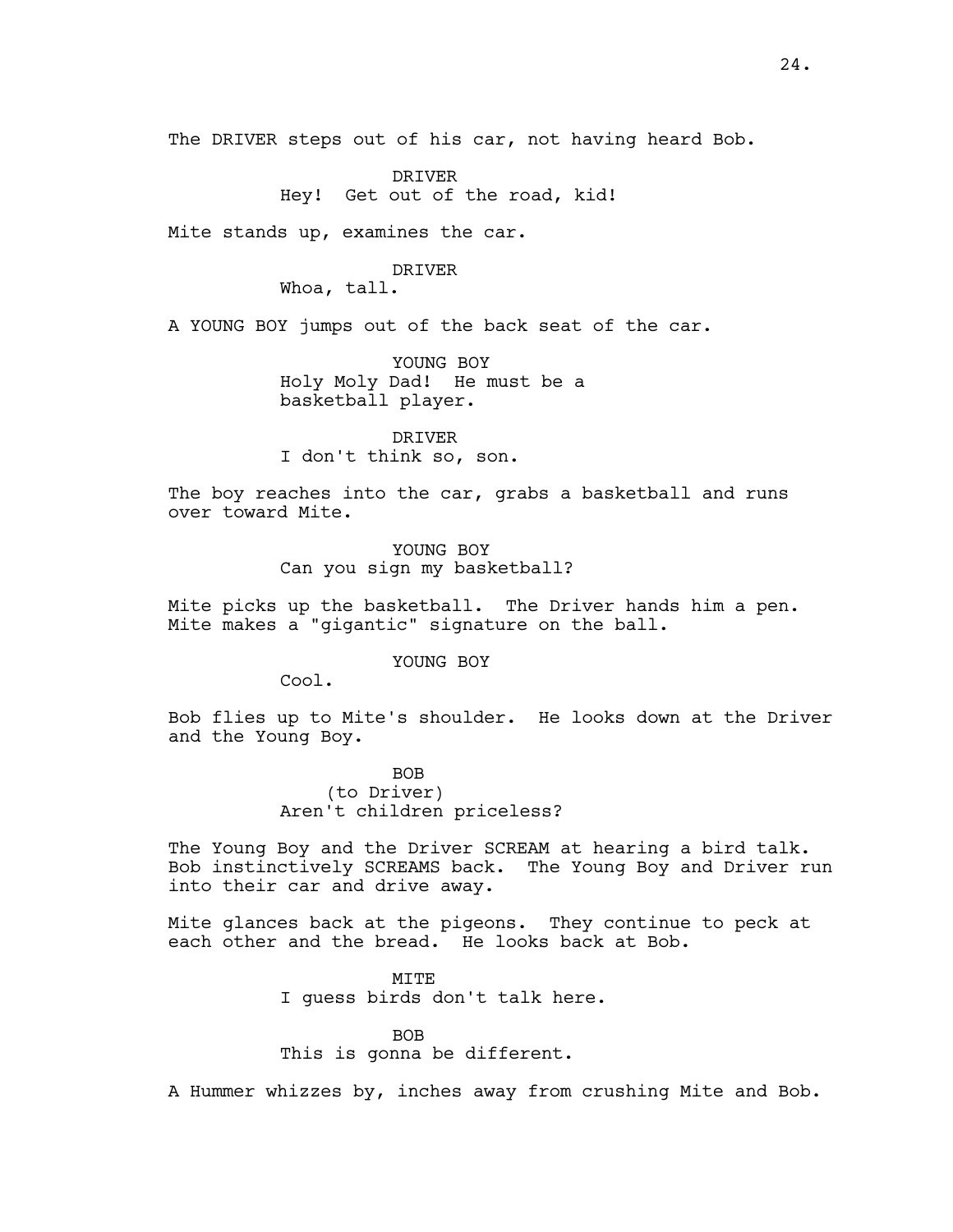INT. HUMMER -- DAY

HERK (40), a barrel chested man with a muscle bound head and impenetrable flattop, lifts his head from below the steering wheel. He pulls up blue prints of a flying machine and places them in front of the windshield as he drives.

In the back, IRENE (13), unconventionally pretty with pigtails and a thin frame, has her nose buried in a book. She wears a green schoolgirl uniform.

Herk pats his collar.

HERK My tie. Where's my tie, Irene?

Her nose still in her book, Irene reaches below the driver seat and pulls out a tie. She hands it to Herk.

Herk puts on his tie. It is a clip-on.

HERK You're going to love fifth grade, Irene. It's a real blast. I organized my first militia in the fifth grade.

IRENE I'm in seventh grade, dad. And I'm in a new school.

HERK You're kidding.

Irene looks out the window.

IRENE Are we going the wrong way?

EXT. SAN FRANCISCO STREET -- DAY

The Hummer pulls a dangerous 180 in traffic.

INT. HUMMER -- DAY

HERK

Of course not.

EXT. SAN FRANCISCO STREET -- DAY

Mite and Bob walk amongst traffic. Cars pass and honk their horns. Mite smiles with every honk, returning the greeting.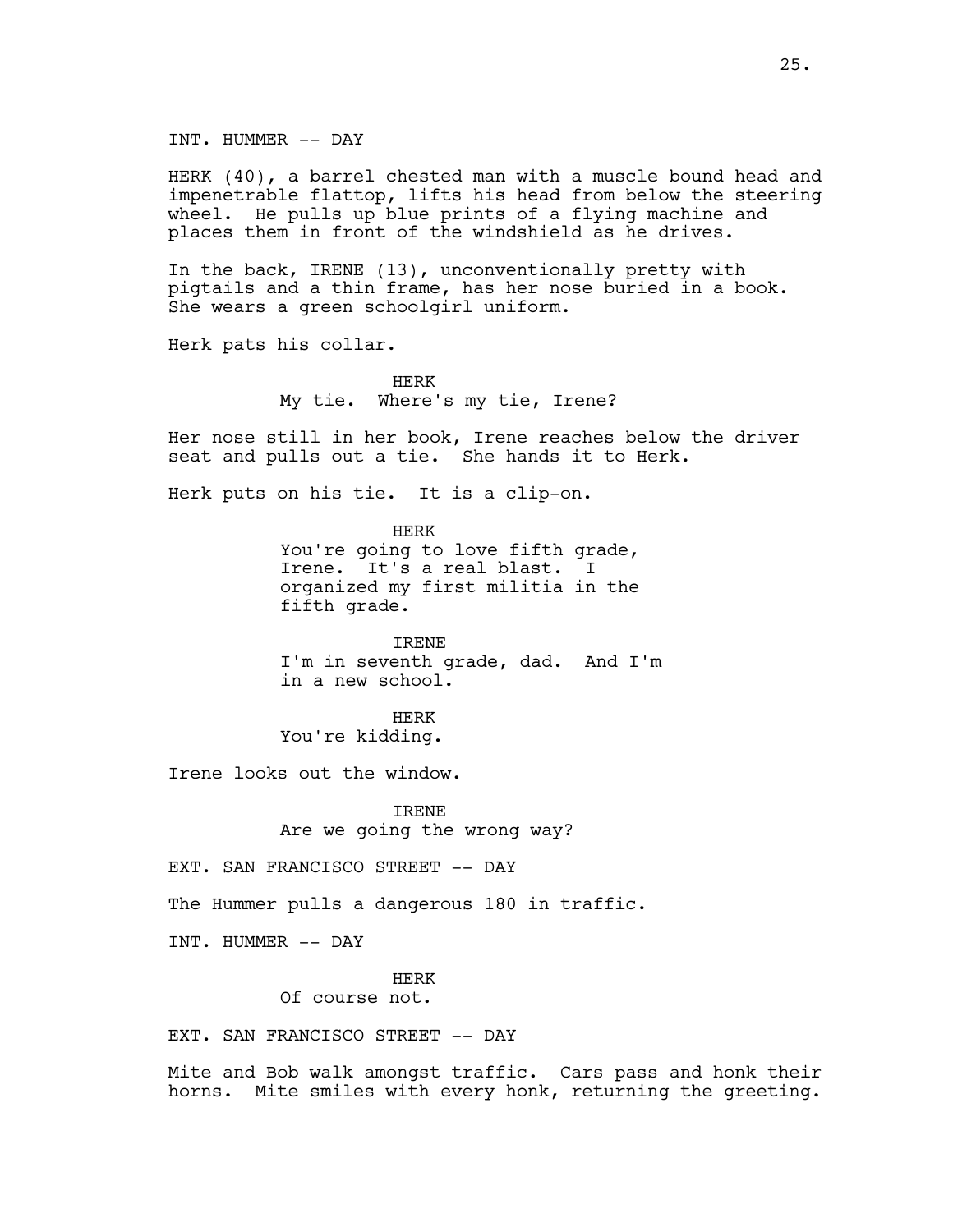## MITE

# Honk! Honk, honk, honk!

Bob is mesmerized by the passing cars. He stares at the windshields.

> BOB Don't ask me why, but I'm getting the urge to poop on these things.

Bob looks over his shoulder. The Hummer is speeding back in their direction.

> BOB Look out Mite. The big one's back.

Mite turns around, the Hummer is headed straight for them.

INT. HUMMER -- DAY

Herk is looking at his blueprints and muttering to himself.

HERK

I got it!

Herk slams on the brakes.

EXT. SAN FRANCISCO STREET -- DAY

The Hummer pulls over and comes to a stop, narrowly missing Mite. Bob flies out of the way.

INT. HUMMER -- DAY

Irene hands Herk a red marker. Herk makes a minor correction to his blueprint of a flying machine.

Irene looks out the window. She sees Mite standing in the road in a state of shock. She rolls down her window.

EXT. SAN FRANCISCO STREET -- DAY

Irene waves to Mite.

IRENE

Hello.

Mite notices Irene.

MITE

Hi.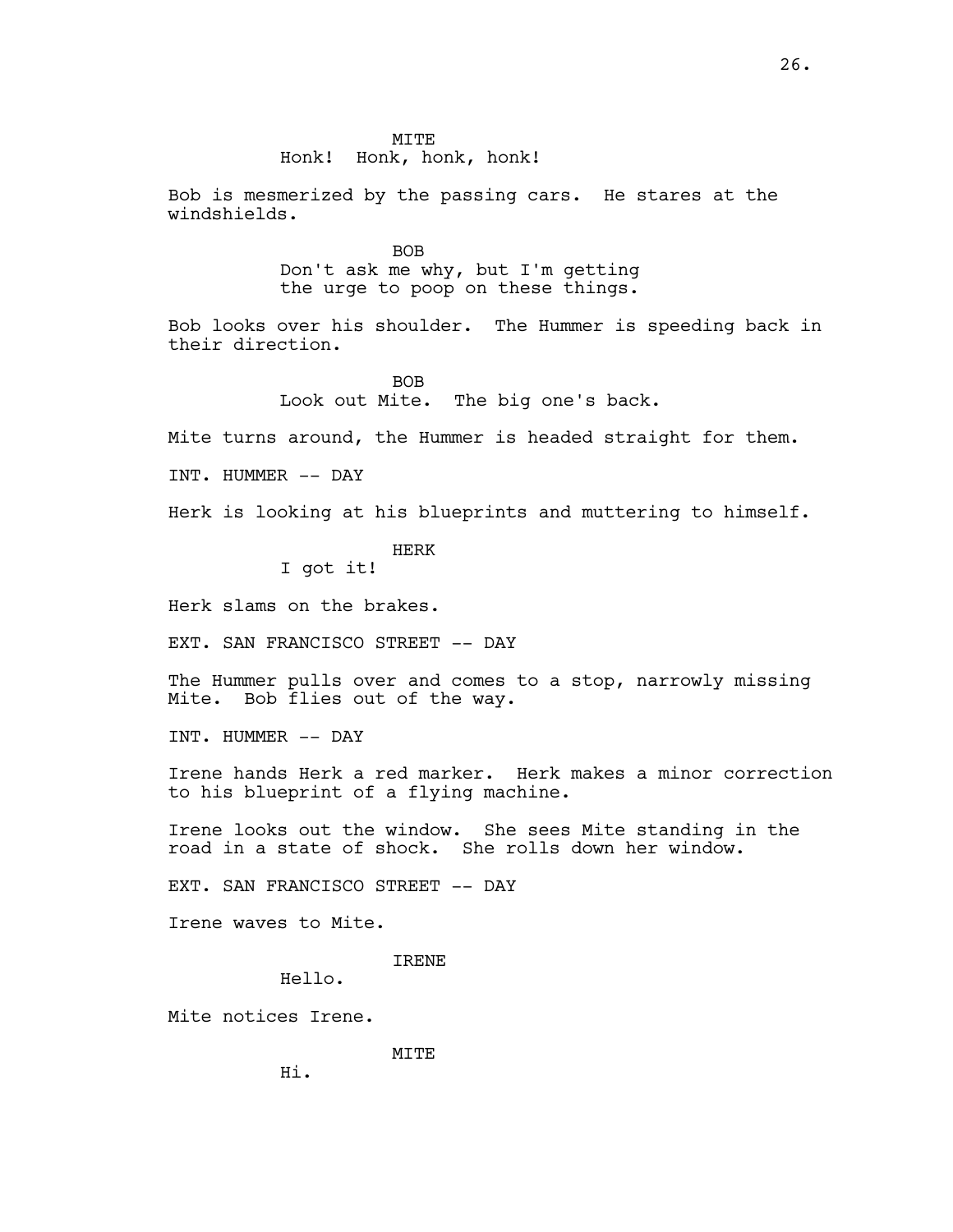Irene smiles at Mite. Mite smiles back. Mite then sees Bob, perched on the roof of the hummer. Bob is lowering his backside over the windshield.

# **MTTE**

Bob!

Bob lets out a laugh of embarrassment and flies toward Mite.

The Hummer peels out. Irene keeps her head out the window, staring back at Mite. Mite waves to Irene.

> BOB Whoa. Hello. You got some game, kid. Who would'a thought?

Mite watches the Hummer head towards downtown. He sees the skyscrapers.

> **MTTE** Look. Check out those houses. They must be giant houses. Come on. We should give it a look.

> > BOB

Okay sure, we'll go that way to give the giant houses a look. It's just a coincidence that it happens to be the same direction pretty pigtails is headed.

MITE

Do you want me to tell all the blue jays back home about your windshield thing?

**BOB** I'm shutting up now.

EXT. BURGHERDOM MIDDLE SCHOOL -- DAY

The Hummer pulls up to the front of the school. Irene steps out and the Hummer pulls away before Irene has a chance to close the door.

At six feet tall, Irene towers over the other girls on the way into school. A couple snooty BRATS in heavy makeup notice Irene.

> BRAT 1 Irene Blander? Is that you?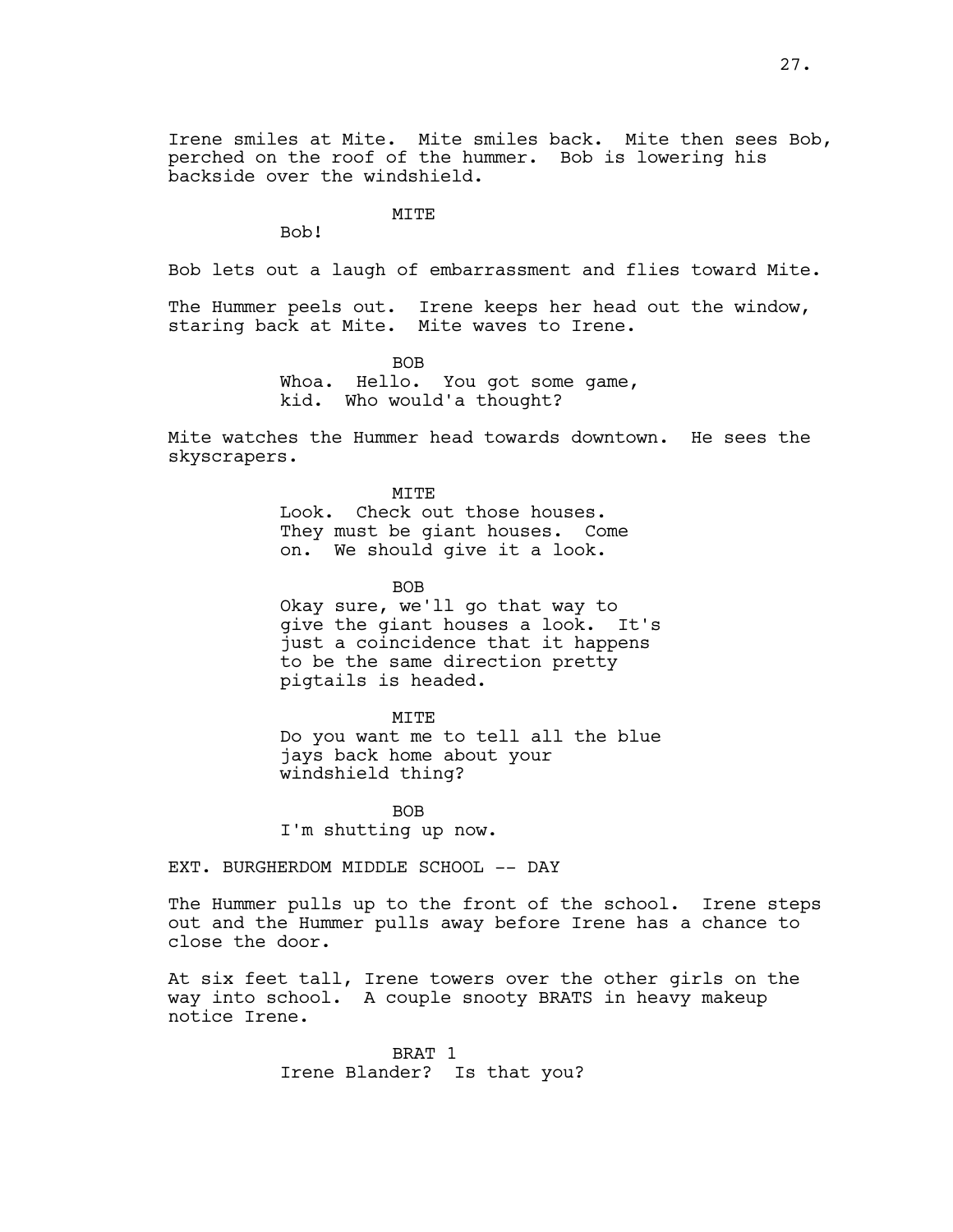Oh, hey.

BRAT 1 What happened to you?

BRAT 2 You look like the jolly green giant.

The Brats laugh.

BRAT 1 How's the weather up there anyhow?

BRAT 2 Let us know if it's gonna snow.

Irene speeds up to get away from the Brats. She trips on her way up the stares, loses her balance.

BRAT 1

Tim-ber!

Irene's fall is broken by her backpack. A bunch of books fall out.

The Brats laugh.

EXT. DOWNTOWN -- DAY

Mite and Bob stand on a curb in front of passing traffic. They look across the street at a giant skyscraper with floor to ceiling windows. Mite can see his reflection in the windows. It makes him look like a giant.

# $MT$ T $F$

It's incredible.

Bob sees his giant reflection. He flexes, puffs his chest.

Herk's Hummer pulls up in front of the skyscraper and parks in front of a prominent "No Parking" sign.

MITE

Look!

EXT. SKYSCRAPER -- DAY

Herk jumps out of the Hummer, fumbling his blueprints. He wears the clip-on tie with a white shirt and army fatigue pants. Herk enters the skyscraper.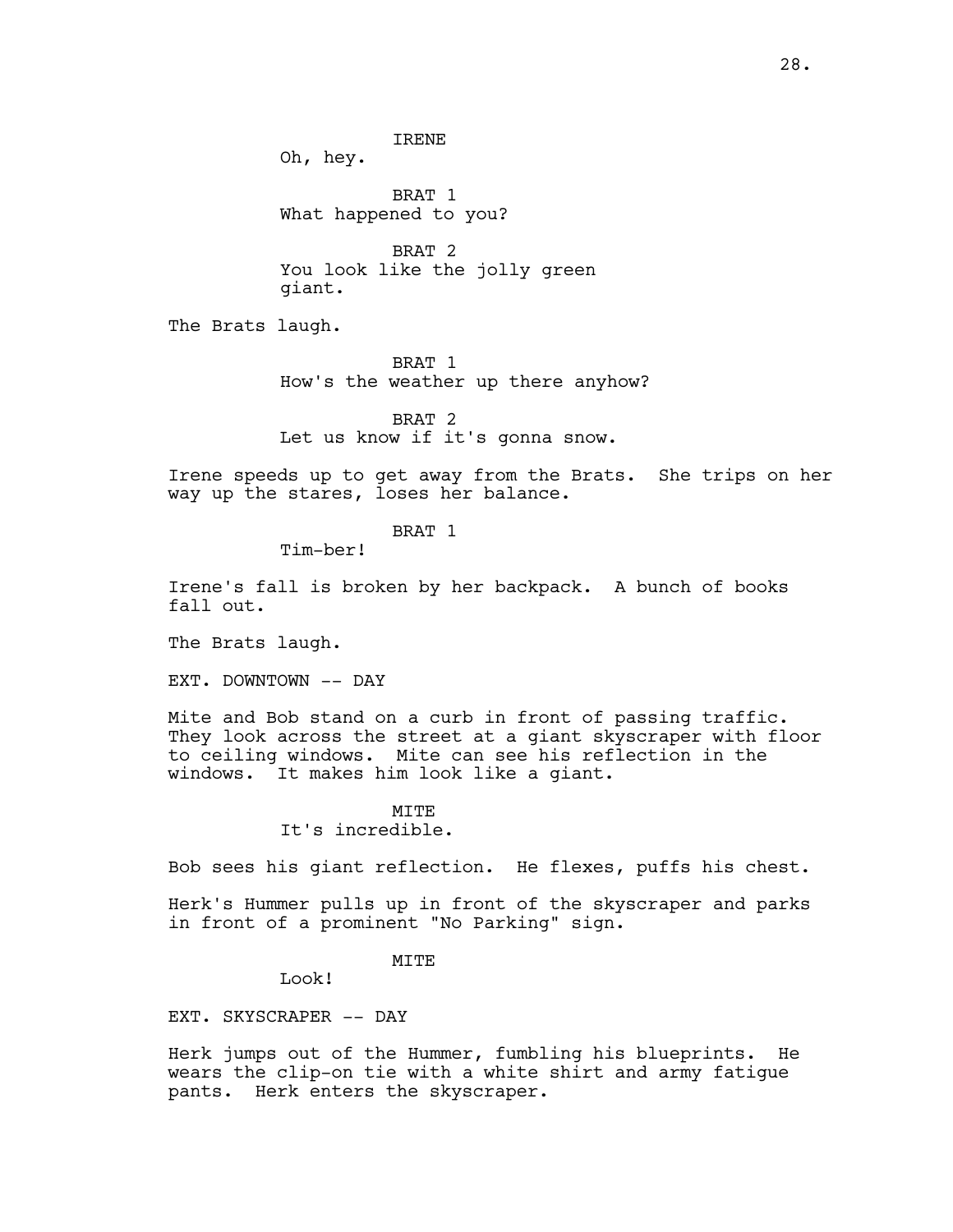INT. SKYSCRAPER LOBBY -- DAY

A middle aged woman with the name tag "NANCY," sits at the reception desk.

Herk flashes her his identification badge.

NANCY Good morning, Colonel Blander.

HERK (oblivious) Morning Phyllis.

Herk roles up his blueprints and steps into the elevator.

EXT. SKYSCRAPER -- DAY

Mite presses his face against the window of the hummer. It's empty.

MITE

She's gone.

A METER MAID approaches.

METER MAID Excuse me, Paul Bunyan. You can't leave your car here.

MITE

My what?

METER MAID Your car. Or should I say your boat?

MITE You know about the boat?

METER MAID Listen sir, it's going to be a long day for me.

The Meter Maid takes a good look at Mite, notices his face.

METER MAID Hey, how old are you anyhow?

MITE

Thirteen.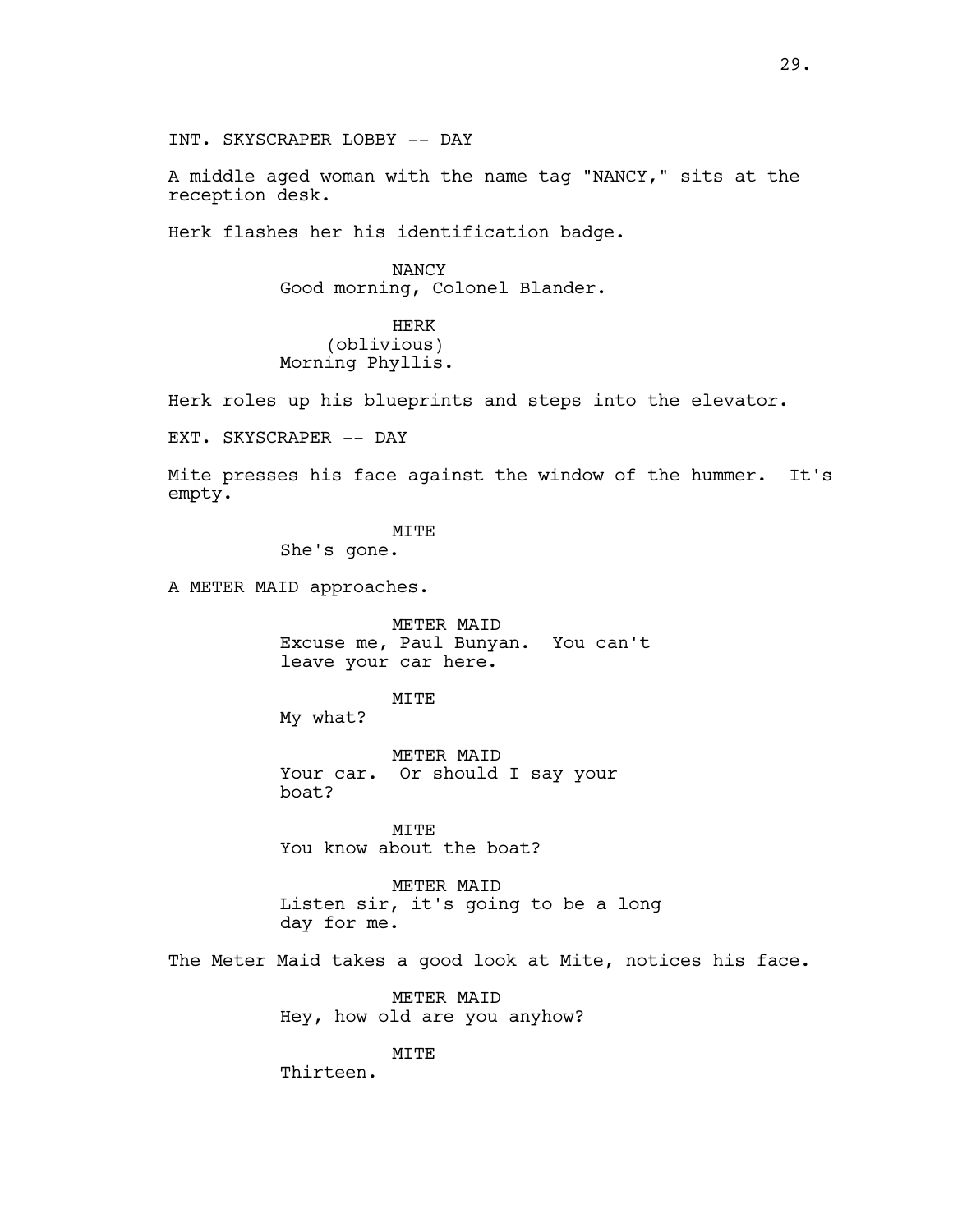METER MAID This isn't your car, is it?

MITE Do you know the giant that lives in this house?

METER MAID Yeah, I'm afraid I do. It's called Herk Corp. Largest weapons manufacturer on the west coast.

## **MTTE**

Weapons?

INT. SKYSCRAPER TOP FLOOR -- DAY

Herk stands in front of a table of mean looking MILITARY MEN. His blueprints are hung on the wall.

HERK

Gentlemen. You will be pleased to know that Herk Corp has created the prototype for the world's very first completely silent aircraft.

The lights go down. A projector light displays an image of a birdlike aircraft. The aircraft has wings that gently flap like a bird. Herk looks menacing in front of the blue projector light.

> HERK The Bird of Prey is the ideal aircraft for tailing and tracking the enemy. It also comes standard with a complete arsenal of weapons, just in case you were to run into any giant problems.

The projected Bird of Prey flaps its wings and fires a simulated rocket. The rocket explodes. Herk laughs.

The Military Men stand and applaud Herk.

INT. SKYSCRAPER LOBBY -- DAY

Mite and Bob walk into the Lobby. Nancy is filling out some paperwork. She cradles a telephone beneath her ear. Mite notices her name tag.

> **MTTE** Excuse me, Nancy, we're looking for the giants.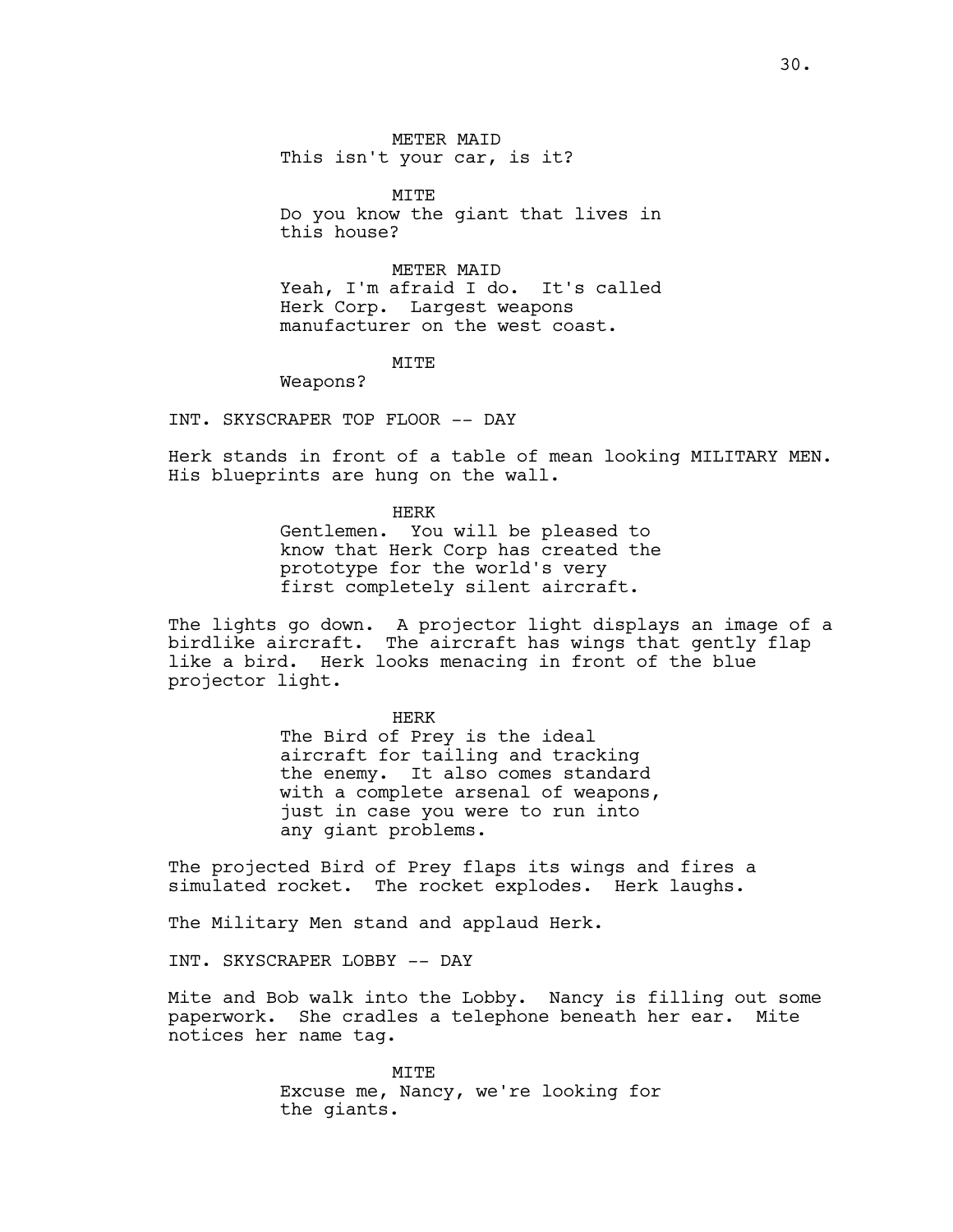Nancy looks up at Mite, then further up, then further until she actually sees his face.

> NANCY (into phone) Hey Sid, I'm going to have to call you back.

She hangs up the phone.

NANCY Can I help you?

MITE We're from out of town.

NANCY No kidding.

**MTTE** We're looking for the giants that live here.

NANCY The giants? Oh, right, the giants. They play down the road. Giant Stadium. It's not far.

MITE

Thanks.

NANCY That's a pretty dove.

BOB Pigeon, Albino Pigeon.

Mite throws his hand over Bob's beak. Nancy faints.

EXT. GIANT ISLAND -- DAY

Hand drawn photos of Mite are nailed to every tree. Large letters read: "Missing Bitty -- Mite Ogias."

Chet quickly draws another perfect picture. He hands it to Connie and she nails it to a tree.

The ground shakes. Amos comes running towards them.

# AMOS

Chet! Connie!

Amos is holding Mite's rusty bike.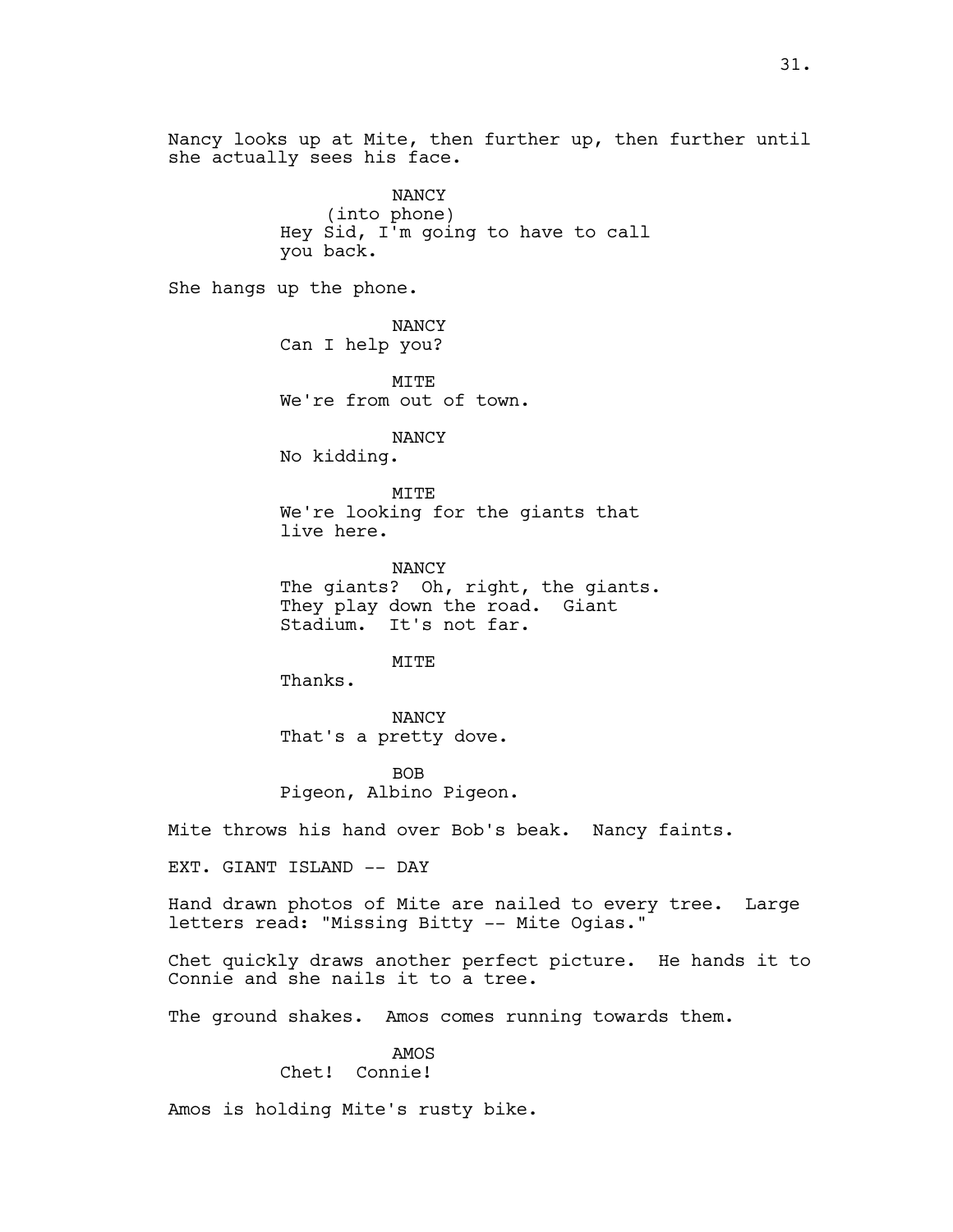AMOS It's Mite's bike. I found it by the edge of the woods. You don't think he went into the woods, do you?

CONNIE Of course not.

CHET Thank you, Amos.

Chet takes the rusty bike from Amos.

**CHET** Connie, send a message to Inspector Bogie. We're going to need his help.

Chet spins the wheel of the rusty bike. It makes a terrible SCREECH.

EXT. GIANT STADIUM -- DAY

Mite and Bob stand outside the San Francisco Giants baseball stadium. They are surrounded by San Francisco Giants paraphernalia, including signs that read: "Go Giants!"

> MITE This is the best of both worlds, Bob. It doesn't matter if I grow. My parents can move here and live with me.

Mite pulls on the entrance gates.

**MTTE** It's locked.

Bob steps inside the gates. He flies up to the padlock, pecks at it.

INT. GIANT STADIUM OFFICE -- DAY

POP (60), a grey haired Irishman, wider than he is tall, looks out a window and down at Mite. Mite shakes the gate, bangs on the bars.

Pop puts binoculars to his eyes. He can see that Mite has a young face.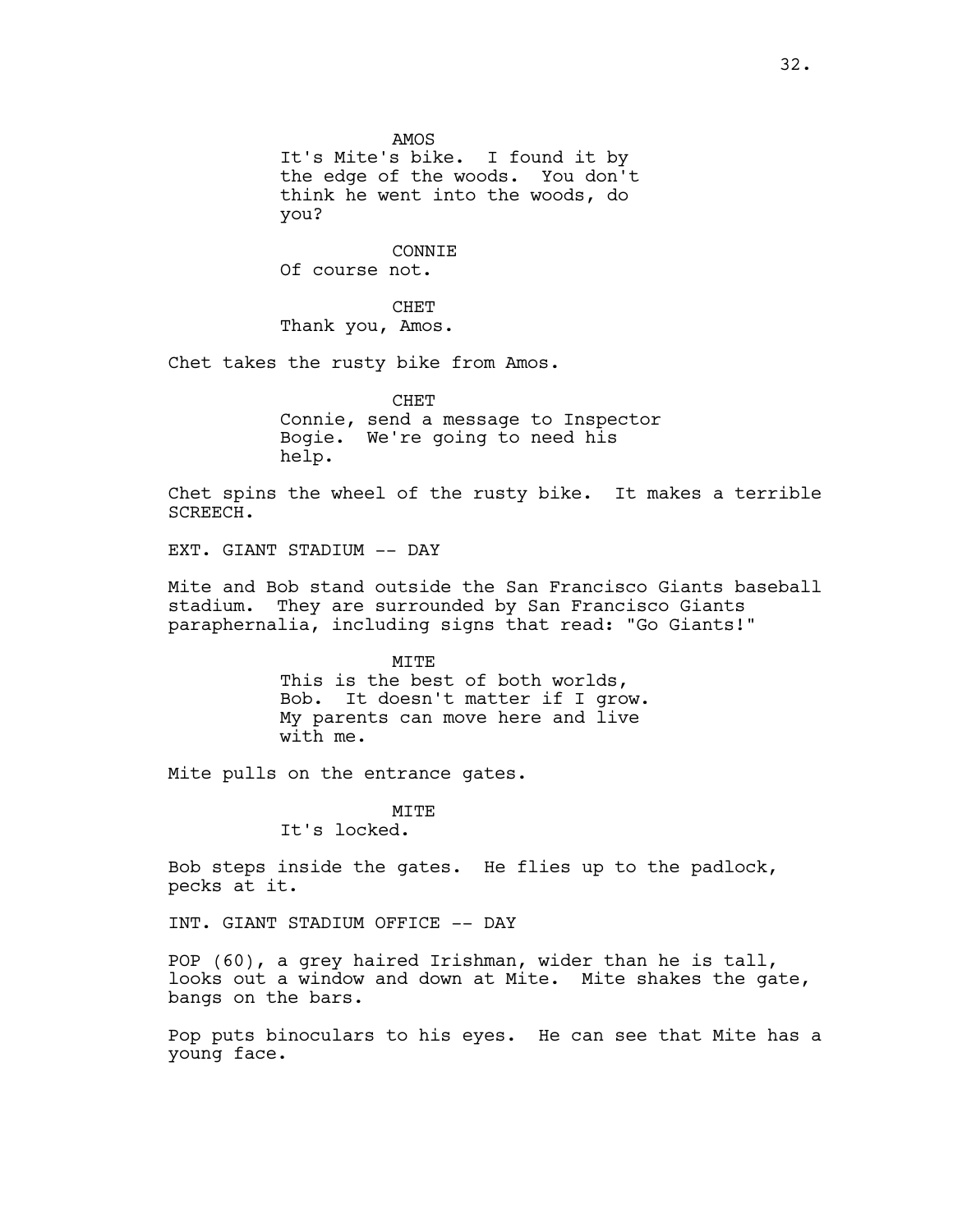POP Leapin' lanky laddie! He's perfect.

Pop picks up a microphone, presses the intercom button.

EXT. GIANT STADIUM -- DAY

A speaker on the side of the building turns on. Mite and Bob look up. Pop's voice comes through the speaker.

> POP (filtered) Hey you!

Mite looks around. He is the only one there.

INT. GIANT STADIUM OFFICE -- DAY

Pop looks down at Mite. Mite stares at the speaker and points to himself. Pop speaks into the intercom.

POP

Yeah, you.

EXT. GIANT STADIUM -- DAY

Mite and Bob look at the speaker.

POP (filtered) Stay where you are, I'll be right down.

Mite stares at the speaker, high on the brick wall.

BOB Okay, so pigeon's can't talk, but houses can. I should be taking notes.

MITE

Shhh.

BOB It's not moving. We should go.

MITE (to speaker) Excuse me. Sir? Can you tell us where we can find the giants?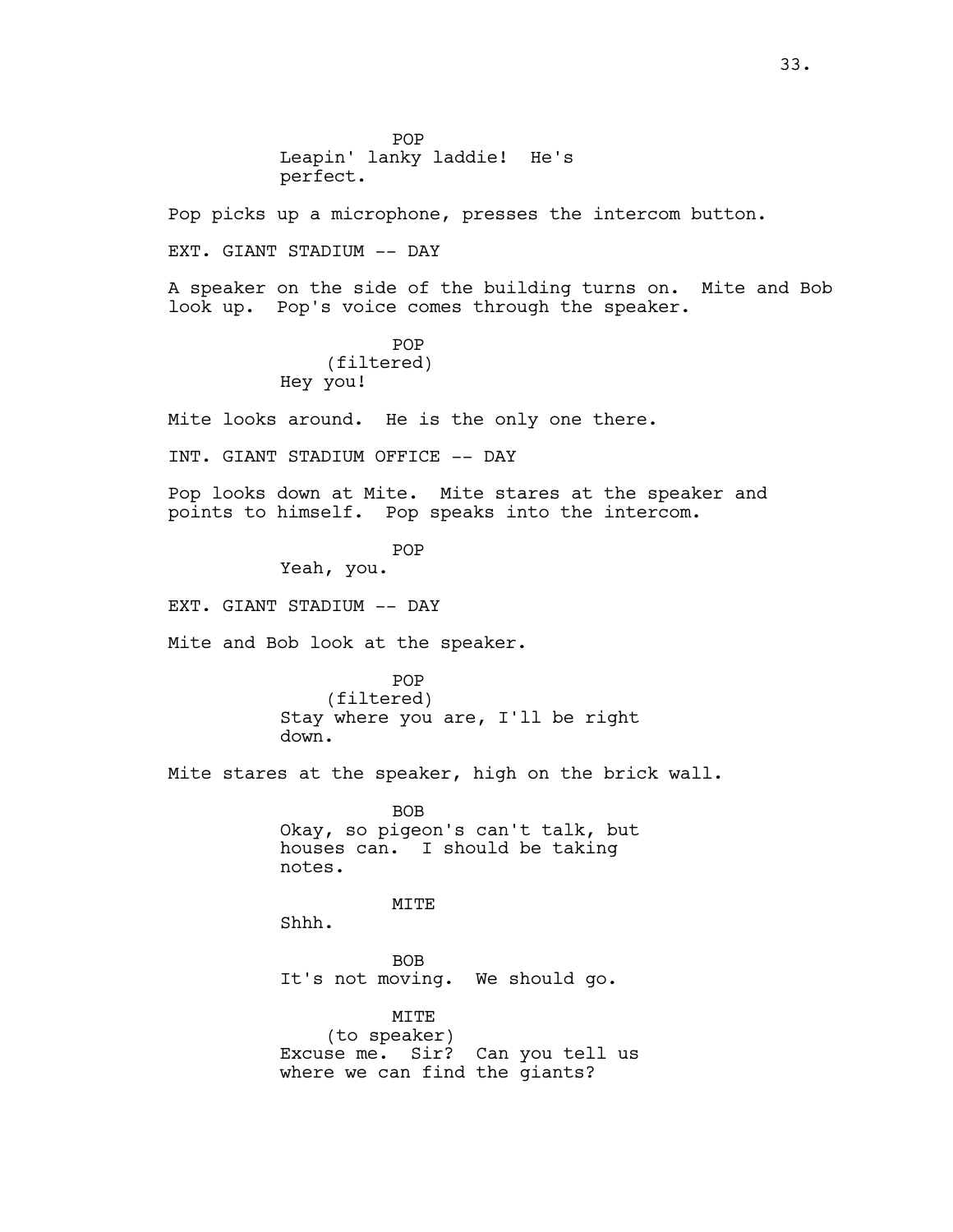POP Who are you talking to?

Mite spins around to see Pop standing behind the gates of Giant Stadium. He is looking up at Mite in awe.

MITE

We're looking for the giants.

Pop looks down at Bob. Bob frowns.

POP The guys are out of town. They'll be back end of the week.

MITE Oh. Sorry to bother you.

POP You aren't looking for a job by any chance, are ya?

## MITE

A job?

POP The Giants could use someone like you working for the organization. In fact, I'm looking to fill a position you would be perfect for.

Pop glances at a sign: "Mascot Wanted."

MITE

I would?

POP Come back later this week, when the Giants are back in town. We'd all be happy to have you.

Pop disappears into the shadows of Giant Stadium.

MITE Thanks! (to Bob) You see that? Giants and bitties work together here.

BOB That guy smells funny.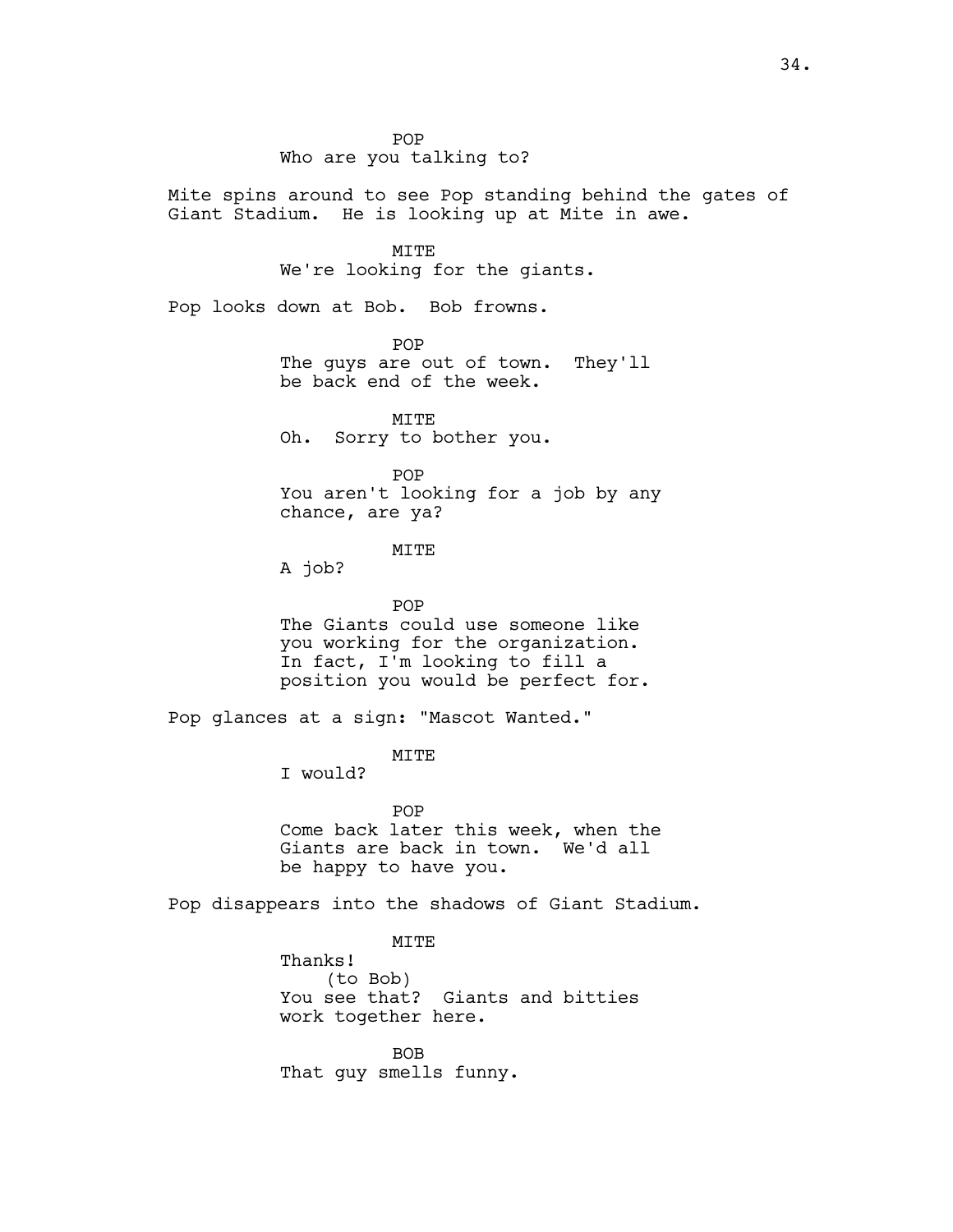Bob steps into the road and is once again nearly run over by Herk's Hummer. The Hummer stops at a red light. Bob notices a bumper sticker.

> BOB "My daughter is on the honor role at Burgherdom Elementary School."

Upon closer examination the word "Elementary" is crossed out and replaced with "Middle" in red marker.

EXT. BURGHERDOM MIDDLE SCHOOL -- DAY

Mite and Bob stand outside the school building.

MITE This is where I can go to school.

BOB Easy, kid. This is just a visit. We're going to have to get back home at some point.

Mite walks by the classroom windows. The windows are high off the ground and his head barely reaches. As he passes a classroom the students turn their heads in amazement.

INT. BURGHERDOM MIDDLE SCHOOL -- DAY

Irene sits in the back of her class, looking down at a book on her lap.

MRS. BEATLEMAN (30), a short, bug-eyed woman, uses a ruler to point to an algebra problem on the chalk board.

MRS. BEATLEMAN

Anyone?

The students bite their nails, look pensively at their notebooks, then the ceiling and the walls. Mrs. Beatleman spots Irene.

> MRS. BEATLEMAN Are you reading in my classroom? Ms. Blander? Ms. Irene Blander!

Irene looks up. Mrs. Beatleman marches over to her. The Brats laugh. Mrs. Beatleman confiscates Irene's heavy book. She nearly drops it on her way back to her desk.

> MRS. BEATLEMAN You'll be staying after class, again.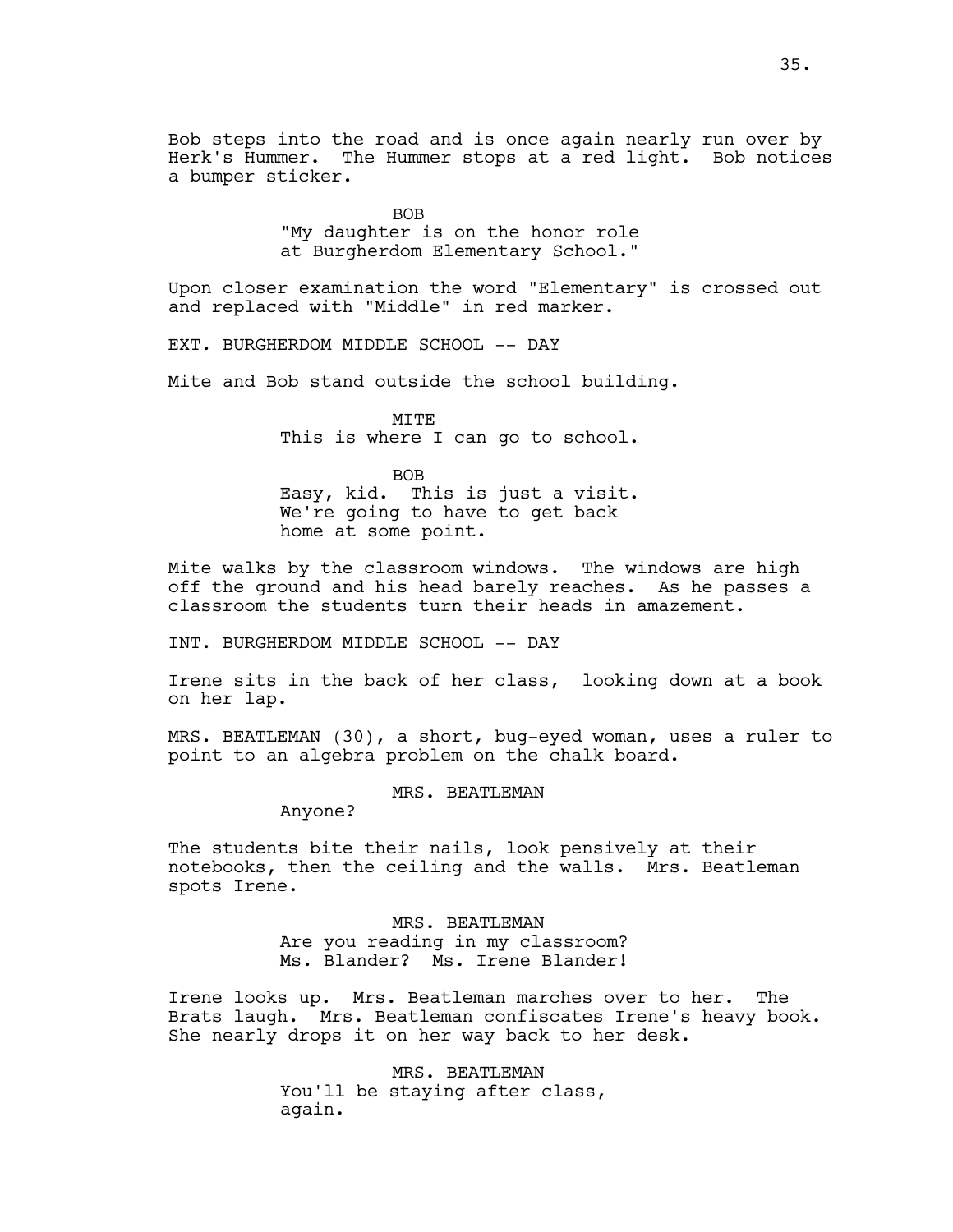Irene looks out the window. She is shocked to see Mite staring back at her. He waves. She waves back. Bob hops onto Mite's shoulders. Irene puts her finger to her lips.

EXT. BURGHERDOM MIDDLE SCHOOL -- DAY

Mite and Bob sit against the wall of the school. They are hidden by a row of bushes. They watch as the students get on buses and into their parents' cars. Mite picks the petals off of a daisy.

> BOB Look, kid. That gal seems cool and all but you shouldn't get your hopes up. If there's one thing I know about gals, it's that they're a cruel breed. They chew you up, suck all the life outta ya and spit ya out when they're through.

> > MITE

Thanks Bob, but I don't think I need relationship advice from a bird.

BOB Can't argue with that. Just don't say I didn't warn ya.

Irene leans her head out the window above them.

IRENE

Hey!

Mite looks up at her, very Romeo and Juliet.

IRENE Were you talking to someone?

MITE

No.

IRENE What's your name?

**MTTE** 

Mite.

IRENE I'm Irene. Meet me out front, Mite.

Irene closes the window.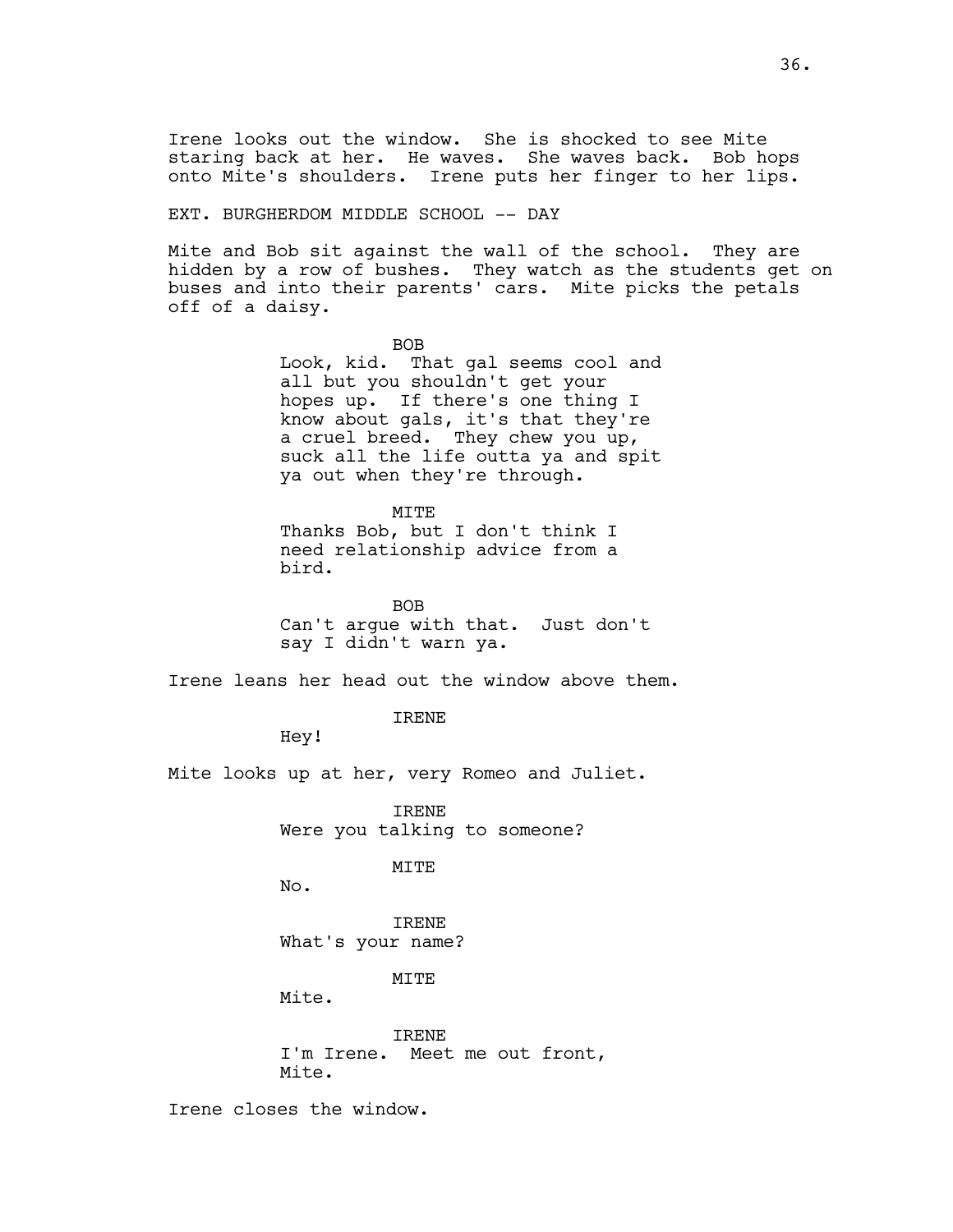BOB Mite? Your name's Mite? What kind of name is Mite? Mite gets up, grabs another daisy, walks around to the front. BOB Why am I just learning this now? MITE

You never asked.

BOB Giant Mite. Guess that works.

FRONT OF SCHOOL

Irene exits the school. The buses have pulled away and the other students are gone. For the first time Mite can see how tall Irene really is. He is elated.

> IRENE You're so tall.

MITE I'm a giant.

IRENE And I thought I was a giant.

**MTTE** I think you'd know if you were.

Irene giggles. Mite hands Irene the daisy. Bob coughs, rolls his eyes.

> IRENE Is that your bird?

Mite picks up Bob. Bob squirms.

MITE Yeah, it is. Pretty cool huh? He's a dove.

Bob, pissed, opens his mouth. Mite covers it with his hand. Bob bites Mites finger. Mite pulls his hand away. Bob looks ready to explode. Irene pets Bob's head. Bob forces a smile.

> IRENE That's funny. He looks more like an albino pigeon.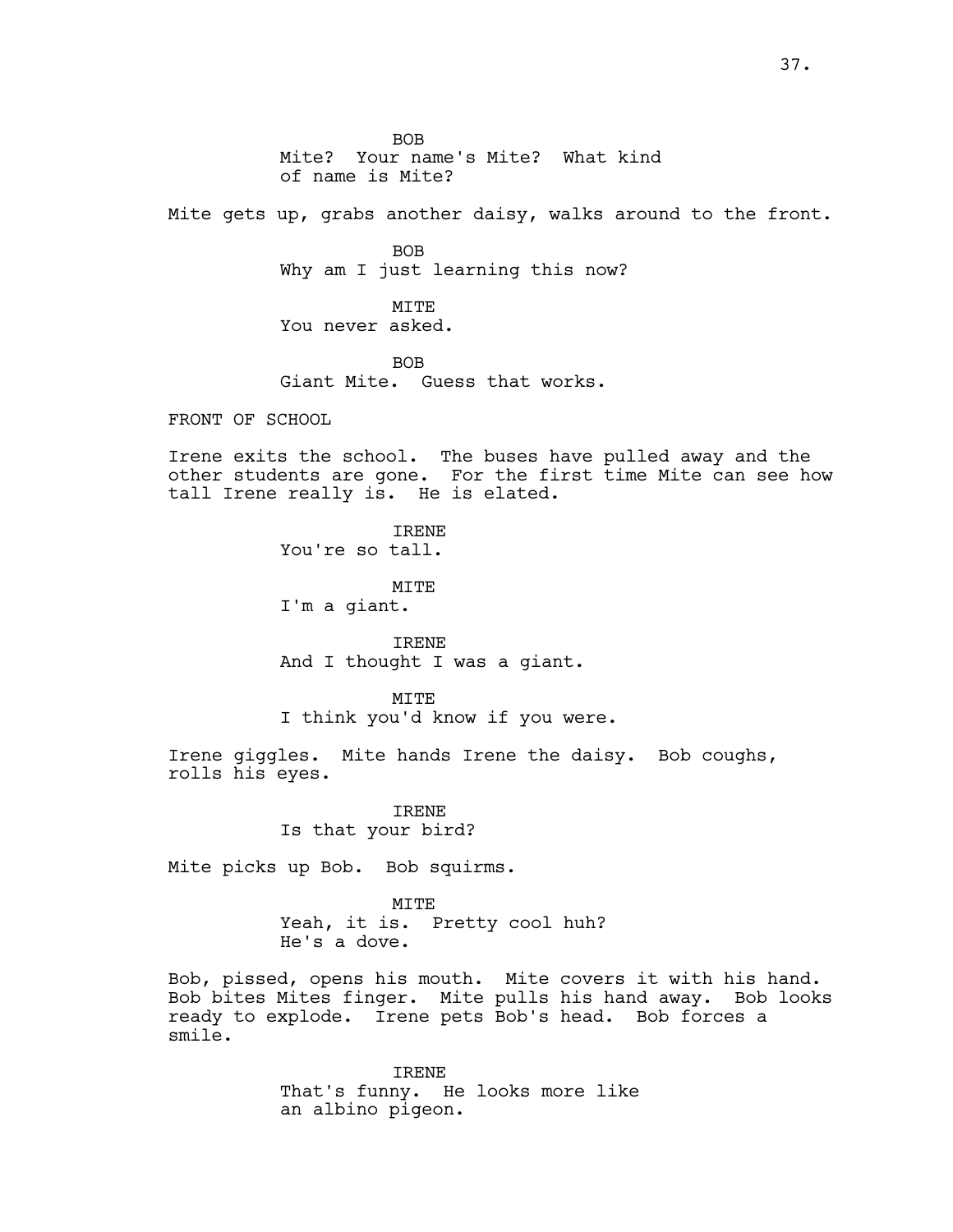Herk's Hummer pulls up in front of the school. Herk jumps out of the Hummer.

IRENE That's my dad. I've gotta go. HERK Irene! Let's roll. (re: Mite) Holy Bazookas! IRENE Dad, this is my friend, Mite. HERK Yeah? How old is this guy? MITE I'm thirteen. HERK Thirteen! Crispy Clashing Commandos! Herk looks Mite up and down, walks a full circle around him. HERK It's a pleasure to meet you soldier. Name's Colonel Herk Blander. MITE I'm Mite. They shake. Mite's hand is much bigger than Herk's. HERK You play ball, Mite? MITE I've never been big enough. HERK Ha! A sense of humor. I coach the Teen Titans basketball team. You could play for us. IRENE Dad, he can't.

HERK Nonsense, Irene. The boy can do whatever he likes.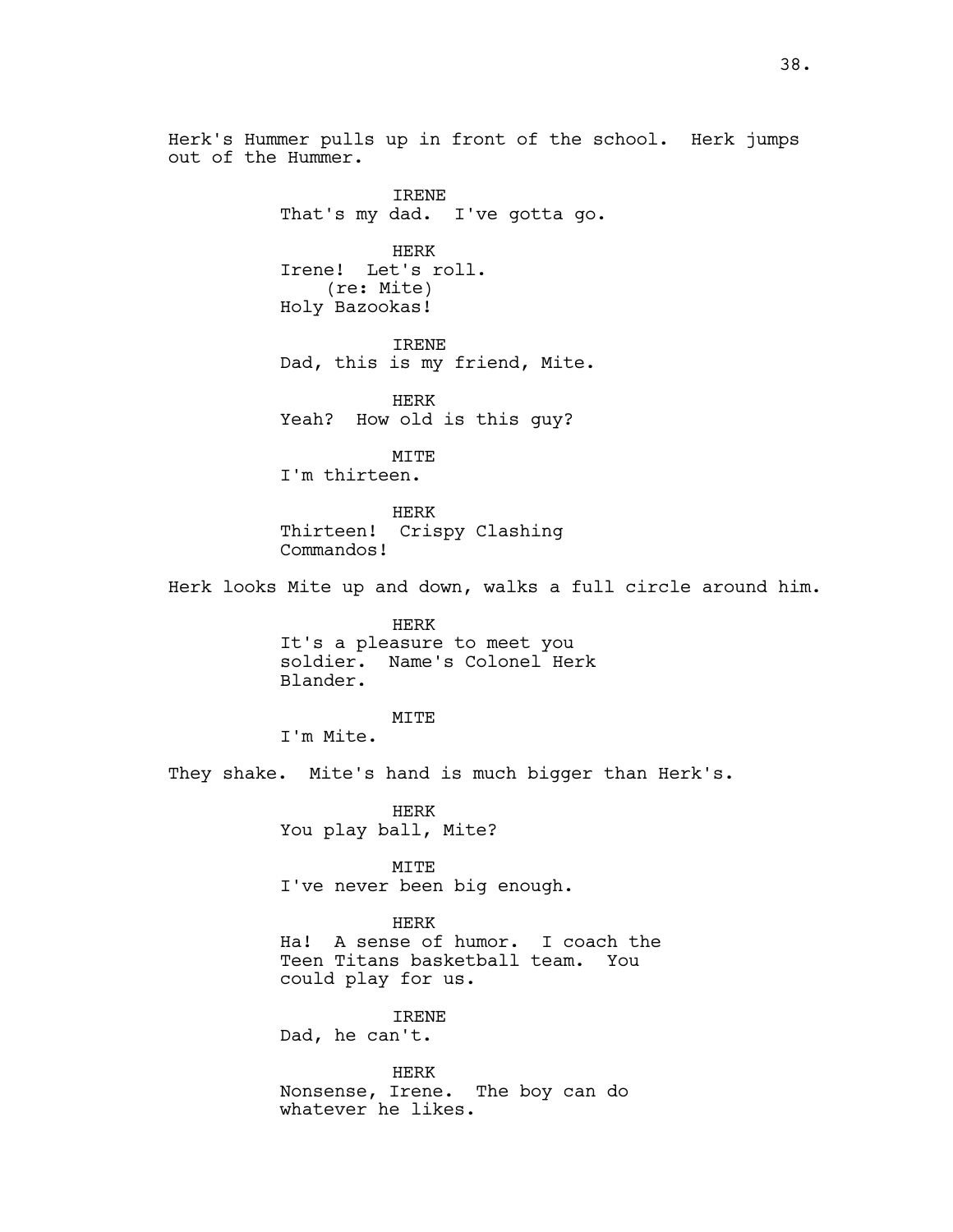(to Mite) You want to be the star of my basketball team, don't you?

Mite nods.

HERK Excellent. Hop in the car. We'll celebrate.

Irene opens the passenger side door. Herk bumps her out of the way and makes room for Mite and Bob to get in the front seat. Irene gets in the back and the Hummer speeds away before Irene can even close her door.

INT. MITE'S HOUSE -- DAY

Chet, Connie, Bonnie and Ginger sit around the dining room table. Mite's rusty bike is in the middle of the table.

> BONNIE This is all my fault. If I hadn't had my spurt none of this would have happened.

**CONNTE** This is nobody's fault Bonnie. Besides, I'm sure he'll be back any minute now.

A knock at the door. Chet looks at Ginger. Ginger sniffs the air. She shakes her head, no.

Chet walks over to the door, swings it open. INSPECTOR BOGIE (40), a fast talking slender giant with thick eyebrows and big ears, knocks on Chet's forehead. He reads the sign above his head.

> INSPECTOR BOGIE Happy spurt day Bonnie.

Inspector Bogie notices the door is open.

INSPECTOR BOGIE Ah, good evening. Inspector Bogie at your service. You must be Chad.

CHET

Chet.

INSPECTOR BOGIE Shall we get down to business?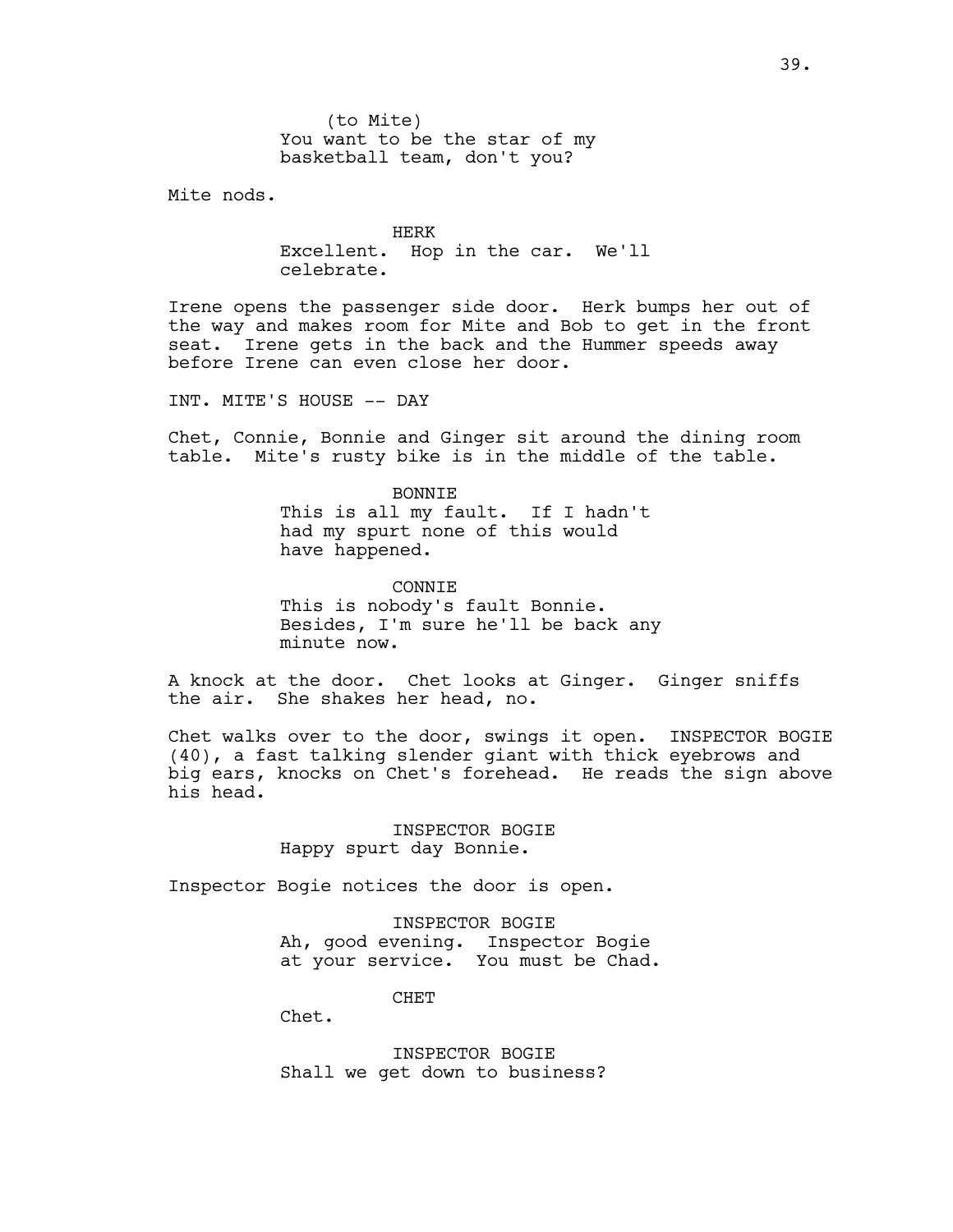Inspector Bogie steps into the dining room. He looks at the family sitting around the table.

#### INSPECTOR BOGIE

Hmm.

(to Chet) Here's the skinny, fatty. I've scoured the woods. There's no sign of a bitty anywhere. I'm getting the feeling that this is your classic runaway. Probably holed up at one of his friend's houses, waiting for his parents to get worried, show him some attention.

BONNIE But Mite doesn't have any friends.

INSPECTOR BOGIE Who are you?

BONNIE

Bonnie.

INSPECTOR BOGIE Inspector Bonnie?

BONNIE

No.

INSPECTOR BOGIE I didn't think so.

Chet leans toward Inspector Bogie. He whispers.

CHET Did you check the house?

INSPECTOR BOGIE The house?

**CHET** The house in the woods.

INSPECTOR BOGIE No bitty would be foolish enough to trespass on the grounds of that house.

CONNIE (terrified) The creepy house?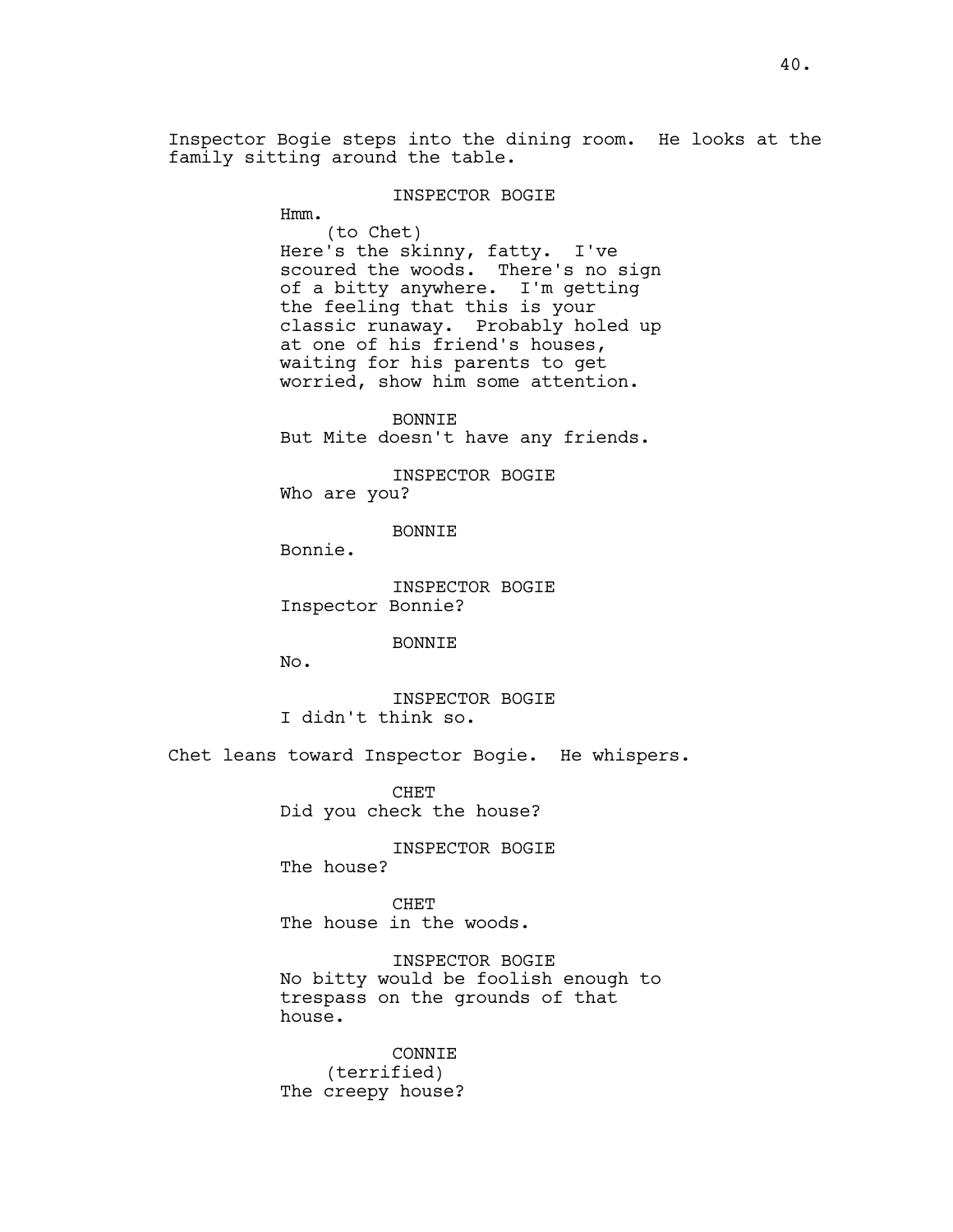INSPECTOR BOGIE Please, hysterics will get us nowhere. (to Ginger) Dog! Take me to the resting chamber.

Ginger looks confused.

INSPECTOR BOGIE The missing person's bedroom.

INT. MITE'S BEDROOM -- DAY

Every dresser drawer is open. Inspector Bogie sits on Mite's bed. He is surrounded by Mite's giant presents. He fondles the blue bouncy ball between his thumb and forefinger, then looks ahead at the picture with the hole through it.

Mite's family is crammed into the doorway, waiting for Inspector Bogie's diagnosis.

> INSPECTOR BOGIE This was not a premeditated runaway. I must confess that I would be very concerned if this bitty does not return by nightfall.

Inspector Bogie looks down at Mite's picture of the creepy house. He crumples up the drawing in his left hand, shielding it from the family.

> INSPECTOR BOGIE Young Mite may be in grave danger.

EXT. METAL WALL -- DAY

Mite, Bob, Irene and Herk stand outside a ten foot high metal wall that surrounds Irene's home. Herk punches a numerical code into a security panel. Mite watches with anticipation.

HERK

Open Sesame.

A metal door slides open.

HERK I love to do that.

Herk steps through the metal door. The others follow.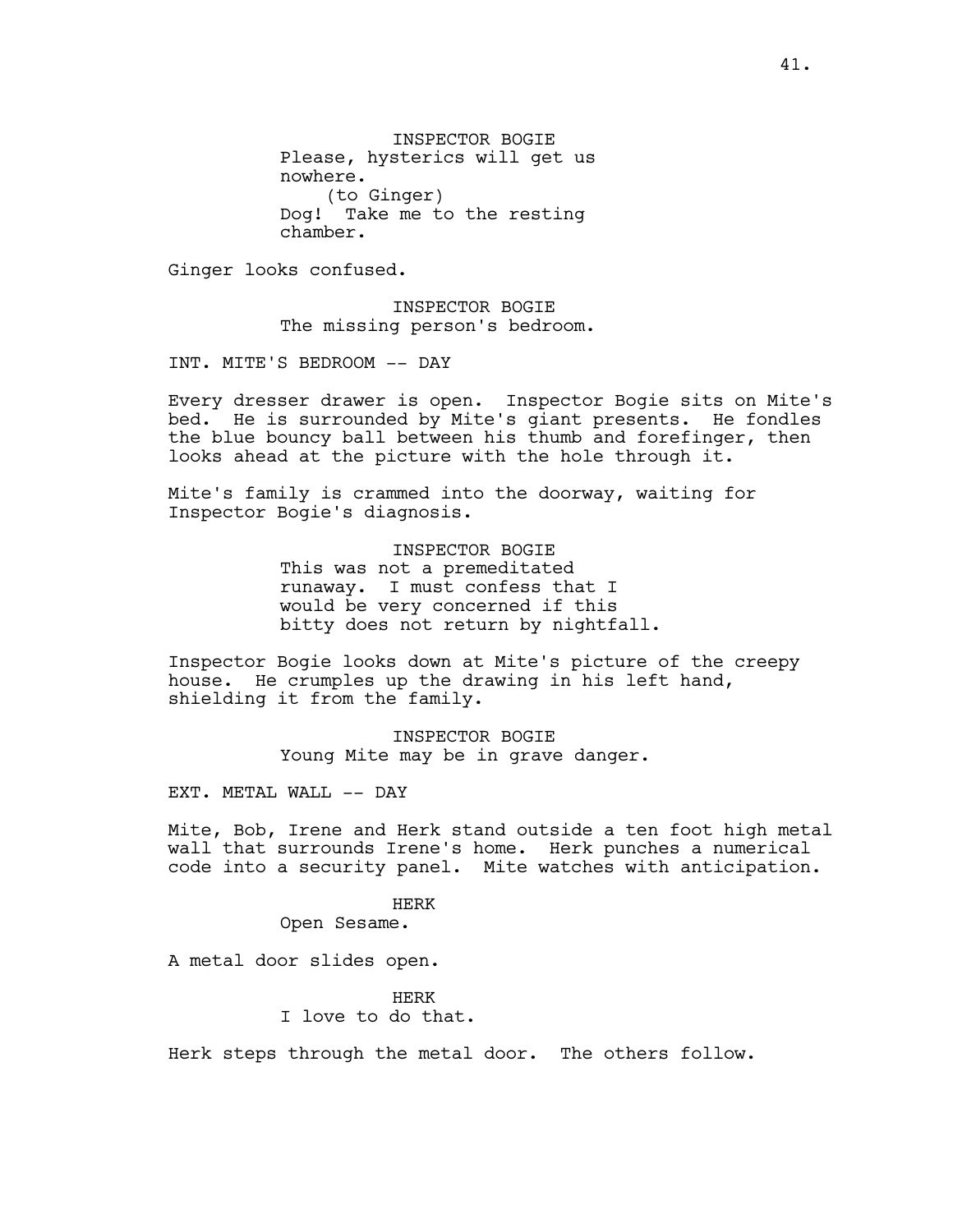#### EXT. IRENE'S HOUSE -- DAY

Mite and Irene follow Herk on the cement pathway leading to the door. On either side of them, the front lawn is filled with giant army dolls set up in battle formations.

> MITE Wow. My sister collects dolls too.

IRENE Maybe she can come over some time.

**MTTE** She's too big for these dolls now.

HERK Dolls? Son, these are certainly not dolls. These are battle action simulation models. Can your sister's dolls do this?

## IRENE

Dad! No!

Herk steps on a button in the ground. A doll rises from the ground. It holds a bazooka over its shoulder. Herk smiles with pride.

Irene grabs Mite's hand. She pulls him across the pathway toward the door just as the bazooka fires. It shoots across the pathway and explodes into a military vehicle.

The army dolls on the opposite side return fire. Many are missing arms and legs. Small bullets ricochet all over the place, smashing into the metal wall.

Herk holds a shield in front of him. Irene and Mite stand behind him. Mite watches the action. Irene watches Mite.

The entire battle field goes up in flames. The sprinkler system turns on and extinguishes the flames.

> HERK Now that's entertainment! Pretty impressive, wouldn't you say, Mite?

Mite looks down. Irene is still holding his hand. He stares at Irene as he absentmindedly answers Herk.

> MITE Yes, pretty impressive.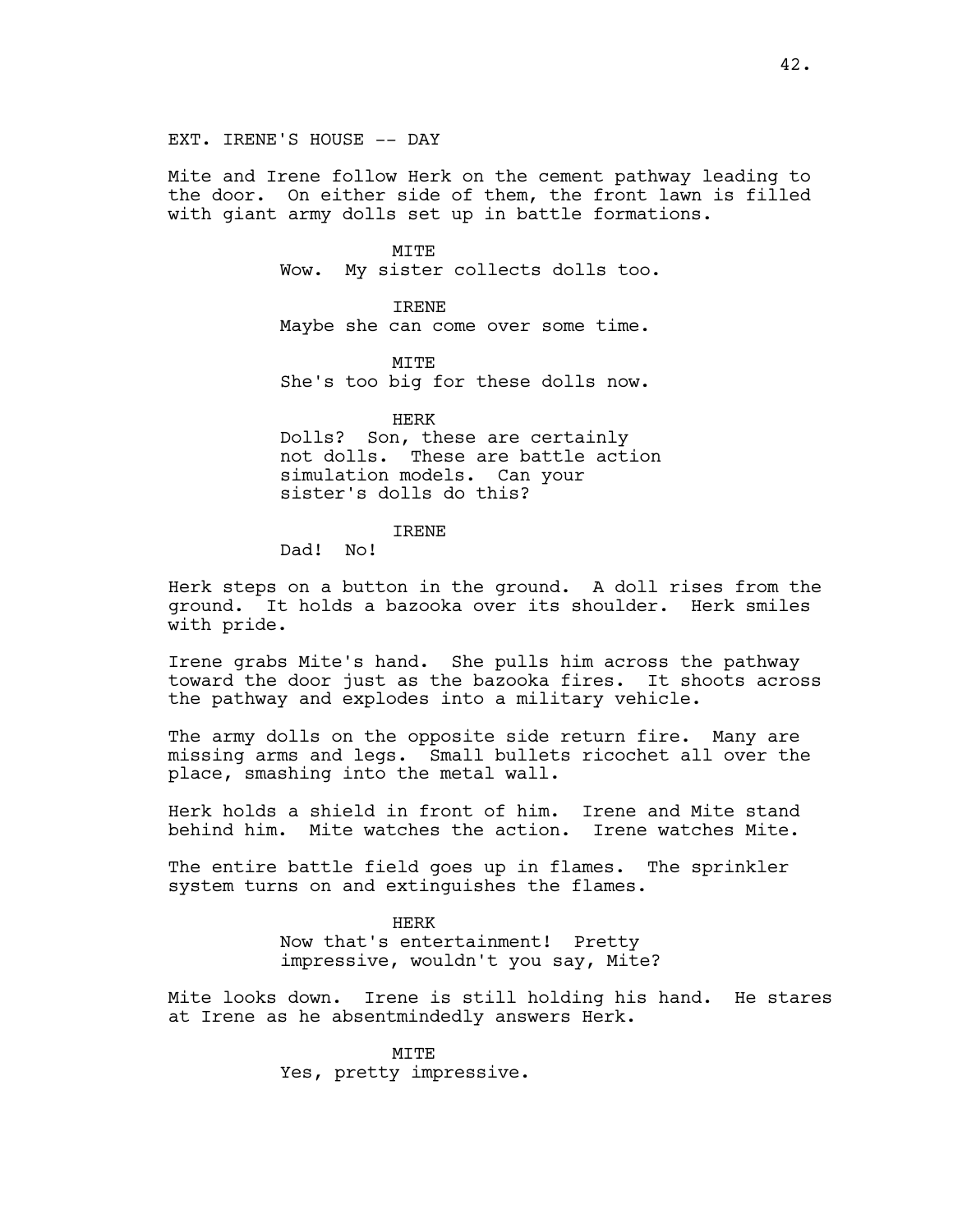HERK

Come inside, Mite. You're fowl friend can stay in my aviary while we have some supper.

INT. IRENE'S HOUSE -- NIGHT

KITCHEN

The entire kitchen consists of stainless steel appliances. Herk stands by the microwave.

> HERK Tell me son, have you considered a career in the armed forces?

Mite sits at the kitchen table with Irene. Mite has a TV dinner in front of him. He stares at the microwave.

> MITE What? Oh, no. I'm going to be working for the giants now.

DING! Goes the microwave.

HERK What did you say?

MTTF. The giants have a job for me. I don't know what yet.

HERK The giants. What giants?

MITE The ones that play at Giant Stadium. I actually haven't met them yet. I guess they are out of town.

Herk laughs. He takes his TV dinner out of the microwave, sits down next to Mite and begins to eat. Irene does not have a dinner in front of her.

> HERK The old San Francisco Giants. Of course. Well, I'm sure you'll have a great time with them.

Herk laughs some more. Mite is uneasy. Irene opens the freezer. It is filled with TV dinners. She takes one out and puts it in the microwave.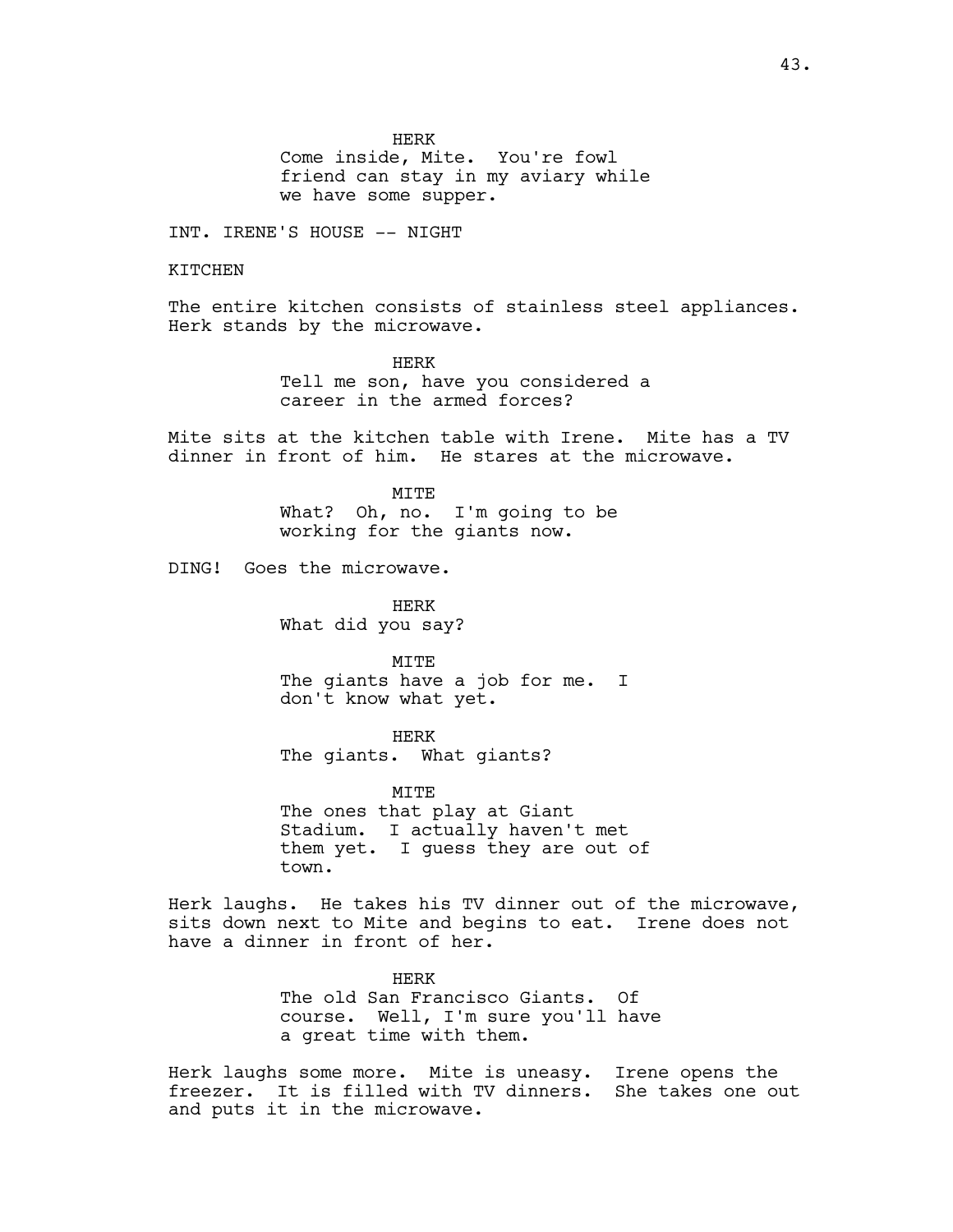MITE Are you sure Bob's okay in the aviary?

# AVIARY

Bob stands in a cage on a wooden table in the center of the aviary. He is surrounded by other caged birds, mostly parrots and exotic breeds. He shakes the cage. It is locked tight.

> BOB What ever happened to Karma? I've been a good albino pigeon. I deserve good things.

Bob begins to cry.

BOB Oh boy. Get a hold of yourself, Bob. You're going to be okay. You're going to get out of here.

Bob sticks his head through the cage. He tries to get his wing out. He cannot. He tries to pull his head back in. Now it is stuck.

> BOB Mite! Head's stuck! Mite!

Bob looks around. A bunch of parrots stare back at him.

BOB

Great. I don't suppose any of you want to lend me a wing. You don't have any idea what I'm saying do you? You know what, you have an ugly beak. You hear me? I just said you have an ugly beak, an ugly beak!

PARROT

Ugly Beak!

Bob is shocked. He rips his head back into the cage.

PARROT 2

Ugly Beak!

PARROT 3

Ugly Beak!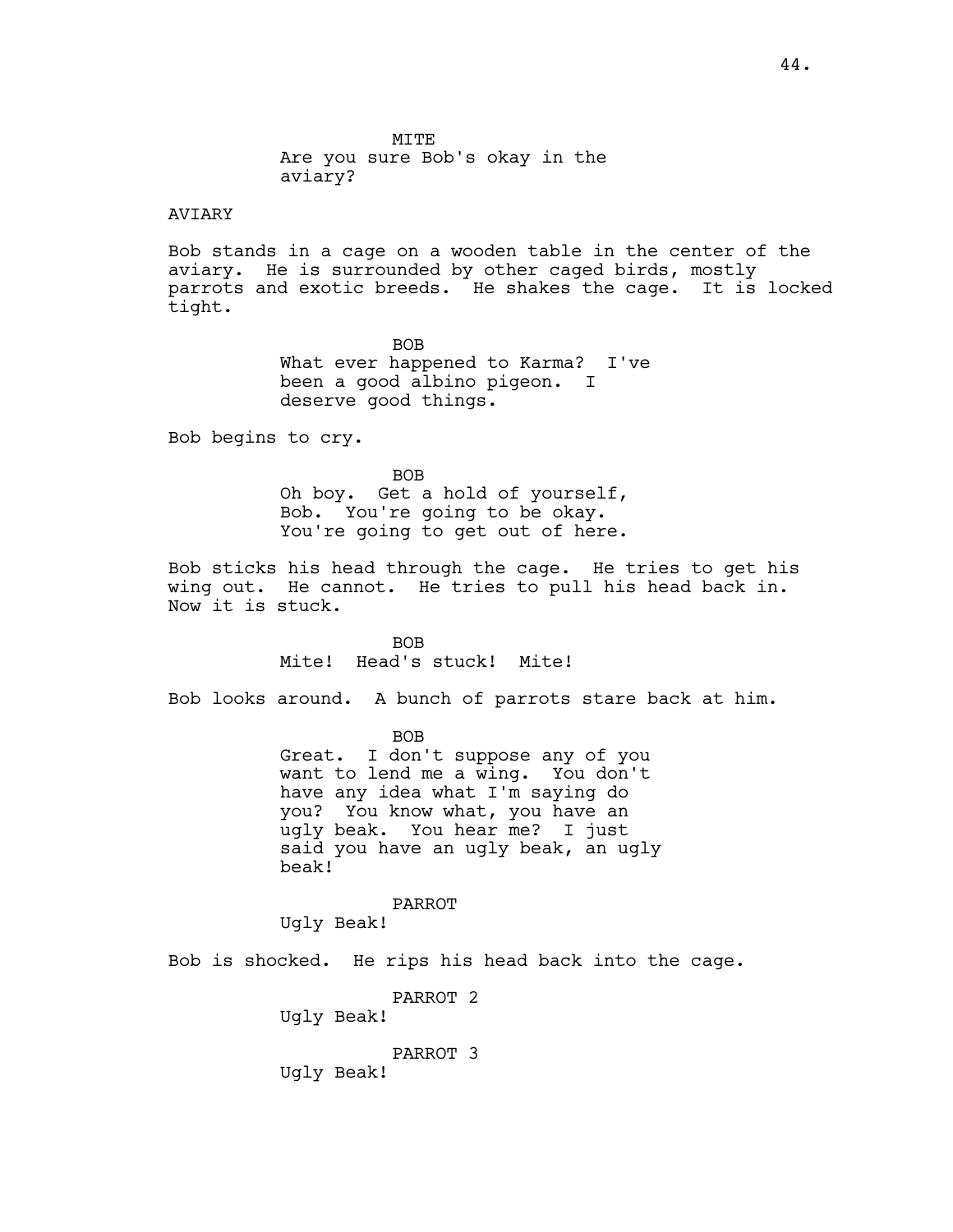Bob rubs his head. He looks around the aviary. All the parrots join in.

# PARROTS Ugly beak, ugly beak, ugly beak!

Bob repeatedly bangs his forehead against the cage. A particularly MENACING PIGEON paces back and forth, almost smirking at Bob's anguish.

The aviary door swings open. Herk stands in the entrance. The birds fall silent. Mite peaks his head inside.

> HERK You see, he's just fine in here. Probably having the time of his life.

MITE Does he need to be in the cage?

HERK

Mite. Life is all about discipline. These birds are children to me, the children I never had. What kind of father would I be if I let my children be free and make their own choices? It's my responsibility to keep them from hurting themselves.

Herk stares at the menacing pigeon. Bob makes eye contact with Mite. He gives Mite the "insane" gesture. Mite frowns at Bob.

> HERK I love things that fly. Don't you, Mite?

> > MITE

Yes sir.

Bob silently mocks Mite.

HERK This here is my prize bird. He's a homing pigeon. He can track anything anywhere over thousands of miles. A highly evolved species. That reminds me, I have work to do in my office.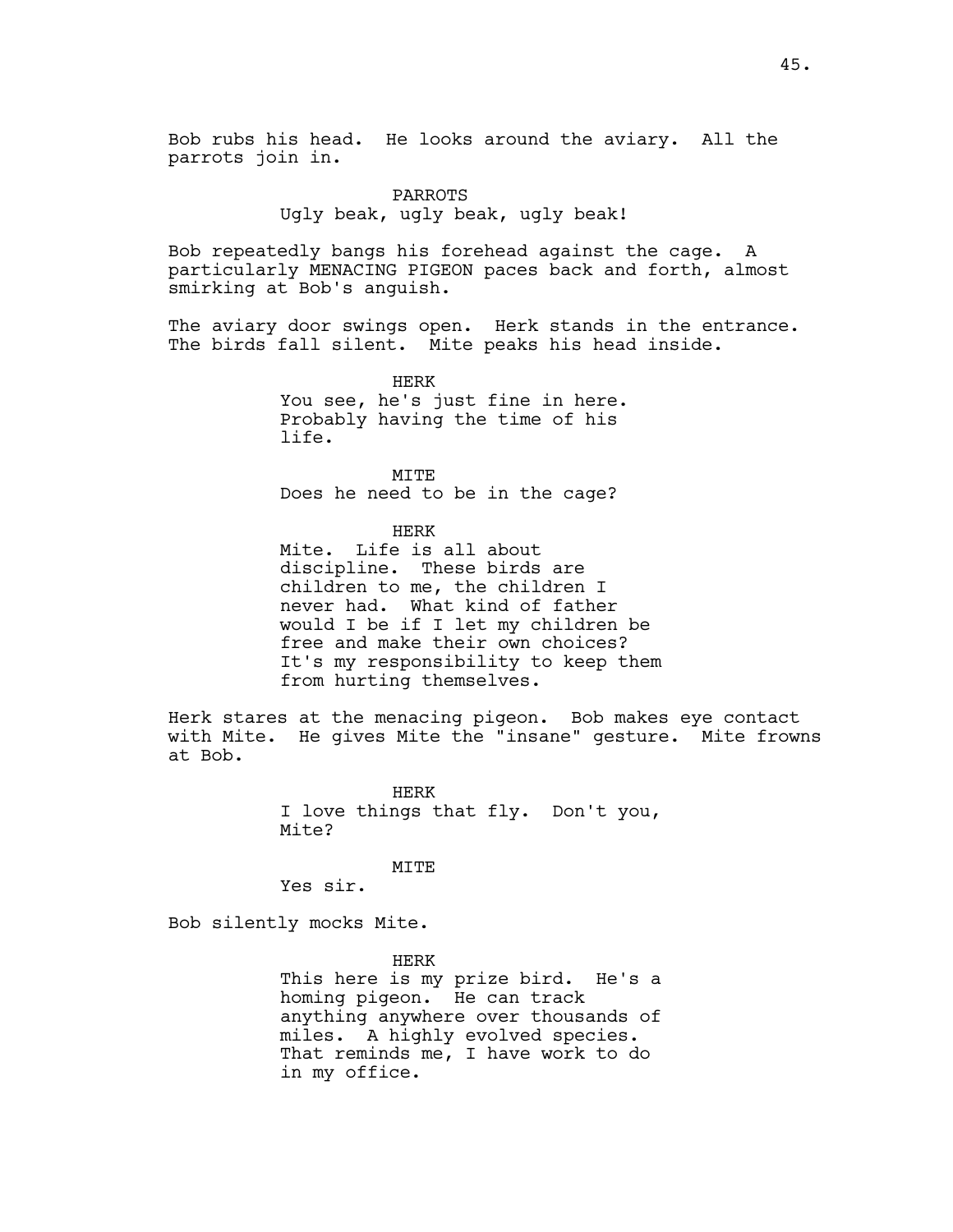Herk exits the aviary. Irene and Mite follow. Bob rattles his cage. Mite turns around.

> MITE Shhh, I'll be back.

LIVING ROOM

The living room is large but crowded with junk. A huge plasma screen TV hangs on the wall. A map of the world hangs on another wall. Herk stands by the basement door. He holds a remote control.

> HERK Mite, I'll pick you up for the game tomorrow after school. The two of you should watch some television.

Herk turns on the plasma TV. A loud obnoxious commercial is on. Irene shuts off the TV by hand.

IRENE

No thanks dad, we'll just talk.

HERK

Nonsense. You have your nose in those heavy books of yours all day. How do you expect to learn anything if you don't watch television?

Herk turns the TV back on. He exits down the basement steps.

Mite, mesmerized by the TV, walks toward the screen. The evening news is on.

> NEWS ANCHOR Let's go over to Wendy for some news on the lighter side. Wendy?

> > WENDY

Thanks Brad. Well, the Bay Area apparently has a new giant in town. During the morning commute there were multiple reports of what people believed to be an eight foot tall young man. Our station was the first to receive documented evidence.

A picture of Mite with Bob on his shoulder fills the screen. In shock, Mite steps backwards. He falls over the coffee table and onto the couch.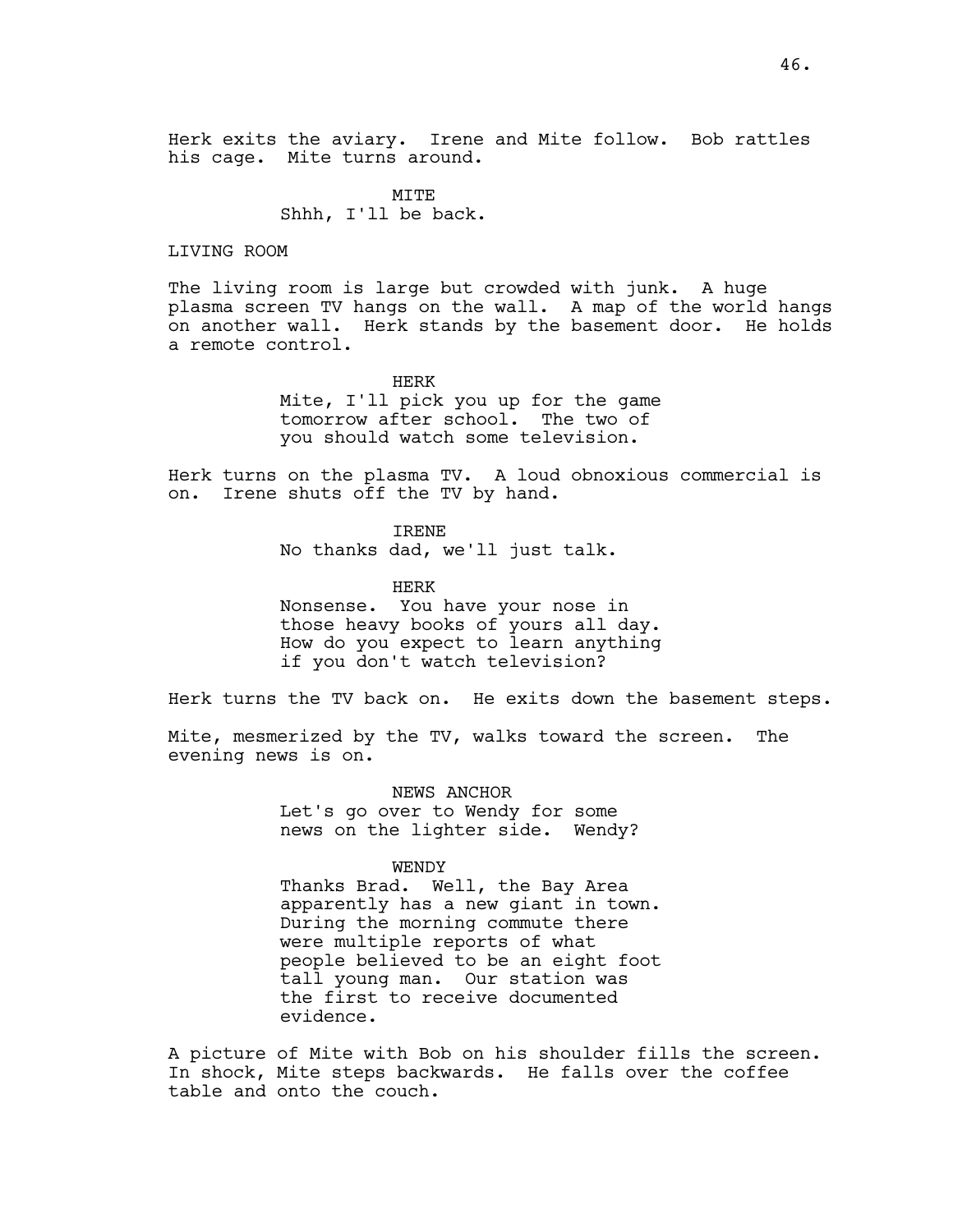## AVIARY

Bob paces. He looks at the menacing pigeon.

#### BOB

Oh, look at me, I'm a homing pigeon. Give me a break. Hey, I hope you all know I'm leaving soon. That was my friend Mite and he's coming back to take me home. We're going to back to Giant Island. That's right. We're giants. You don't want to mess with a giant.

#### PARROT

Kill the giant!

Bob looks like he just got hit with a baseball bat.

PARROT 2 Kill the giant!

PARROT 3 Kill the giant!

PARROTS Kill the giant! Kill the giant! Kill the giant!

BOB

Uh, oh.

LIVING ROOM

The young boy with the signed basketball is on the news. He holds the basketball to the camera.

#### YOUNG BOY

He was huge. He signed my basketball in huge letters. His name is Mite! I think he's in the NBA but my dad just thinks he's from Europe. And he has a talking bird.

WENDY Well, there you have it, Brad.

The TV turns off. Irene holds the remote.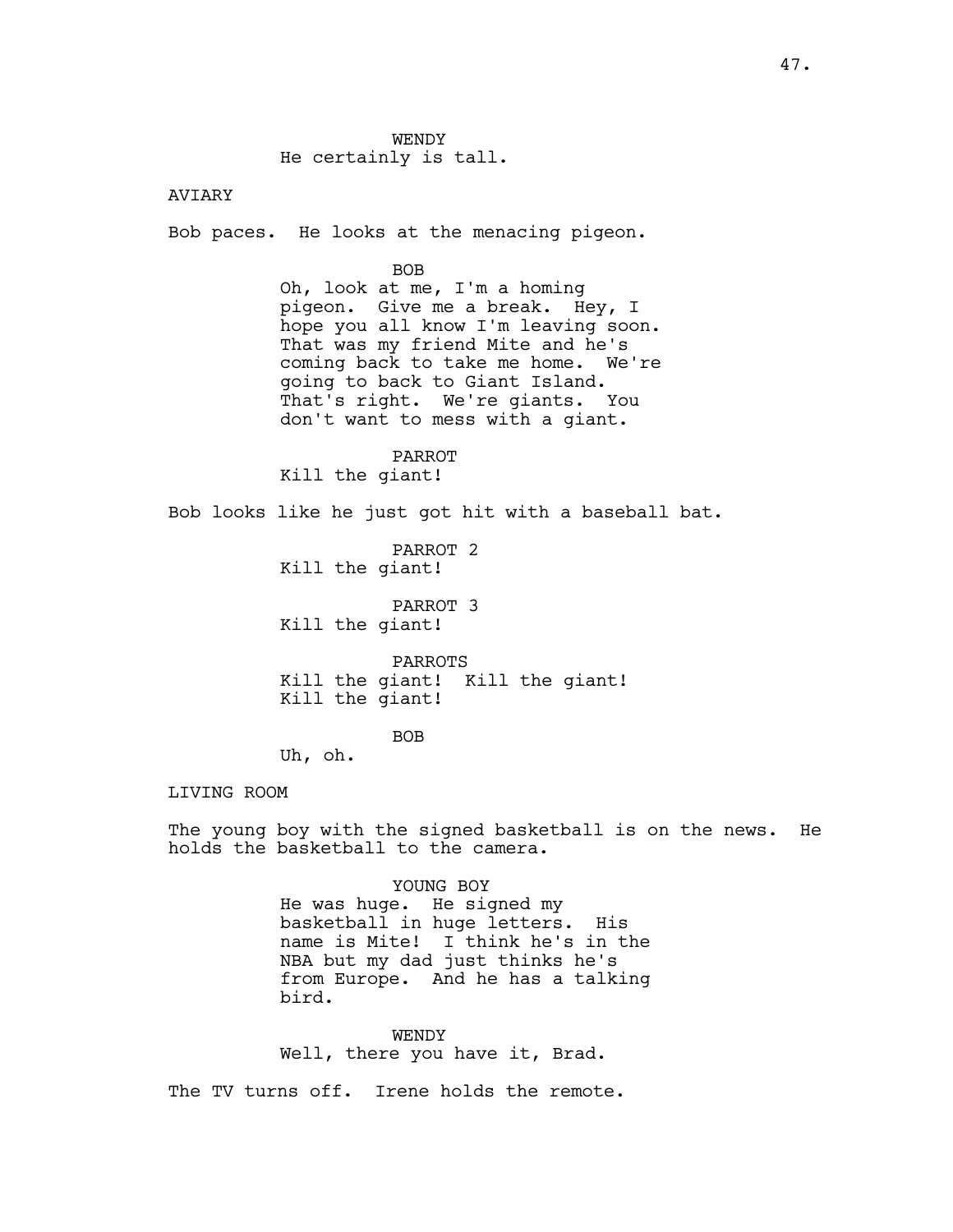That's enough.

MITE That was me. They were talking about me. They love giants here.

## IRENE

Yeah, I guess.

Mite stands up. He hits his head on the hanging light fixture. He looks around the room at the low ceilings, the small doorways and he hears the voice of his old teacher in his head.

> MS. REGIMEN (V.O.) Spurt! Spurt!

Mite shakes his head.

MITE I should get going.

IRENE You don't have to go.

MITE It's dangerous for me to be here.

IRENE What are you talking about?

MITE I almost forgot. It could happen anytime. It's not safe.

Irene looks at the basement door.

IRENE It's okay, Mite. Nobody's going to hurt you. We'll watch more TV.

## AVIARY

Bob covers his ears with his wings. The Parrots continue their chilling chant.

> PARROTS Kill the giant! Kill the giant!

Mite bursts through the door. The parrots fall silent.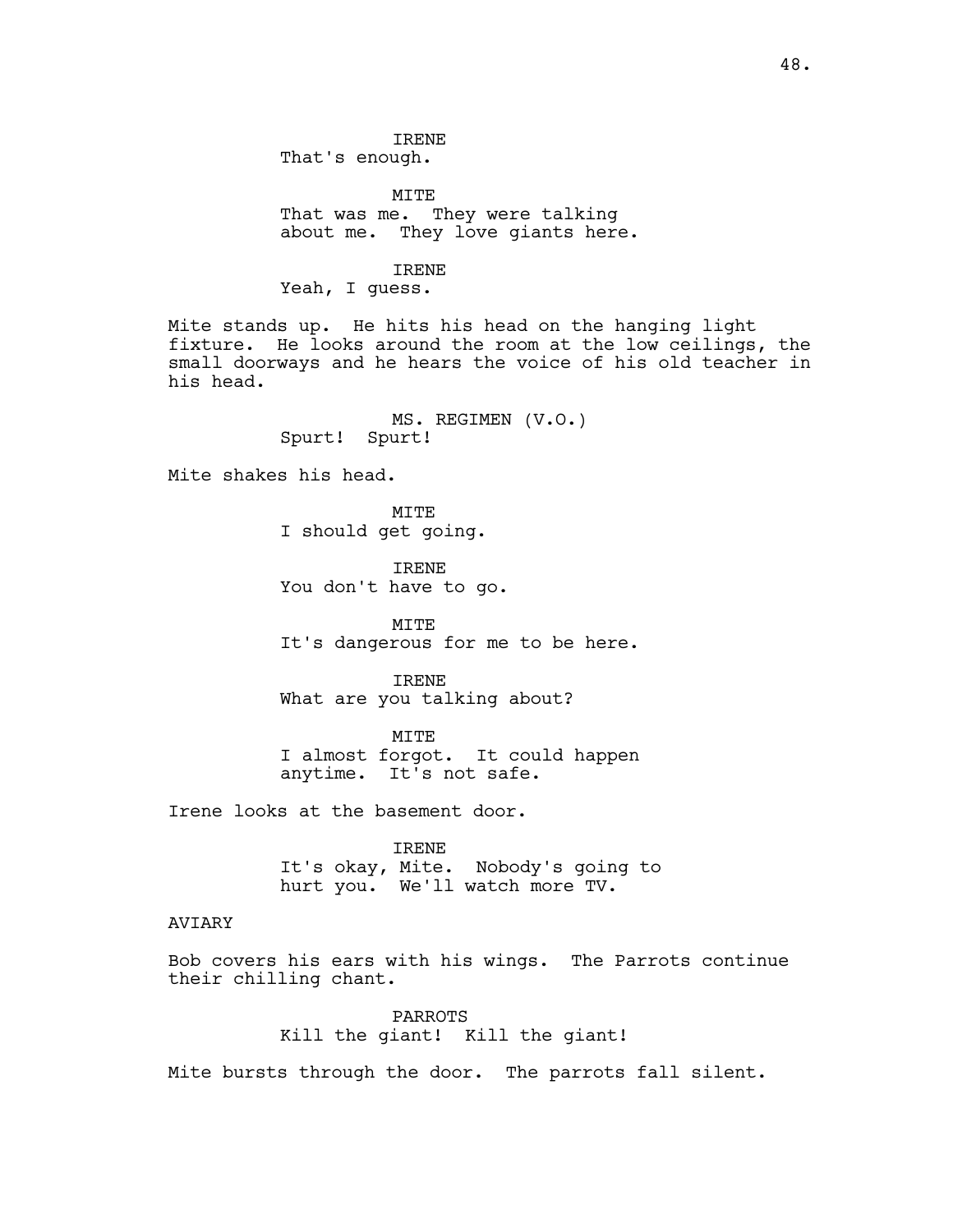BOB What the heck took you so long?

MITE We need to get out of here.

BOB I've been trying to tell you that. I have a feeling its a bit dangerous in here.

MITE

I know.

Mite opens the cage and Bob hops on his shoulder. They run out of the aviary.

LIVING ROOM

Mite runs past Irene and heads for the front door.

MITE I'll see you at the game!

Mite exits. Irene can hear the battle action simulation figures turn on.

BOB

Run!

Irene hears Mite run. She shakes her head, confused by having heard Bob's voice.

EXT. SAN FRANCISCO STREET -- NIGHT

Mite and Bob wander the late night streets of suburban San Francisco. All is quiet.

> BOB Look kid, we need to get home, now.

MITE We can't. I have a game tomorrow.

BOB Mite! 'Kill the giants' can only be interpreted so many ways. Usually it means, 'KILL THE GIANTS!'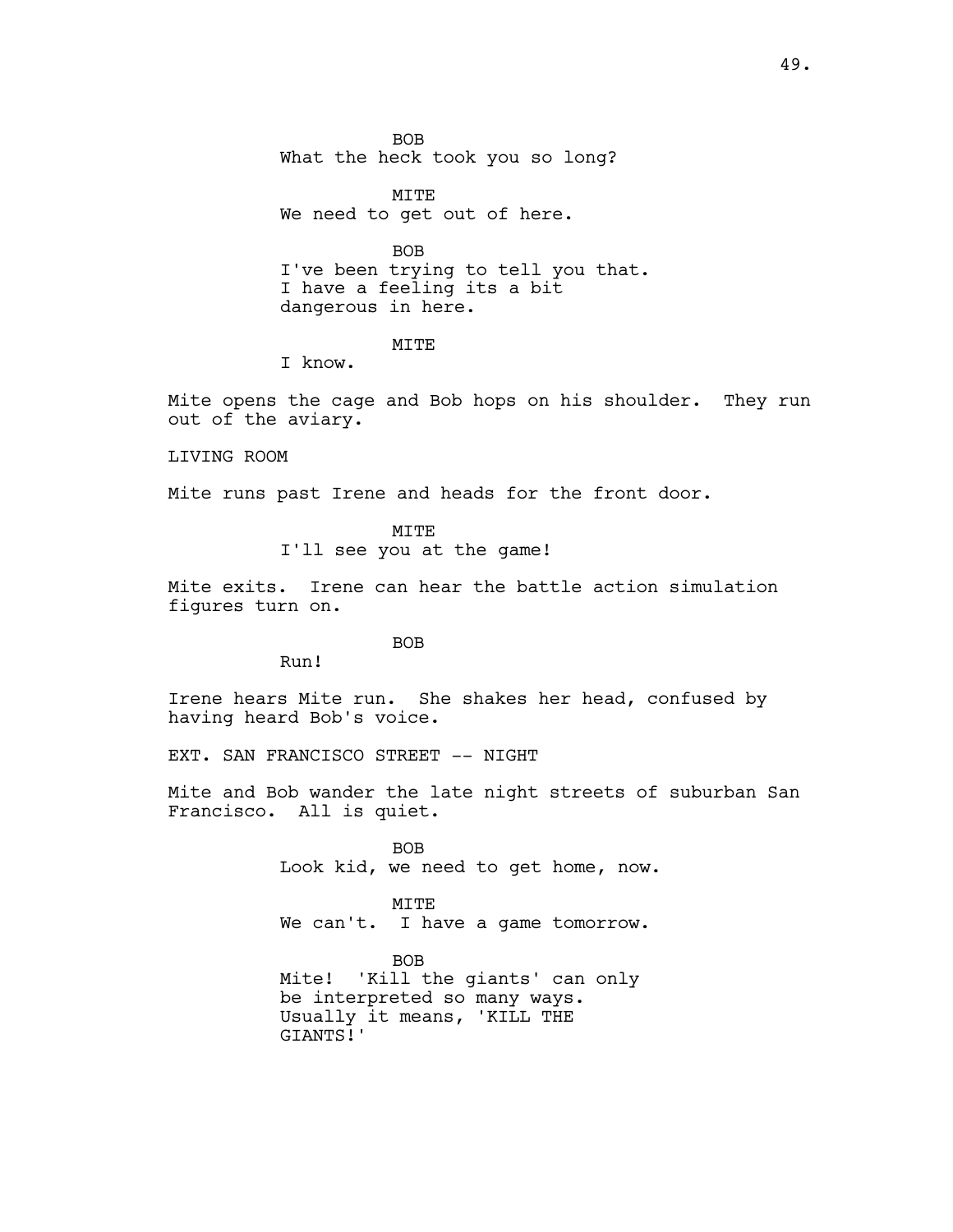MITE That's crazy. Everybody here loves giants. They even love bitties. You must have misheard them.

BOB

Misheard? I think it would be safe to say they repeated it a couple of times.

MITE

I thought birds didn't talk here.

BOB Apparently I jumped to that conclusion a little early.

EXT. SAN FRANCISCO PARK -- NIGHT

Mite and Bob enter a park. There are homeless people sleeping all around.

> MITE We can spend the night here. At least we'll be in an open space if I have my spurt.

BOB Shouldn't you have had your spurt by now anyhow?

MITE Some bitties have it late.

BOB Some don't have it all.

MITE That's not true.

BOB Fine. Let's go home and you can have your spurt there.

Mite gathers newspapers. He lies down on the ground, tucks his knees up to his chest and covers his lower body with the newspapers.

> MITE I'm staying here. I'm going to be a basketball star and I'm going to work for the giants. You don't have to stay with me.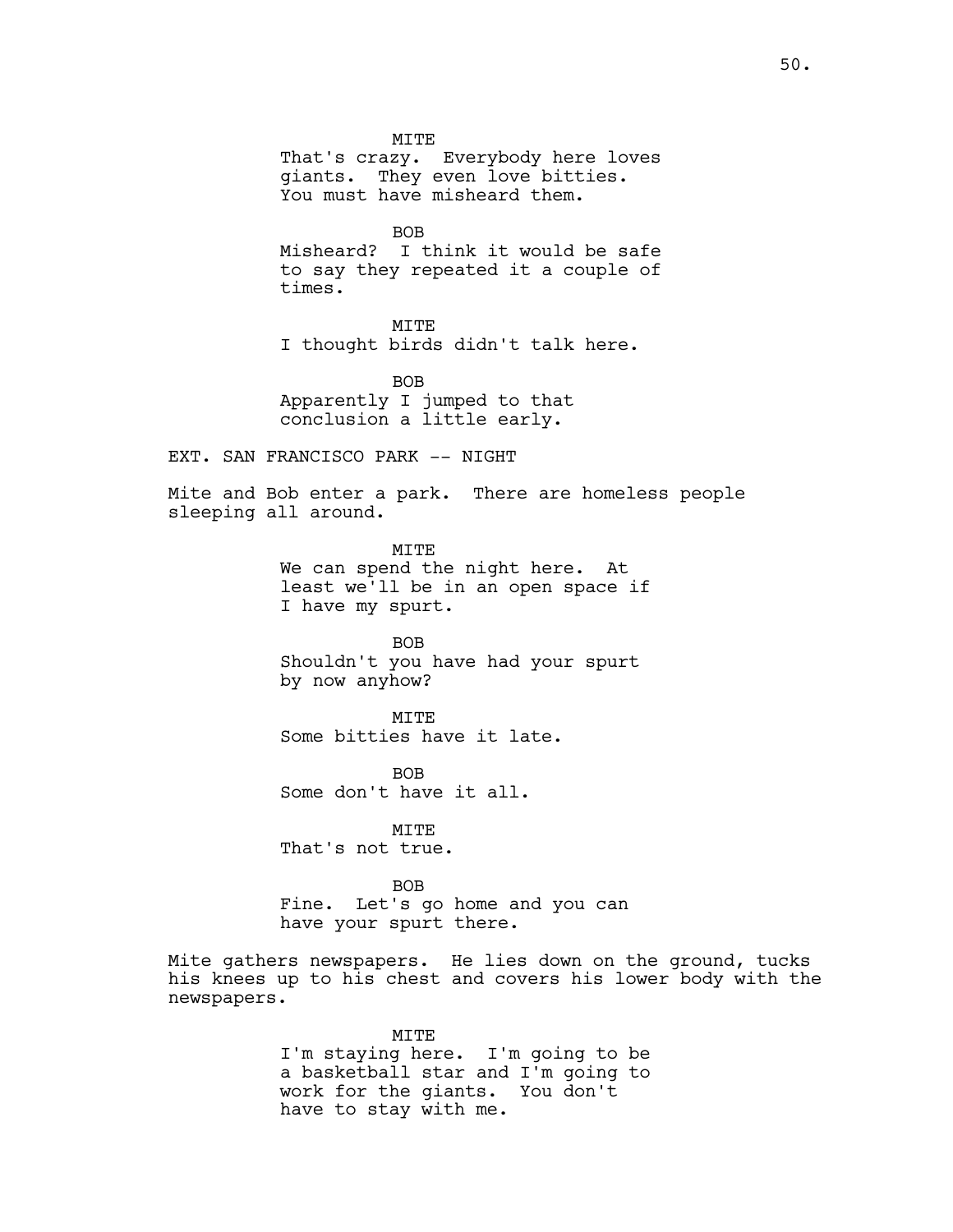MITE

Fine.

Bob walks off.

BOB I'm taking the boat back.

MITE

Good.

**BOB** You'll be stuck here forever.

MITE At least I won't have to listen to you anymore. (beat) Dove!

Bob stops. He looks back at Mite, tucked under the newspaper. Bob can't see that Mite is afraid. Bob walks away.

INT. MITE'S HOUSE -- NIGHT

Chet sits at the kitchen table. He wears thick glasses and has a small light attached to a his forehead. The light shines down onto Mite's rusty bike that rests on the kitchen table. Chet removes the busted tire from the bike and begins to install a new one. A small canister of blue paint rests on the table next to the bike.

EXT. SAN FRANCISCO PARK -- DAY

Dawn. Mite is tucked up in a fetal position, asleep under the newspapers in the wet grass. He snores.

An ugly HOOLIGAN stands over Mite. Another RUFFIAN and a RASCAL flank the hooligan. Simultaneously menacing grins spread across their faces.

> RUFFIAN Let's take his money.

# RASCAL

Let's rough him up.

The Hooligan pokes Mite with a stick. Mite rubs his eyes.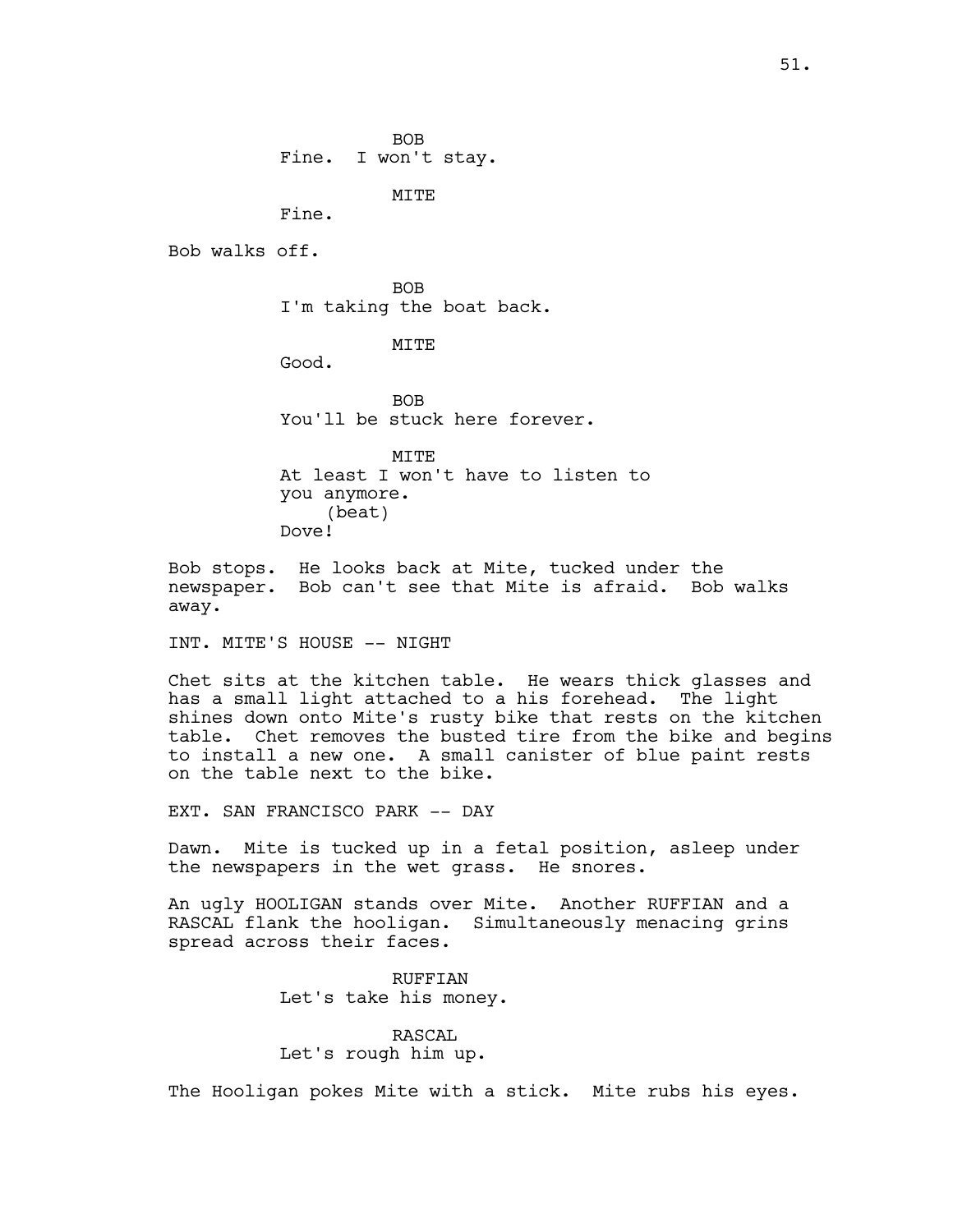HOOLIGAN

Hey, kid.

**MTTE** I knew you'd be back Bob.

Mite looks up. He sees the Hooligan standing over him.

HOOLIGAN Hand over your cash!

MITE Oh, hi there. I'm Mite.

HOOLIGAN Don't play dumb. Stand up and empty your pockets.

Mite stands up. The thugs are shocked by his height.

RASCAL It's the giant.

RUFFIAN Let's get out of here.

HOOLIGAN Sorry kid. Don't hurt us.

The thugs run away.

INT. LOCKEROOM -- NIGHT

Mite sits in the middle of a large group of teenage boys. They all wear gold basketball uniforms that say "Teen Titans." All the boys stare at Mite.

Herk stands in front of the team. He wears a shiny gold jacket with large letters that reads "Coach Blanders." While Herk speaks, Mite watches Irene prepare heavy jugs of water and towels for the team.

> HERK Pay attention soldiers. New team strategy. Step 1: You get the ball. Step 2: You pass the ball to Mite. Step 3: Mite dunks the ball. Is that clear?

The entire team nods in unison. A TINY PLAYER raises his hand. Herk points to him.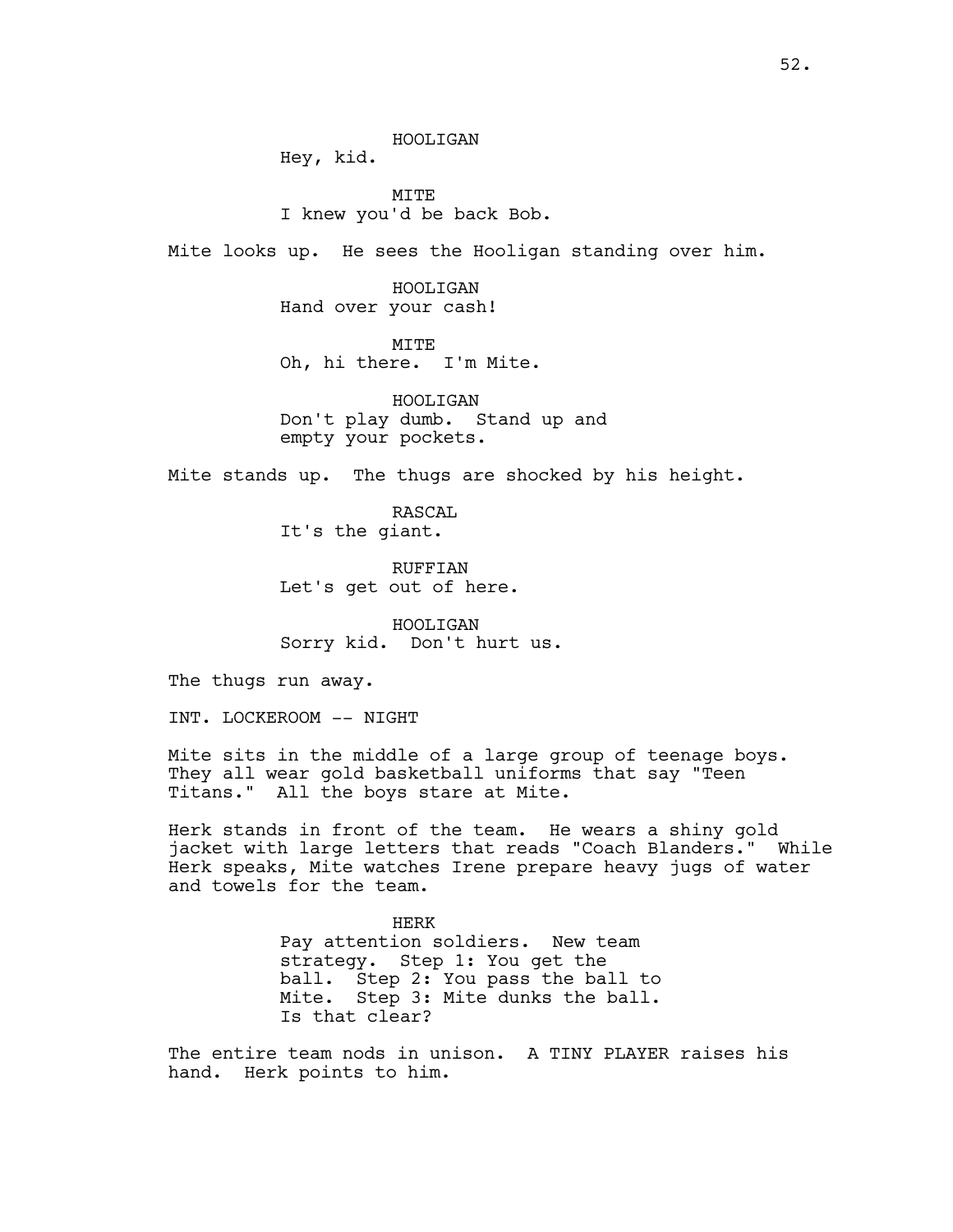HERK

You.

TINY PLAYER Can we shoot the ball too?

HERK Can you guarantee me that your shot will go into the basket?

TINY PLAYER

No.

HERK What is rule number one of Teen Titan basketball?

A CHUNKY PLAYER and a SLEEPY PLAYER raise their hands. Herk points at the Chunky Player.

> CHUNKY PLAYER Kick them while they're down?

HERK That's rule number three.

SLEEPY PLAYER Ignore the cheerleaders?

HERK We don't even have cheerleaders.

SLEEPY PLAYER

Oh.

TINY PLAYER Win at all costs?

HERK That is correct, soldier. And the answer to your question is no, you cannot shoot the ball!

INT. GYMNASIUM -- NIGHT

A whistle blows. Mite wins the jump ball.

On the sideline, Irene struggles carrying jugs of water to the bench. Mite sees this and walks off the court to help.

> IRENE Mite, what are you doing? You're in the game.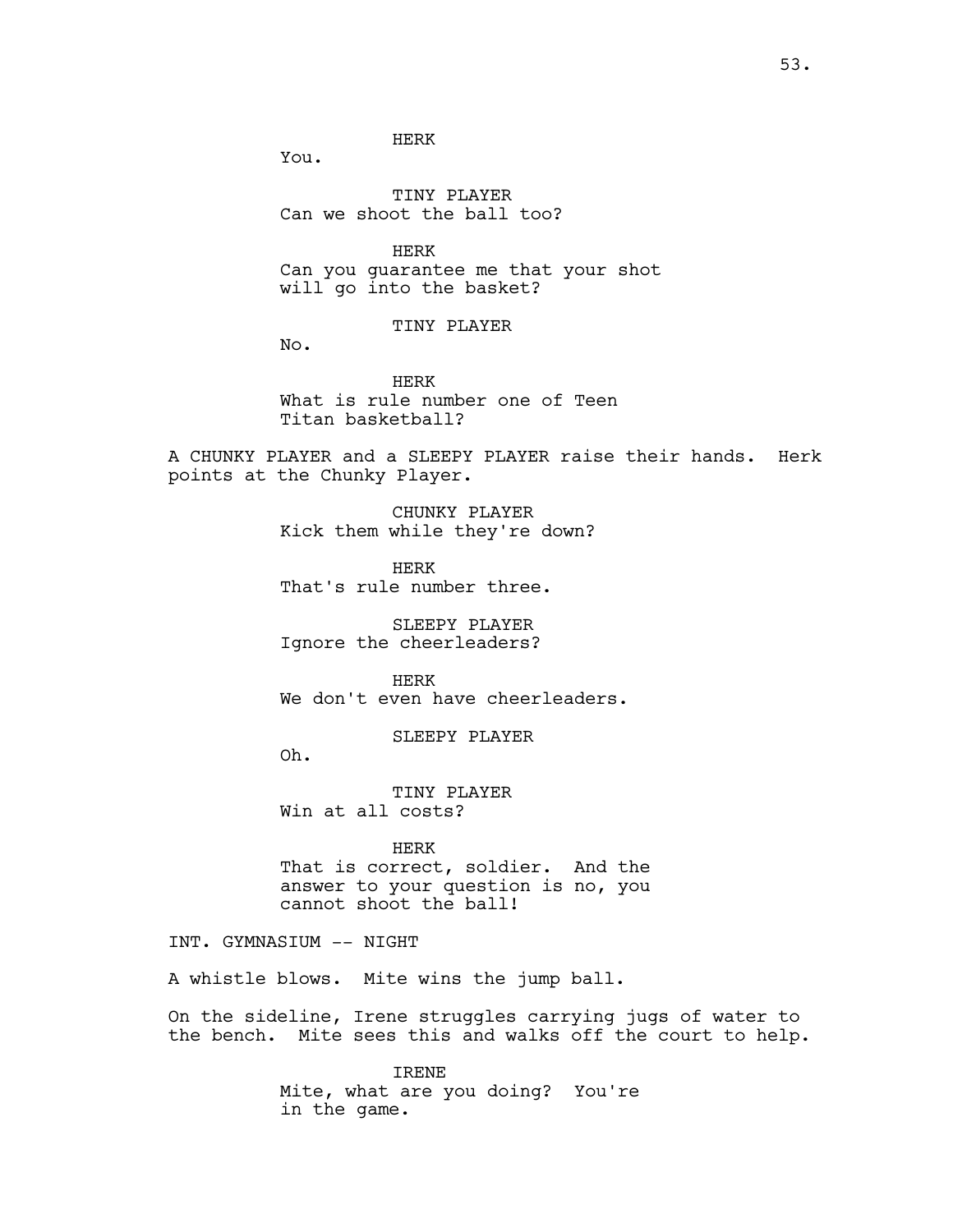MITE Those look heavy. I just thought I'd help.

HERK Mite! Get over there and get under that hoop.

#### IRENE

Go!

Mite runs back onto the court and gets under the basketball hoop. The tiny player throws him the ball. Mite catches the ball and holds it above his head. The other team's players jump for it but cannot reach. Mite watches Irene drag the water jug.

#### TINY PLAYER

Put it in!

Mite dunks the basketball. The crowd bursts into applause. Mite notices the crowd. They are on their feet, cheering for him as he runs down to the other end of the court.

SERIES OF SHOTS

- Mite blocks a shot, then another shot, then another shot. The opposing team is frustrated.

- The audience cheers.

- Mite dunks the basketball without leaving the floor.
- The audience cheers.
- Mite dunks the basketball again, this time a reverse dunk.

- Mite passes the ball to himself off of the backboard, then dunks the ball again.

- The opposing team forms a human pyramid, one player stacked on top of the other. Combined, they are as tall as Mite. Mite's entire team is open. The Tiny player passes the ball to Mite. Mite turns and faces the pyramid of players. The pyramid falls over. Mite dunks the ball.

- The audience cheers.

- The scoreboard reads: "Teen Titans - 100, Visitors - 0"

END SERIES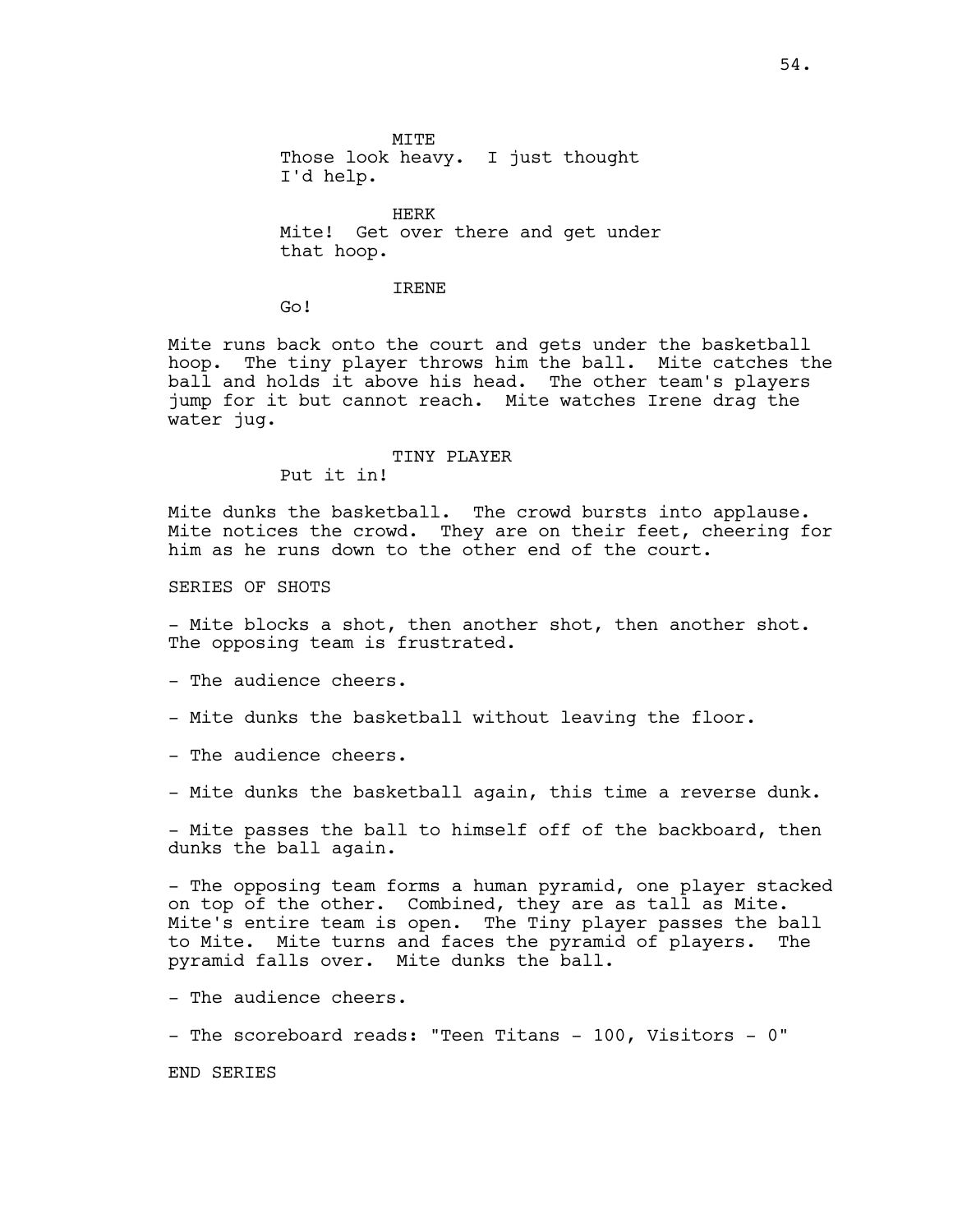The cheering continues. Mite stands up. He sees a distraught Irene walking out of the gym. She walks past Herk who is too busy getting congratulated by PARENTS to notice her.

EXT. GYMNASIUM -- NIGHT

Mite slides out the side door. He chases after Irene and catches up to her.

> MITE Wait. Where are you going?

IRENE Shouldn't you be celebrating with your fans?

MITE Now you're mad at me too? I can't seem to do anything right.

IRENE I'm not mad at you, Mite. I'm just worried about you.

MITE Why would you be worried about me?

IRENE

My dad's taking advantage of you, Mite. He doesn't care about you. None of those people in there really care about you. They just want to win their stupid games.

MITE

That's a lie. You're just jealous.

#### IRENE

They just think it's cool to see the eight foot tall giant. They're only here so they can say they saw the freak and make fun of you behind your back.

MITE

I can't believe you'd say that. I thought you were my friend.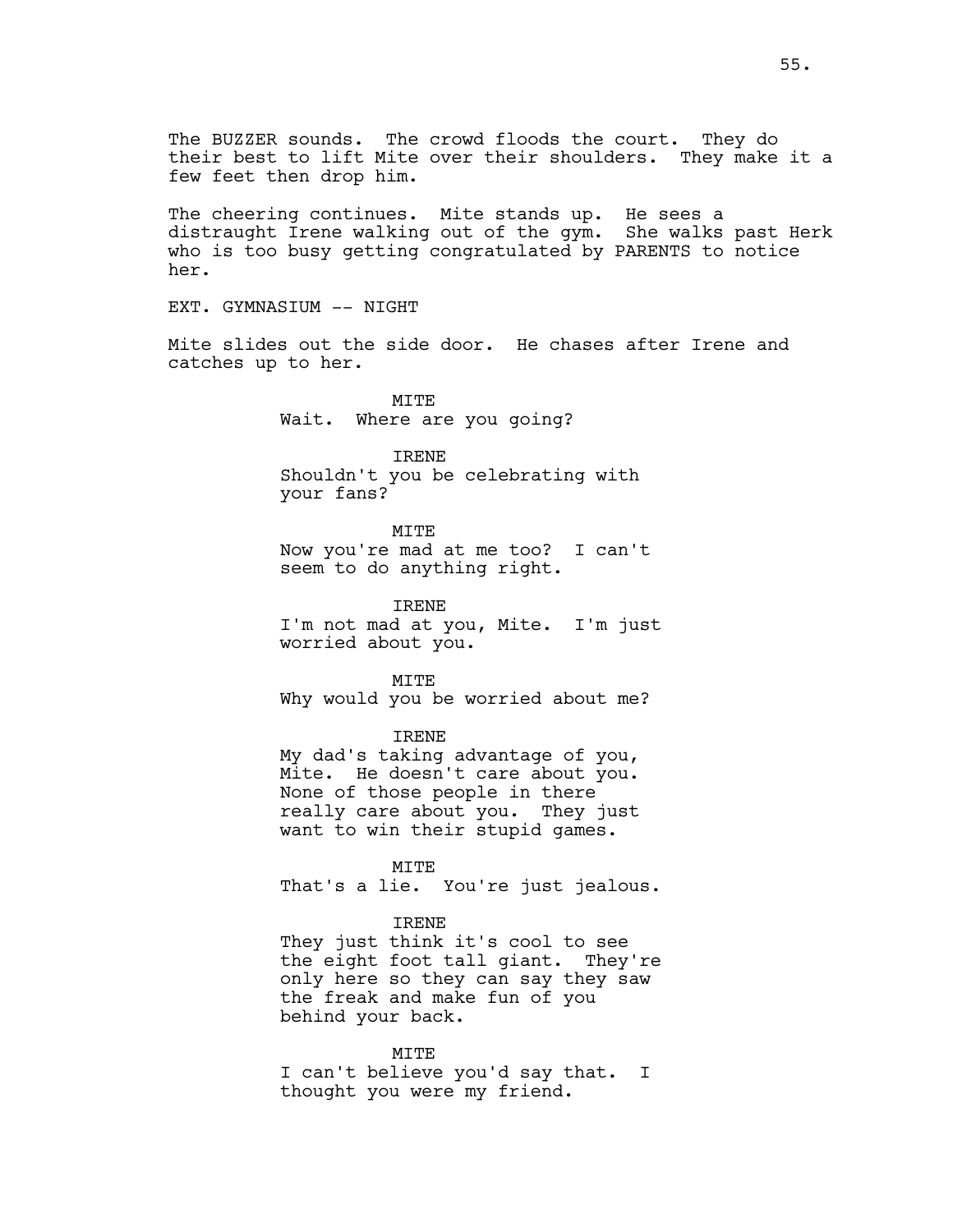IRENE I'm sorry Mite, it's the truth. Believe me, I know what it's like.

Irene reaches out and touches Mite's hand. Mite pulls his hand away. He runs off.

# INT. MITE'S HOUSE -- NIGHT

Chet and Connie sit on the same side of the dining room table. Mite's bike, fixed up and painted shiny blue, is in front of them. Overwrought, Connie bites her nails while Chet cracks his knuckles.

Inspector Bogie paces around the table. He changes directions, then stops in front of Chet and Connie. He looks down at the shiny blue bike.

> INSPECTOR BOGIE How do you expect me to properly do my job if you are going to tamper with critical evidence?

**CONNTE** I don't see what difference it makes. You already know that the bike was by the woods.

INSPECTOR BOGIE Must I point out that an inspector's work is a very delicate process?

CHET I wasn't thinking.

INSPECTOR BOGIE Yes, well then, I accept your apology.

#### CHET

No, I mean I wasn't thinking about Mite. I pushed him too hard to grow. All his birthday presents are giant gifts. He can't even use any of them. All he wanted was a new bike.

CONNIE This isn't your fault.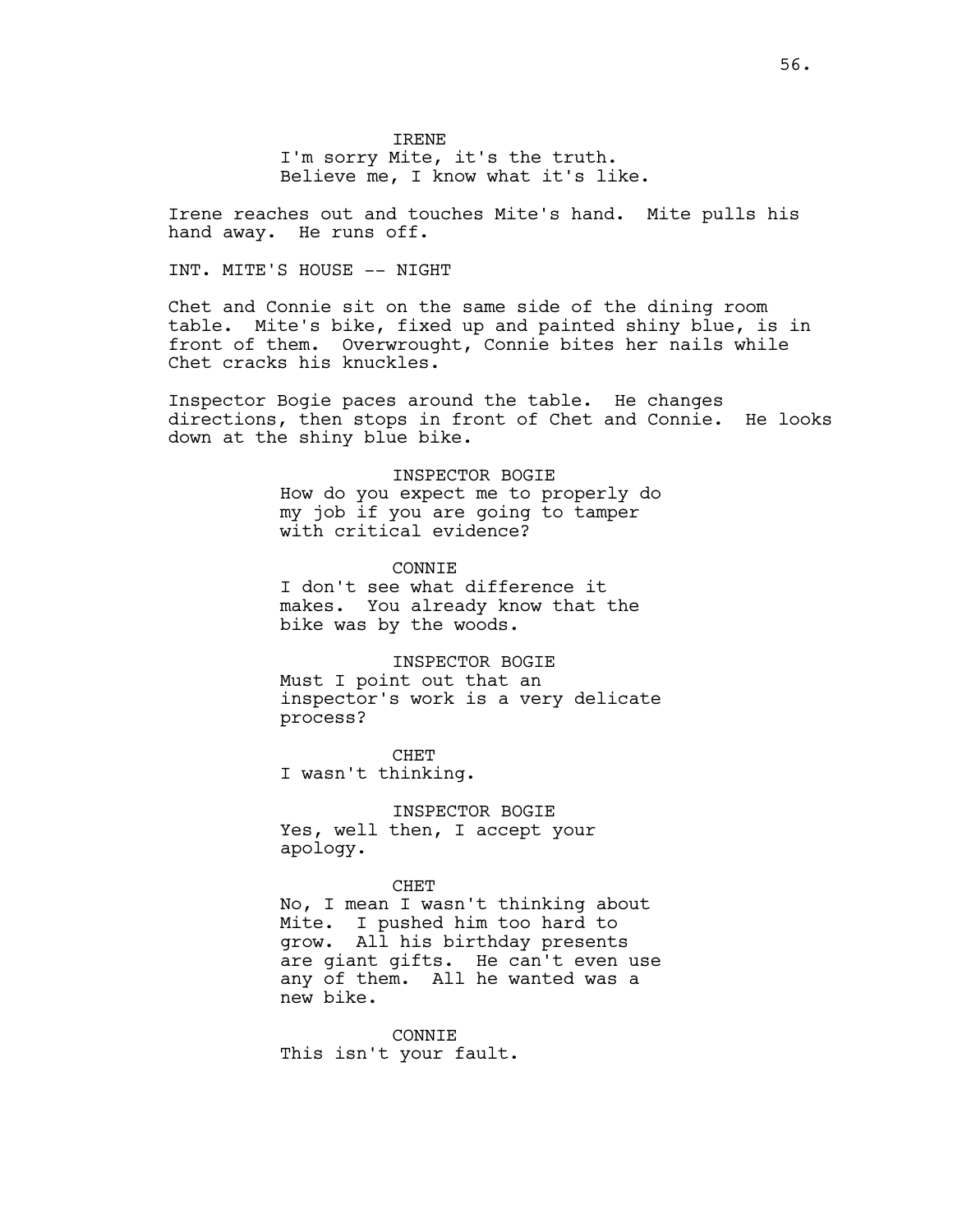CHET I'm going to have to go to the house by the water.

INSPECTOR BOGIE Hogwash. Nobody goes to the house by the water. That house is cursed for all eternity.

Chet stands up, he bangs his fist on the table. Mite's bike bounces.

> **CHET** I am going to find my son.

EXT. GIANT STADIUM -- DAY

Crowds of people pour into Giant Stadium. CHILDREN carry signs that read "Go Giants" and "Giants Rule."

BARRY, the ticket ripper, collects tickets.

BARRY Tickets. Thank you. Ticket, please. Thank you.

Barry looks up. Mite stands in front of him.

BARRY Do you have a ticket?

Mite shakes his head. Behind Barry, an USHER notices Mite.

USHER Hey Barry, that's the new guy. Pop's waitin' for him. Let him through.

BARRY No kidding. Welcome to the big leagues big man.

Mite passes through the gate.

INT. GIANT STADIUM -- DAY

The usher meets Mite on the inside of the gate. He signals for Mite to follow him.

> USHER Wow, they said you was tall but I didn't know you was that tall.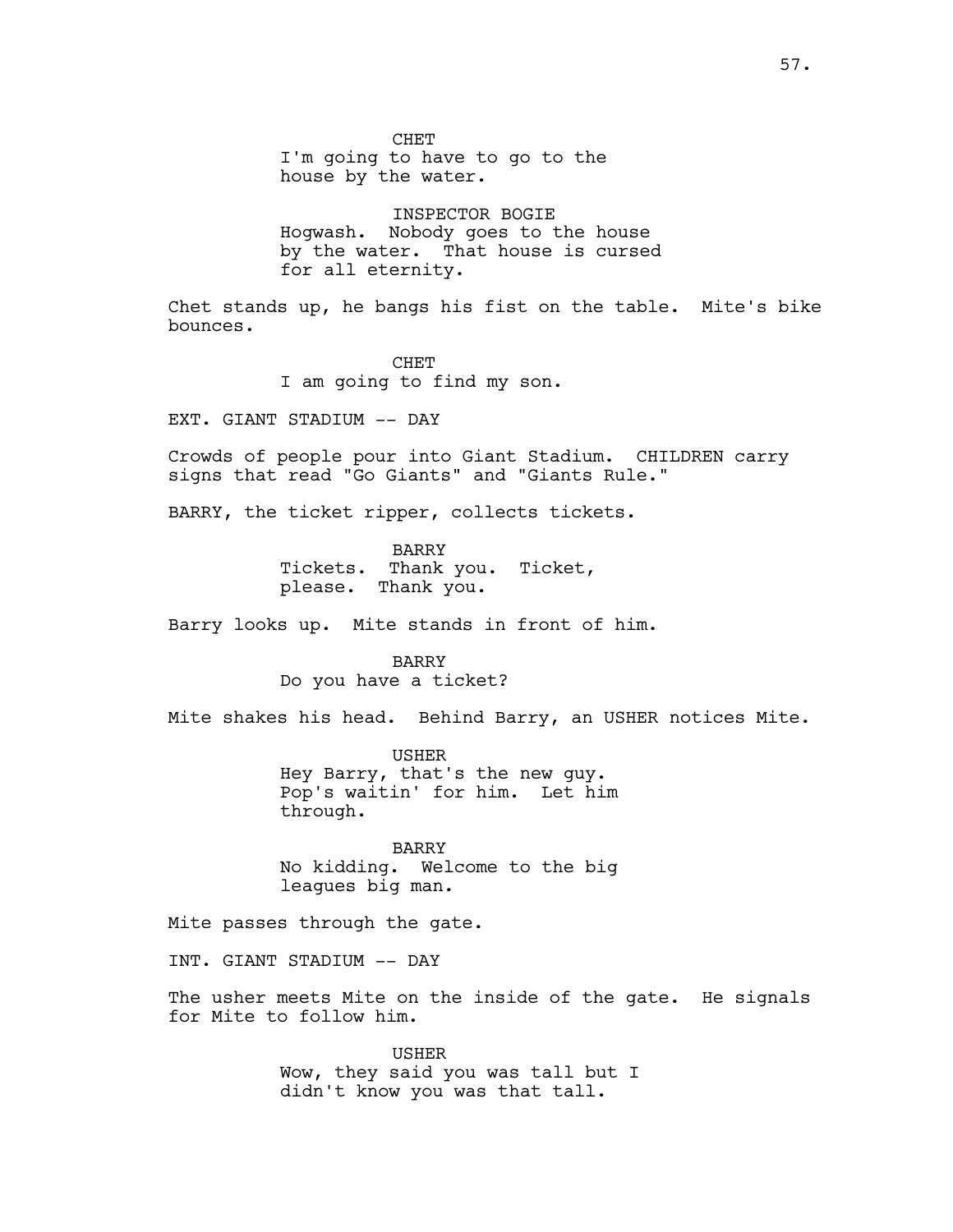You're gonna be perfect for this gig. MITE Are the giants here? USHER Of course. They'll be on the field in just a bit. Mite and the usher enter an ELEVATOR The door closes. USHER Where you from anyhow? MITE Giant Island. USHER Oh, that's a good one. Pop loves a sense of humor. You gotta have that for this kinda work. MITE I'm thinking that I'll probably live here once I have my spurt. The door opens, revealing the luxury suite. MITE How'd you do that? USHER Oh man, you're hilarious. Go on ahead. Pop will be right with you. Mite steps out of the elevator into the LUXURY SUITE Mite is met by Pop. Pop is followed by SKIPPER, a three foot tall midget wearing a blue and white baseball uniform. POP Mite! There you are. We don't have much time. The Giants will be out any minute now. Put this on.

Pop tosses Mite a stereotypical, animal skin, giant costume. Skipper is blowing up a giant balloon bat.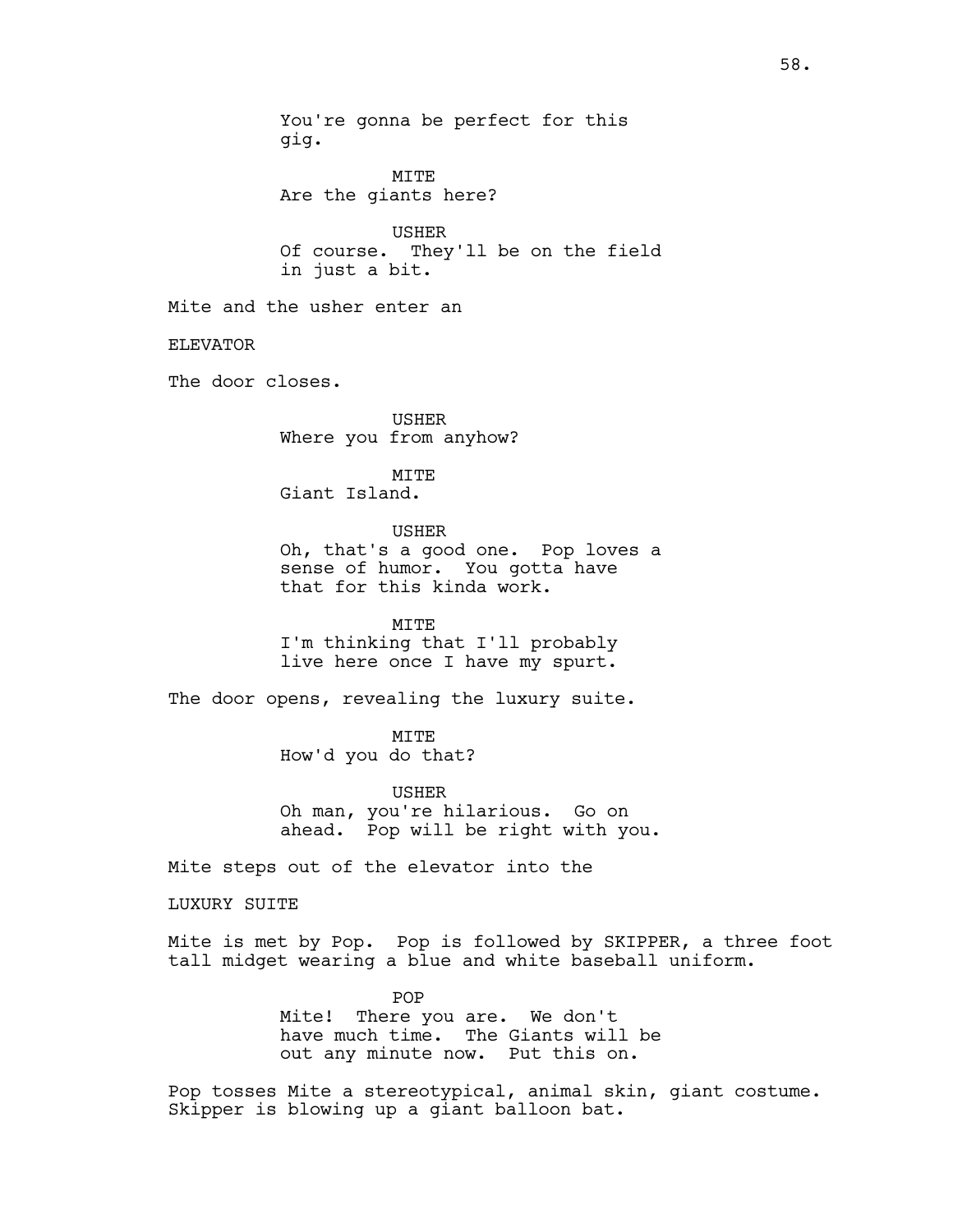MITE

What for?

POP That's your costume. You are going to play the Giant. Skipper here is an LA Dodger.

Skipper hits Mite in the shin with the fake bat.

SKIPPER Here you go. You should hit me in the head with this. It won't hurt.

**MTTE** But a giant wouldn't hit you.

SKIPPER

Way to go, Pop. You hired a pacifist. I'm still getting paid for this, you hear me?

POP I'm sure he's just kidding. (to Mite) It's just pretend, Mite. This is your job. You have to do it.

INT. GIANT STADIUM PLAYING FIELD -- DAY

The crowd fills into the stands.

INFIELD

Skipper runs out onto the field. The crowd boos. Mite runs out behind him. The crowd cheers. Mite chases Skipper around the infield.

OUTFIELD

Bob flies up behind the scoreboard. He passes by pigeons nesting behind the scoreboard.

BOB

Bums.

Bob perches himself on top of the scoreboard. He sees Mite chasing Skipper around the bases.

> BOB Mite. Aw, kid, what are ya doin'?

INFIELD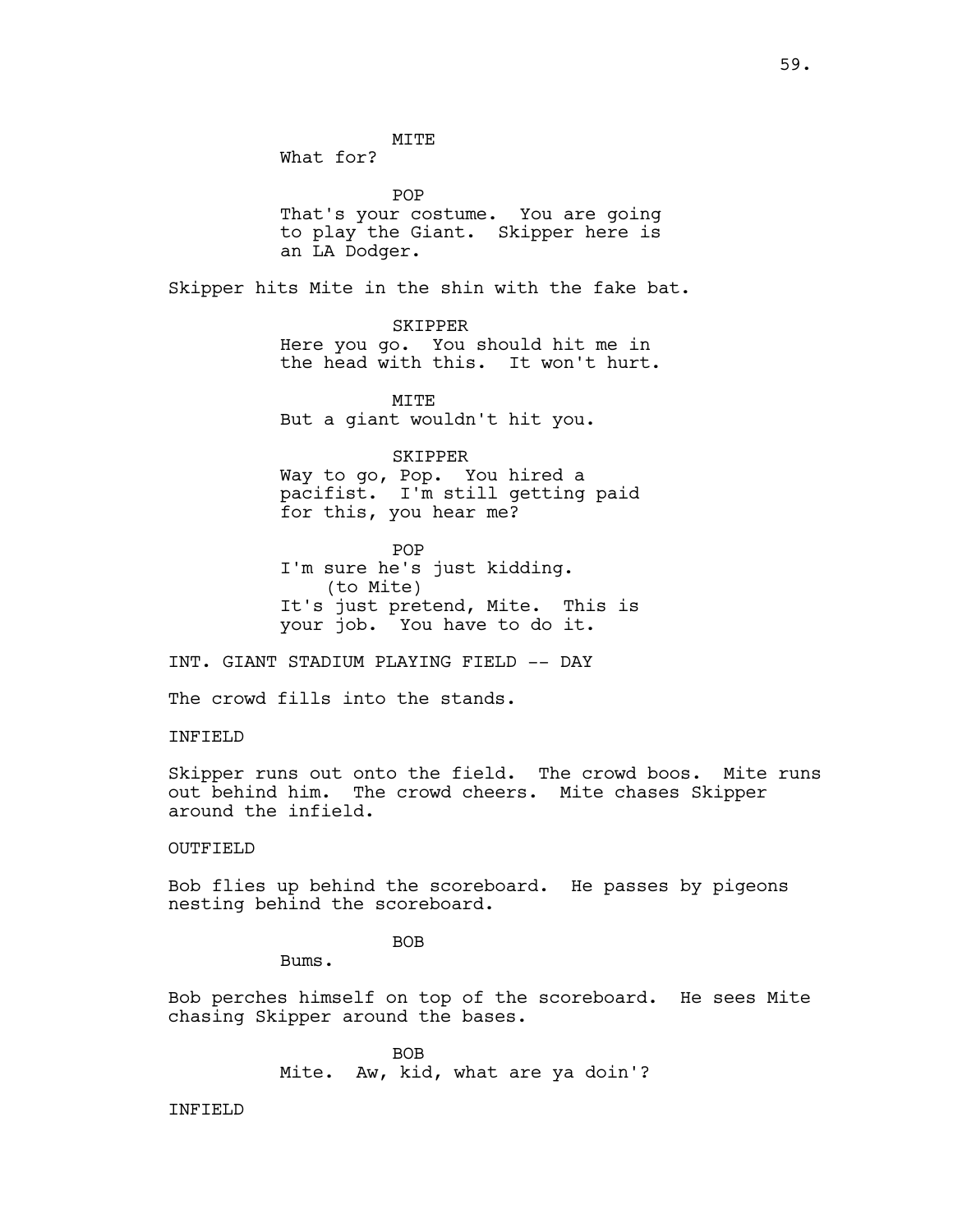Skipper comically trips over second base. The crowd laughs. Mite raises the bat over his head.

> SKIPPER Come on, hit me kid. Whack me in the noggin. Come on!

Mite looks into the crowd. The crowd points and laughs.

MITE I can't. This isn't right.

Mite drops the bat. The crowd boos.

SKIPPER Way to go you big oaf. Now we'll both be fired. Hurry up. Here come the giants.

Mite looks to the dugout. A team of baseball players take to the field.

> PA ANNOUNCER Let's welcome back your very own San Francisco Giants!

MITE (disappointed) Those are the giants?

SKIPPER They're having a bad year.

Skipper runs off the field. Mite looks around at the crowd. They all point and stare. He looks at the baseball players. They also point and stare.

Bob flies down from the scoreboard, moving closer to Mite. Mite picks up his fake baseball bat. A BASEBALL PLAYER notices Bob flying down to the field.

> BASEBALL PLAYER Hey, check out the dove.

Mite spins around. His bat hits Bob in the head. Bob crashes to the ground.

MITE

Bob!

Mite picks up Bob.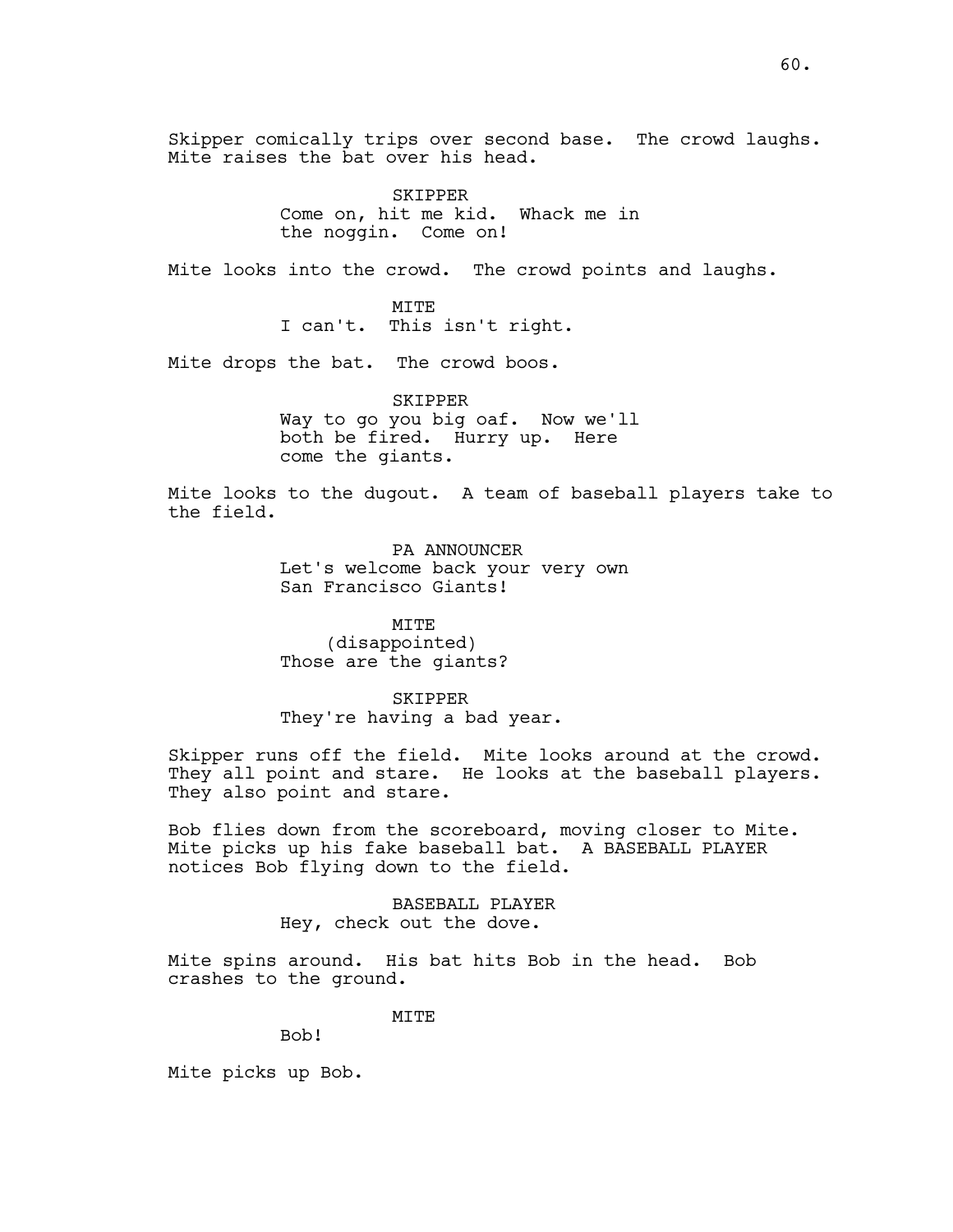BOB Yeah, I missed you too.

MITE She was right Bob. Irene was right. I'm just being used. They don't really care about me. I want to go home.

POP

You!

Mite spins around. Pop is storming onto the field, followed by a gang of security officers.

> MITE We gotta get out of here.

Mite runs for the outfield. The officers pursue him.

BASEBALL PLAYER

Run kid, run!

The baseball players are amused.

Mite reaches the end of the outfield and jumps into the stands. The crowd parts as Mite begins leaping over chairs. He runs to the back wall of the stadium, a dead end.

EXT. GIANTS STADIUM -- DAY

GIANTS FANS sit in paddle boats in San Francisco Bay, directly behind giant stadium. They hold baseball mitts and stare up at the wall.

> GIANTS FAN 1 First ball that comes over is mine.

GIANTS FAN 2 Don't get your hopes up.

Mite and Bob come soaring over the wall.

MITE / BOB

AHH!

GIANTS FANS

AHH!

The Giants Fans abandon ship. Mite and Bob hit the Pacific with a huge splash. They surface and jump into the tiny paddle boat. Mite rows away.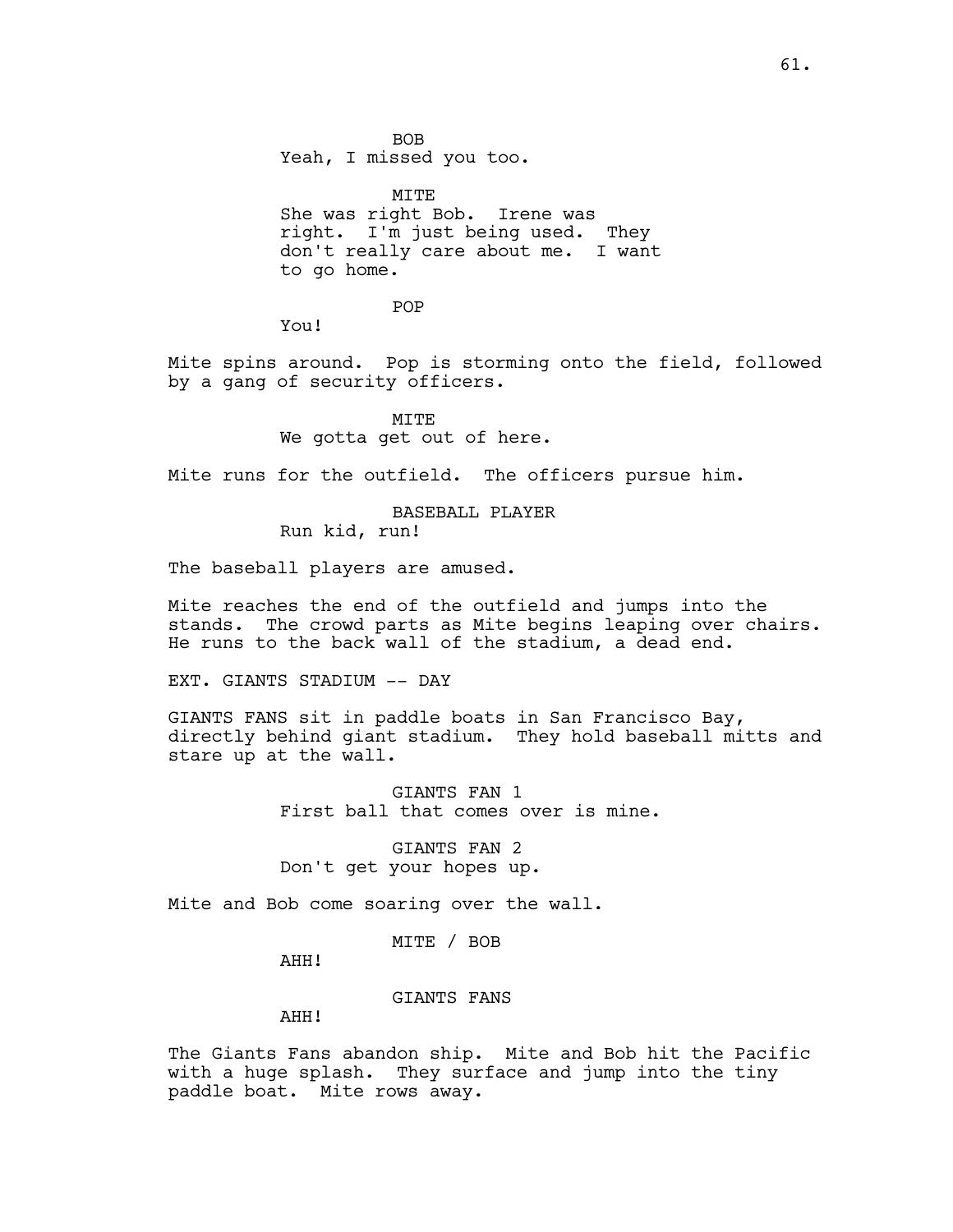The Giant Fans climb into a neighboring paddle boat.

GIANTS FAN 1 Did you catch it?

GIANTS FAN 2 I thought you said you had it?

INT. PADDLE BOAT -- DAY

Mite rows close to shore.

MTT<sub>R</sub> I guess I don't fit in any place. Too small for giant island. Too big for San Francisco.

BOB

Look kid, I don't want to get all canary on you, but you're just right by me.

MITE I better go say goodbye to Irene.

BOB Yeah, I was thinking, maybe we shouldn't go back there.

MITE I'm not leaving without saying goodbye, Bob.

The paddle boat pulls up to shore.

INT. GYMNASIUM -- NIGHT

A packed house. The crowd holds signs that read "Giant Mite" and "Go Teen Titans" and "Pass To The Giant."

Herk paces back and forth on the bench. An irate PARENT yells down to him from the crowd.

> PARENT Hey Coach! Where's the Giant?

HERK He'll be here!

Herk looks up at the scoreboard. Time speeds up and more and more points get added to the visiting team's score. The crowd noise vanishes.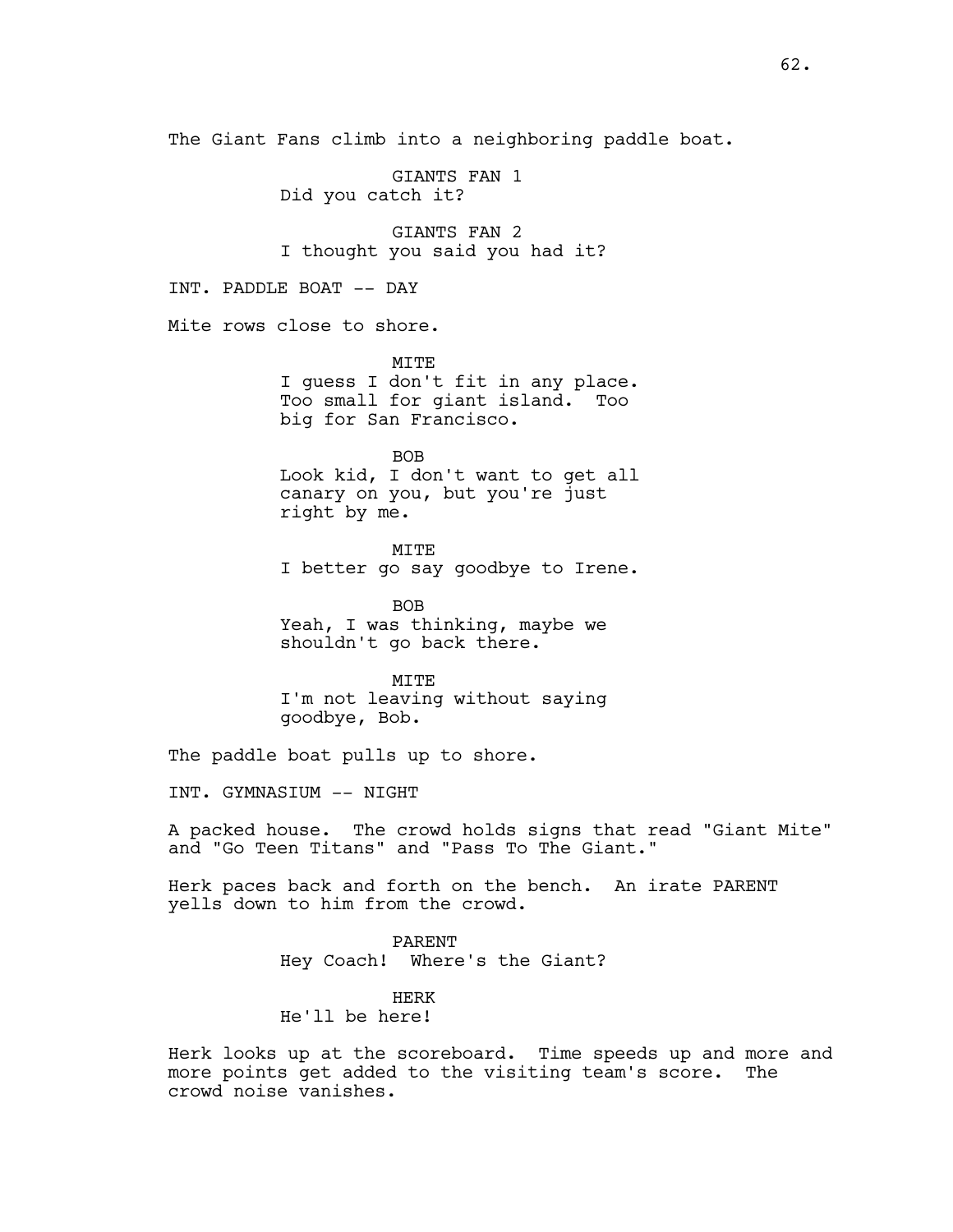Herk sits on the bench with his head in his hand. He throws a towel to the ground.

> HERK I could kill that kid!

Herk looks up. Mite stands in front of him. Mite holds out his uniform.

MITE

I quit.

The crowd "boos."

HERK What? You can't quit. Put that uniform on.

PARENT Hey Herk! Put that freak in the game already!

HERK Get in the game soldier.

MITE I'd like to see Irene.

HERK Irene quit. Now get in that game.

MITE I'm sorry sir. I'm going home. I'm going back to Giant Island.

Herk's jaw drops.

HERK What did you say?

Mite exits the gymnasium to the sound of "boos."

EXT. GYMNASIUM -- NIGHT

Mite exits the gym. Bob hops onto Mite's shoulder.

BOB Did you see her?

MITE She wasn't there.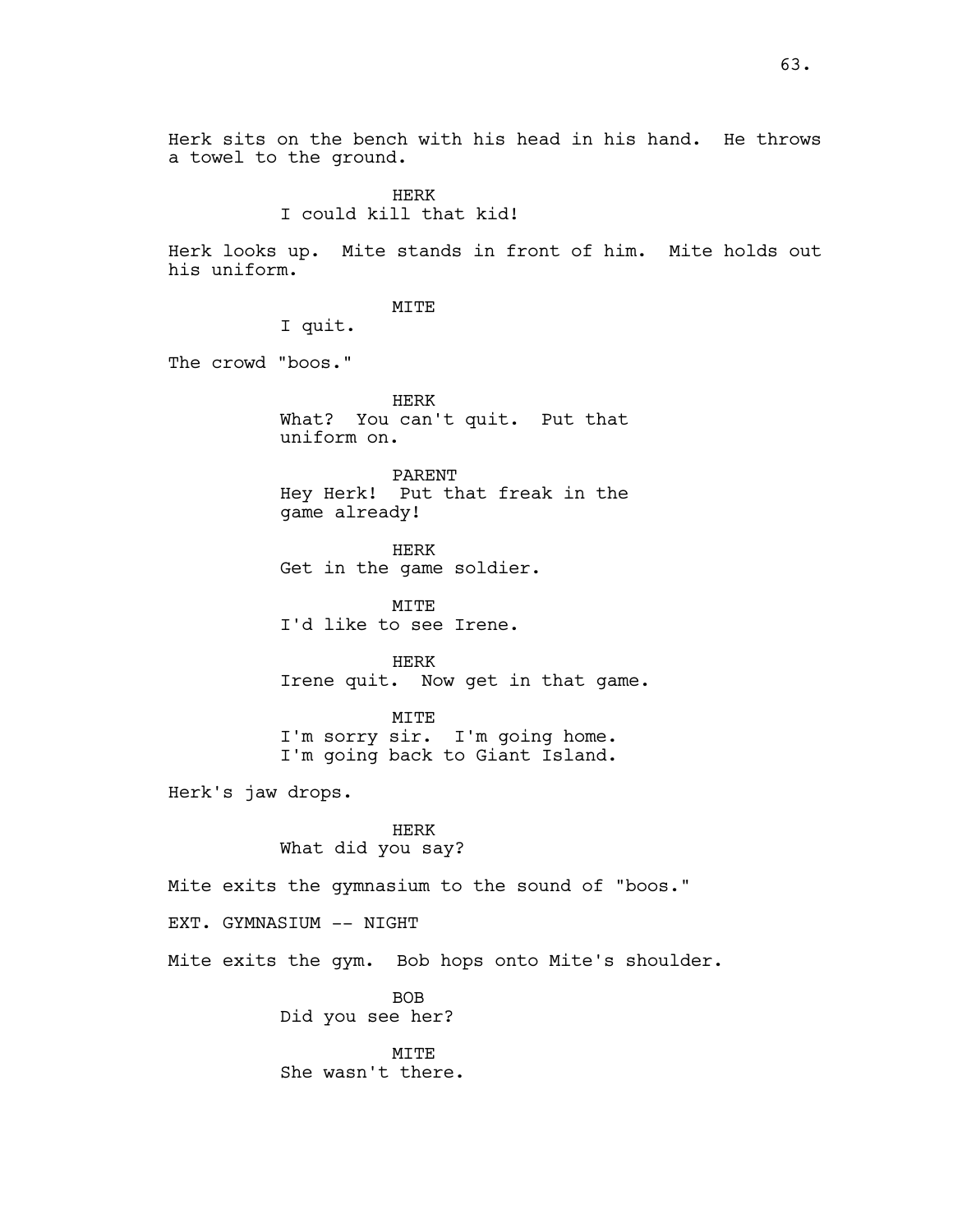BOB That's a shame. She's the only one that saw me as the purebred pigeon I really am.

MITE We need to find her.

EXT. METAL WALL -- NIGHT

Mite and Bob stand outside the metal wall that surrounds Irene's home. Mite knocks on the metal door. CLANG CLANG. No response.

> BOB Maybe we shouldn't. I'm telling you, this place gives me the creeps.

Mite jumps and grabs the top of the wall.

EXT. IRENE'S HOUSE -- NIGHT

Mite hoists himself over the wall. Bob flies over. Mite jumps down and lands on the RED BUTTON on the pathway. The battle action simulation figurines emerge from behind their barracks. They start to fire.

> BOB Move, move, move.

Mite and Bob break for the front door. Mite lowers his shoulder and breaks down the front door.

INT. IRENE'S HOUSE -- NIGHT

LIVING ROOM

Mite stands over the broken front door. The figurines continue to battle outside the door.

> BOB That was a little dramatic, don't you think?

> > **MTTE**

Irene!

BOB I'll check upstairs, you check down. Stay out of that aviary.

Mite and Bob split up.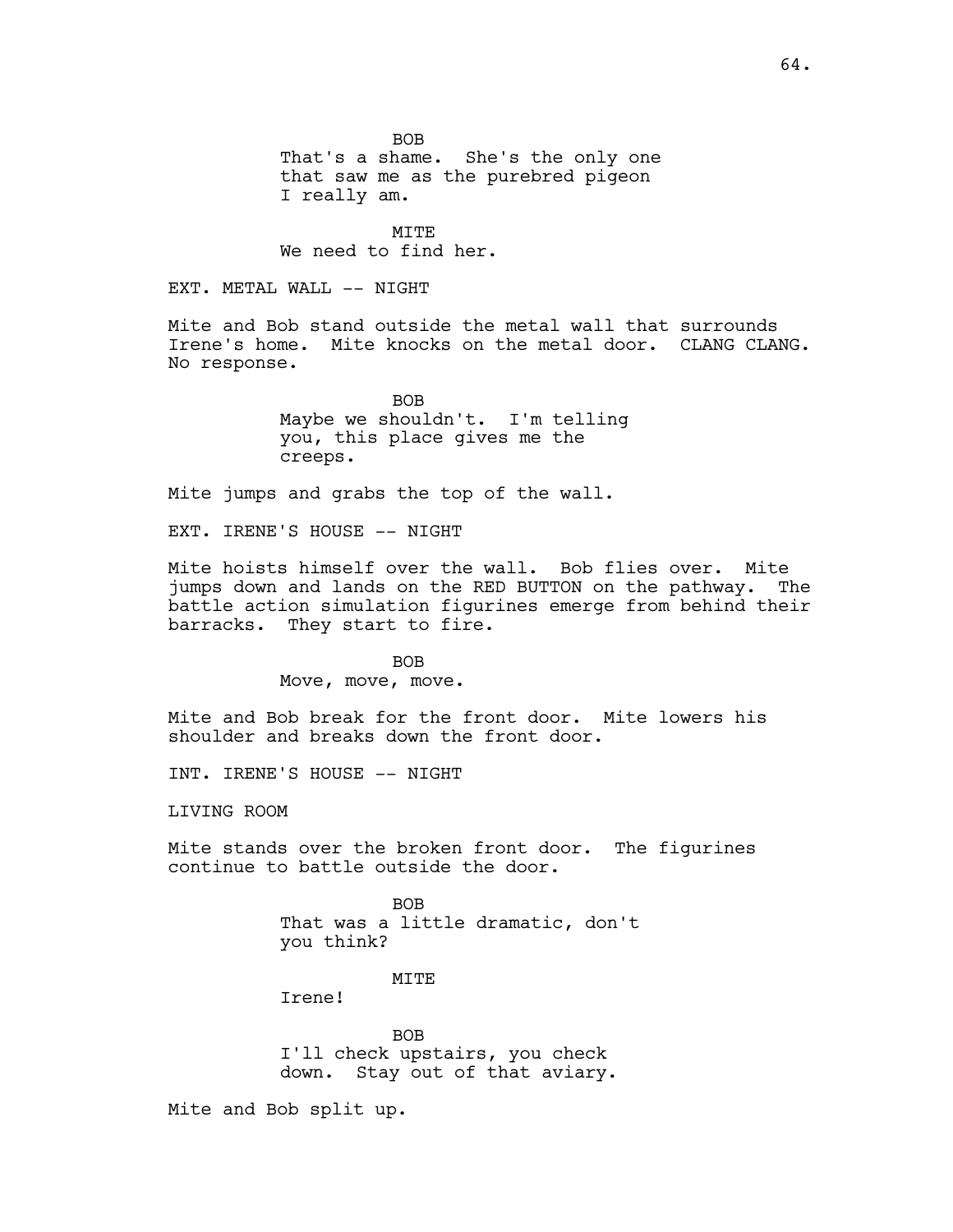Mite ducks down the basement steps. He turns on an overhead light, which casts and eerie red glow. The light illuminates a door with a sign, "Herk's Office - Do Not Enter."

Mite slowly approaches the door.

## MITE

Irene?

Mite knocks on the door. The door creaks open.

HERK'S OFFICE

Mite turns on the light switch. Bright lights flicker on throughout the room. Mite squints. His eyes adjust.

#### MITE

Oh, no.

The walls of the room are covered with sketches of Giants, complete with accurate measurements. Signs all over the room read, "Kill the Giant."

A diagram of "The Bird of Prey" is on the wall. An illustrated rocket shoots out of the flying machine and heads toward a picture of a giant. It is very scary.

Mite runs out of the office.

LIVING ROOM

Mite bursts out of the basement.

MITE

Bob!

Mite opens the door to the aviary. The parrots all turn and look at Mite.

> PARROTS Kill the giant! Kill the giant!

Bob flies in front of Mite.

BOB Whoa, kid. I said stay out of the aviary.

Mite slams the door closed. The door hits Bob in the back, knocking loose a WHITE FEATHER that floats to the floor.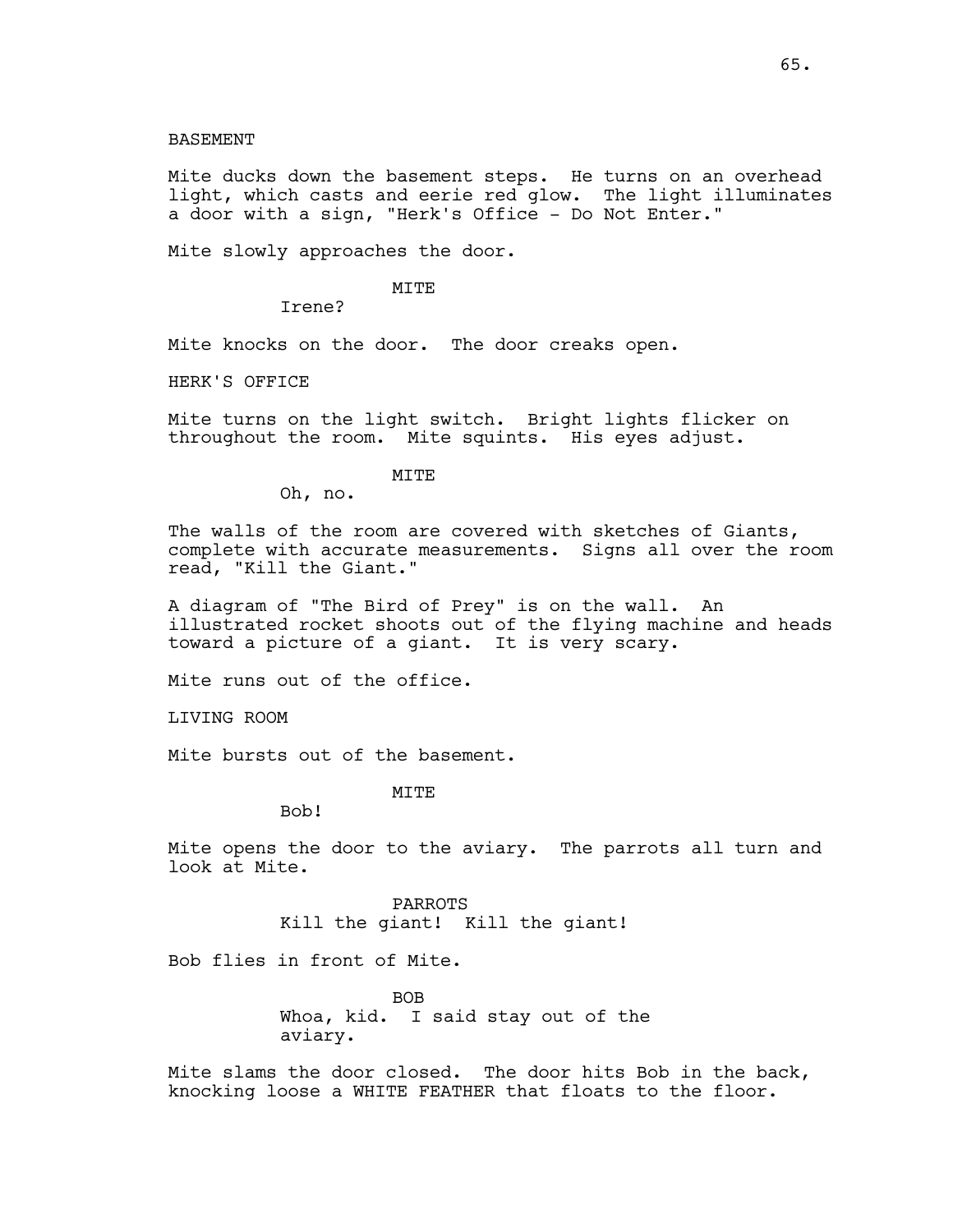# MITE

Let's go!

Mite runs out the front door.

EXT. IRENE'S HOUSE -- NIGHT

Mite and Bob run across the pathway toward the metal wall. They dodge the artillery of the figurines. Once again the front lawn goes up in flames.

EXT. IRENE'S STREET-- NIGHT

Mite and Bob exit from behind the metal wall and turn the corner. Mite slams into Irene, knocking her to the ground and causing her books to tumble into the road.

> IRENE Mite! What's wrong with you?

MITE Irene! I've been looking all over for you.

IRENE I'm sorry if I was hard on you, Mite. I know what it's like.

MITE

No, you were right. I am being used. I need to get back to Giant Island. They don't like giants here, Irene.

IRENE What are you talking about?

MITE

Your dad is going to kill me. In the basement, in his office, he has plans to kill giants.

IRENE There's no such thing as giants,

Mite.

MITE But? I thought you knew.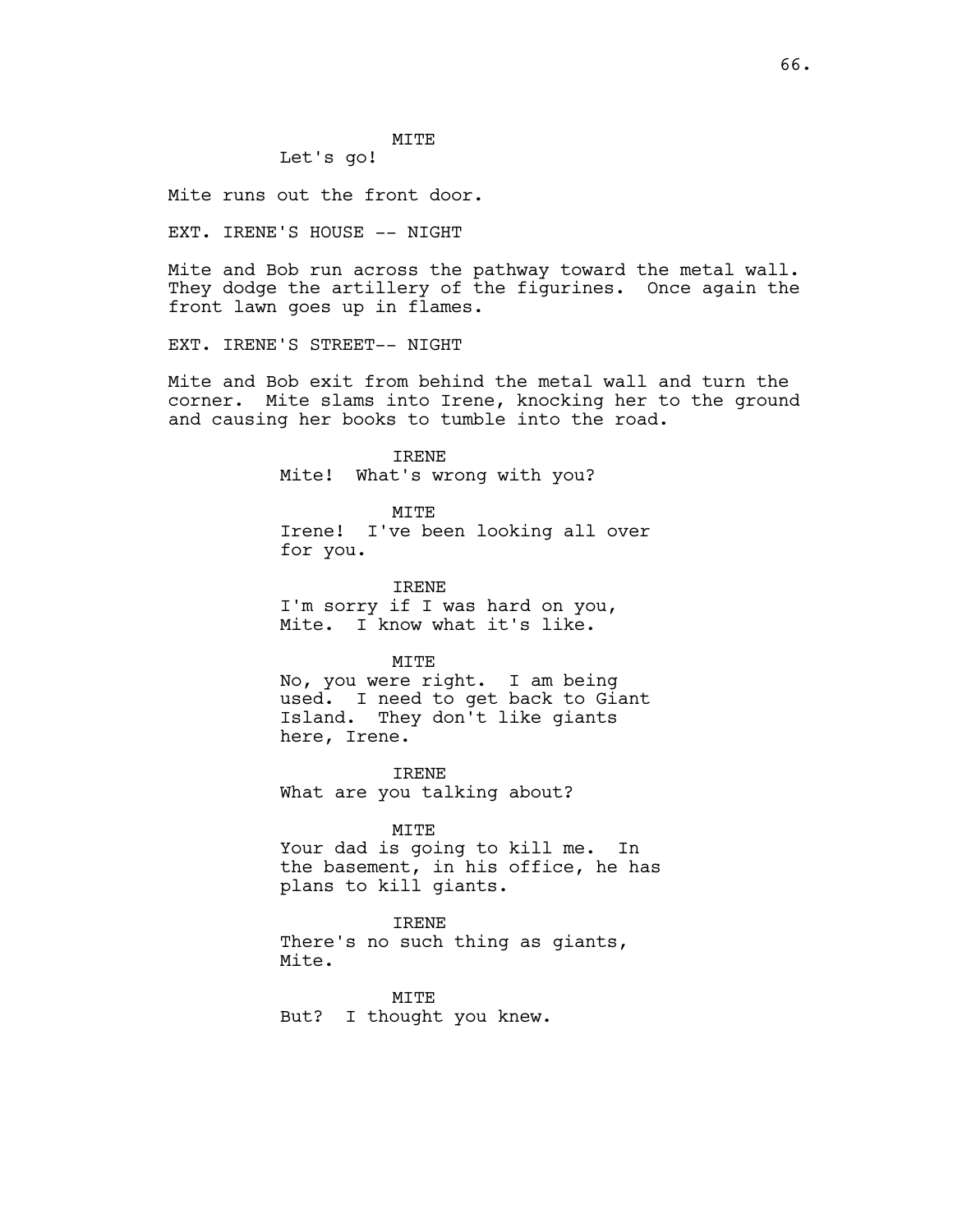BOB

Okay, I'm sorry to interrupt, but we have a boat waiting for us by that lovely red bridge and we really must get going, now.

Irene stares at Bob. She's in shock.

BOB Look, I'm sorry to frighten you sweetie, but where we are from

pigeons can speak and I've been getting a little sick of keeping my beak shut. By the way, I've been meaning to tell you, thanks for not calling me a dove.

Mite stares at Irene.

MTTF. Irene, I'm sorry. I have to go. Thanks for everything.

Mite gives Irene a kiss on the cheek. Mite and Bob run away, leaving Irene stupefied.

EXT. GIANT ISLAND -- NIGHT

Chet runs down the pathway adjacent to the woods. In the distance, Inspector Bogie follows. Chet pauses at the edge of the woods, then steps into the forest.

INT. GIANT FOREST -- NIGHT

Chet runs through the forest. Inspector Bogie is a dozen paces behind him.

> INSPECTOR BOGIE This is a highly irregular procedure!

CHET (to himself) I'm going to find you, Mite. You hang in there.

Chet keeps running, ignoring the Inspector. He turns a corner and the creepy house comes into view. Chet slows down and catches his breath. He can see a light on in one of the windows. The Inspector catches up to Chet.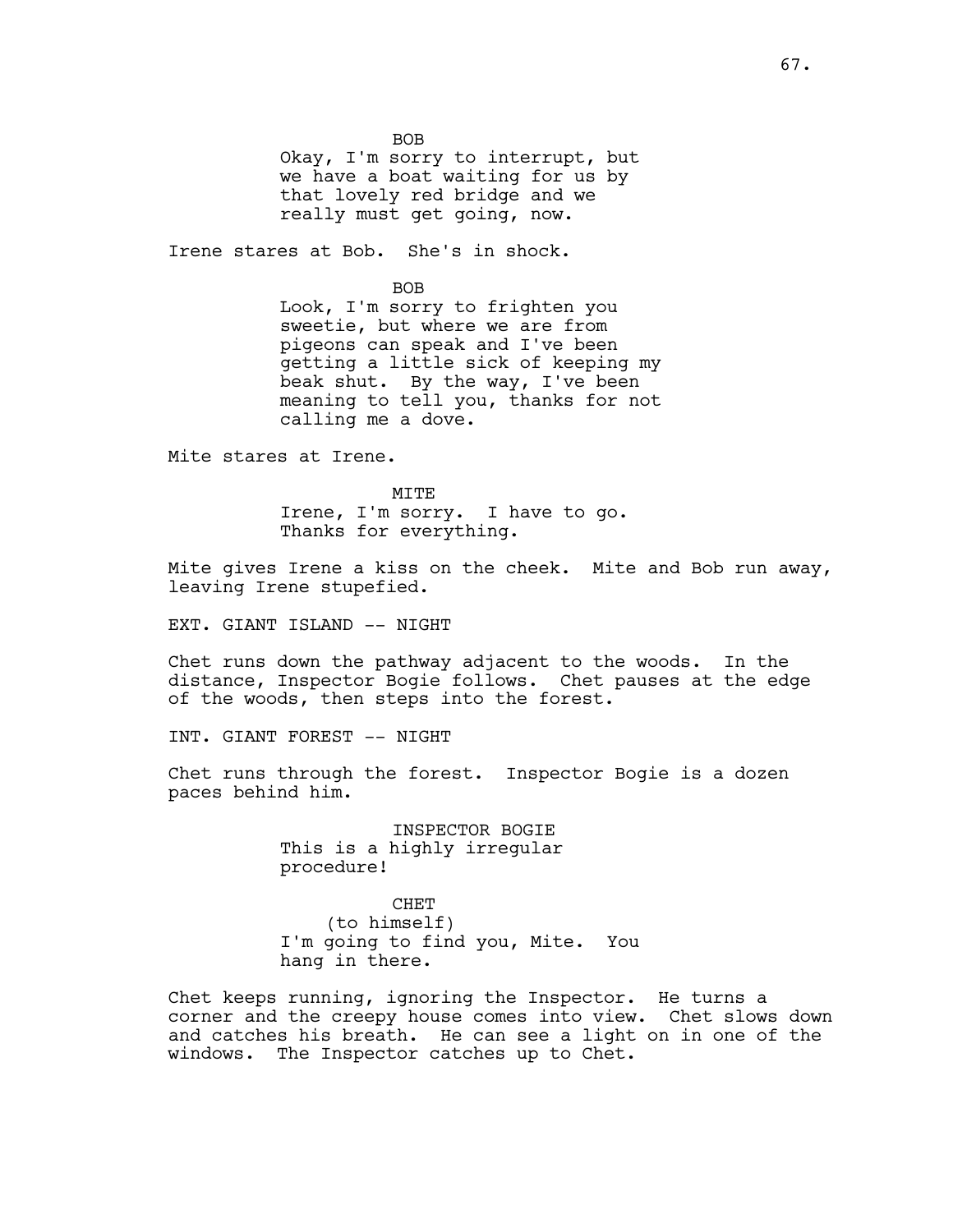INSPECTOR BOGIE My services do not extend into the outskirts of the forest. I refuse to take another step.

EXT. CREEPY HOUSE -- NIGHT

A very unhappy Inspector Bogie knocks on the front door. The bellowing echo of the knock spreads throughout the house. They wait.

> INSPECTOR BOGIE Abandoned. We best be on our way.

Chet steps up to the door. He knocks hard.

CHET

Hello!

Chet bangs on the door some more.

CHET Open up! I know someone is in there.

An extremely DEEP VOICE makes the door rattle.

DEEP VOICE Go away! Go away or great harm will come to you!

CHET I'm not leaving without my son.

Inspector Bogie backs away. Chet presses his ear against the door and hears the Deep Voice talking to somebody else.

> DEEP VOICE That's ridiculous. I'm not letting him in. It's too dangerous.

Chet knocks on the door again.

DEEP VOICE Hold on already! (to other person) We're going to regret this. Don't say I didn't warn you, that's all.

The door slowly opens. Chet is face to face with GIBBOR, the deep voiced, extra large, bearded giant. Gibbor gives Chet a once over.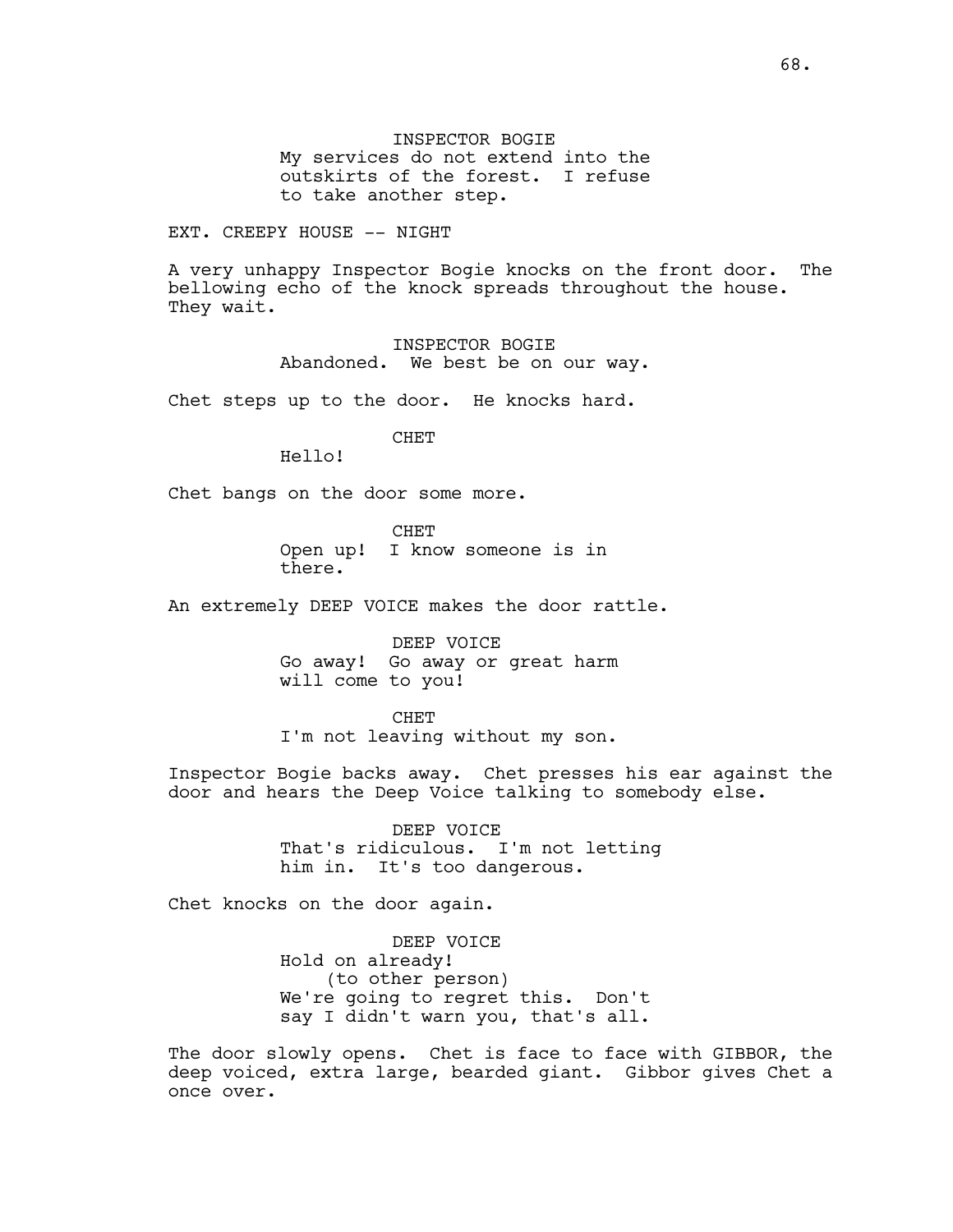My name is Chet Ogias. This is Inspector Bogie.

Chet turns around to see Inspector Bogie running away in the distance. Gibbor retreats into the house, Chet follows.

INT. CREEPY HOUSE -- NIGHT

KITCHEN

Chet steps into the kitchen.

GIBBOR Have a seat. Coffee?

Chet sits at the kitchen table. Gibbor reaches down and picks up GRETA. She is the little person in the red hood that Mite saw in the boat. Chet can't believe his eyes.

> CHET A bitty?

> > GRETA

A human.

CHET

A what?

GIBBOR She's a little person.

CHET

That's impossible. Little people don't exist.

GIBBOR Told you this was a bad idea, Greta.

# GRETA

(to Chet) We invited you inside because we want you to find your son. You must promise to never tell anybody about me. We live a peaceful life and we would like to keep it that way.

CHET You know where Mite is?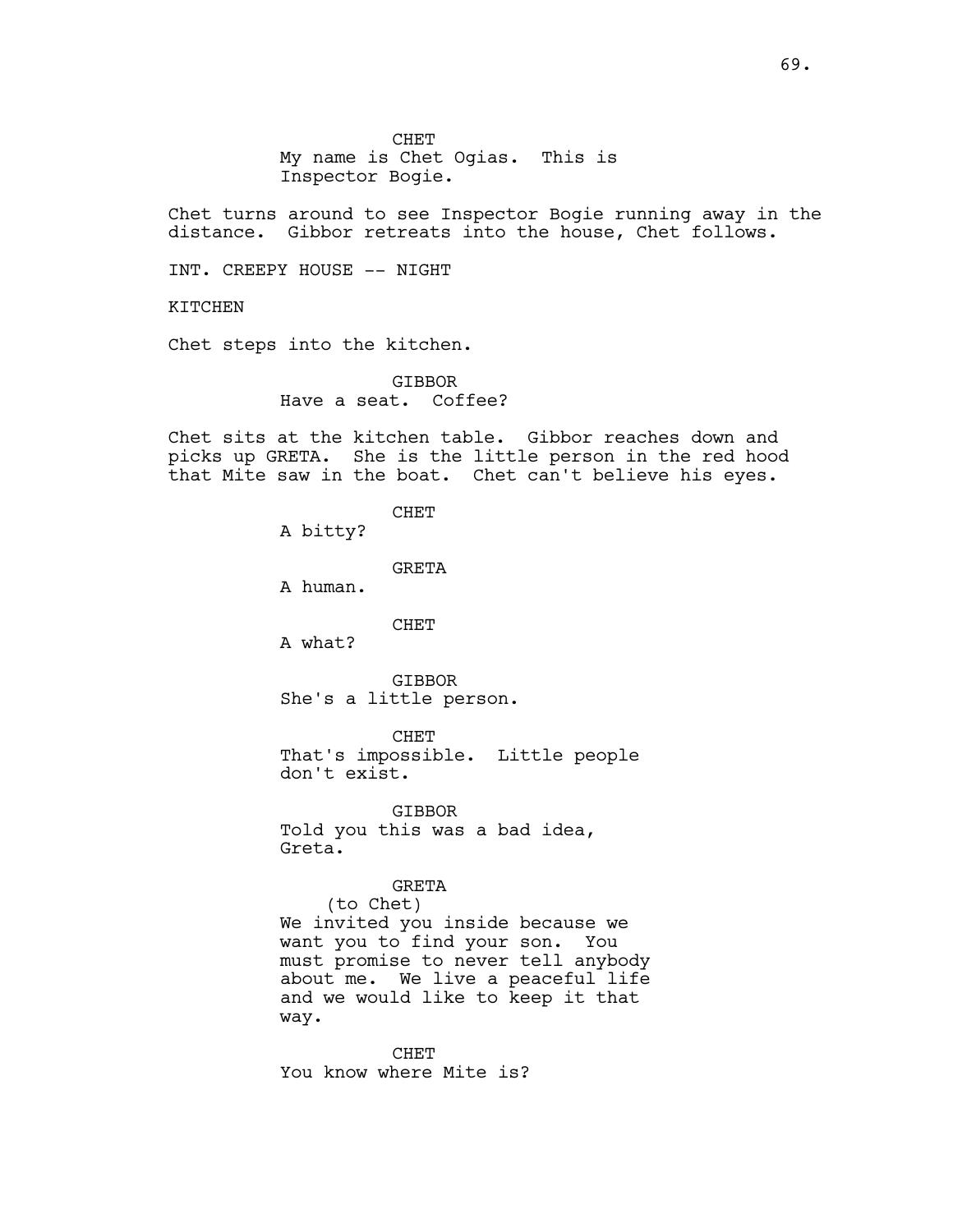Gibbor and Chet stand by the dock. Greta is perched on Gibbor's shoulder. They look out at the water.

#### GRETA

I saw a bitty get into our boat two nights ago. I'm pretty sure he was with a dove.

## CHET

I don't think Mite knows any doves.

#### GIBBOR

That boat has been in my family for generations. It has a spirit of its own, Chet. It doesn't travel for just anybody.

**CHET** Where did it take him?

GRETA There's no way to know. It never goes the same place twice. Mite could be anywhere in the world.

CHET You mean he could be off the island?

GRETA The world is whole lot bigger than Giant Island.

GIBBOR And a whole lot scarier.

#### GRETA

The boat always returns by the third day. You can only hope that Mite is on it when it gets back. Or else, I'm afraid there may be no way to ever find him.

INT. IRENE'S HOUSE -- NIGHT

Irene stands at the top of the basement steps. She stares down into the eerie red glow of the basement.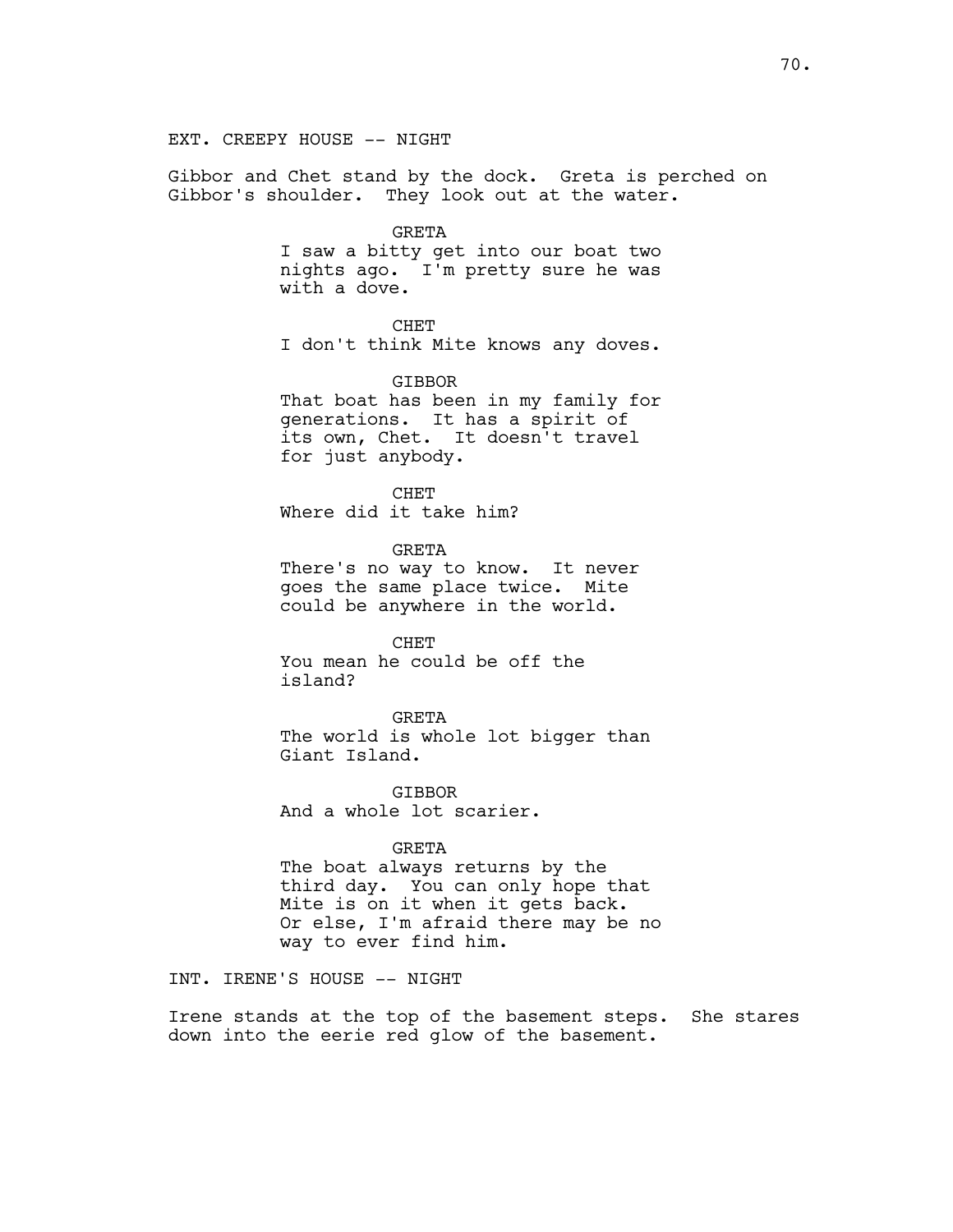INT. HUMMER -- NIGHT

Herk drives the Hummer. He looks over at the passenger seat, at Mite's uniform, perfectly folded.

> HERK Giant Island, I should have known. You can never trust a dunkin' eight foot teen with a pet pigeon.

Herk presses a button on his dashboard. The normal car gadgets disappear and military combat gadgets emerge.

INT. HERK'S OFFICE -- NIGHT

The door is ajar and the lights are still on. Irene slowly approaches the door. She steps inside. Irene looks around the office at all the scary pictures. She turns and runs.

IRENE

Mite!

EXT. METAL WALL -- NIGHT

The Hummer pulls up in front of the metal wall, crushing one of Irene's books in the road. Herk gets out of the car.

The metal door opens. Irene runs out and bumps into Herk.

HERK Where do you think you're going?

IRENE

No place.

HERK I need to see that high-reaching friend of yours.

IRENE

He's not here.

HERK Come inside, Irene.

Herk steps through the metal door. He turns back around.

HERK

Irene?

Irene is gone. Herk bangs his fist against the metal door.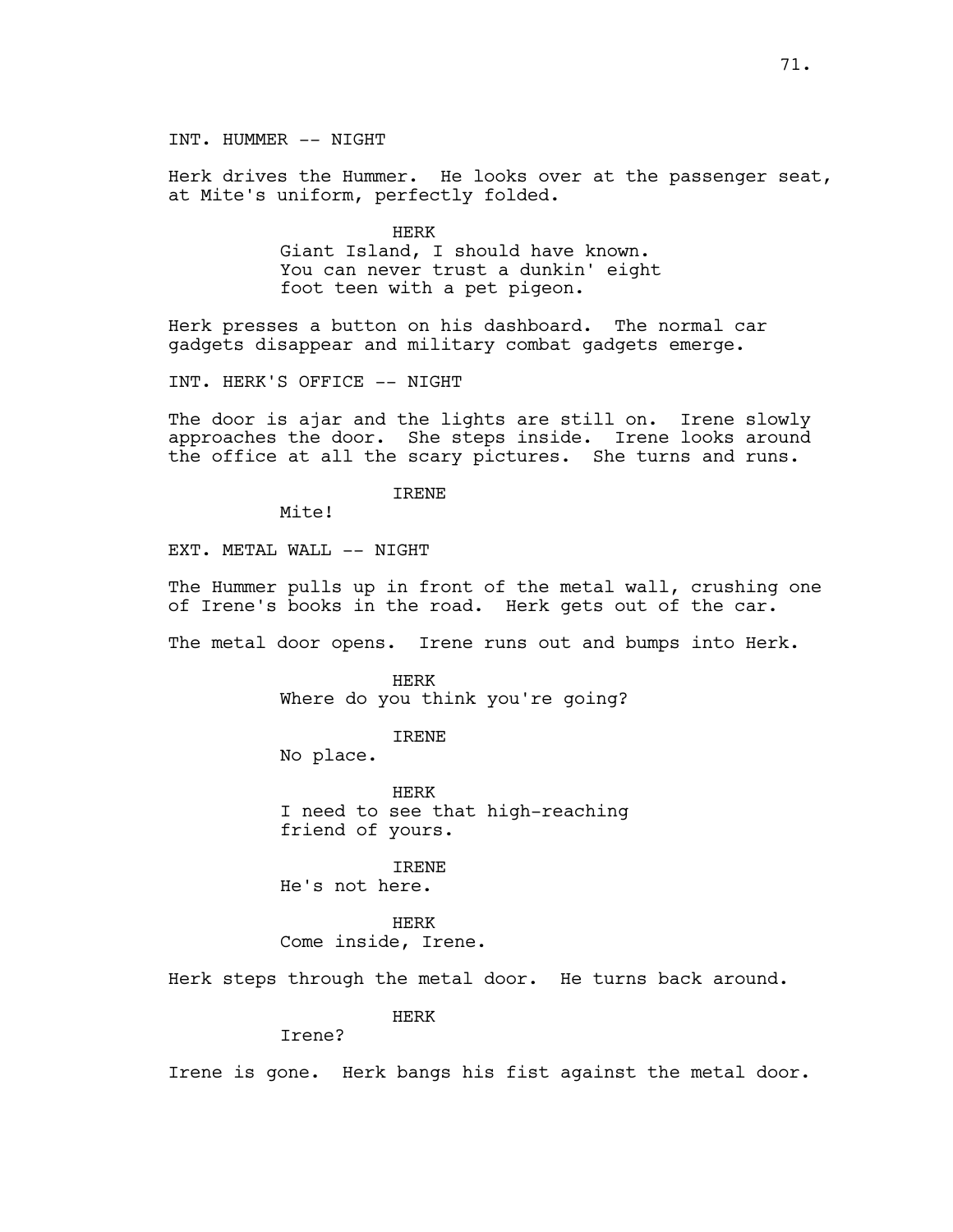LIVING ROOM

Herk paces. He cracks his knuckles and breathes heavy. He is talking to himself.

> HERK She'll come back. And when she does she'll never leave this house again. I'll build her a cage if I have to.

Something catches Herk's eye. He squints, bends over and picks up Bob's white feather from the ground. He laughs and smiles a sinister smile.

### AVIARY

Herk unlocks the cage of the Menacing Pigeon. The Pigeon smiles. Herk holds up Bob's feather to the Pigeon's face.

> HERK Looks like our pigeon friend left us a little gift. Now you're going to help me find them.

Herk ties a SHINY RED OBJECT around the Pigeon's neck.

EXT. THE HILL -- NIGHT

Mite and Bob approach the hill by the shipping port. Mite hangs his head. They talk as Mite climbs the fence.

> BOB Come on, cheer up kid. It was doomed from the start. You're going to have your spurt any day now and they'll be plenty of giant girls waiting for you back home.

> **MTTE** Irene was different. She wouldn't have cared if were eight feet tall or eighty feet tall.

Mite reaches the other side of the fence.

BOB Yeah, well, if there is one thing I've learned, its that you can never have the one you want. You might as well just face the facts.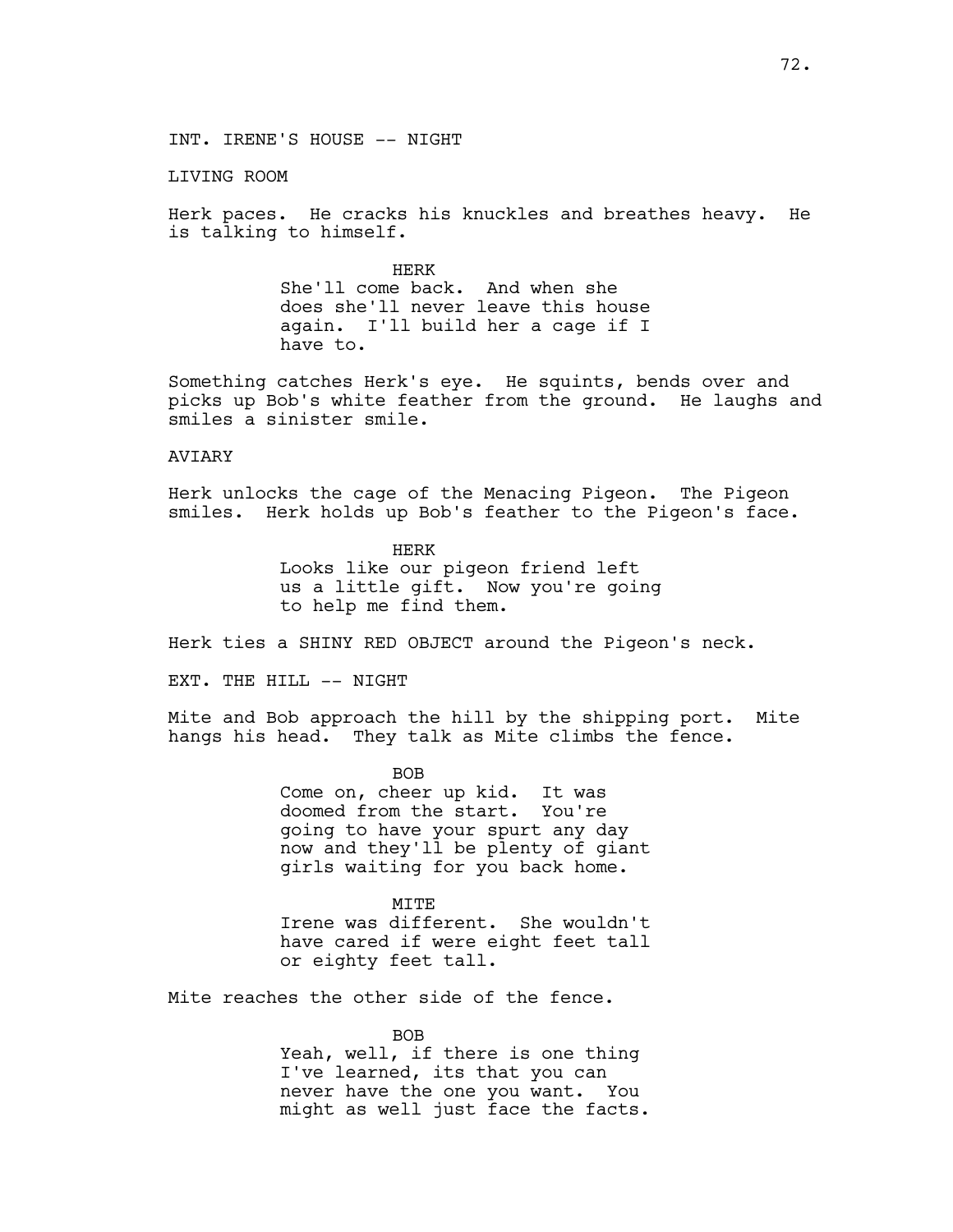Mite!

Mite and Bob turn around. Irene runs toward Mite on the other side of the fence. She is huffing and puffing.

BOB

(to himself) Wrong again, Bob. (to Irene) Keep it down, girl. You're gonna get us caught.

IRENE Mite, I want to come with you.

BOB Listen sweetie, no dice. There's no little people on Giant Island.

IRENE I doesn't matter. It's not like I fit in here, anyhow. I can't stay. I'm sorry I didn't believe you, Mite.

BOB This could be a trap.

IRENE Herk's looking for you, Mite.

Mite reaches his fingers through the fence and touches Irene's hand. They interlock their fingers. A flashlight illuminates their hands. They look up and see the Orange Suited Man.

ORANGE SUITED MAN

Hey you!

### MITE

Come on!

Mite helps Irene over the fence.

EXT. SHIPPING PORT -- NIGHT

Mite, Irene and Bob run down the other side of the hill. The Orange Suited Man pursues. Bob hiccups and burps. He grasps at his stomach and begins to fall down the hill. He calls out but his voice is weak.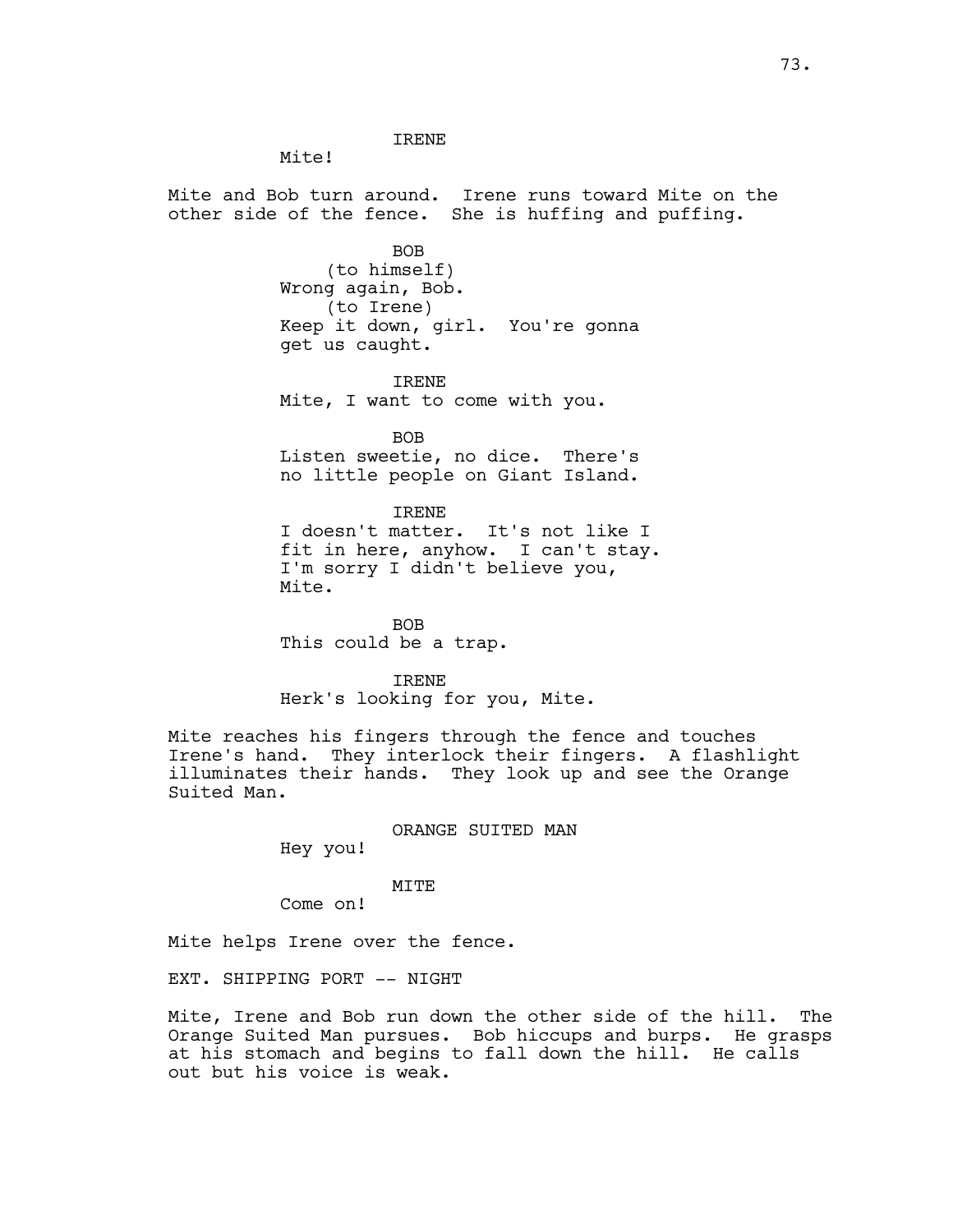BOB

Mite.

Bob falls to the ground. Mite and Irene don't notice. They run toward the shore.

SHORE

Mite looks behind him. Nobody in sight.

**MTTE** I think we lost him.

Mite looks out at the Ocean. The boat is missing.

MITE It's gone. The boat is gone. It was right here. What are we supposed to do now, Bob?

Mite turns around. No Bob.

IRENE

Mite, look.

Irene points to white feathers blowing in the distance. They run toward the feathers.

SHIPPING CRATES

Mite and Irene reach the pile of white feathers by a shipping crate. Mite picks up one of the feathers, shakes his head.

MITE

Bob.

## IRENE

I'm so sorry.

The Menacing Pigeon paces on top of the shipping crate. He wears the SHINY RED OBJECT around his neck. Mite and Irene don't notice the pigeon.

MITE

Bob, I should never have made you come here. This is all my fault.

A loud BANG emanates from the shipping crate. The menacing pigeon flies away. Another BANG, then another and another. A couple giant dents are put in the side of the crate. Mite and Irene back away.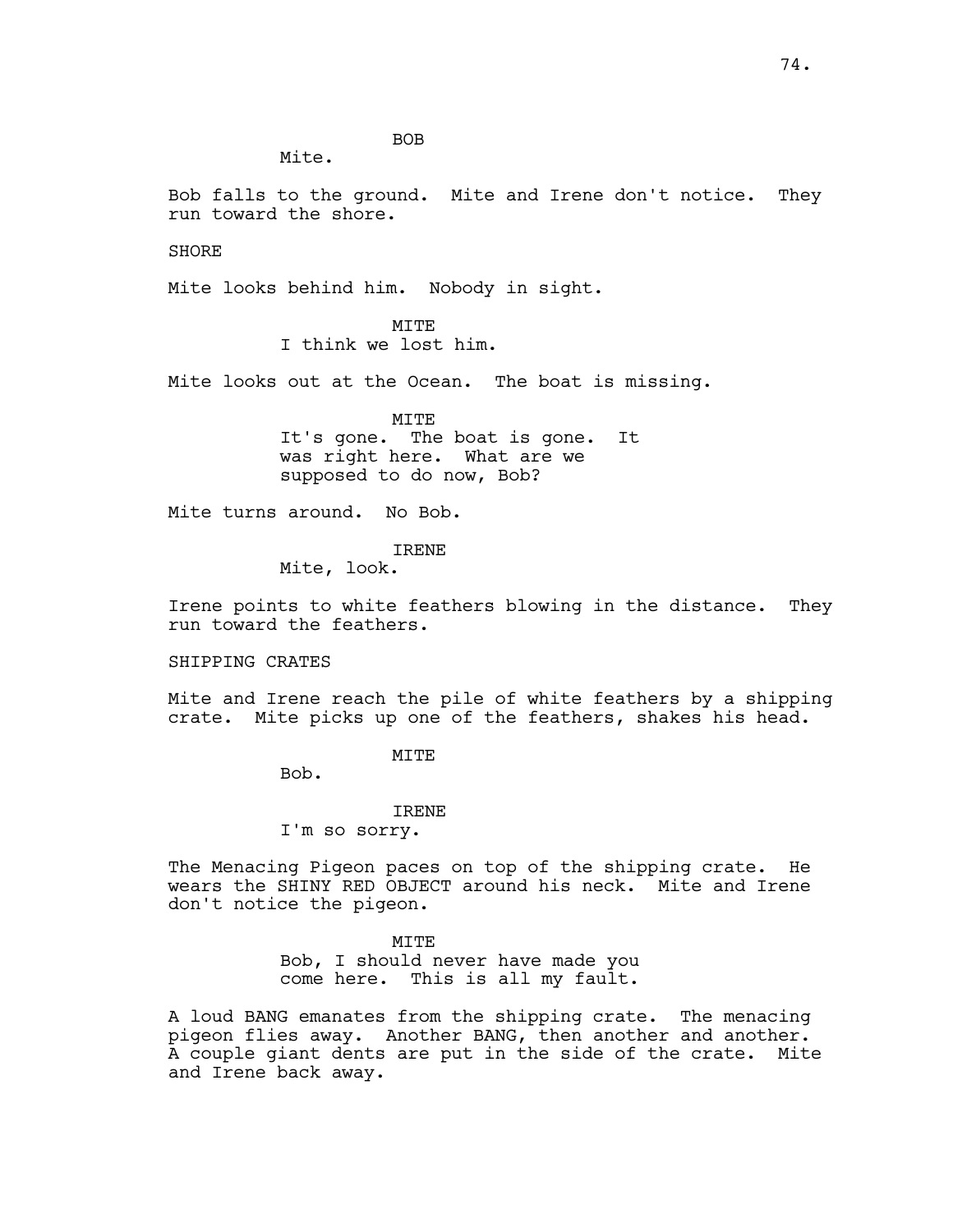BOB Son of a squab!

Mite moves closer to the crate.

MITE

Bob?

BOB (to himself) That's not all its cracked up to be.

MITE Bob! Are you okay?

BOB Keep it down, kid. There's been an unexpected turn of events. Look up.

Mite and Irene look to the top of the shipping crate. Gigantic white feathers slowly emerge out of the top. Bob lifts his giant beak out of the crate.

BOB

Ta-da.

MITE You had your spurt!

BOB

Yeah, you know how they say it doesn't hurt a bit? Well, that's a lie.

IRENE You're beautiful.

BOB Tell me something I don't know.

The Menacing Pigeon lands back on top of a neighboring crate.

Bob gets out of his shipping crate. He is ten times his normal size. He embraces Irene and Mite.

Mite pulls away from Bob.

MITE Bob, the ship. It's gone. We're stuck here for good.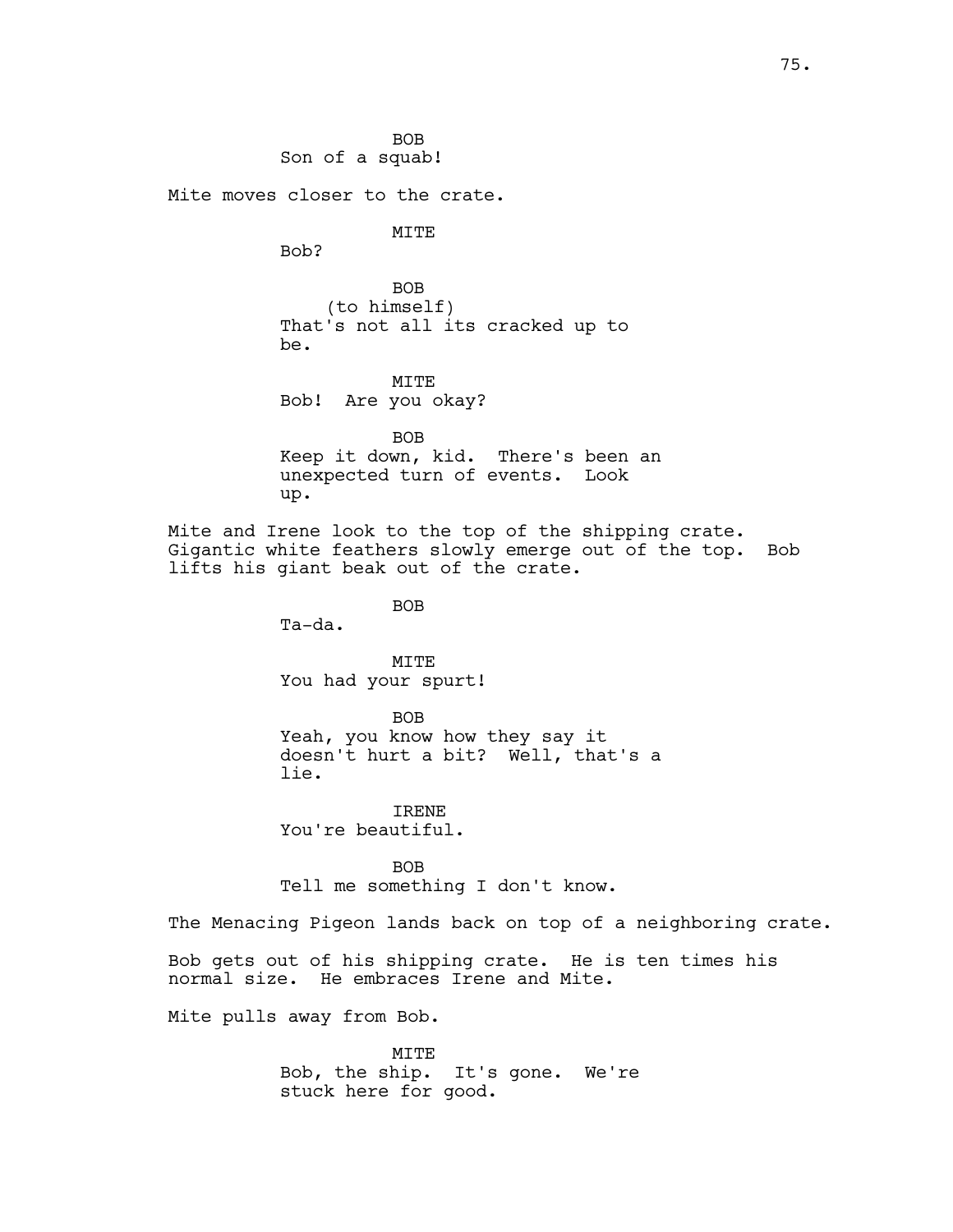BOB

I'm insulted. I happen to be descendent from a distinguished breed of passenger pigeon. Not to mention my great grandfather on my mother's side was a carrier pigeon for the royal family. I might be rusty but I think I should be able to get us home.

Bob lowers his gigantic wing.

BOB Air Bob, departing in twenty five seconds. Now boarding all rows. Please make sure personal items fit securely beneath the feathers in front of you.

Mite and Irene walk up Bob's wing.

The SHINY RED OBJECT on the menacing pigeon glows.

SHINY RED OBJECT POV: Mite and Irene make themselves comfortable on Bob's back.

INT. HUMMER -- NIGHT

On a small TV monitor, Herk watches Mite and Irene get comfortable on Bob's back.

> HERK Finally. These fools will take me back to Giant Island. I will have my revenge.

Herk holds down a button on the TV monitor, speaks into it.

### HERK

Now, pigeon.

EXT. SHIPPING PORT -- NIGHT

The Menacing Pigeon uses its beak to rip off the SHINY RED OBJECT. He flies up behind Bob.

> BOB Cruising altitude this evening will be a comfortable 3,000 feet.

The Menacing Pigeon drops the SHINY RED OBJECT over Bob. It sticks to Bob's tail. Bob turns around and he sees the Menacing Pigeon.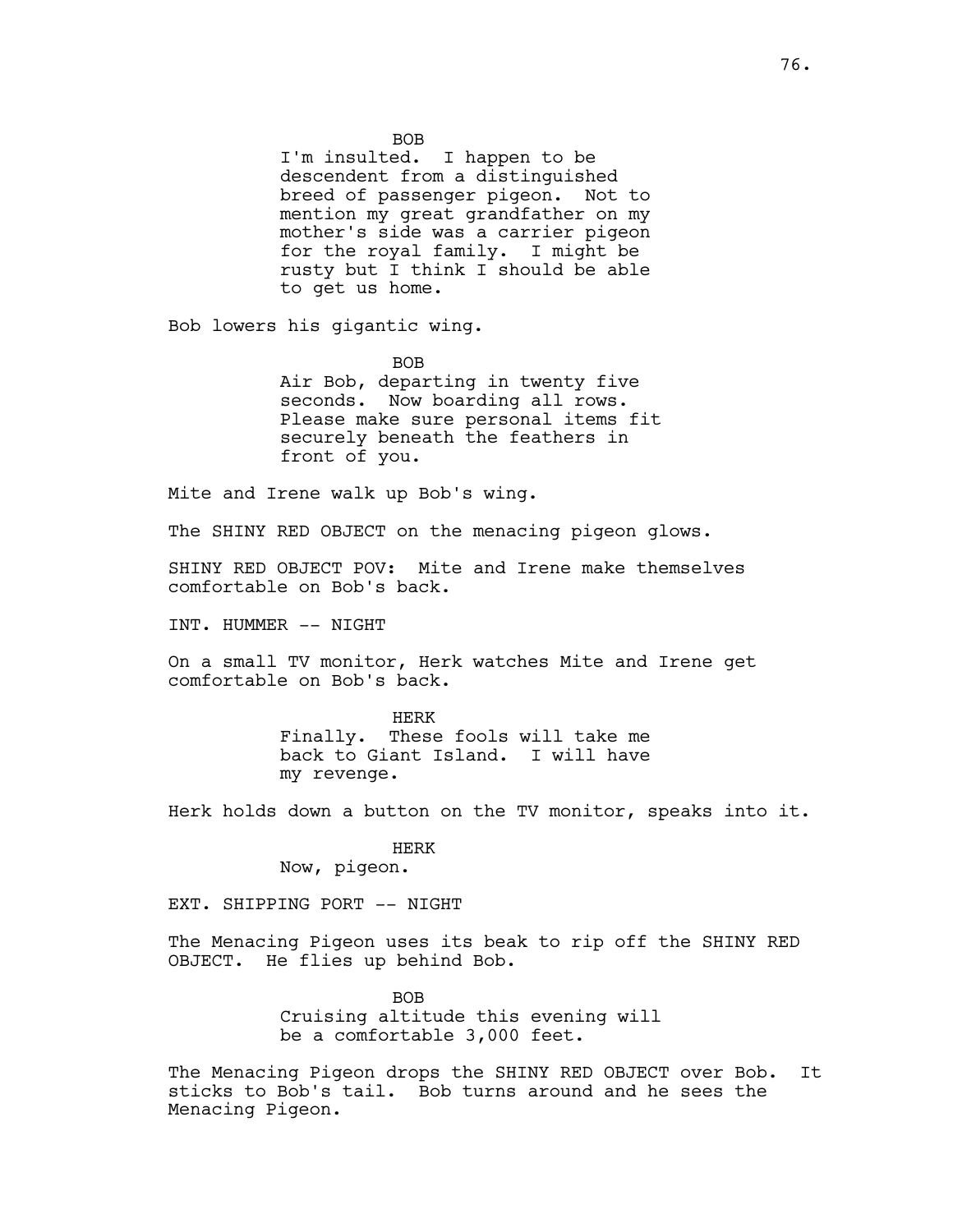BOB Wait a minute, I know that bird. That's Herk's spy. We gotta get out of here. Bob takes off. Mite and Irene hold on tight. EXT. SKY -- NIGHT Bob pulls off a fly-by on a tower of the Golden Gate Bridge. INT. HUMMER -- NIGHT Herk watches his TV monitor. He can see Mite and Irene on Bob's back. He presses another button and a digital map appears. He is tracking Bob. Herk picks up a radio. HERK (into radio) Ready the Bird Of Prey! INT. CREEPY HOUSE -- NIGHT **KTTCHEN** Greta and Gibbor drink tea. Chet impatiently taps his fingers against the kitchen table. GIBBOR You sure you don't want some tea? CHET I can't wait any longer. I have to go look for him. GRETA If you were to be spotted you could bring great danger to Giant Island. CHET If this were your child you would do the same. Greta and Gibbor share a weary glance. Greta walks across the table. She reaches into her shirt and takes out a photograph. She hands it to Chet who squints to get a better look.

INSERT PHOTO: A young Greta with a two year old Irene. Irene has the same hair and glasses.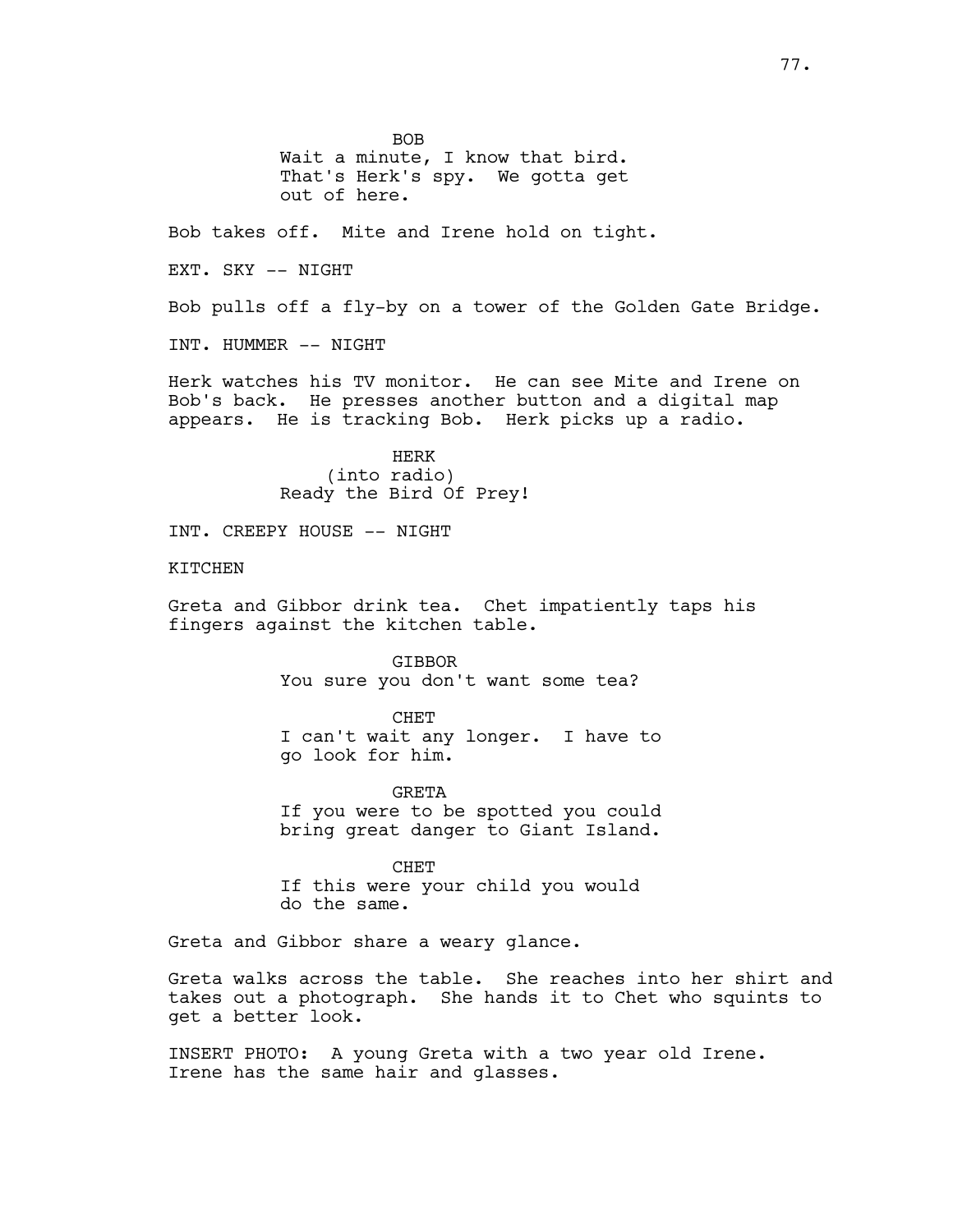### CHET

This is your daughter?

### GRETA

Irene. Eleven years ago we were on a cruise. The ship got lost in the dense fog and crashed into rocks. The ship sank. Irene and I were lucky. Gibbor was going for a swim. He rescued us and brought us back to Giant Island.

#### **GTBBOR**

It was nothing, really.

### GRETA

Another passenger made it safely to shore. An evil man, Colonel Herk Blander. Herk was a persistent man. No matter how many times I told him I wasn't interested, he continued to pursue me. Eventually I had to tell him the truth. I had fallen in love with Gibbor. Herk became jealous. He kidnapped Irene and stole the boat from the dock. Two days later the boat returned. It was empty. I haven't seen my daughter since.

**CHET** 

I'm so sorry.

GRETA Every week I take the boat out to search for her but the boat never brings me to her.

A loud CRASH can be heard from outside.

## GIBBOR

It's back!

EXT. CREEPY HOUSE -- NIGHT

Chet, Gibbor and Greta run to the dock. Chet climbs into the boat searching, while Gibbor ties it to the dock.

# CHET

# Mite! Mite!

Gibbor and Greta watch as Chet searches frantically.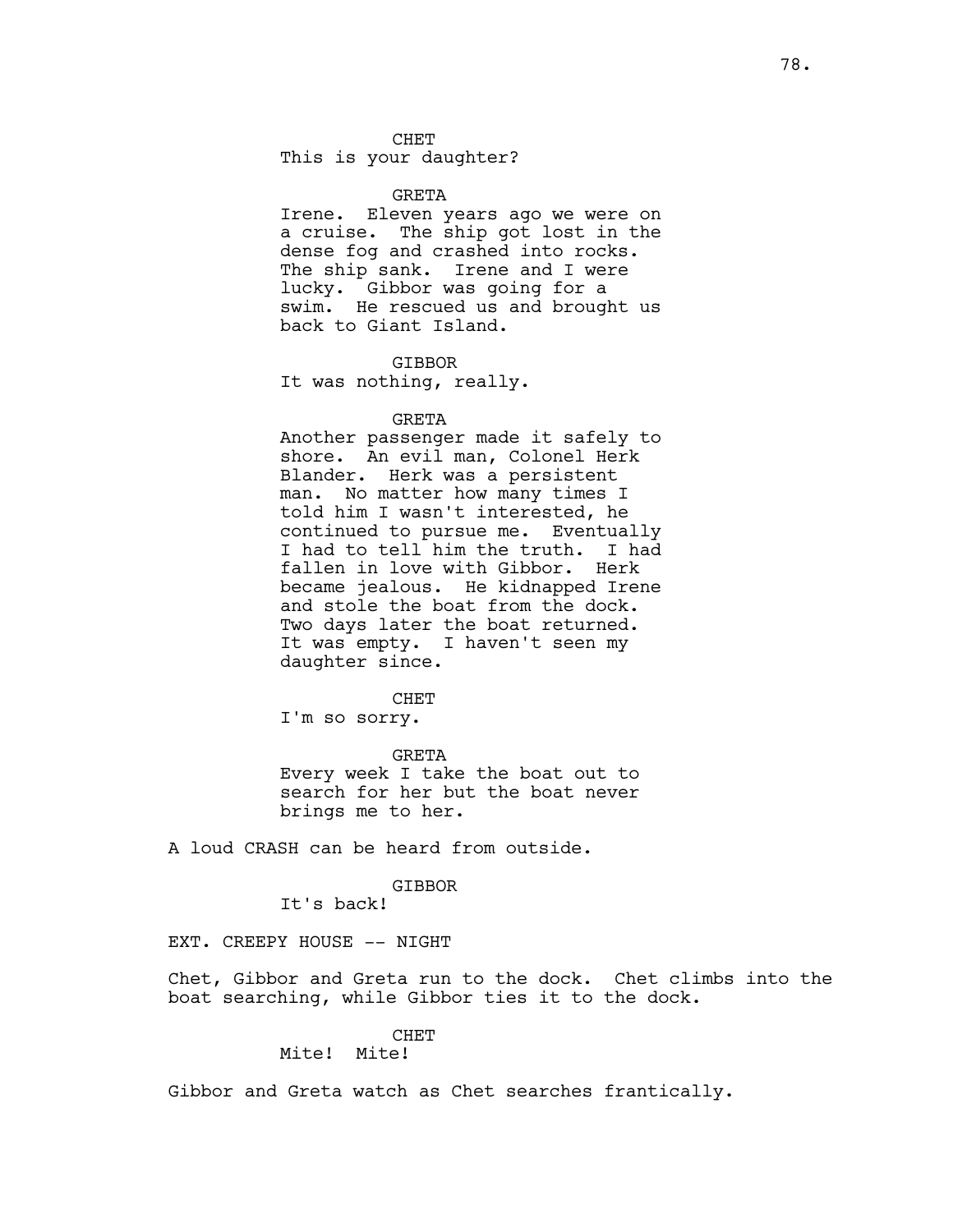EXT. SKY -- NIGHT

AIR BOB

Mite and Irene hold on tight to Bob's back. The wind blows through their hair. They must yell to hear one another.

> IRENE I can't wait to meet your parents!

> > MTTF.

What?

IRENE Your parents!

MTT<sub>R</sub> Oh, I don't have any parrots!

Bob enters a patch of extremely thick fog, so thick that Mite and Irene can't even see one another.

BIRD OF PREY

The Bird Of Prey silently soars through the sky, flapping its mechanical wings.

INT. BIRD OF PREY -- NIGHT

Herk sits in the cockpit wearing aviator goggles. He monitors the small TV screen. They appear to be right on Bob's tail. They enter the fog.

> HERK Not much longer now, boys.

Behind Herk, six of his CRONIES sit with their back to the wall. They are dressed in jump gear and sit next to cages.

EXT. GIANT FOREST -- NIGHT

Bob lands in a clearing within the forest. He lowers his wing to the ground.

> BOB Thank you for flying Air Bob. With more nonstop flights than any passenger pigeon, we hope you will consider flying with us again soon.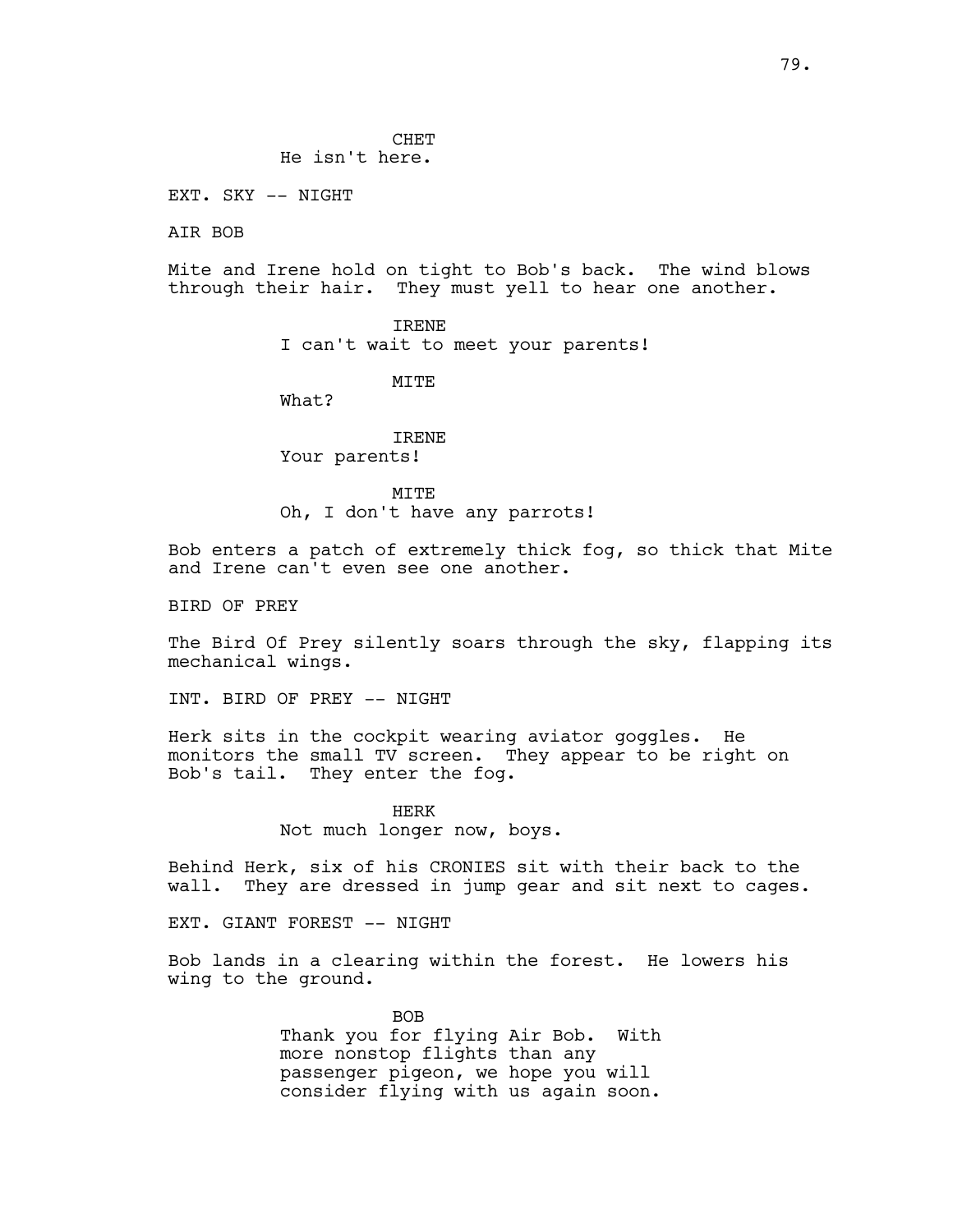Mite and Irene slide down Bob's wing.

IRENE

Thanks Bob.

MITE I can't wait for you to meet my parents, Irene. You're going to love it on Giant Island. We have tons of books here and my dad draws bitty books.

Irene looks over Mite's shoulder at Bob. Bob hangs his head. Mite turns around.

> MITE You okay, Bob?

> > BOB

Me? Of course, I'm fine. I'm just happy for you Mite, that's all. I guess I best get going now. My job here is done.

MITE But you need to meet my family.

BOB Would if I could. I need to get back to my family too. I think it's grub night. You know how it is.

MITE Oh, I didn't even think of that.

BOB Yeah, they probably can't wait to see me. Well, I'll see you, kid. Take care of yourself.

MITE You too, Bob.

Bob backs away, walks toward the trees.

IRENE (to Mite) Don't you think he's acting strange?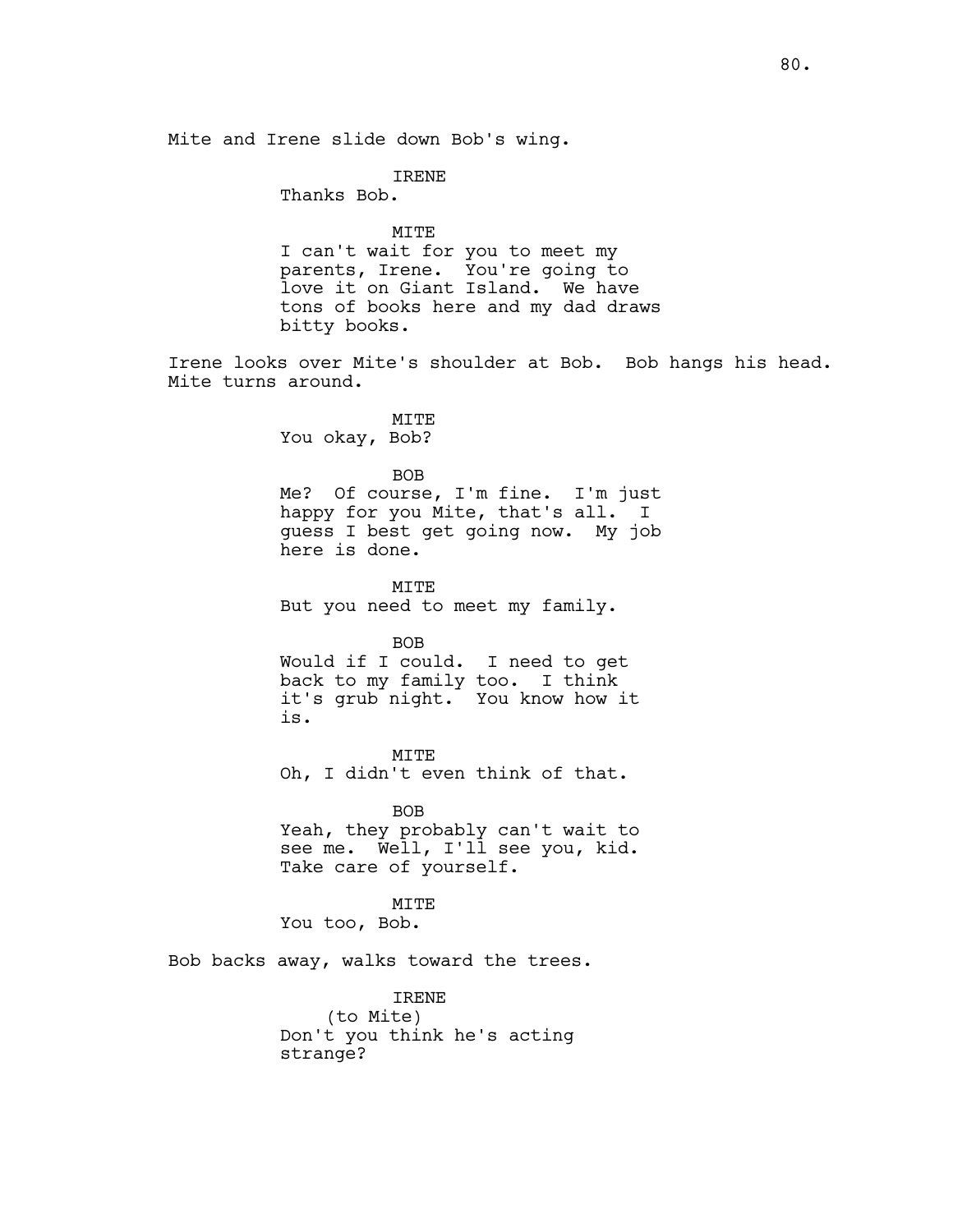MITE

Nah, he's been acting strange since I met him. Come on, my parents are probably worried sick.

INT. MITE'S HOUSE -- NIGHT

KITCHEN

Chet packs food into a backpack.

DINING ROOM

Chet walks into the dining room. He sees Mite's shiny blue bitty bike on the table, shakes his head.

> CONNIE Did you go to the house?

Chet looks up. Connie stands by the bedroom door in her nightgown. Chet nods his head.

> CHET I'm going to go find him Connie. I promise. I won't come back without him this time.

INT. CREEPY HOUSE -- NIGHT

Greta sits on the kitchen table by the window. Moonlight illuminates the picture of Irene in her hand. A shadow passes in front of the moonlight. Greta looks out the window. She sees a giant bird pass by, The Bird Of Prey.

Greta throws on her red hood and runs out the little person door that is carved into the larger door.

EXT. SKY -- NIGHT

The Bird Of Prey flies over giant homes.

INT. BIRD OF PREY -- NIGHT

Herk presses a button. A door on the belly of the Bird of Prey opens up. A crony jumps out holding two cages. Seconds later another crony jumps out, then another and another.

EXT. GIANT ISLAND -- NIGHT

Cronies parachute over Giant Island. They land in the backyards of giant homes.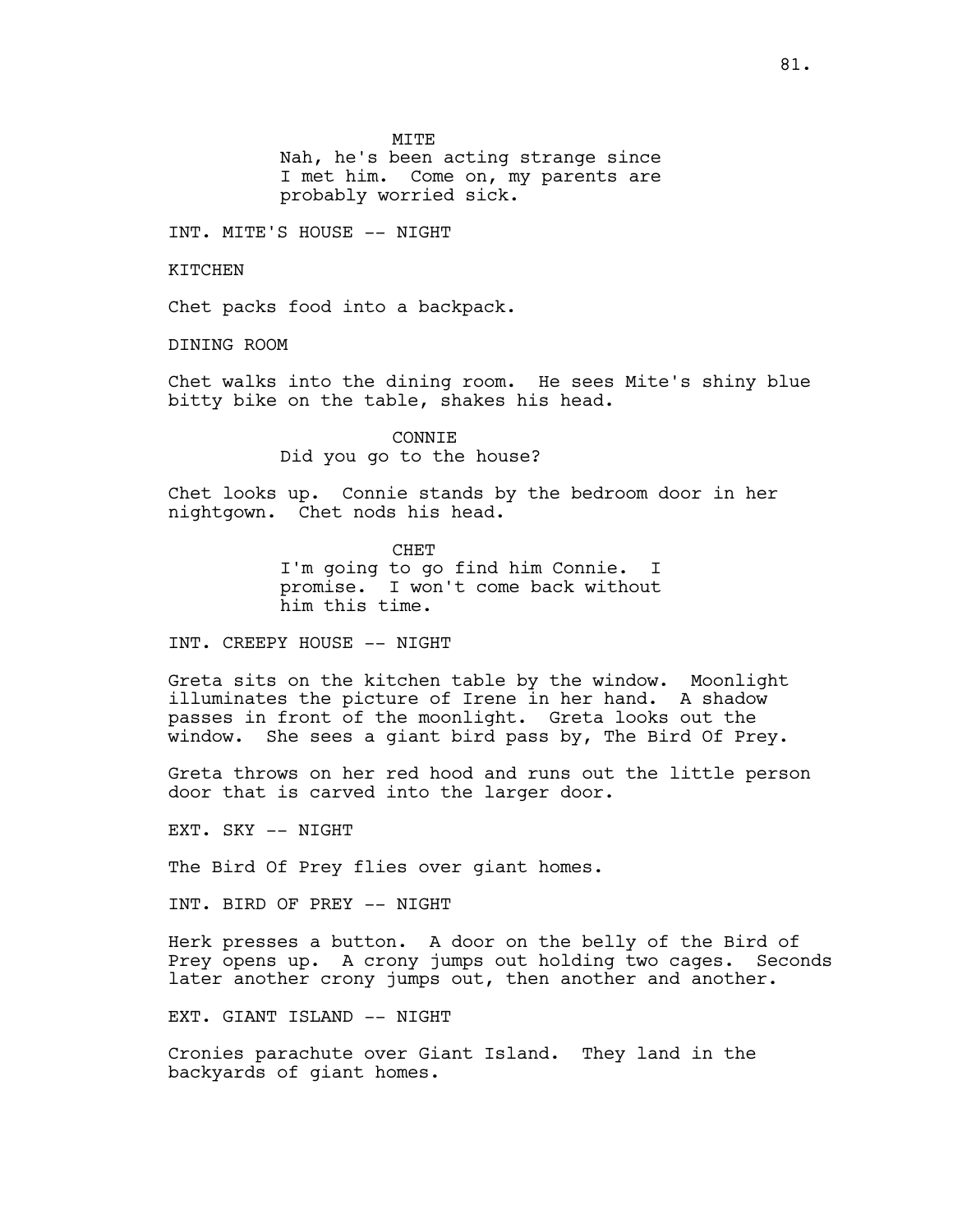## EXT. GIANT HOME -- NIGHT

An especially TALL CRONY stands on the shoulders of a STOCKY CRONY. He peers into the window of the Giant Home.

INT. GIANT HOME -- NIGHT

NURSERY

A BABY GIANT, no bigger than a human baby, sleeps in a small crib. He clutches a stuffed animal and drools on his pillow.

The Tall Crony climbs through the nursery window. He holds a net attached to a long pole. The Tall Crony creeps up to the babies crib and gently lowers the net.

EXT. GIANT FOREST -- NIGHT

OPEN FIELD

The Bird Of Prey lands in the open field. The beak opens up and Herk walks out. The Menacing Pigeon is on his shoulder. Herk sniffs the air.

HERK

I smell giants.

Herk looks at his TV monitor and sees a blinking red arrow.

EXT. GIANT FOREST -- NIGHT

DENSE FOLIAGE

Bob walks through an area of dense foliage. The SHINY RED OBJECT is blinking on his tail. He is talking to himself.

> **BOB** What's the matter with you, Bob? If there's one thing you know, it's that friends don't last forever. Stop feeling sorry for yourself.

The Menacing Pigeon flies overheard. He carries the end of a large net in his beak. Bob looks up as the net falls on his head.

BOB

Hey!

Herk jumps out of the foliage. He ties the net around Bob. Bob can't move his wings.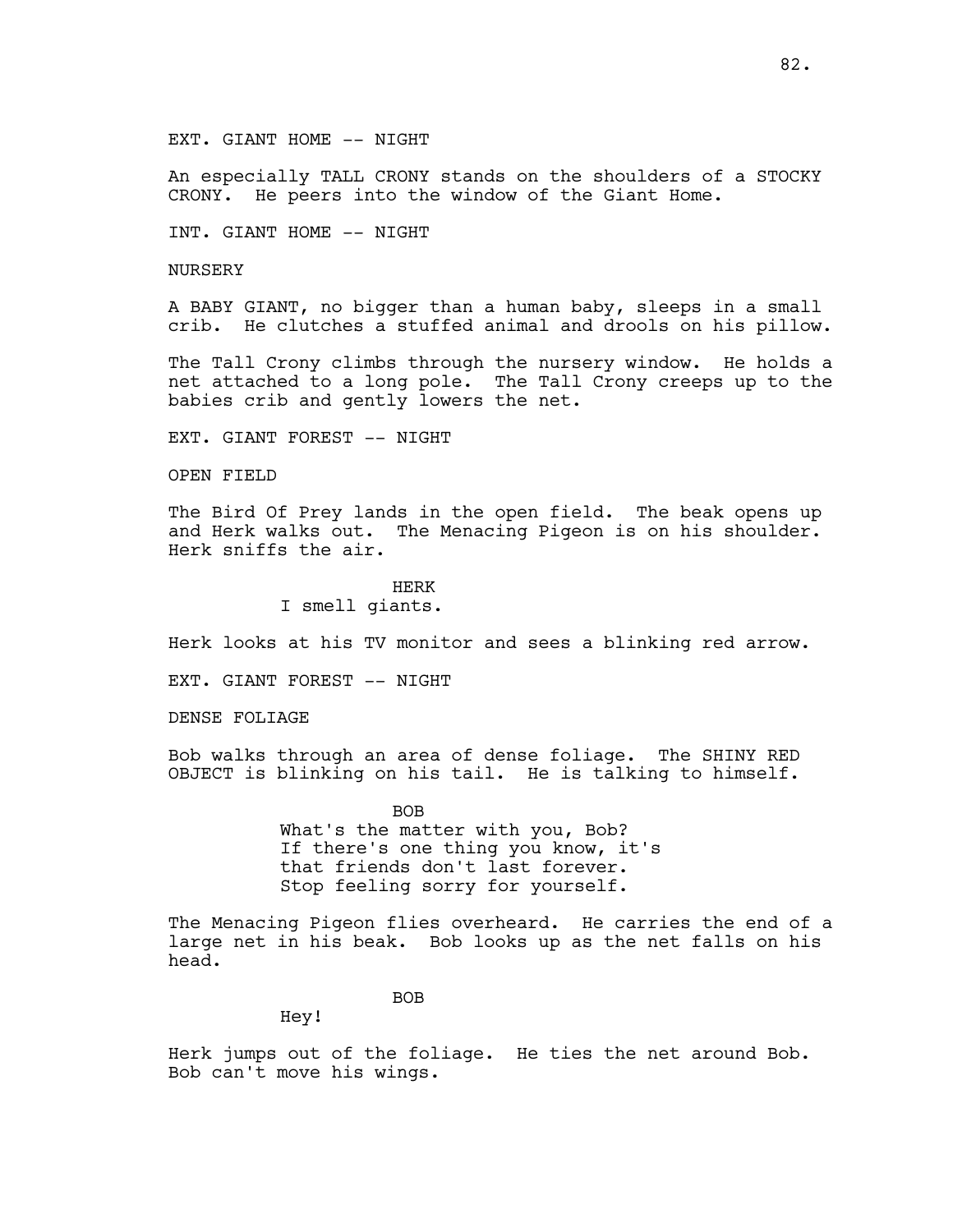BOB

Herk!

Herk pulls the shiny red object off of Bob's tail, taking a few feathers with it.

BOB

Ouch.

HERK Hello, dove. It was very kind of you to lead us back to giant island. Thanks to you, Herk Blander will be the richest, most famous Colonel in the world.

Herk shoves a gag into Bob's beak.

EXT. GIANT ISLAND -- NIGHT

Mite and Irene walk along the dirt pathway.

MITE This is the road I take to school everyday. It's no fun being the smallest kid in class.

IRENE It's no fun being the tallest.

Irene stops in her tracks. She looks ahead. The Menacing Pigeon stands on the pathway in front of them.

> IRENE That's my dad's bird. Herk's here!

Two Cronies jump out from behind bushes on the other side of the pathway. They tackle Mite and Irene.

INT. GIANT FOREST -- NIGHT

Mite, Bob and Irene are tied to a tree. Herk paces around the tree.

> HERK Well, well well. My very own daughter, running off with a giant. I should have known you'd find your way back here.

**MTTE** What do you want from us?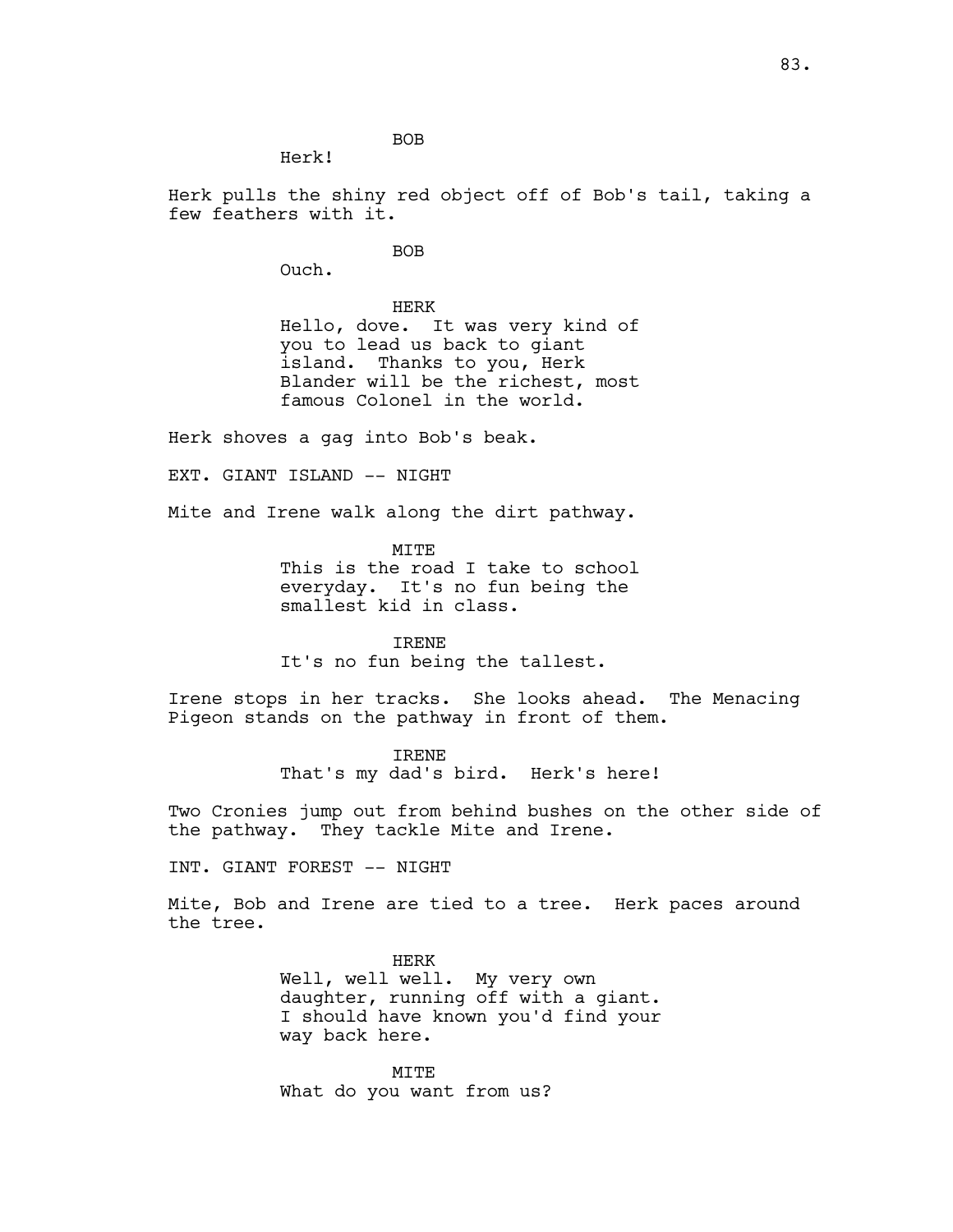HERK

Not much really. Money, power, revenge. You see, Irene's mother was the love of my life, but a giant stole her from me. So I stole her daughter. What Herk wants, Herk gets, Mite. And that giant will pay for disrupting my plans.

IRENE

But, you said mother abandoned us!

HERK I lied. I do that a lot. It's not hard. Once you get started it's kinda fun.

IRENE Are you even my real dad?

Herk laughs.

HERK Do you seriously think any daughter of mine could be such a freak? Your real dad died before you were born.

Bob tries to talk but he is gagged. He mumbles something inaudible, struggles some more, then gives up.

> HERK Anyhow, I figured I might as well cash in while I was here.

They hear the sound of crying babies. The cronies emerge from the forest. They carry cages with bitty babies inside.

> MITE What are you doing with the babies?

HERK Isn't it obvious? I'm kidnapping them, Mite. They will be a giant hit in the land of little people.

Herk clears his throat.

HERK Come one, Come all to see the incredible Giant Kiddies have their spurts.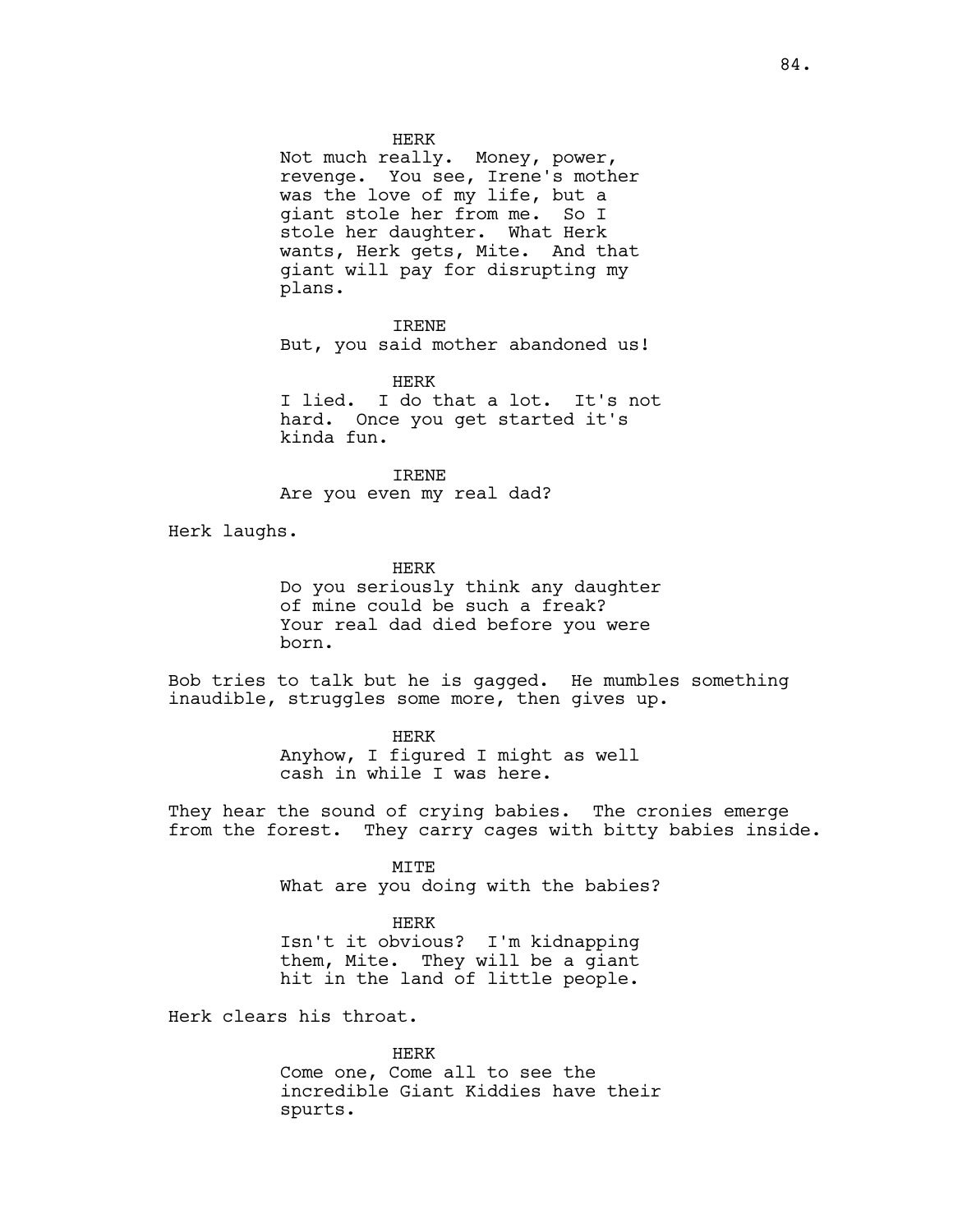They'll go from eight feet tall to eighty feet tall, right before your very eyes!

Herk laughs his sinister laugh.

HERK (to Cronies) Load up the Bird of Prey and wait for me there. I have some unfinished business to take care of.

Herk picks up a giant harpoon and hoists it over his shoulder. Herk struts away laughing. The Menacing Pigeon keeps guard over the prisoners.

EXT. CREEPY HOUSE -- NIGHT

Chet stands by the dock. He tosses his backpack into the boat and loosens the rope that holds the boat to the dock.

Chet hears a RUSTLE from the bushes by the creepy house. In the distance he can see a small figure enter the creepy house.

INT. CREEPY HOUSE -- NIGHT

Gibbor stands by the sink. He whistles as he washes the tea cups. The door CREAKS.

> **GTBBOR** Greta? Is that you, dear?

Gibbor turns around. The little person door is open a crack. Gibbor walks over and closes the door. He hears a CLANK from behind him. He turns to the sink. Nobody is there.

Gibbor dries a tea cup and places it in a cabinet filled with a set of giant cups and a set of bitty cups. Gibbor closes the cabinet, revealing Herk holding a harpoon aimed between Gibbor's eyes. Herk hangs on to the handle of the cabinet. Gibbor crosses his eyes to get a better view.

> HERK We meet again old friend.

> > GIBBOR

Herk!

HERK I'm afraid that this reunion will be our last.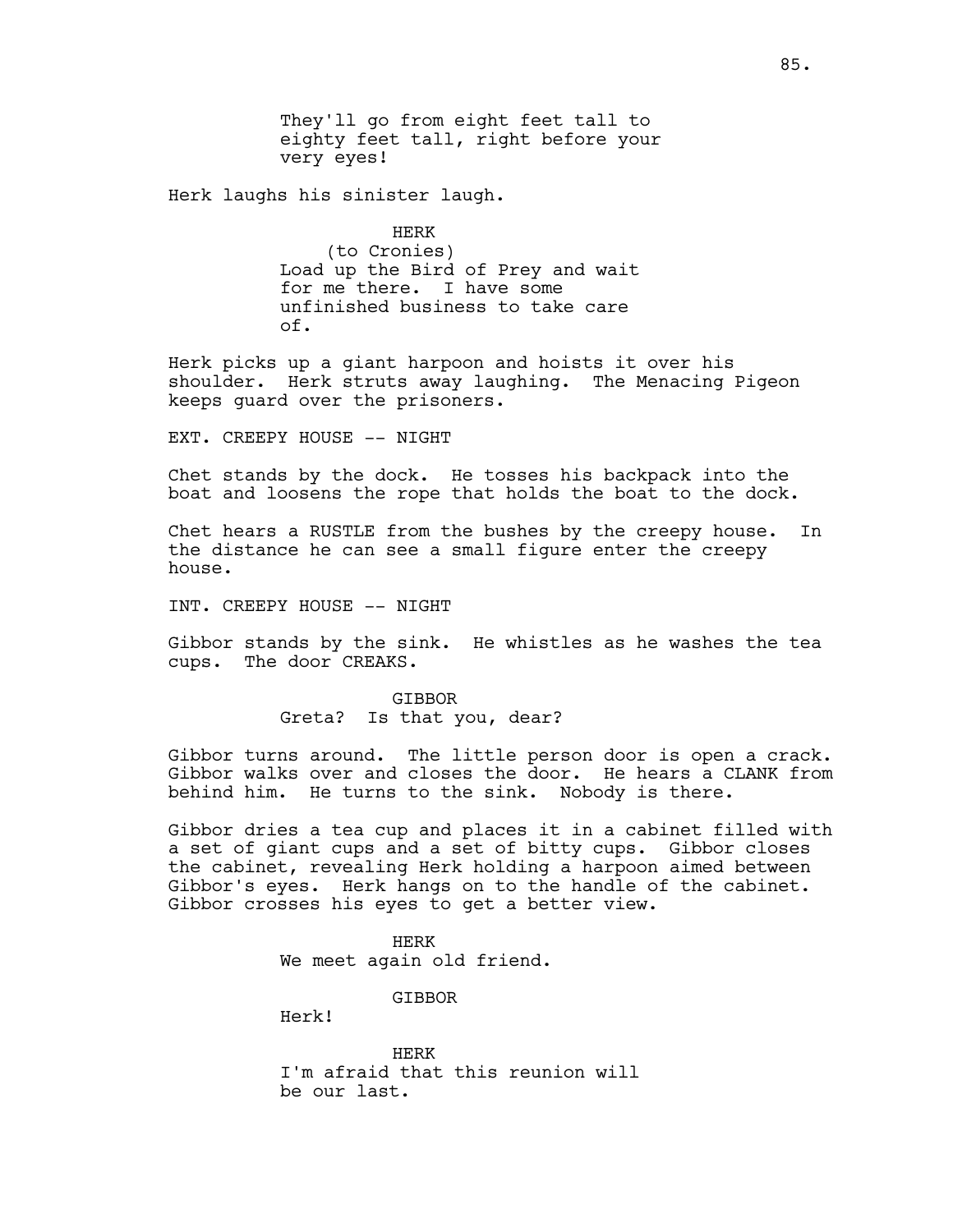# GIBBOR

Where's Irene?

HERK Oh she's here. Her and her stupid giant boyfriend. She can stay here for all I care. I have something much more valuable to take home this time around. Goodbye!

Herk pulls the trigger. Two giant fingers press down on the harpoon before it can fire. Herk looks up to see Chet staring back at him. Chet grabs Herk in the palm of his hand and squeezes him.

# CHET

You know where my son is!

## HERK

Put me down!

Herk bites Chet's hand. Chet drops Herk onto the counter. Herk fires his harpoon. There is a long rope attached to the end. The harpoon sticks into the door. Herk jumps off the counter and swings down the rope. He runs out the little person door. Chet chases after him.

EXT. CREEPY HOUSE -- DAY

The sun is rising. Chet searches the front of the house. He can't find Herk.

Gibbor stands in the doorway. He looks over at the dock and notices that the boat is untied and has drifted out to sea.

EXT. GIANT FOREST -- DAY

Mite, Irene and Bob are still tied to the tree. They watch the sun slowly rise over the trees. The Menacing Pigeon is having trouble staying awake.

> MITE The giants are going to wake up soon and realize their babies are missing. We need to do something.

IRENE I'm sorry, Mite. I should never have come with you.

MITE It's not your fault. I should have never left.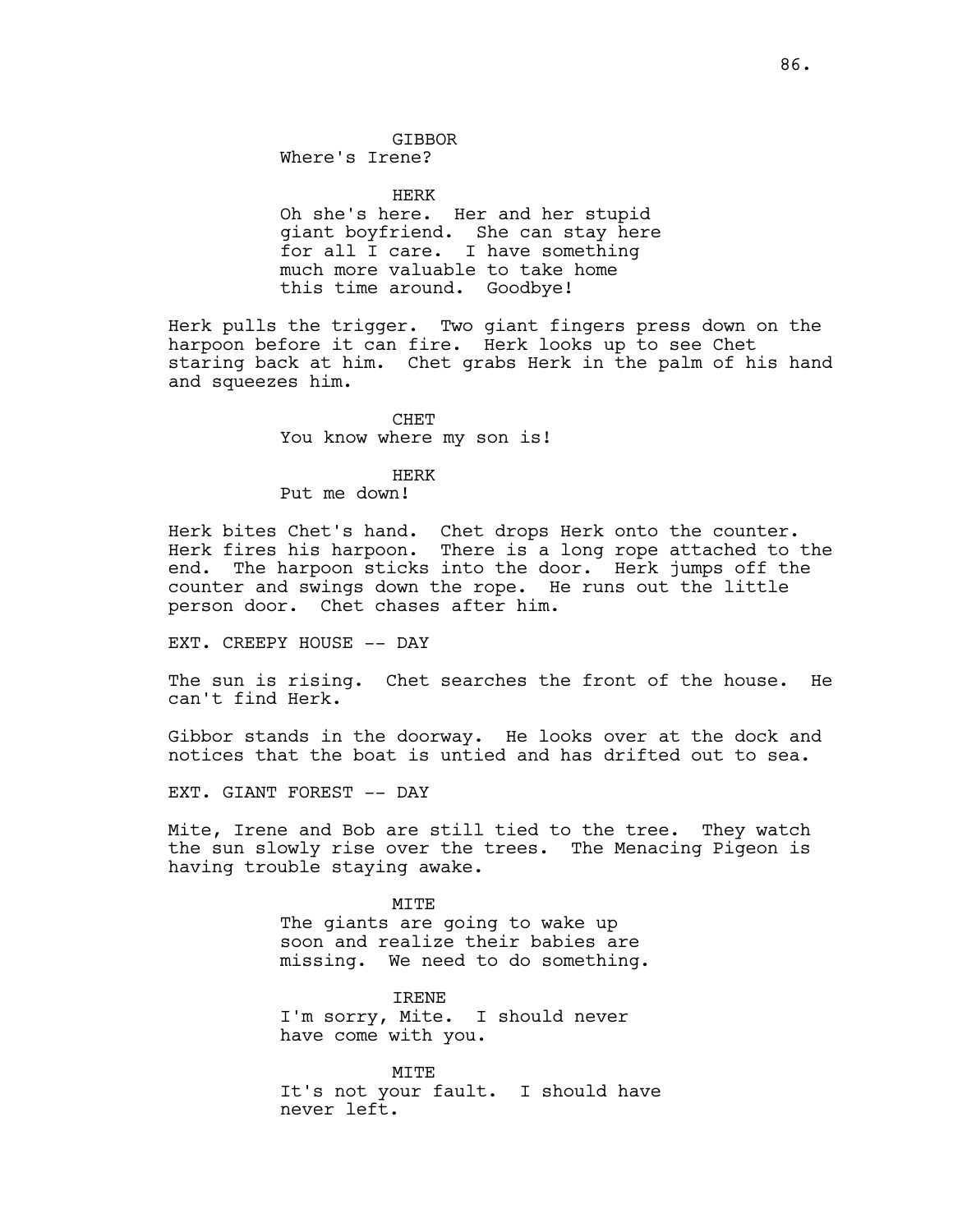Greta creeps up on the opposite side of the tree. She makes eye contact with Bob, signals for him to keep quiet. Bob nods. Greta unties Bob and removes his gag.

The Menacing Pigeon falls in and out of sleep. A TAPPING sounds comes from the back of the tree. The Menacing Pigeon walks to the back of the tree. He sees that Bob is untied and smiling, tapping the tree with his foot. The Menacing Pigeon squawks and flies away.

> BOB That's what I thought! Not so tough, now, huh?

Greta unties Mite and Irene. She looks at Irene with loving eyes. Irene stares back at Greta, trying to place her.

MITE

It's you. I saw you in the boat. You're the little person from the creepy house.

GRETA Come on. It's dangerous here. We need to get you to a safe place.

IRENE

Mom?

Greta nods her head. She embraces Irene. She hands Irene the picture of the two of them.

**GRETA** 

I've been searching for you everyday since he took you away from me. After all this time, it took a giant's might to bring you home.

BOB I love reunions as much as the next bird but Herk has a shipment of giant babies about to embark on a one way trip to exploitation.

A CHILLING SCREAM comes from somewhere outside of the forest.

MITE The giants are awake. They know their babies are gone. We need to do something.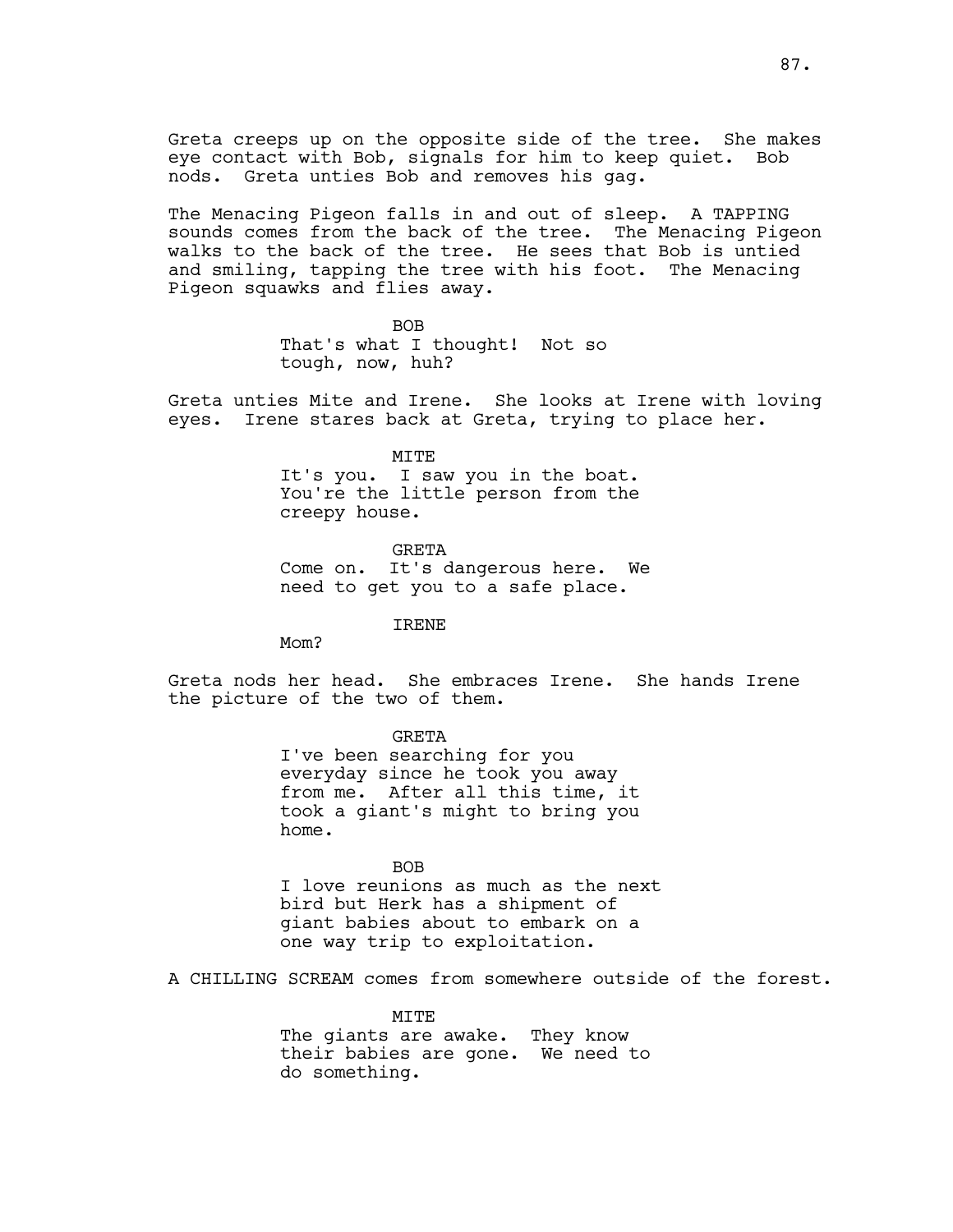Another SCREAM, then another and another. A sickening sound of desperate mothers looking for their babies.

EXT. GIANT FOREST -- DAY

The Bird of Prey waits in the clearing. The Menacing Pigeon waits nervously out front.

Herk bursts through the trees, sprinting at top speed.

HERK Fire up the engine! We gotta move!

Herk runs straight into the beak of the Bird of Prey. The Menacing Pigeon follows close behind and is nearly caught in the closing beak.

INT. BIRD OF PREY -- DAY

Herk pulls the aviator goggles over his eyes. He presses a series of levers. He turns around and looks into the belly of the aircraft.

The six cronies sit around the twelve cages of crying babies. Herk smiles and laughs.

EXT. GIANT FOREST -- DAY

The Bird of Prey flaps its wings. It ascends into the sky just as Mite, Irene, Bob and Greta make it to the clearing.

> IRENE We're too late.

The Bird of Prey gets higher and higher off the ground. The ground begins to rumble. Mite looks to the woods. BOOM! BOOM! Thunderous footsteps get closer and closer.

Chet bursts out of the forest. He jumps off the ground and reaches for the Bird of Prey. Mite watches as Chet narrowly misses the aircraft. He falls to the ground.

CHET

No! Mite!

Mite runs over to Chet.

MITE

Dad!

CHET Mite? I thought. I thought he had taken you.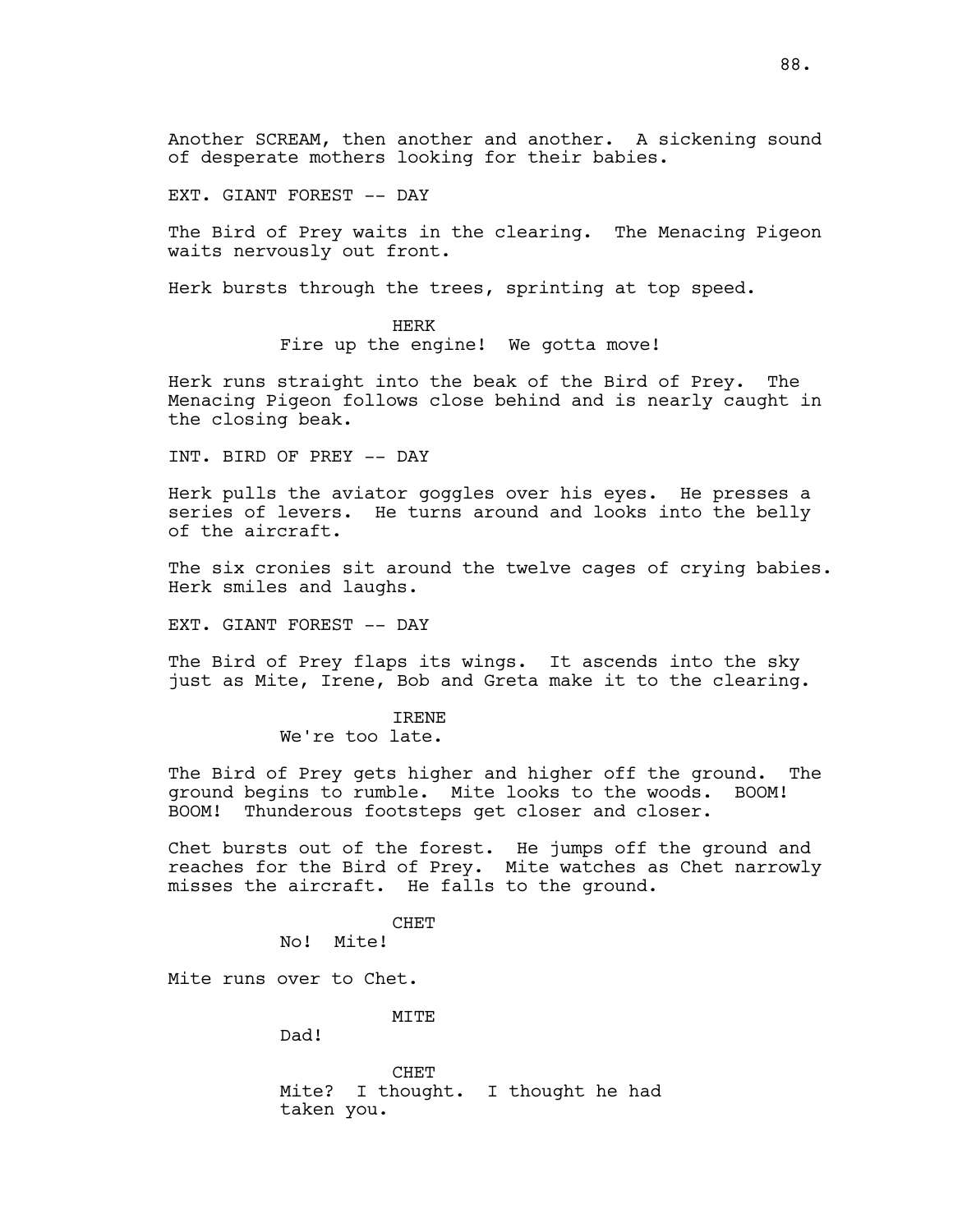MITE I didn't mean to lead him back here.

CHET Your mother and I have been worried sick, Mite.

# MITE

Dad!

Chet picks up Mite. He presses him to his chest.

MITE Dad! We don't have time for this now. He's taken the babies.

CHET The itty bitties?

Suddenly Chet hears the far off WAILING of giant mothers. Gibbor runs into the clearing.

> **GTBBOR** What did I miss?

Chet looks to the sky. The Bird of Prey is getting away. Chet puts Mite down. Mite turns and looks at Bob. Bob stares back at him with a look of understanding.

> BOB Well, I suppose I have nothing better to do.

Bob lowers his wing. Mite runs up and grabs onto Bob.

IRENE Mite, don't!

MITE I'm the only one small enough to get into that bird. I have to go.

IRENE I'll come with you.

MITE Let's do it, Bob.

Mite makes eye contact with Chet. Chet reluctantly nods to Mite. Bob takes off, leaving Irene behind.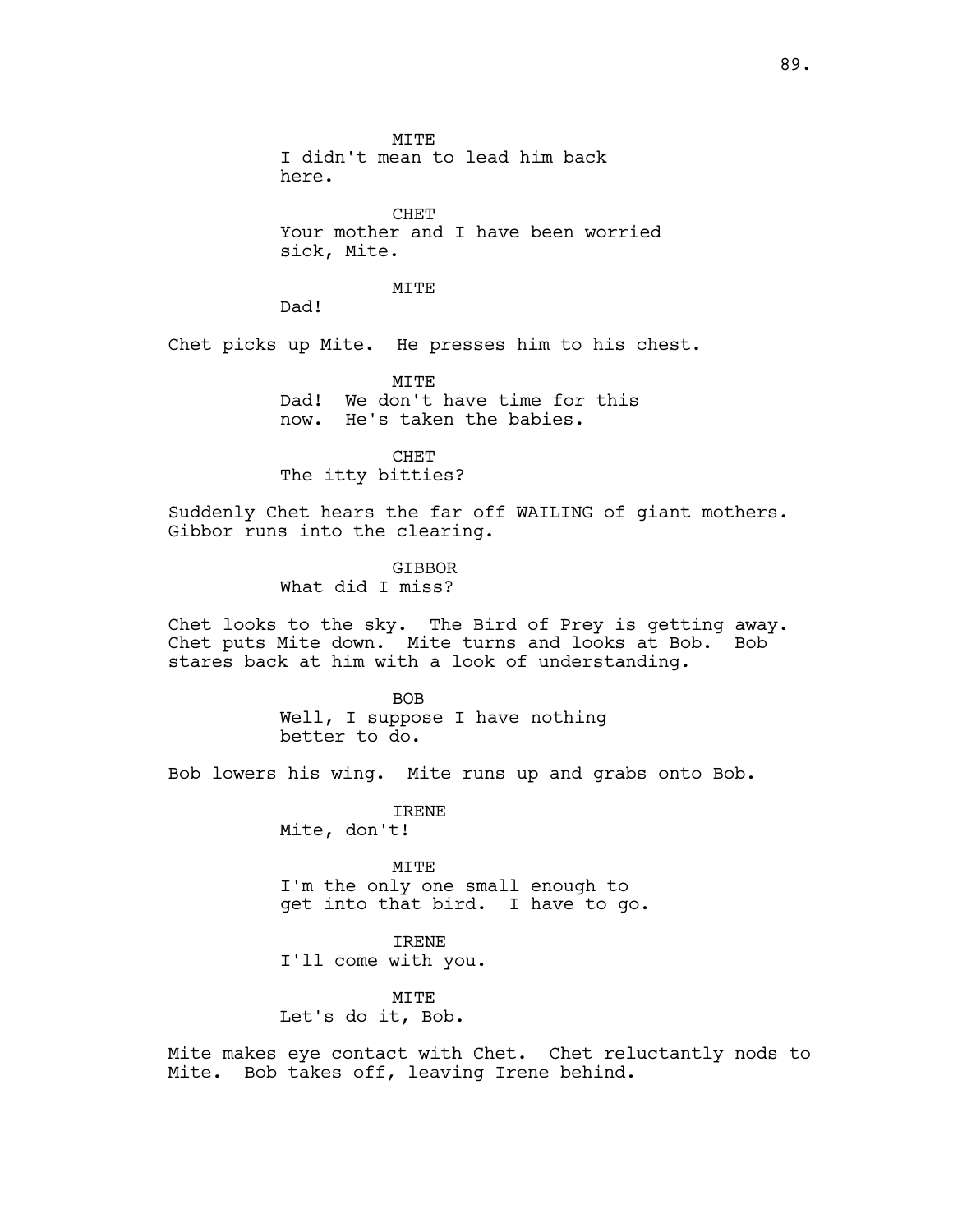Irene chases after them. Chet picks up Irene, Gibbor picks up Greta, and they all run toward the ocean, trying to get a better view of Mite and Bob.

EXT. SKY -- DAY

Bob and Mite chase down the Bird of Prey. They close in on the Bird of Prey just as they approach the ocean.

> MITE Is this as fast as you go?

BOB No, I just thought I'd enjoy the scenery. What do you think I am, a shuttlecock?

MITE I think they spotted us.

A missile launcher lowers from the side of the Bird of Prey.

INT. BIRD OF PREY -- DAY

Herk's hand hovers over a red button.

HERK You know what they say, dove. The early bird catches the missile.

Herk presses the red button.

EXT. SKY -- DAY

The missile launches and heads straight for Bob.

BOB Hang on, kid. This could get dicey.

Bob pulls up.

EXT. GIANT HOMES -- DAY

A group of GIANT PARENTS stand in front of there houses. They frantically search for their babies, crying and calling out their names.

Samson, Mite's bully classmate, and Amos, Mite's old friend, help them search. Samson sees Bob and The Bird of Prey in the sky. Bob is being chased by the missile.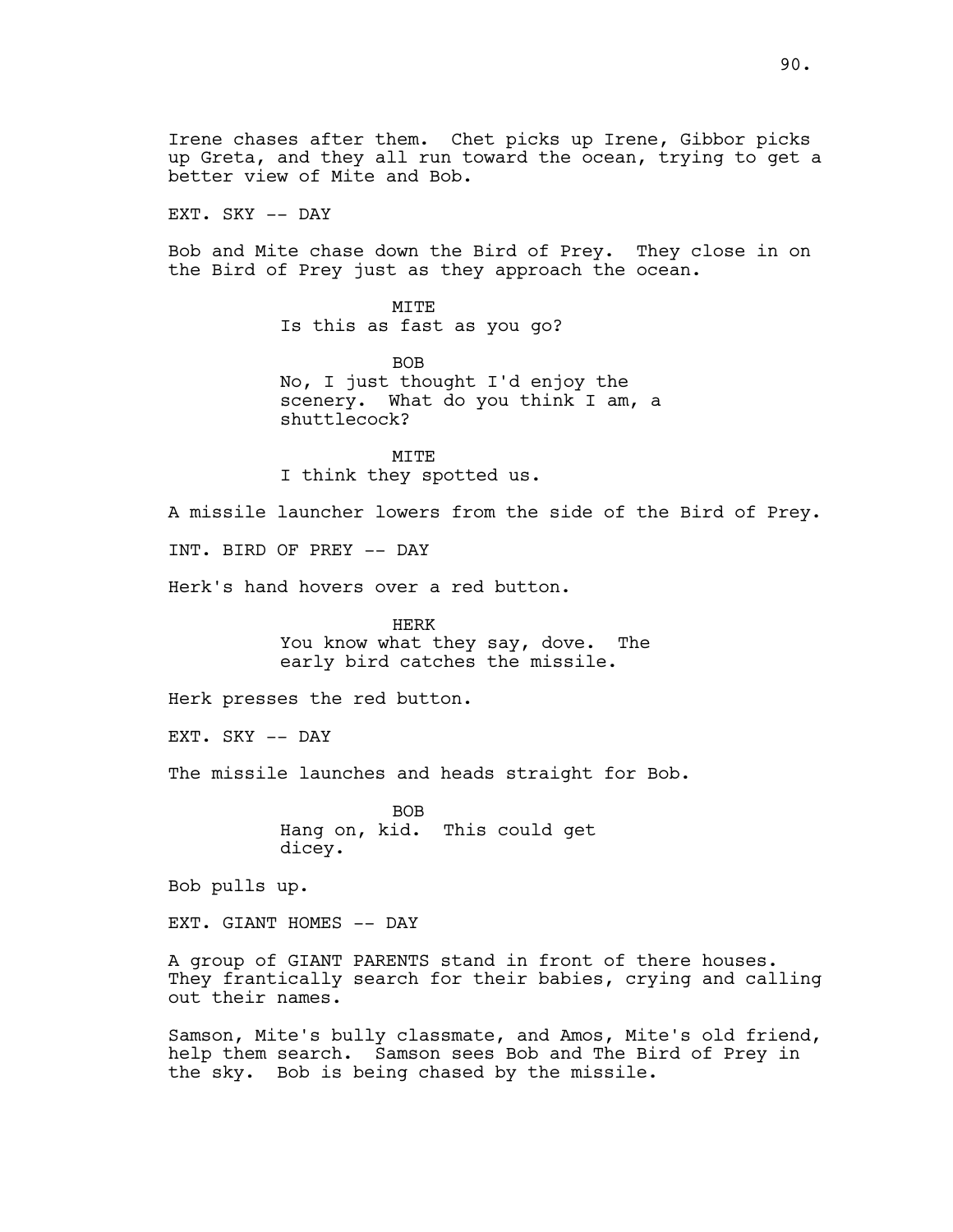# Look!

EXT. SKY -- DAY

Bob soars upward through a cloud and arches his body backward. He does a flip so he faces the ocean. Mite hangs on tight as Bob nosedives toward the ocean.

Bob and Mite splash into the water. The missile enters behind them. A HUGE EXPLOSION. Water shoots up a mile, splattering the windshield of The Bird Of Prey.

INT. BIRD OF PREY -- DAY

Herk reaches to the side of the steering wheel and flicks on the windshield wipers.

> HERK Two birds with one stone.

EXT. CREEPY HOUSE -- DAY

Irene, Chet, Greta and Gibbor break through the brush and run to the shore. They hear the high pitched WAIL of babies crying coming from The Bird Of Prey.

Giant TOWNSPEOPLE come out through the forest, including Connie and Bonnie and Ginger. A GIANT MOM looks up at The Bird Of Prey.

> GIANT MOM Our babies!

> **CONNTE** Chet! Where is he?

Chet takes Connie's hand. Samson and Amos stand together beside them. They all look out on the calming waters.

An EXPLOSION of water. Bob soars out of the ocean and thrusts upward toward The Bird Of Prey.

CHET

Yes!

IRENE You can do it, Mite!

SAMSON/AMOS

Mite?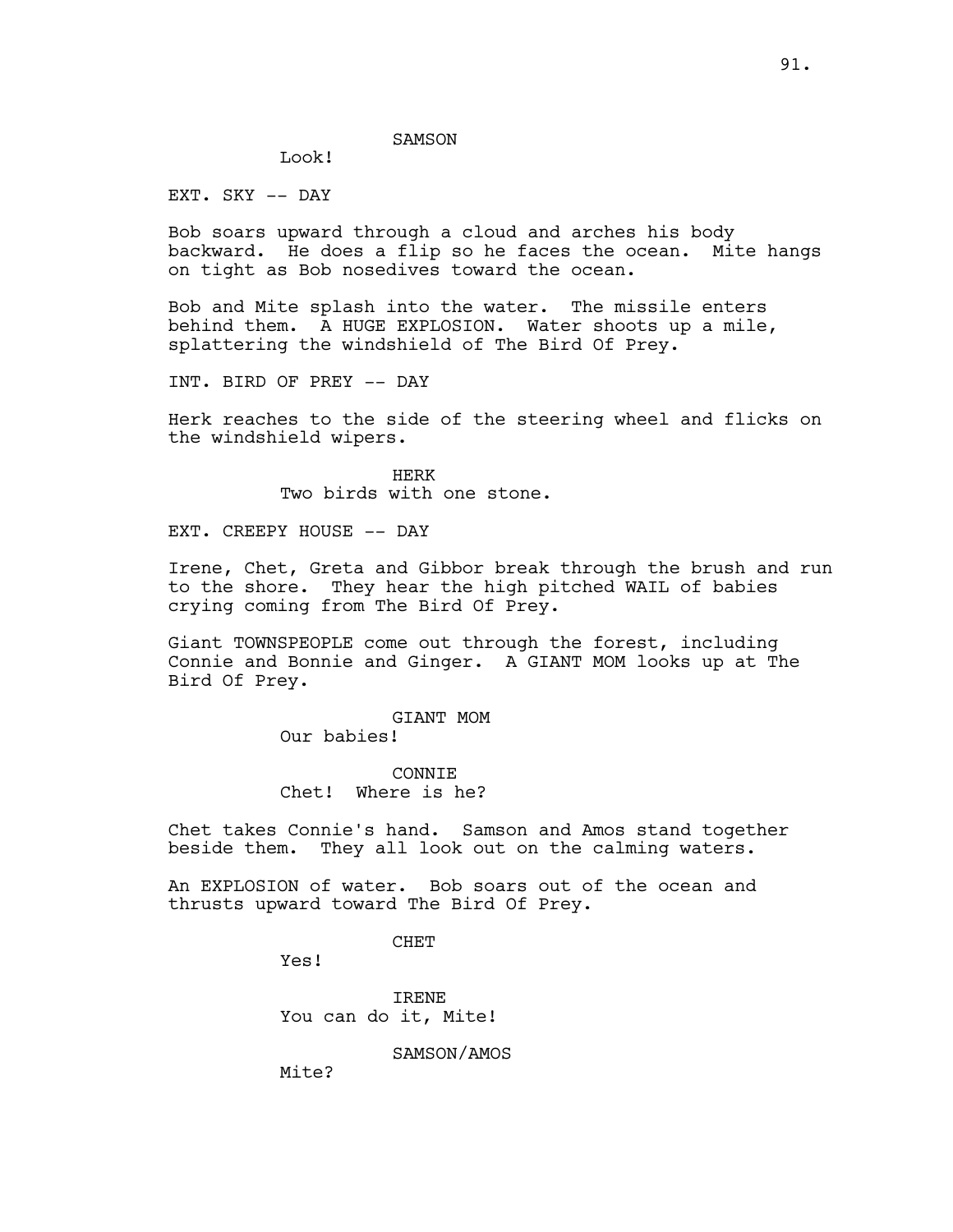EXT. SKY -- DAY

Water sprays off of Mite and Bob as they pick up speed. They are gaining on the Bird Of Prey.

> MITE Take me underneath the belly!

BOB Aye, Aye, Captain.

Bob picks up speed.

INT. BIRD OF PREY -- DAY

Herk laughs. His voice somehow overpowers the sound of the babies crying.

> HERK (singing) Rich, Rich, Rich. I'm going to be Rich, Rich, Rich.

A BUMP. The Bird of Prey bounces. Herk turns and looks at his Cronies. They all wear earmuffs with the "Herk Corp." insignia, muting the sound of the babies crying.

> HERK What was that?

The Cronies shrug.

HERK Don't just sit there, find out!

A Crony opens the hatch on the floor of the aircraft. He looks down. Nothing. He scratches his head.

Bob sticks his head into the open hatch. He uses his beak to grab the Crony and yank him out of the aircraft.

**SKY** 

Bob drops the Crony into the water below. Mite grabs onto the outside of the Bird Of Prey. He tries to pull himself in but he can barely hang on.

BIRD OF PREY

Herk looks over his shoulder.

HERK Stop that bird!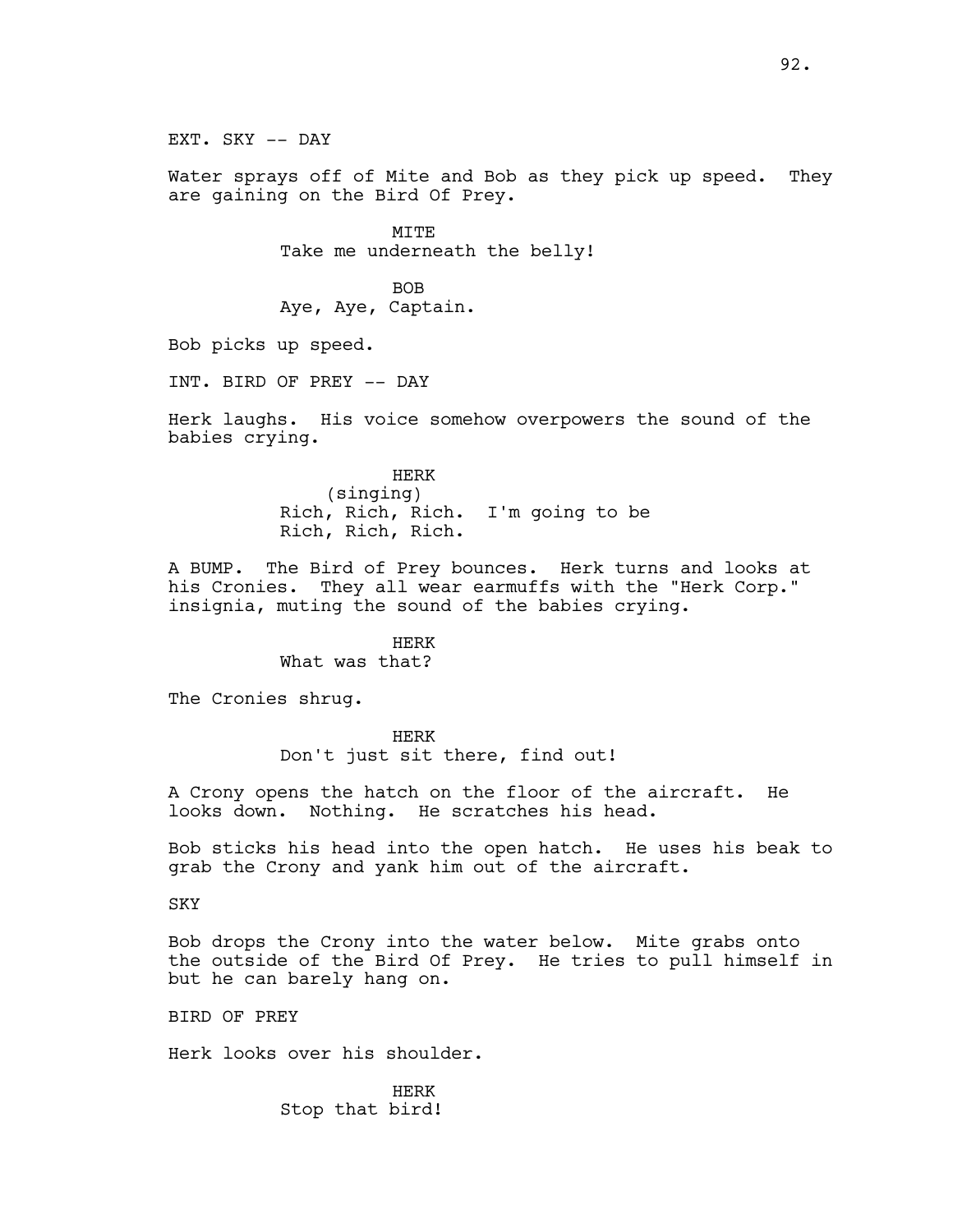Three of the Cronies jump out of the hatch.

### SKY

The three Cronies land on Bob. They wrestle him in the air. Bob is losing altitude. He looks up at Mite, still hanging on to the bottom of the aircraft.

> BOB Save the itty bitties!

> > MITE

Bob! No!

Bob goes down, making a huge splash into the water.

EXT. CREEPY HOUSE -- DAY

Bob!

Irene sees Bob land in the water.

IRENE

(to Chet) We have to do something.

Chet hoists Irene onto his back. He takes off into the ocean.

EXT. BIRD OF PREY -- DAY

Mite hangs on to the Bird Of Prey. The open hatch is within reach. Mite lunges out. With all his strength, he grabs the hatch and pulls himself up.

INT. BIRD OF PREY -- DAY

Mite pulls himself into the aircraft. He sees Herk at the wheel. He slowly creeps up behind him. Mite reaches out to grab Herk but gets tackled by the remaining two cronies. They begin to tie him up.

> HERK You didn't really think it would be that simple, did you Mite? It is very kind of you to volunteer to be part of my special exhibit. And to think, I almost left you behind.

EXT. CREEPY HOUSE -- DAY

The entire town waits in anticipation. The Bird Of Prey soars out of view, disappearing into the fog.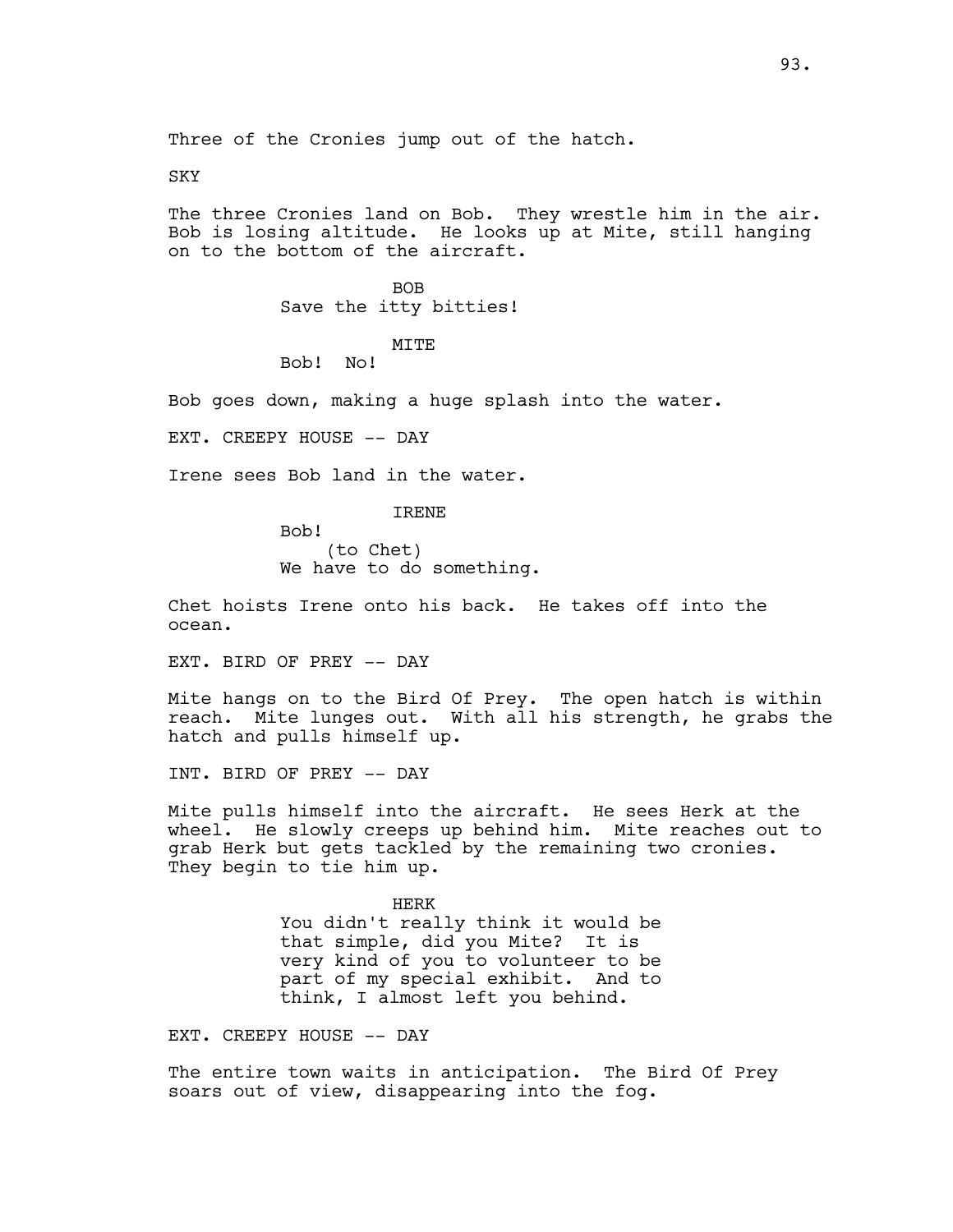The four Cronies swim toward a ship in the distance. Bob is floating on his back. He is in a daze, muttering to himself.

> BOB Red skies in the morning, sailors take, sailors take warning. Warning, that's it. Stupid Herk. I'll show you the bird, Herk. You dummy.

> > IRENE

Bob!

BOB Bob? Where?

Irene stands on top of Chet's head. Chet's mouth is under water. His nose is barely above. Bob turns over and is not at all surprised to see them.

> BOB Oh, hi Irene. (re: Chet's head) That's a funny boat. Where did you get it?

Irene slaps Bob in the face.

IRENE Snap out of it, Bob.

BOB I can't snap. I don't have fingers.

IRENE We need to save Mite!

BOB Mite's funny.

IRENE I should have known.

BOB You should have known what?

IRENE I should have known that I couldn't count on a dove!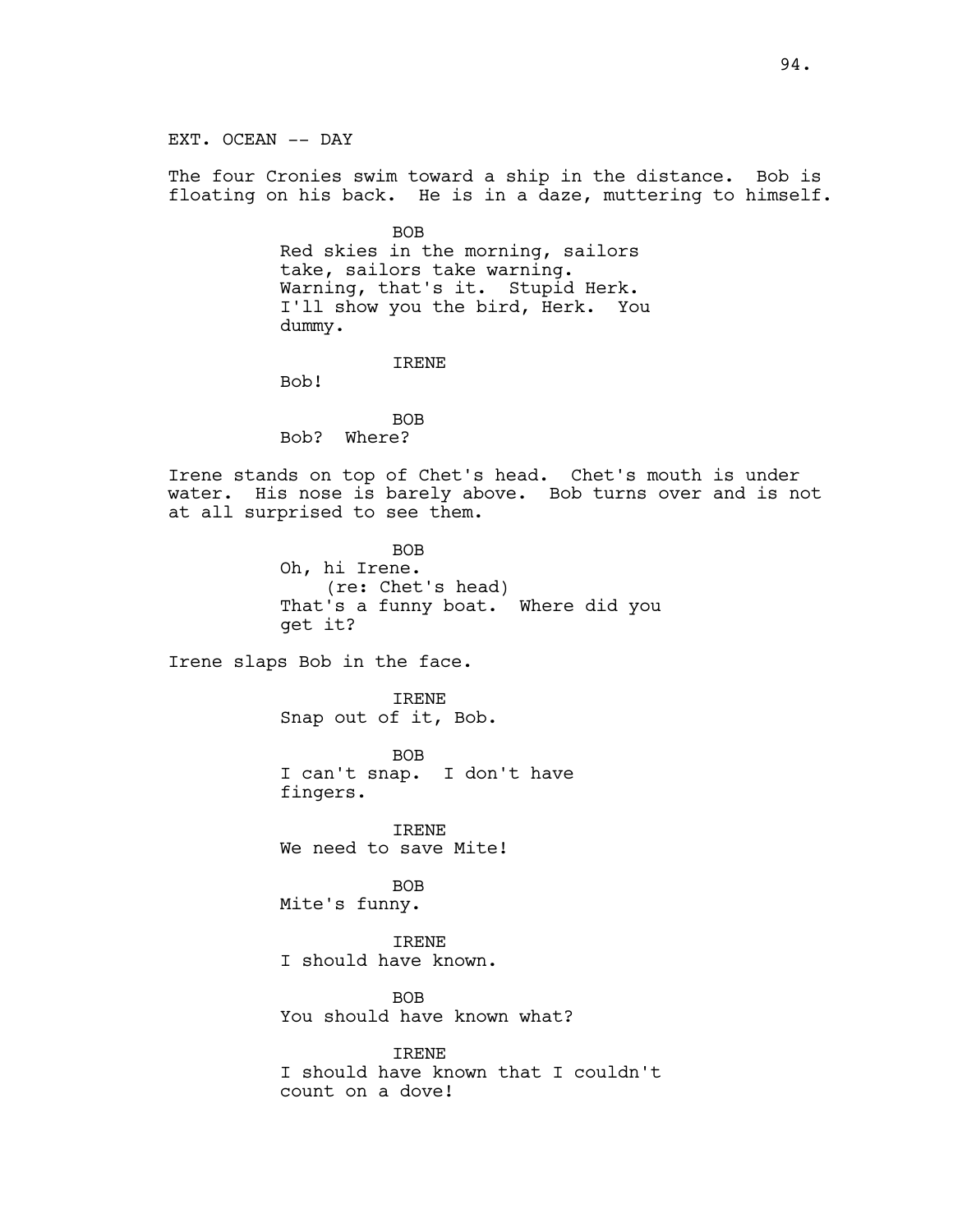Bob shakes his head, snaps out of it.

BOB Say what? A dove! I don't think so missy. I am a certified albino pigeon. I grew up in urban suburbia, you know.

Irene jumps onto Bob's back.

BOB Irene? What are you doing?

IRENE Saving Mite.

BOB Saving Mite, right!

Bob soars up into the air. Chet lifts his hand out of the water, gives them a thumbs up.

INT. BIRD OF PREY -- DAY

Mite sits face to face with the two Cronies. He looks over at the cages filled with babies, still crying. Mite puts his head down, then lifts it back up, a spark in his eye.

Mite BURPS. The Cronies look confused. Mite BURPS again. An even bigger BELCH and then another. Mite begins to twitch.

> HERK What's going on back there?

The Cronies stand up and back away. Mite is twitching more violently. Herk turns around. Mite BURPS again. He shakes.

> HERK What are you doing, Mite? Stop that!

MITE I can't control it. It's happening. I'm having my spurt.

Herk looks over to the hatch. The remaining two cronies salute Herk and jump out of the hatch.

HERK

Blast!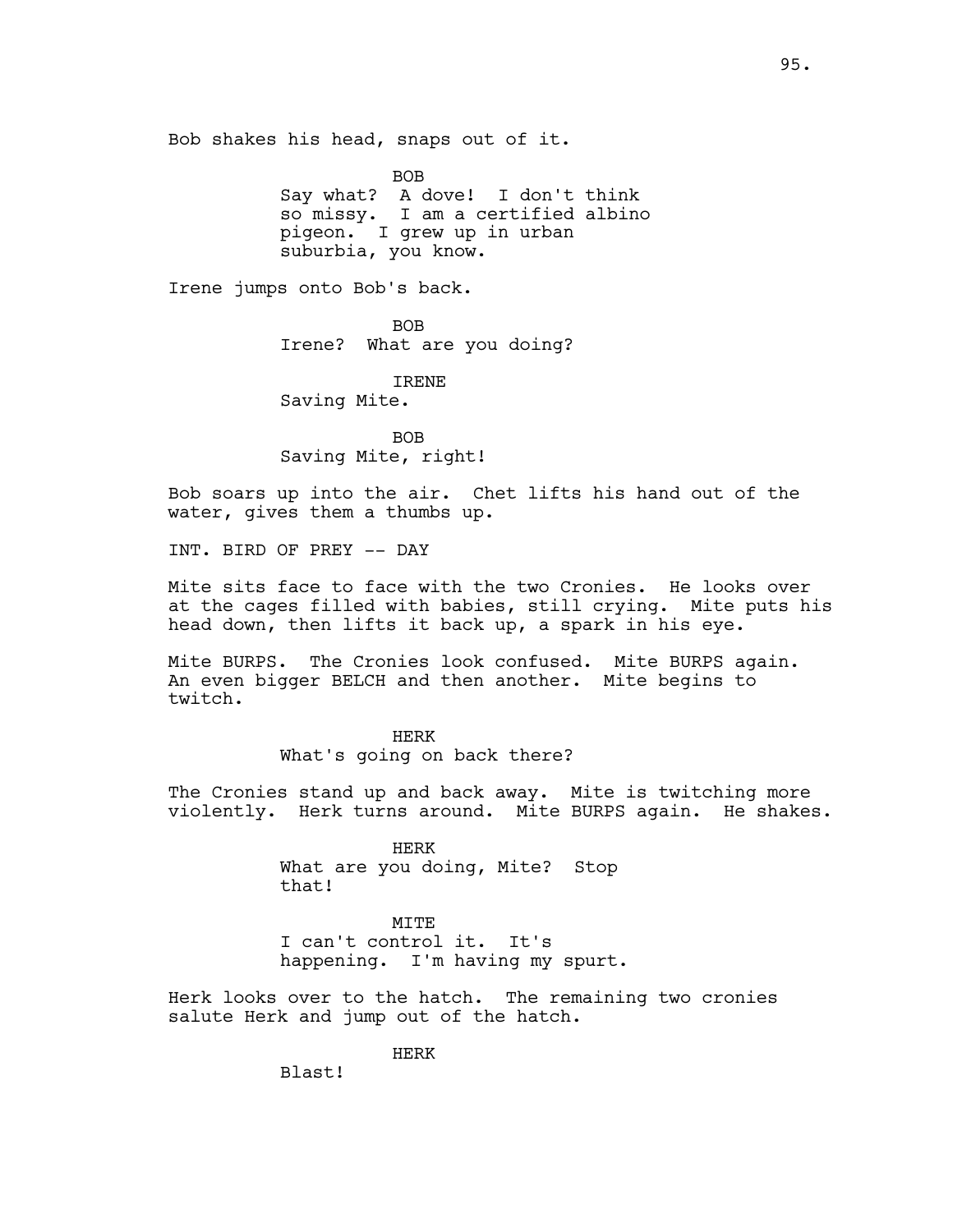Mite bounces up and down violently. He BURPS again and again. The Menacing Pigeon squawks and flaps his wings.

> HERK How big will you get?

MITE No way to tell. Eighty, a hundred feet tall.

HERK A hundred feet! Jumpin' Jackknives! You'll destroy us. The entire Bird of Prey will blow apart!

Herk straps on a parachute.

HERK Don't think this will be the end of Colonel Herk Blander. I'll be back to Giant Island. And next time I won't be so nice.

Mite lets out a huge BURP. Herk jumps backward. He slips, grabs hold of the Menacing Pigeon and falls out the hatch. The giant babies stop crying.

Mite stops shaking. He lets out a sigh of relief and rests his head on the wall.

> $MT$ T $F$ That was close.

EXT. SKY -- DAY

Bob and Irene fly into the fog. They pass by Herk as he parachutes down to the ocean. Herk is yelling.

> HERK I... Hate... Giants!

BOB Well, he's awfully bitter.

IRENE Hurry up, short legs!

INT. BIRD OF PREY -- DAY

The engine stops. Still tied up, Mite does his best to crawl over to the controls.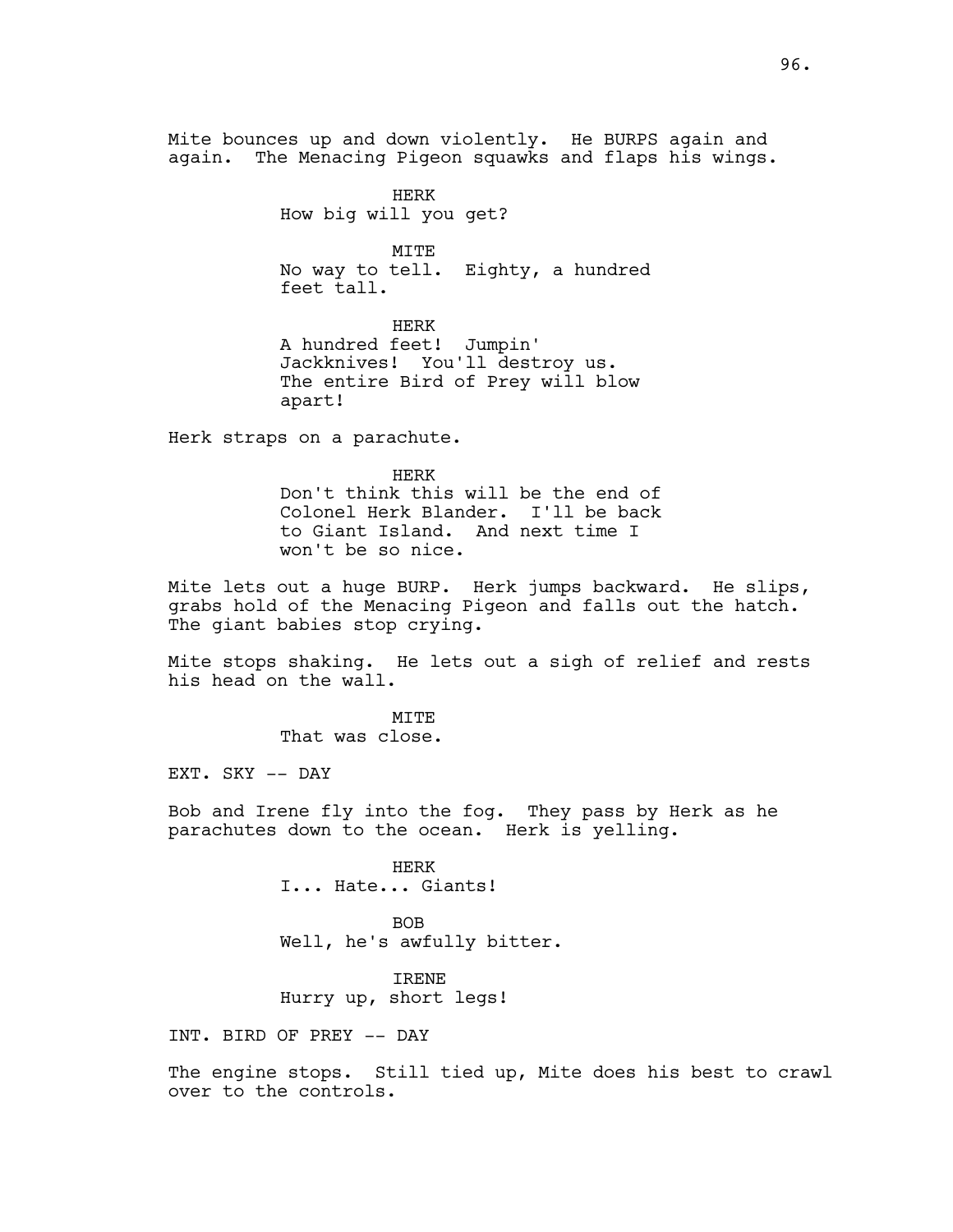The Bird Of Prey takes a nosedive and it sends Mite falling into the open cockpit. He knocks into a bunch of levers and the aircraft pulls back up.

EXT. SKY -- DAY

The Bird of Prey emerges out of the dense fog. Bob and Irene break out of the fog just behind the Bird of Prey.

> IRENE Get me close, I'm going in.

BOB We're on the other side of the fog, Irene. We could be spotted.

IRENE We'll have to take that chance.

The Bird of Prey turns upside down and begins to coast while horizontally inverted. The hatch is now on the top side of the aircraft.

Irene climbs down to Bob's legs. She hangs off his legs as Bob flies over the hatch. Irene lets go and falls into The Bird Of Prey.

INT. BIRD OF PREY -- DAY

Irene picks herself up. She sees the babies, their cages upside down. They are laughing and clapping, enjoying the ride. Mite is tied up and stuck in the cockpit.

**MTTE** 

Irene!

Irene runs over to Mite. She unties him as they speak.

IRENE You're tied up!

MTTF. I can see that.

IRENE Then, how did you get Herk off this aircraft?

MITE I faked my growth spurt.

IRENE

You what?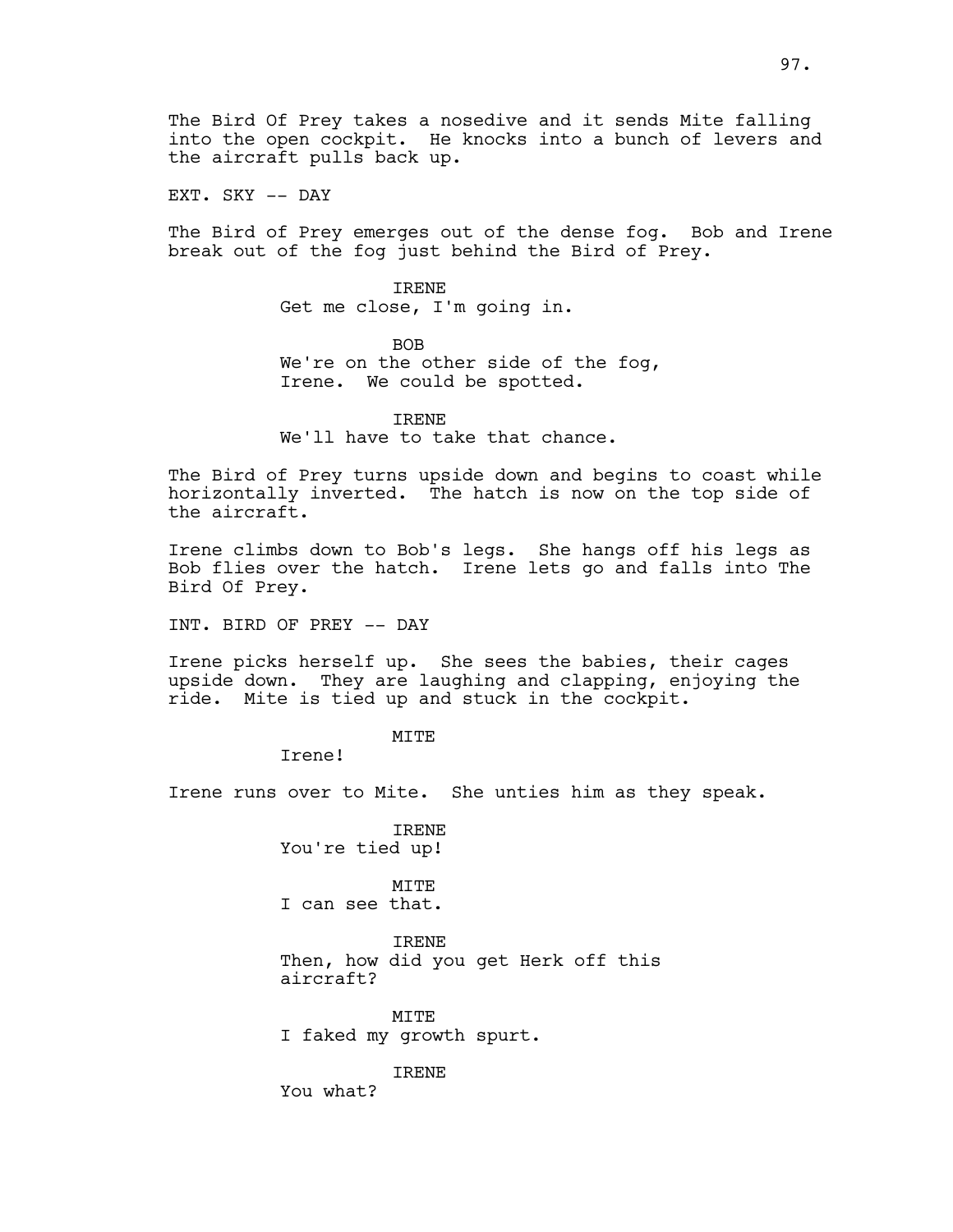Irene opens the glove compartment. She removes a book.

INSERT BOOK: "How To Fly This Thing, by Herk Blander."

EXT. CREEPY HOUSE -- DAY

Chet emerges from the Ocean. The townspeople look to him for an answer.

> CHET They are on the other side of the fog. All we can do is wait.

They all look out to the fog.

INT. BIRD OF PREY -- DAY

Irene looks through the book.

## IRENE

I got it!

Irene pulls back on the lever. The aircraft returns to a normal flying position. Out the window they can see Bob flying next to the plane.

> BOB It's about time!

MITE Take us home, Bob!

Irene kisses Mite on the cheek. Mite blushes.

EXT. SKY -- DAY

Bob flies back toward the fog and The Bird Of Prey follows close behind.

EXT. OCEAN -- DAY

In the open water, Herk and The Menacing Pigeon are surrounded by the six Cronies. Herk looks up and sees the Bird of Prey making its way back to Giant Island. He pounds the water.

HERK

Blast!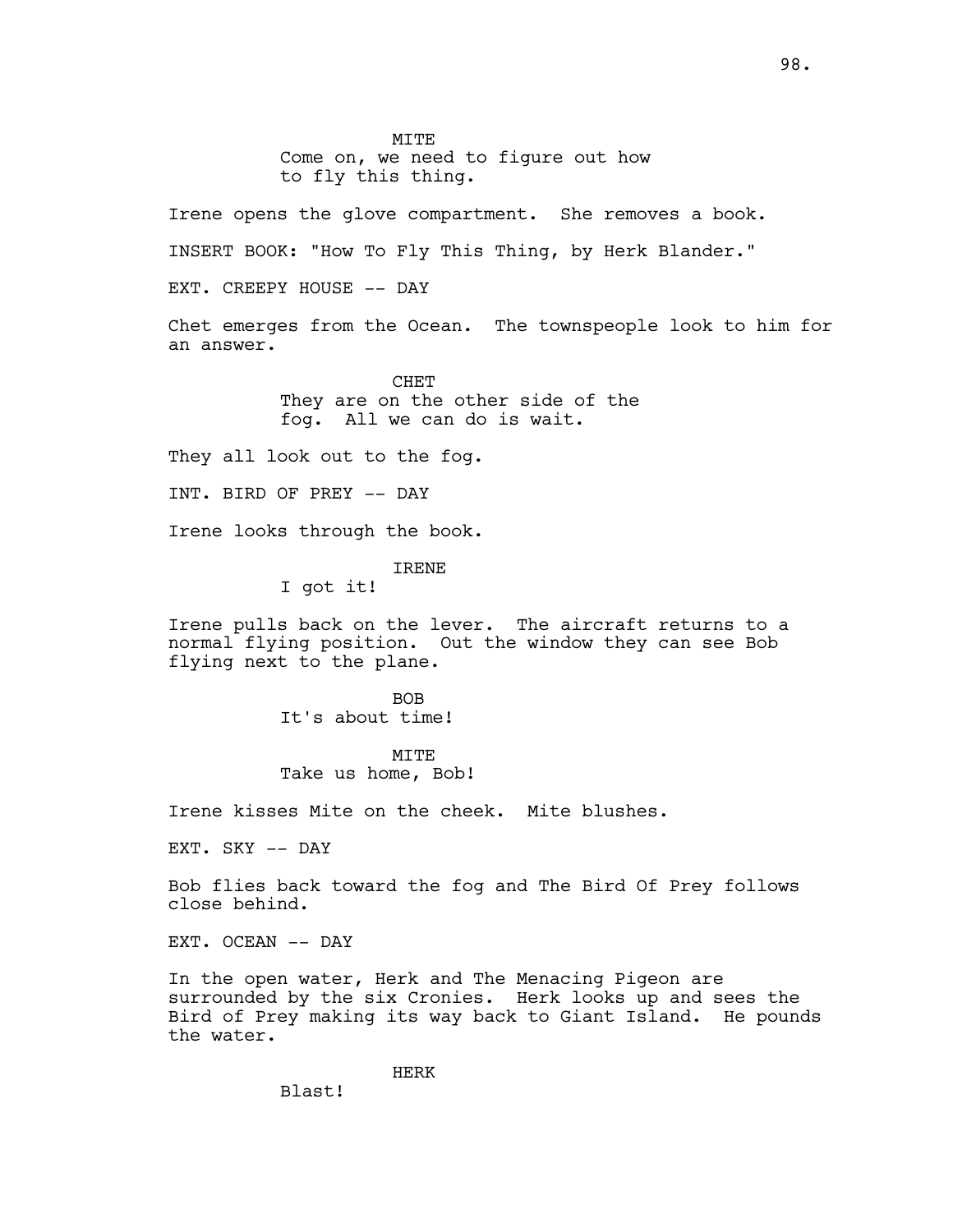A FOGHORN sounds. Herk turns around to see a large fishing vessel behind them. Herk and the cronies get scooped up in the net. They are smothered among hundreds of wet fish.

HERK

Blast!

EXT. CREEPY HOUSE -- DAY

Bonnie points to the sky. Bob appears out of the fog, followed by the Bird of Prey. Bob gives the "A-Okay" sign with his wing.

BONNIE

Look!

AMOS They did it!

Bob and The Bird Of Prey approach the shore. Bob lands on the sand while the Bird Of Prey lands on the edge of the water. The Townspeople cheer.

The beak of the Bird of Prey opens and Mite and Irene walk out, holding the babies in their arms. They hand the babies off to their mothers.

Connie picks up Mite and presses him to her chest.

CONNIE Oh sweetie, thank goodness you're alright. Where do you get off being all brave like that, anyhow?

Irene hugs Greta. Gibbor picks both of them up and puts them in his chest pocket. Samson and Amos clap and cheer.

> SAMSON I guess being a bitty has its perks.

AMOS Mite! Mite! Mite!

The Townspeople join in.

TOWNSPEOPLE Mite! Mite! Mite! Mite!

Bob smiles as they cheer for Mite. He looks off into the forest. An especially pretty BLUE JAY stands in a tree.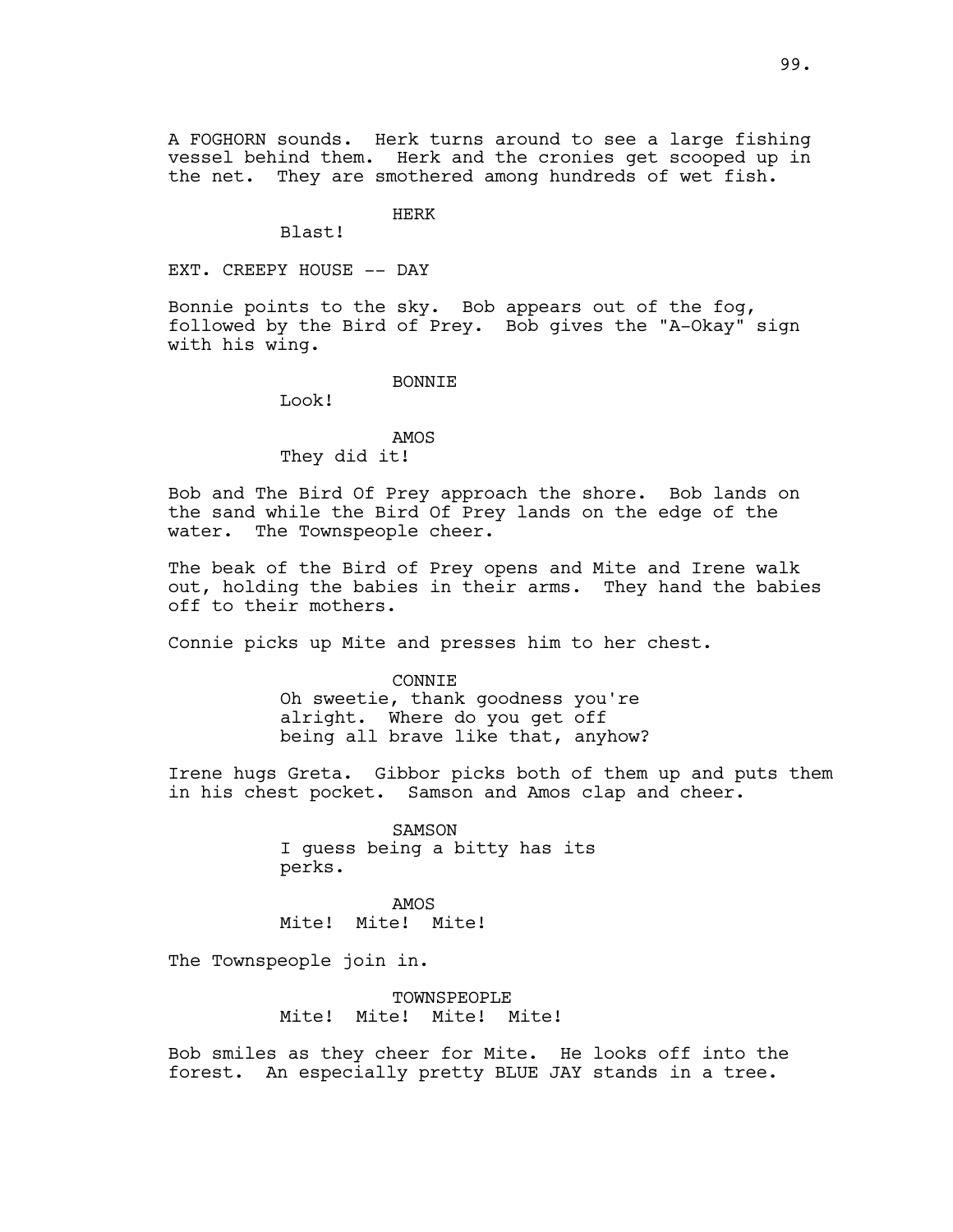She is the pretty BLUE JAY Bob waved goodbye to before leaving the island. She too has had her growth spurt. She winks at Bob and Bob blushes.

Townspeople gather around Bob and Mite, each one bending over and extending their hands to thank Mite and Bob.

> BOB Well, it seems there's a place for an old bitty and an albino pigeon on Giant Island after all.

**MTTE** We make a pretty good team, dove. We make a pretty good team.

Bob waves to his Blue Jay while Mite waves to Irene.

FADE OUT:

FADE IN:

EXT. GIANT ISLAND -- DAY

A beautiful day on Giant Island.

Chet rides his giant bike down a dirt road. Below him, Mite, still a bitty, rides his shiny fixed up bike.

Irene rides a red bitty bike next to Mite. Connie, Greta, and Gibbor follow close behind.

Mite turns off the dirt road and into the woods.

EXT. CREEPY HOUSE -- DAY

The bikers pull up beside the Creepy House, which doesn't look so creepy anymore. It is fixed up and painted bright. They park their bikes against the side of the house.

Bonnie plays in the water with Amos and Samson.

**GTBBOR** Dinner in half an hour kids!

CONNIE I'll help you set up.

A small, pale feathered blue bird lands on Mite's shoulder.

MITE Hey there, little guy.

The bird poops on Mite's shoulder and flies away.